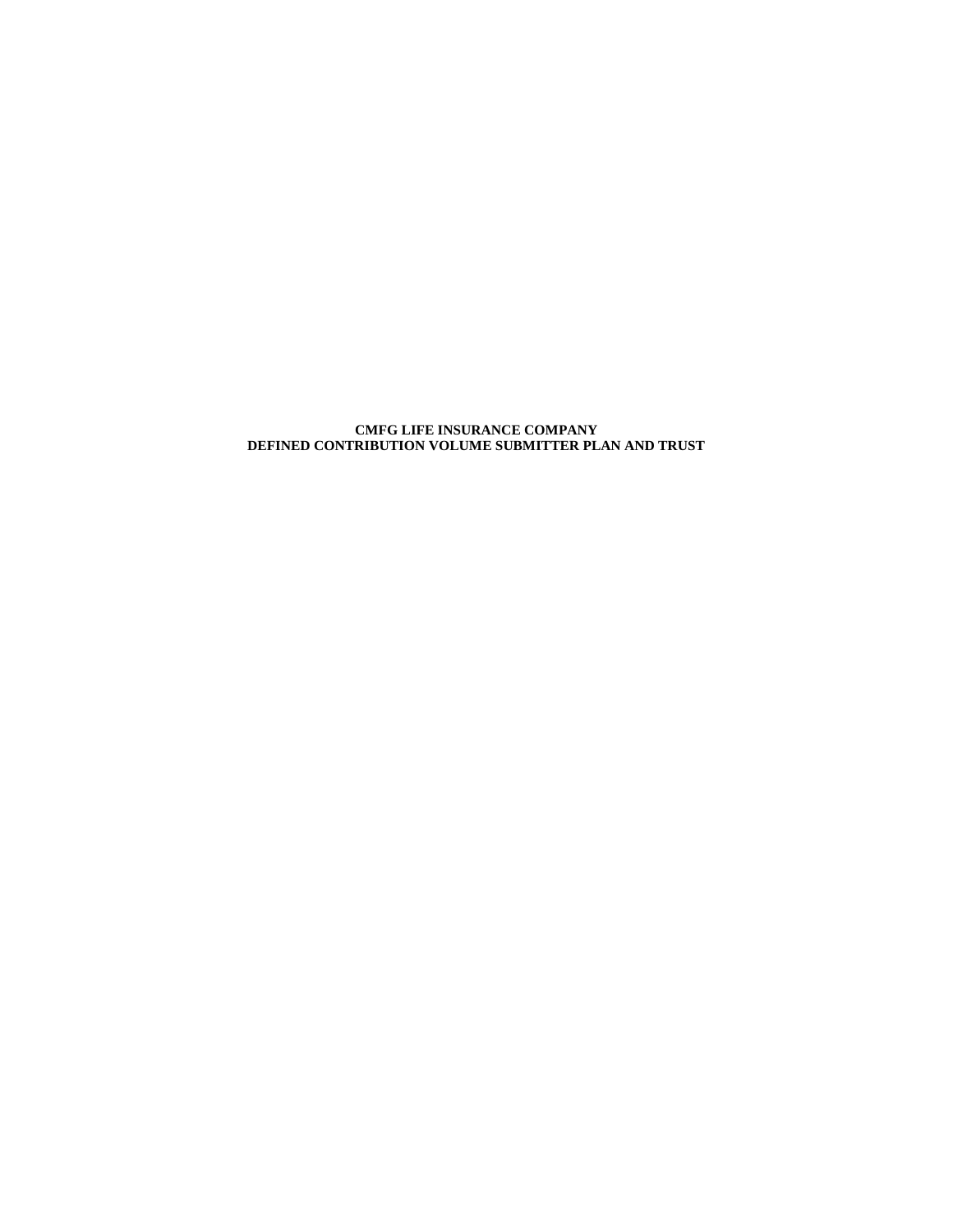# TABLE OF CONTENTS

## **ARTICLE I DEFINITIONS**

# **ARTICLE II** ADMINISTRATION

| 2.1  |  |
|------|--|
| 2.2  |  |
| 2.3  |  |
| 2.4  |  |
| 2.5  |  |
| 2.6  |  |
| 2.7  |  |
| 2.8  |  |
| 2.9  |  |
| 2.10 |  |

## **ARTICLE III ELIGIBILITY**

| 3.2 |  |
|-----|--|
| 3.3 |  |
| 3.4 |  |
| 3.5 |  |
| 3.6 |  |
| 3.7 |  |
|     |  |

# **ARTICLE IV** CONTRIBUTION AND ALLOCATION

| 4.1  |  |
|------|--|
| 4.2  |  |
| 4.3  |  |
| 4.4  |  |
| 4.5  |  |
| 4.6  |  |
| 4.7  |  |
| 4.8  |  |
| 4.9  |  |
| 4.10 |  |
| 4.11 |  |
| 4.12 |  |
| 4.13 |  |
|      |  |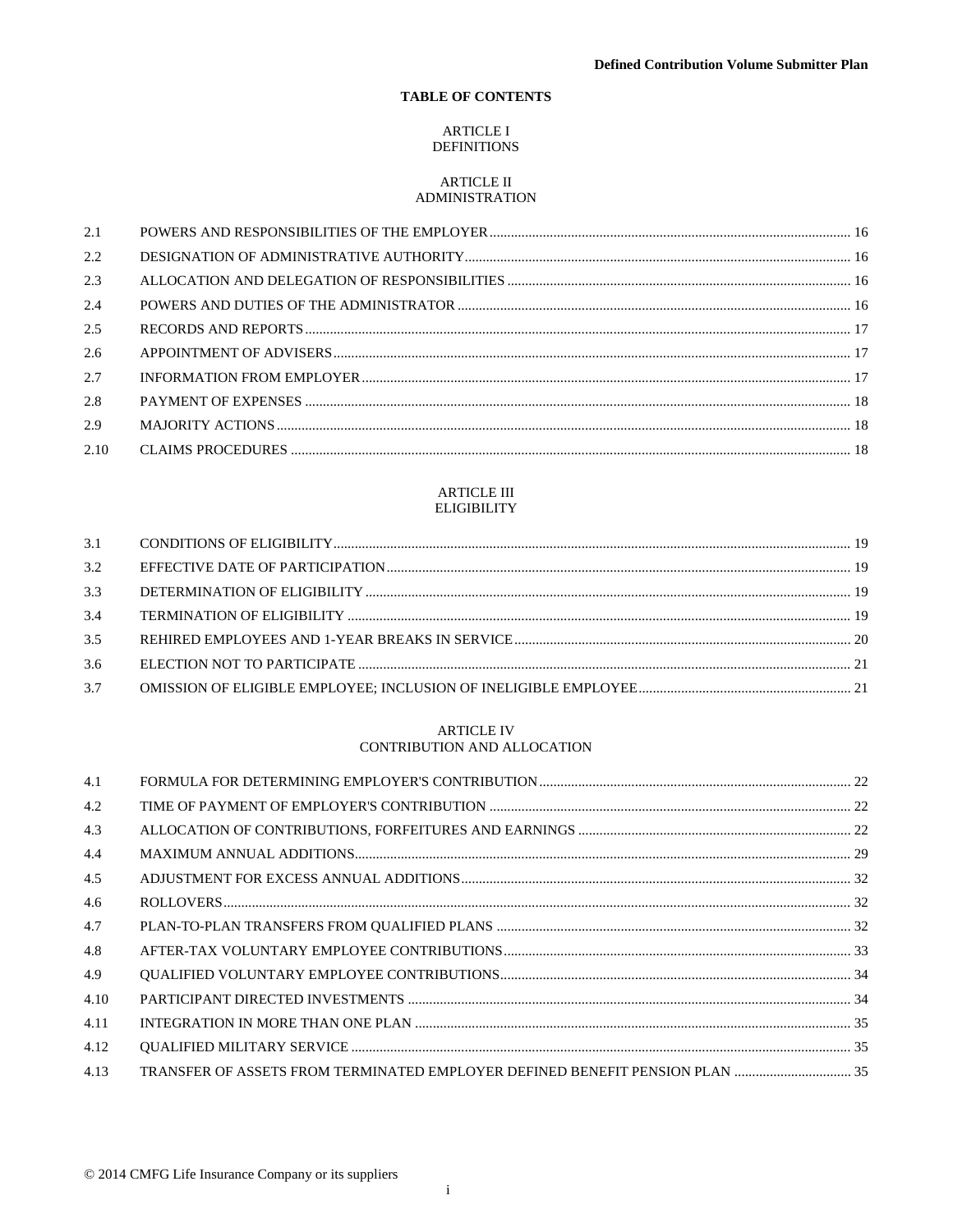# ARTICLE V **VALUATIONS**

| 5.2 | METHOD OF VALUATION. |  |
|-----|----------------------|--|

# **ARTICLE VI**

# DETERMINATION AND DISTRIBUTION OF BENEFITS

| 6.1  |                                                                                   |  |
|------|-----------------------------------------------------------------------------------|--|
| 6.2  |                                                                                   |  |
| 6.3  |                                                                                   |  |
| 6.4  |                                                                                   |  |
| 6.5  |                                                                                   |  |
| 6.6  |                                                                                   |  |
| 6.7  |                                                                                   |  |
| 6.8  |                                                                                   |  |
| 6.9  |                                                                                   |  |
| 6.10 |                                                                                   |  |
| 6.11 |                                                                                   |  |
| 6.12 |                                                                                   |  |
| 6.13 |                                                                                   |  |
| 6.14 |                                                                                   |  |
| 6.15 |                                                                                   |  |
| 6.16 | RESTRICTIONS ON DISTRIBUTION OF ASSETS TRANSFERRED FROM A MONEY PURCHASE PLAN  51 |  |
| 6.17 |                                                                                   |  |
| 6.18 |                                                                                   |  |
|      |                                                                                   |  |

# ARTICLE VII TRUSTEE AND CUSTODIAN

| 7.1  |  |
|------|--|
| 7.2  |  |
| 7.3  |  |
| 7.4  |  |
| 7.5  |  |
| 7.6  |  |
| 7.7  |  |
| 7.8  |  |
| 7.9  |  |
| 7.10 |  |
| 7.11 |  |
| 7.12 |  |
| 7.13 |  |
| 7.14 |  |
| 7.15 |  |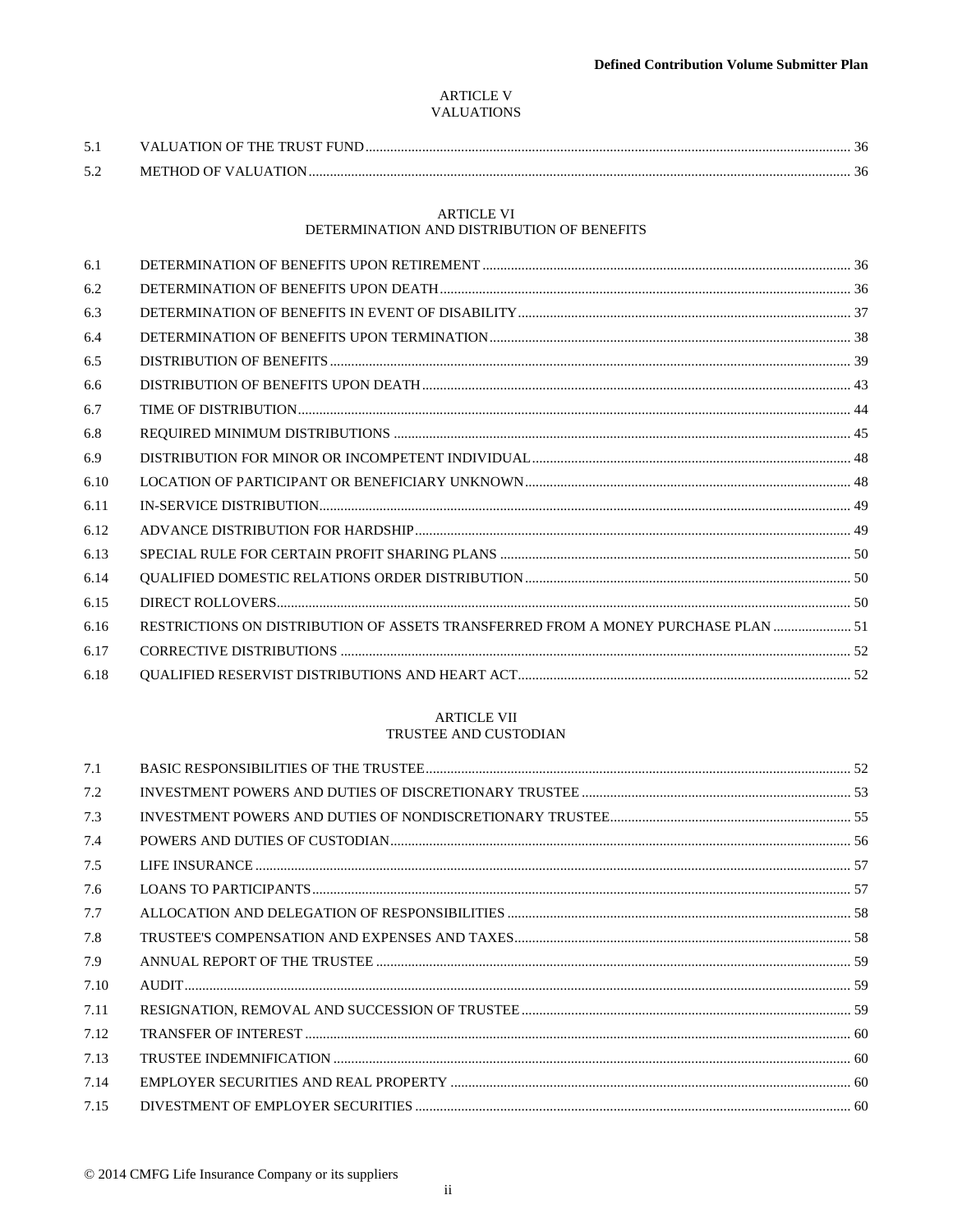# **ARTICLE VIII** AMENDMENT, TERMINATION AND MERGERS

| 8.1 | AMENDMENT          |  |
|-----|--------------------|--|
| 82  | <b>TERMINATION</b> |  |
| 8.3 |                    |  |

## **ARTICLE IX** TOP-HEAVY PROVISIONS

| Q <sub>1</sub> | TOP-HEAVY PLAN REQUIREMENTS.       |  |
|----------------|------------------------------------|--|
| 92             | DETERMINATION OF TOP-HEAVY STATUS. |  |

## ARTICLE X MISCELLANEOUS

| 10.1  |  |
|-------|--|
| 10.2  |  |
| 10.3  |  |
| 10.4  |  |
| 10.5  |  |
| 10.6  |  |
| 10.7  |  |
| 10.8  |  |
| 10.9  |  |
| 10.10 |  |
| 10.11 |  |
| 10.12 |  |
| 10.13 |  |
| 10.14 |  |
| 10.15 |  |
| 10.16 |  |
| 10.17 |  |
|       |  |

# **ARTICLE XI** PARTICIPATING EMPLOYERS

| 11.2 |  |
|------|--|
| 11.3 |  |
| 11.4 |  |
| 11.5 |  |
| 11.6 |  |
| 11.7 |  |
| 11.8 |  |
| 11.9 |  |
|      |  |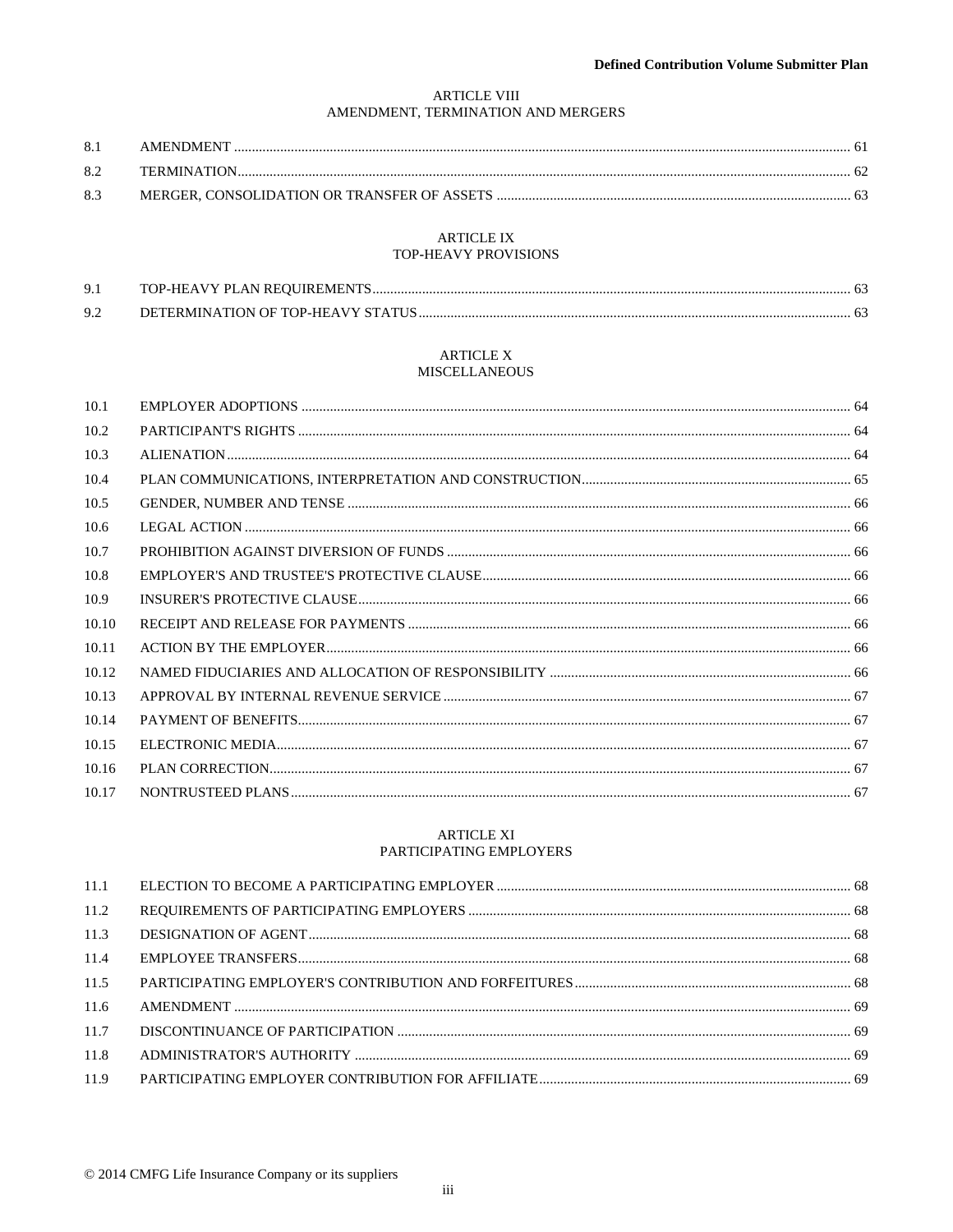# **ARTICLE XII** CASH OR DEFERRED PROVISIONS

| 12.1  |  |
|-------|--|
| 12.2  |  |
| 12.3  |  |
| 12.4  |  |
| 12.5  |  |
| 12.6  |  |
| 12.7  |  |
| 12.8  |  |
| 12.9  |  |
| 12.10 |  |
| 12.11 |  |

# **ARTICLE XIII**

# SIMPLE 401(K) PROVISIONS

# **ARTICLE XIV** MULTIPLE EMPLOYER PROVISIONS

| 14.1  |  |
|-------|--|
| 14.2  |  |
| 14.3  |  |
| 14.4  |  |
| 14.5  |  |
| 14.6  |  |
| 14.7  |  |
| 14.8  |  |
| 14.9  |  |
| 14.10 |  |
| 14.11 |  |
| 14.12 |  |
|       |  |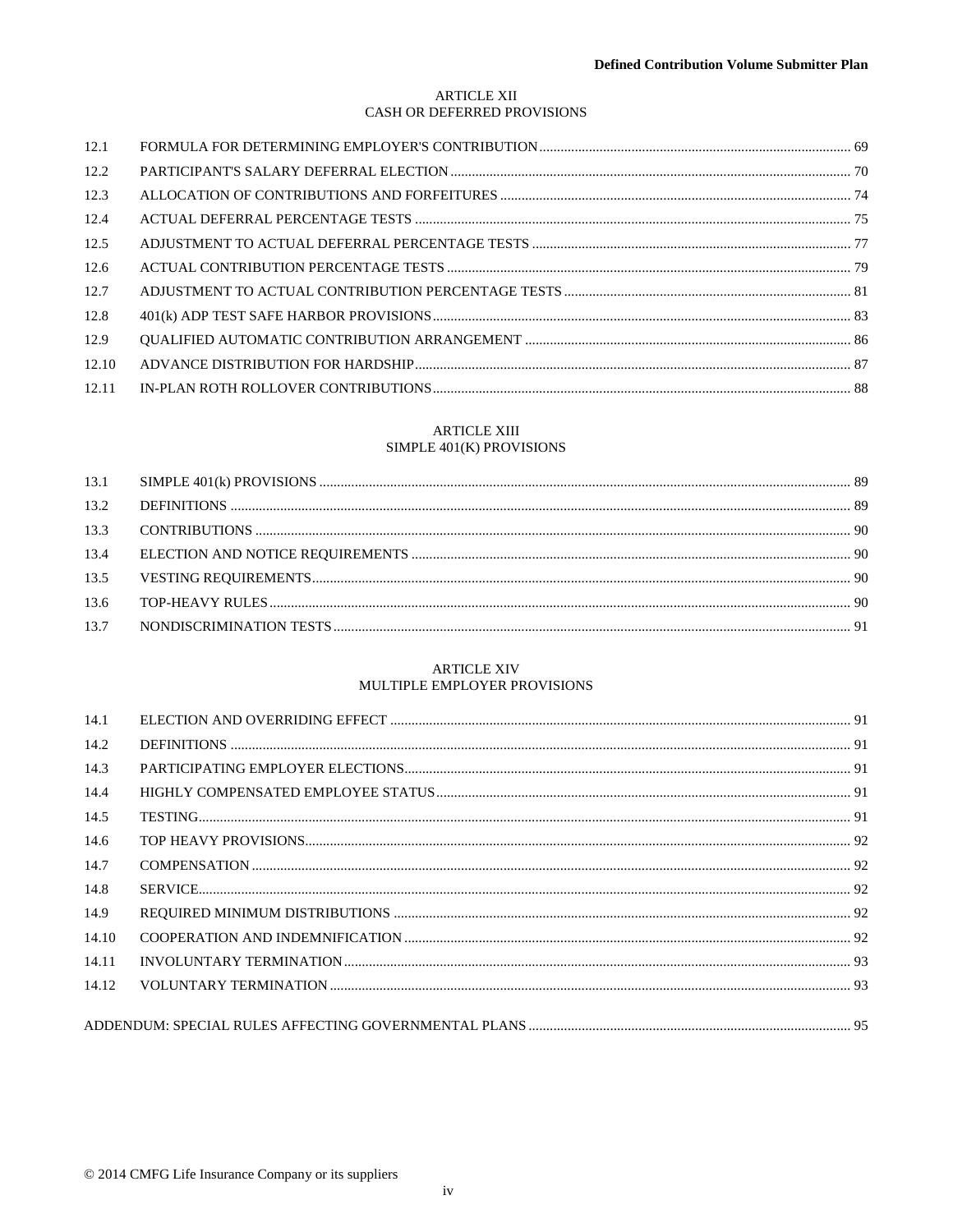#### **ARTICLE I DEFINITIONS**

As used in this Plan, the following words and phrases shall have the meanings set forth herein unless a different meaning is clearly required by the context:

**1.1 "Account"** means any separate notational account established and maintained by the Administrator for each Participant under the Plan. To the extent applicable, a Participant may have any (or all) of the following notational Accounts:

(a) "Combined Account" means the account representing the Participant's total interest under the Plan resulting from (1) the Employer's contributions in the case of a Profit Sharing Plan or Money Purchase Plan, and (2) the Employer Nonelective Contributions in the case of a 401(k) Profit Sharing Plan. In addition, Forfeitures are part of the Combined Account to the extent they are reallocated. Separate accountings shall be maintained with respect to that portion of a Participant's Account attributable to Employer contributions made pursuant to Section 12.1(a)(2) and to Employer contributions made pursuant to Section 12.1(a)(3).

(b) "Elective Deferral Account" means the account established hereunder to which Elective Deferrals (including a separate accounting for Catch-Up Contributions) are allocated. Amounts in the Participant's Elective Deferral Account are nonforfeitable when made and are subject to the distribution restrictions of Section 12.2(e). The Elective Deferral Account may consist of the sub-Accounts listed below. Unless specifically stated otherwise, any reference to a Participant's Elective Deferral Account will refer to both of these sub-Accounts.

(1) "Pre-Tax Elective Deferral Account" means the portion of the Elective Deferral Account attributable to Pre-Tax Elective Deferrals (i.e., Elective Deferrals that are not subject to federal income tax at the time of their deferral to the Plan).

(2) "Roth Elective Deferral Account" means the portion of the Elective Deferral Account attributable to Roth Elective Deferrals (i.e., that are subject to federal income tax at the time of their deferral to the Plan) which does not include amounts attributable to "in-Plan Roth rollover contributions" (as defined in Section 12.11). No contributions other than Roth Elective Deferrals and properly attributable earnings will be credited to each Participant's Roth Elective Deferral Account.

(c) "In-Plan Roth Rollover Account" means the account attributable to a distribution from the Plan that is directly rolled over within this Plan, as described in Section 12.11. The amount thus contributed retains the characteristics of the source Account from which the amount of the "in-Plan Roth rollover contribution" (as defined in Section 12.11) was distributed (except for the tax treatment of such amount when distributed out of the Plan).

(d) "Qualified Automatic Contribution Safe Harbor Account" means the account established hereunder to which Qualified Automatic Contribution "ADP test safe harbor contributions" are allocated. Amounts in the Qualified Automatic Contribution Safe Harbor Account are subject to the distribution restrictions of Section 12.2(e).

(e) "Qualified Matching Contribution Account" means the account established hereunder to which Qualified Matching Contributions are allocated. Amounts in the Qualified Matching Contribution Account are nonforfeitable when made and are subject to the distribution restrictions of Section 12.2(e).

(f) "Qualified Nonelective Contribution Account" means the account established hereunder to which Qualified Nonelective Contributions are allocated. Amounts in the Qualified Nonelective Contribution Account are nonforfeitable when made and are subject to the distribution restrictions of Section 12.2(e).

(g) "Qualified Voluntary Employee Contribution Account" means the account established hereunder to which a Participant's taxdeductible qualified voluntary Employee contributions made pursuant to Section 4.9 are allocated.

(h) "Rollover Account" means the account established hereunder to which amounts transferred from a qualified plan (including this Plan) or individual retirement account in accordance with Section 4.6 are allocated.

(i) "Transfer Account" means the account established hereunder to which amounts transferred to this Plan from a direct plan-to-plan transfer in accordance with Section 4.7 are allocated.

(j) "Voluntary Contribution Account" means the account established hereunder to which after-tax voluntary Employee contributions made pursuant to Section 4.8 are allocated. Amounts recharacterized as after-tax voluntary Employee contributions pursuant to Section 12.5 shall remain subject to the limitations of Section 12.2. Therefore, a separate accounting shall be maintained with respect to that portion of the Voluntary Contribution Account attributable to after-tax voluntary Employee contributions made pursuant to Section 4.8.

**1.2 "ACP"** means the "Actual Contribution Percentage" determined pursuant to Section 12.6(d).

**1.3 "Act"** means the Employee Retirement Income Security Act of 1974, as it may be amended from time to time.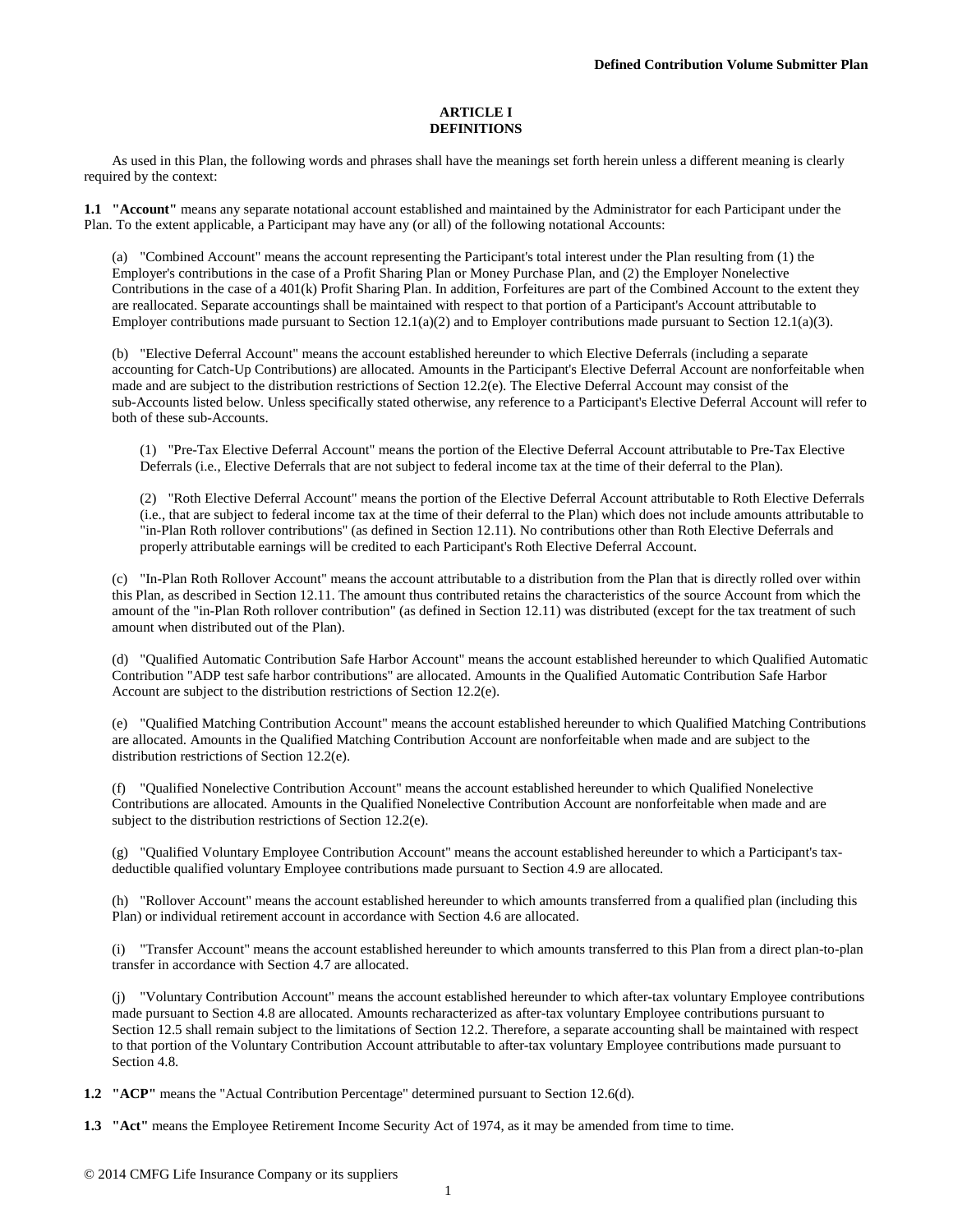**1.4 "ADP"** means the "Actual Deferral Percentage" determined pursuant to Section 12.4(d).

**1.5 "Administrator"** means the Employer unless another person or entity has been designated by the Employer pursuant to Section 2.2 to administer the Plan on behalf of the Employer. "Administrator" also includes any Qualified Termination Administrator (QTA) that has assumed the responsibilities of the Administrator in accordance with guidelines set forth by the Department of Labor.

**1.6 "Adoption Agreement"** means the separate agreement which is executed by the Employer and sets forth the elective provisions of this Plan and Trust as specified by the Employer.

**1.7 "Affiliated Employer"** means any corporation which is a member of a controlled group of corporations (as defined in Code §414(b)) which includes the Employer; any trade or business (whether or not incorporated) which is under common control (as defined in Code §414(c)) with the Employer; any organization (whether or not incorporated) which is a member of an affiliated service group (as defined in Code §414(m)) which includes the Employer; and any other entity required to be aggregated with the Employer pursuant to Regulations under Code §414(o).

**1.8 "Affirmative Election"** means a Salary Deferral Agreement submitted by a Participant to the Administrator in accordance with Section 12.2 that provides instructions to defer a specific amount of Compensation (including an affirmative election to defer no amount) as an Elective Deferral to the Plan. A Participant's Affirmative Election is generally effective as of the first payroll period which follows the payroll period in which the Participant made the Affirmative Election. However, a Participant may make an Affirmative Election which is effective: (a) for the first payroll period in which he or she becomes a Participant if the Participant makes an Affirmative Election within a reasonable period following the Participant's becoming eligible to make Elective Deferrals and before the Compensation to which the Election applies becomes currently available; or (b) for the first payroll period following the effective date of the Automatic Contribution Arrangement if the Participant makes an Affirmative Election not later than the Automatic Contribution Arrangement's effective date.

**1.9 "Alternate Payee"** means an alternate payee pursuant to a qualified domestic relations order that meets the requirements of Code §414(p).

**1.10 "Anniversary Date"** means the last day of the Plan Year.

**1.11 "Annuity Starting Date"** means, with respect to any Participant, the first day of the first period for which an amount is paid as an annuity, or, in the case of a benefit not payable in the form of an annuity, the first day on which all events have occurred which entitles the Participant to such benefit.

**1.12 "Automatic Contribution Arrangement"** means the Automatic Deferral provisions described by Section 12.2 and, if applicable, Section 12.9.

**1.13 "Automatic Deferral"** means the amount (if any) that a Participant is deemed to defer in accordance with an Automatic Contribution Arrangement. The effective date of an Employee's Automatic Deferral will be as soon as practicable after the Employee is subject to Automatic Deferrals described by Section 12.2(b) or 12.9, consistent with (a) applicable law, and (b) the objective of affording the Employee a reasonable period of time after receipt of the notice to make an Affirmative Election (and, if applicable, an investment election). All Automatic Deferrals constitute Elective Deferrals.

**1.14 "Beneficiary"** means the person (or entity) to whom all or a portion of a deceased Participant's interest in the Plan is payable, subject to the restrictions of Sections 6.2 and 6.6.

**1.15 "Catch-Up Contribution"** means an Elective Deferral made to the Plan by a Catch-Up Eligible Participant that, during any taxable year of such Participant, exceeds one of the following:

(a) a statutory dollar limit on Elective Deferrals or "annual additions" as provided in Code  $\S401(a)(30)$ ,  $402(h)$ ,  $403(h)$ ,  $408$ ,  $415(c)$ , or 457(b)(2) (without regard to Code §457(b)(3)), as applicable; or

(b) any Plan limit on Elective Deferrals other than a limit described in (a) above; or the limit imposed by the ADP test under Code §401(k)(3) which Excess Contributions would otherwise be distributed pursuant to Section 12.5(b) to a Highly Compensated Employee who is a Catch-Up Eligible Participant.

Catch-Up Contributions for a Participant for a Participant's taxable year may not exceed the dollar limit on Catch-Up Contributions under Code  $§414(v)$  for the Participant's taxable year. The dollar limit on Catch-Up Contributions under Code  $§414(v)(2)(B)(i)$  was \$5,000 for taxable years beginning in 2006. After 2006, the \$5,000 is adjusted by the Secretary of the Treasury for cost-of-living increases under Code §414(v)(2)(C). Any such adjustments shall be in multiples of \$500. Notwithstanding the preceding, different dollar limits apply to Catch-Up Contributions under SIMPLE 401(k) plans.

**1.16 "Catch-Up Eligible Participant"** means a Participant who:

- (a) is eligible to make Elective Deferrals to the Plan pursuant to Section 12.2; and
- (b) will attain age 50 or older by the end of such taxable year.

© 2014 CMFG Life Insurance Company or its suppliers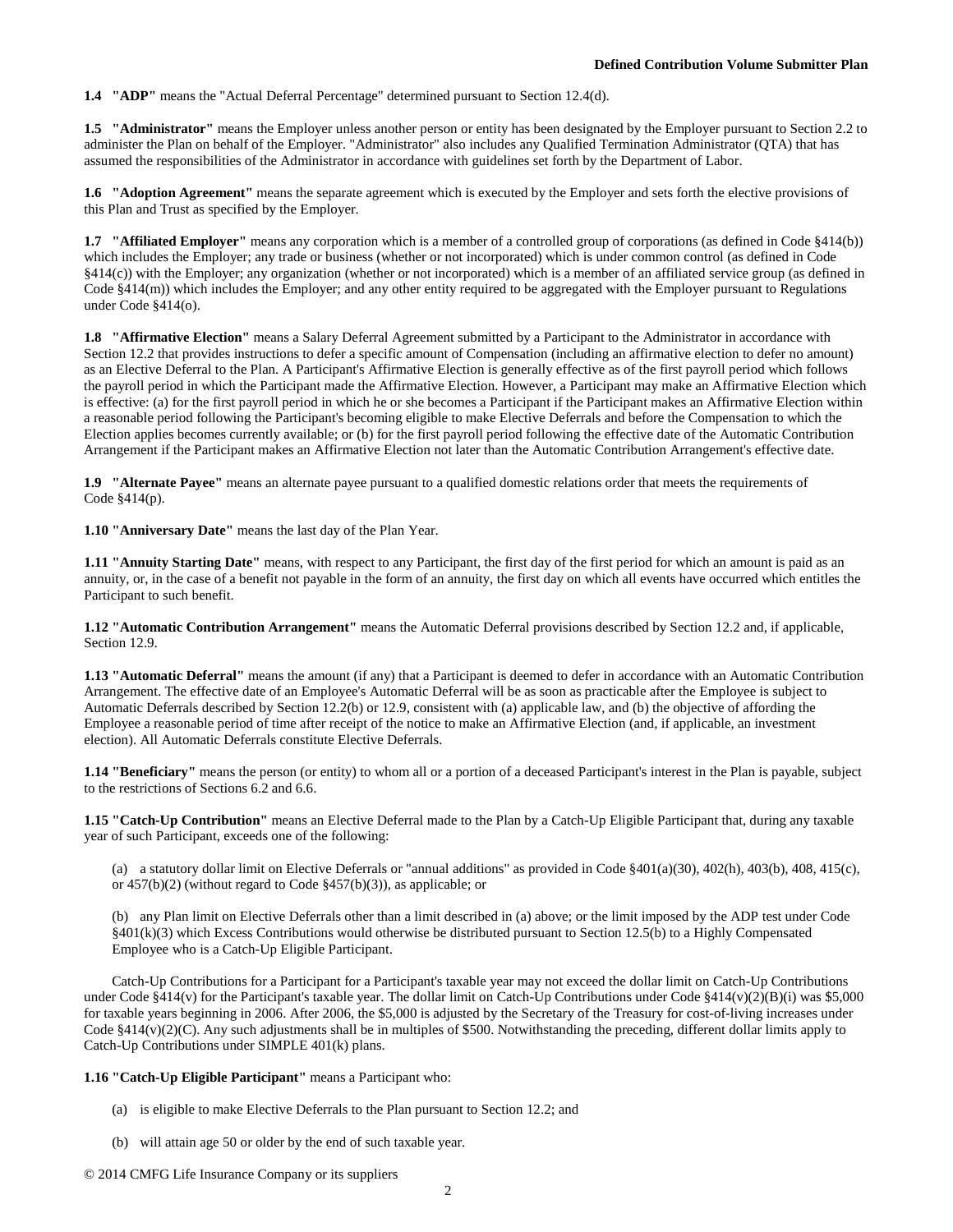**1.17 "Code"** means the Internal Revenue Code of 1986, as it may be amended from time to time.

**1.18 "Compensation"** means, with respect to any Participant, the amount determined in accordance with the following provisions, except as otherwise provided in the Adoption Agreement.

(a) **Base definition.** One of the following, as elected in the Adoption Agreement:

(1) Information required to be reported under Code §§6041, 6051 and 6052 (Wages, tips and other compensation as reported on Form W-2). Compensation means wages, within the meaning of Code §3401(a), and all other payments of compensation to an Employee by the Employer (in the course of the Employer's trade or business) for which the Employer is required to furnish the Employee a written statement under Code §§6041(d), 6051(a)(3) and 6052. Compensation must be determined without regard to any rules under Code §3401(a) that limit the remuneration included in wages based on the nature or location of the employment or the services performed (such as the exception for agricultural labor in Code §3401(a)(2)).

(2) Code §3401(a) Wages. Compensation means an Employee's wages within the meaning of Code §3401(a) for the purposes of income tax withholding at the source but determined without regard to any rules that limit the remuneration included in wages based on the nature or location of the employment or the services performed (such as the exception for agricultural labor in Code  $§3401(a)(2)$ ).

(3) 415 safe harbor compensation. Compensation means wages, salaries, for Plan Years beginning after December 31, 2008, Military Differential Pay, and fees for professional services and other amounts received (without regard to whether or not an amount is paid in cash) for personal services actually rendered in the course of employment with the Employer maintaining the Plan to the extent that the amounts are includible in gross income (including, but not limited to, commissions paid salespersons, compensation for services on the basis of a percentage of profits, commissions on insurance premiums, tips, bonuses, fringe benefits, and reimbursements, or other expense allowances under a nonaccountable plan (as described in Regulation §1.62-2(c))), and excluding the following:

(i) Employer contributions to a plan of deferred compensation which are not includible in the Employee's gross income for the taxable year in which contributed, or Employer contributions under a simplified employee pension plan to the extent such contributions are excludable from the Employee's gross income, or any distributions from a plan of deferred compensation;

(ii) Amounts realized from the exercise of a nonqualified stock option, or when restricted stock (or property) held by the Employee either becomes freely transferable or is no longer subject to a substantial risk of forfeiture;

(iii) Amounts realized from the sale, exchange or other disposition of stock acquired under a qualified stock option; and

(iv) Other amounts which receive special tax benefits, or contributions made by the Employer (whether or not under a salary deferral agreement) towards the purchase of an annuity contract described in Code §403(b) (whether or not the contributions are actually excludable from the gross income of the Employee).

(b) **Earned Income for Self-Employed Individual.** Notwithstanding the foregoing, Compensation for any Self-Employed Individual shall be equal to Earned Income. Furthermore, the contributions on behalf of any "owner-Employee" shall be made only with respect to the Earned Income for such "owner-Employee" which is derived from the trade or business with respect to which such Plan is established. For this purpose, an "owner-Employee" means a sole proprietor who owns the entire interest in the Employer or a partner (or member in the case of a limited liability company treated as a partnership or sole proprietorship for federal income tax purposes) who owns more than ten percent (10%) of either the capital interest or the profits interest in the Employer and who receives income for personal services from the Employer.

(c) **Paid during "determination period."** Compensation shall include only that Compensation which is actually paid to the Participant during the "determination period." Except as otherwise provided in this Plan, the "determination period" is the period elected by the Employer in the Adoption Agreement. If the Employer makes no election, the "determination period" shall be the Plan Year.

(d) **Inclusion of deferrals.** Notwithstanding the above, unless otherwise elected in the Adoption Agreement, Compensation shall include all of the following types of elective contributions and all of the following types of deferred compensation:

(1) Elective contributions that are made by the Employer on behalf of a Participant that are not includible in gross income under Code §§125, 402(e)(3), 402(h)(1)(B), 402(k), 403(b), and 132(f)(4). However, regardless of any election in the Adoption Agreement to the contrary, amounts described in the preceding sentence will be included in Compensation for purposes of making Elective Deferrals or receiving any Employer matching contributions under this Plan. If specified in Appendix A to the Adoption Agreement (Special Effective Dates and Other Permitted Elections), amounts under Code §125 shall be deemed to include any amounts not available to a Participant in cash in lieu of group health coverage because the Participant is unable to certify that he or she has other health coverage. An amount will be treated as an amount under Code §125 pursuant to the preceding sentence only if the Employer does not request or collect information regarding the Participant's other health coverage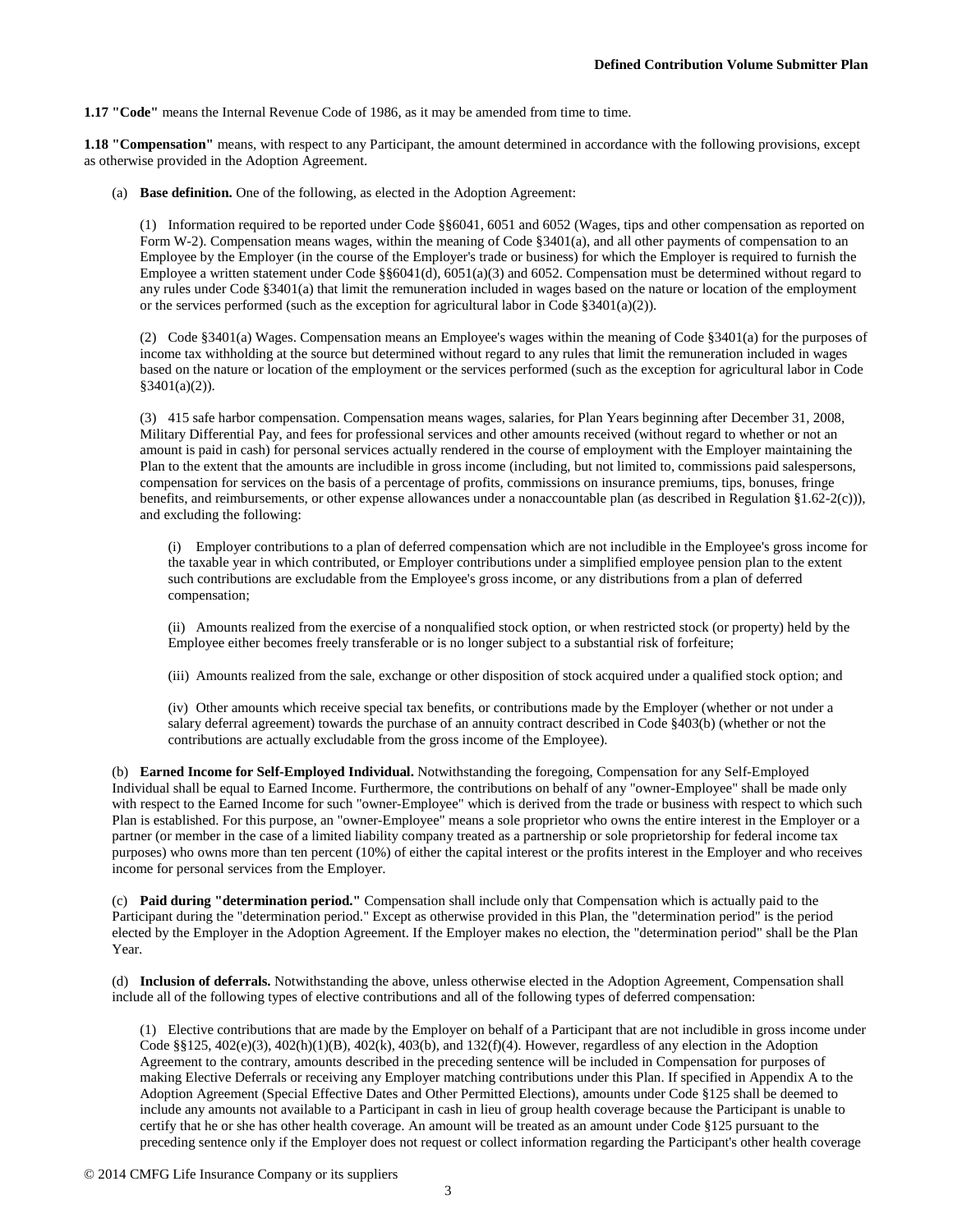as part of the enrollment process for the health plan. Roth Elective Deferrals will be treated as Pre-tax Elective Deferrals for purposes of determining Compensation if the Employer elects to exclude from Compensation the items described in this Subsection (d)(1).

(2) Compensation deferred under an eligible deferred compensation plan within the meaning of Code §457(b).

(3) Employee contributions (under governmental plans) described in Code §414(h)(2) that are picked up by the employing unit and thus are treated as Employer contributions.

(e) **Post-severance compensation – Code §415 Regulations.** The Administrator shall adjust Compensation, for Plan Years beginning on or after July 1, 2007 (or such other date as the Employer specifies in the Compensation Section of the Adoption Agreement), for amounts that would otherwise be included in the definition of Compensation but are paid by the later of 2 1/2 months after a Participant's severance from employment with the Employer or the end of the Plan Year that includes the date of the Participant's severance from employment with the Employer, in accordance with the following, as elected in the Compensation Section of the Adoption Agreement. The preceding time period, however, does not apply with respect to payments described in Subsections (4) and (5) below. Any other payment of compensation paid after severance of employment that is not described in the following types of compensation is not considered Compensation, even if payment is made within the time period specified above.

(1) **Regular pay.** Compensation shall include regular pay after severance of employment (to the extent otherwise included in the definition of Compensation) if:

(i) The payment is regular compensation for services during the Participant's regular working hours, or compensation for services outside the Participant's regular working hours (such as overtime or shift differential), commissions, bonuses, or other similar payments; and

(ii) The payment would have been paid to the Participant prior to a severance from employment if the Participant had continued in employment with the Employer.

(2) **Leave cash-outs.** Compensation shall include leave cash-outs if those amounts would have been included in the definition of Compensation if they were paid prior to the Participant's severance from employment with the Employer, and the amounts are for unused accrued bona fide sick, vacation, or other leave, but only if the Participant would have been able to use the leave if employment had continued.

(3) **Deferred compensation.** Compensation shall include deferred compensation if those amounts would have been included in the definition of Compensation if they were paid prior to the Participant's severance from employment with the Employer, and the amounts are received pursuant to a nonqualified unfunded deferred compensation plan, but only if the payment would have been paid if the Participant had continued in employment with the Employer and only to the extent the payment is includible in the Participant's gross income.

(4) **Military Differential Pay.** Compensation shall include payments to an individual who does not currently perform services for the Employer by reason of qualified military service (as that term is used in Code  $\S414(u)(1)$ ) to the extent those payments do not exceed the amounts the individual would have received if the individual had continued to perform services for the Employer rather than entering qualified military service.

(5) **Disability pay.** Compensation shall include compensation paid to a Participant who is permanently and totally disabled, as defined in Code §22(e)(3), provided, as elected by the Employer in the Compensation Section of the Adoption Agreement, salary continuation applies to all Participants who are permanently and totally disabled for a fixed or determinable period, or the Participant was not a Highly Compensated Employee immediately before becoming disabled.

(f) **Dollar limitation.** Compensation in excess of \$200,000 shall be disregarded for all purposes other than for purposes of Elective Deferrals. Such amount shall be adjusted by the Commissioner for increases in the cost-of-living in accordance with Code §401(a)(17)(B). The cost-of-living adjustment in effect for a calendar year applies to any "determination period" beginning with or within such calendar year. If a "determination period" consists of fewer than twelve (12) months, the \$200,000 annual Compensation limit will be multiplied by a fraction, the numerator of which is the number of months in the "determination period," and the denominator of which is twelve (12). In applying any Plan limitation on the amount of matching contributions or any Plan limit on Elective Deferrals which are subject to matching contributions, where such limits are expressed as a percentage of Compensation, the Administrator may apply the Compensation limit under this Section annually, even if the matching contribution formula is applied on any time interval which is less than the full Plan Year or the Administrator may pro rate the Compensation limit.

(g) **Noneligible Employee.** If, in the Adoption Agreement, the Employer elects to exclude a class of Employees from the Plan, then Compensation for any Employee who becomes eligible or ceases to be eligible to participate during a "determination period" shall only include Compensation while the Employee is an Eligible Employee. In addition, with respect to the determination of any matching contributions, the Plan will disregard Elective Deferrals made while the Participant is not eligible for the matching contribution component of the Plan.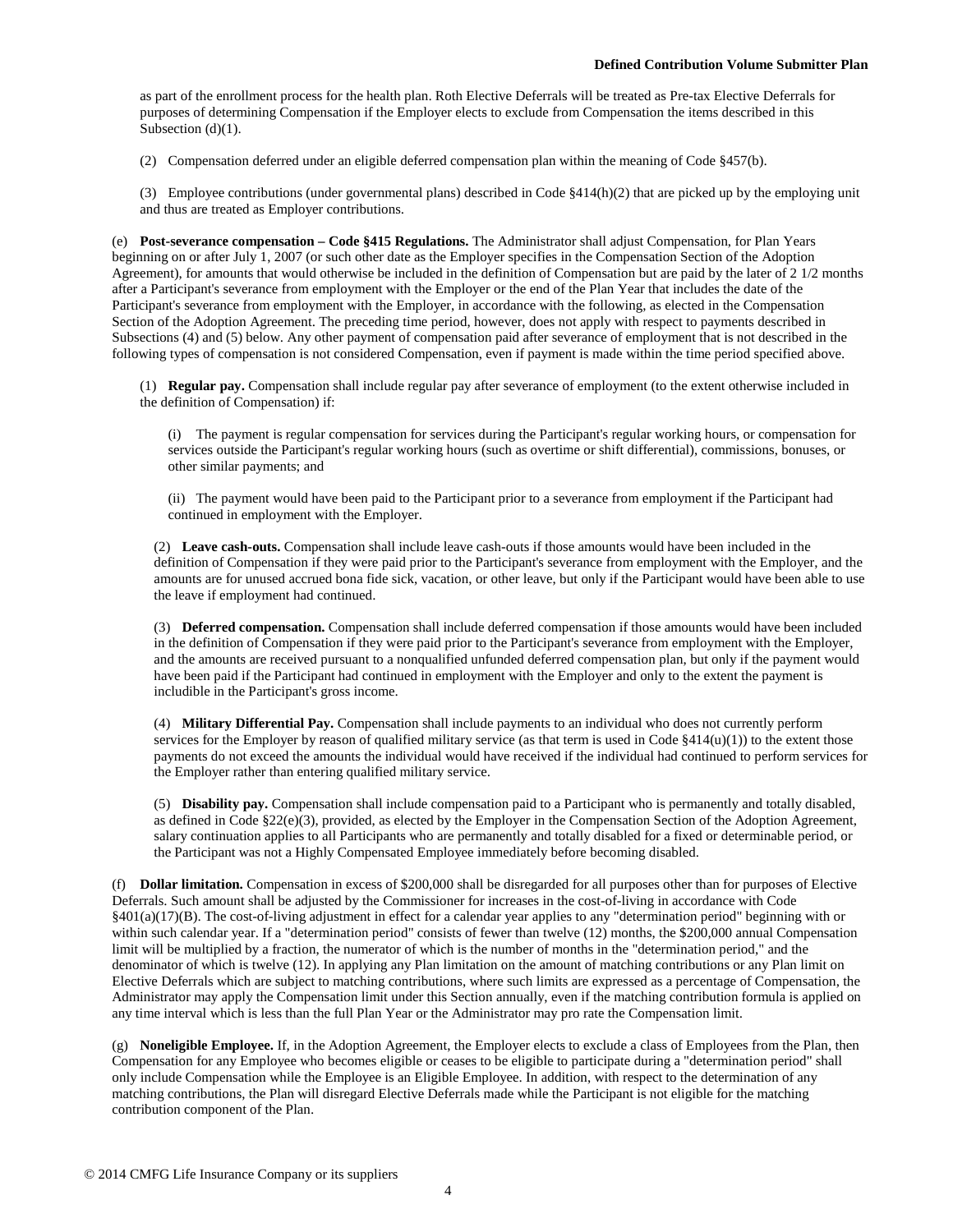(h) **Amendment.** If, in connection with the adoption of any amendment, the definition of Compensation has been modified, then, except as otherwise provided herein, for Plan Years prior to the Plan Year which includes the adoption date of such amendment, Compensation means compensation determined pursuant to the terms of the Plan then in effect.

**1.19 "Contract" or "Policy"** means any life insurance policy, retirement income policy, or annuity contract (group or individual) issued by the Insurer. In the event of any conflict between the terms of this Plan and the terms of any contract purchased hereunder, the Plan provisions shall control.

**1.20 "Custodian"** means a person or entity that has custody of all or any portion of the Plan assets.

**1.21 "Directed Trustee"** means a Trustee who, with respect to the investment of Plan assets, is subject to the direction of the Administrator, the Employer, a properly appointed Investment Manager, a named Fiduciary, or Plan Participant. To the extent the Trustee is a Directed Trustee, the Trustee does not have any discretionary authority with respect to the investment of Plan assets. In addition, the Trustee is not responsible for the propriety of any directed investment made pursuant to this Section and shall not be required to consult or advise the Employer regarding the investment quality of any directed investment held under the Plan.

**1.22 "Discretionary Trustee"** means a Trustee who has the authority and discretion to invest, manage or control any portion of the Plan assets.

**1.23 "Early Retirement Date"** means the date specified in the Adoption Agreement on which a Participant has satisfied the requirements specified in the Adoption Agreement (Early Retirement Age). If elected in the Adoption Agreement, a Participant shall become fully Vested upon satisfying such requirements if the Participant is still employed at the Early Retirement Age.

A Participant who severs from employment after satisfying any service requirement but before satisfying the age requirement for Early Retirement Age and who thereafter reaches the age requirement contained herein shall be entitled to receive benefits under this Plan (other than any accelerated vesting and allocations of Employer contributions) as though the requirements for Early Retirement Age had been satisfied.

**1.24 "Earned Income"** means the net earnings from self-employment in the trade or business with respect to which the Plan is established, for which the personal services of the individual are a material income-producing factor. Net earnings will be determined without regard to items not included in gross income and the deductions allocable to such items. Net earnings are reduced by contributions made by the Employer to a qualified plan to the extent deductible under Code §404. In addition, net earnings shall be determined with regard to the deduction allowed to the taxpayer by Code §164(f).

If Compensation is defined to exclude any items of Compensation (other than safe harbor adjustments permitted under the Code §414(s) Regulations or limiting Compensation to periods of Plan participation), then for purposes of determining the Compensation of a Self-Employed Individual, Earned Income shall be adjusted by multiplying Earned Income by the percentage of total compensation that is included for the eligible Participants who are Nonhighly Compensated Employees. That percentage is determined by calculating the percentage of each eligible Nonhighly Compensated Participant's total Compensation prior to excluding any non-safe harbor adjustments selected in the Adjustments to Compensation Section of the Adoption Agreement that are included in the definition of Compensation and averaging those percentages.

**1.25 "Effective Date"** means the date this Plan, including any restatement or amendment of this Plan, is effective. Where the Plan is restated or amended, a reference to Effective Date is the effective date of the restatement or amendment, except where the context indicates a reference to an earlier Effective Date. If any provision of this Plan is retroactively effective, then provisions of this Plan generally control. However, if a provision of this Plan is different from the provision of the Employer's prior plan document and, after the retroactive Effective Date of this Plan, the Employer operated in compliance with the provisions of the prior plan, then the provision of such prior plan is incorporated into this Plan for purposes of determining whether the Employer operated the Plan in compliance with its terms, provided operation in compliance with the terms of the prior plan do not violate any qualification requirements under the Code, Regulations, or other IRS guidance.

The Employer may designate special effective dates for individual provisions under the Plan where provided in the Adoption Agreement or under Appendix A to the Adoption Agreement (Special Effective Dates and Other Permitted Elections). If one or more qualified retirement plans have been merged into this Plan, the provisions of the merging plan(s) will remain in full force and effect until the effective date of the plan merger(s).

**1.26 "Elective Deferrals"** means the Employer's contributions to the Plan that are made pursuant to a Participant's salary deferral election in accordance with Section 12.2. Elective Deferrals shall be subject to the requirements of Sections 12.2(d) and 12.2(e) and shall, except as otherwise provided herein, be required to satisfy the nondiscrimination requirements of the Code §401(k) Regulations. The term "Elective Deferrals" includes Pre-Tax Elective Deferrals and, if permitted by the Plan, Roth Elective Deferrals.

**1.27 "Eligible Automatic Contribution Arrangement" (EACA)** means an Automatic Contribution Arrangement that is intended to comply as such for purposes of Code §414(w) and that therefore complies with the Automatic Deferral provisions described in the EACA provisions set forth in Section 12.2(b).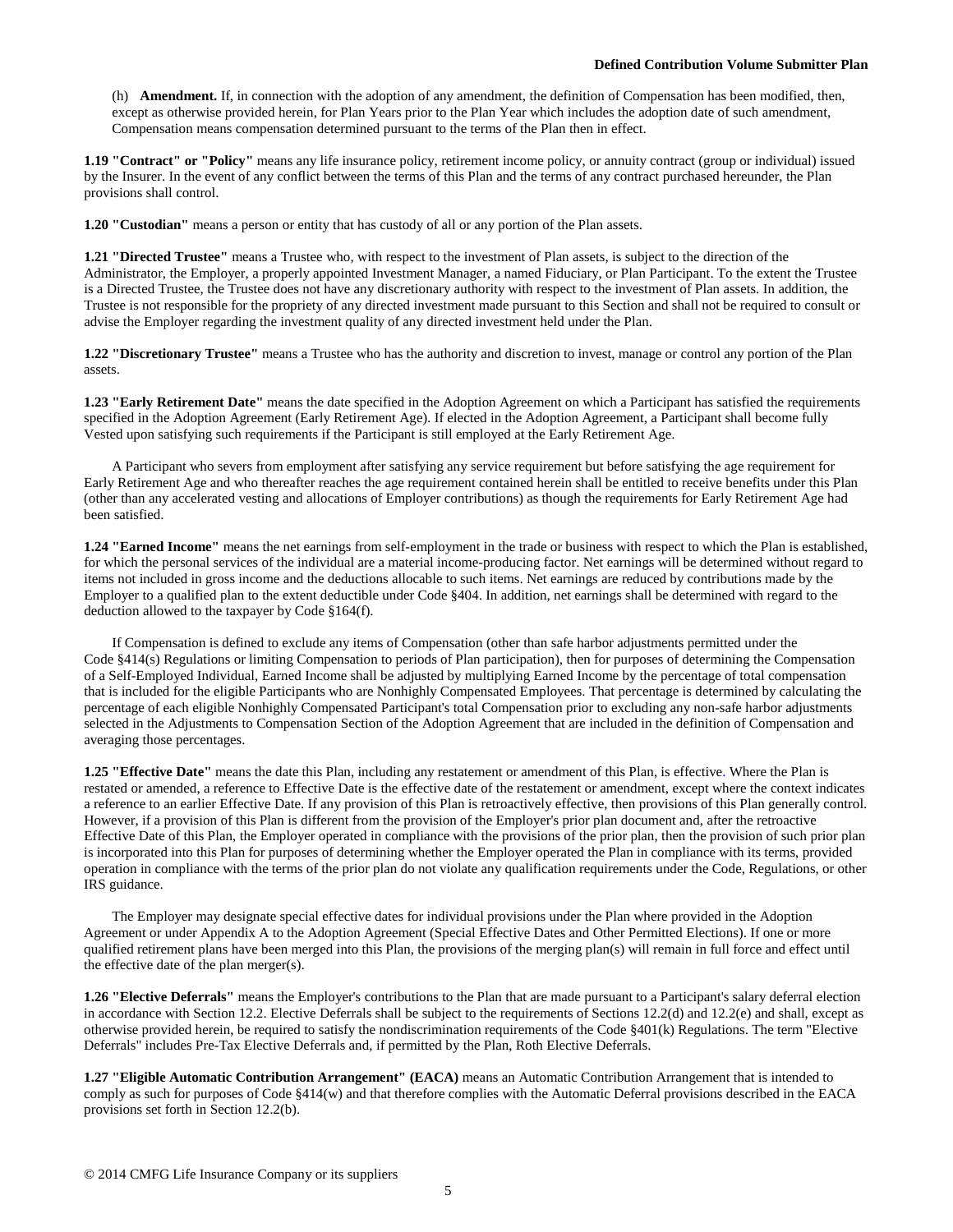**1.28 "Eligible Employee"** means any Eligible Employee as elected in the Adoption Agreement and as provided herein. With respect to a volume submitter or non-standardized Adoption Agreement, an individual shall not be an Eligible Employee if such individual is not reported on the payroll records of the Employer as a common law employee. In particular, it is expressly intended that individuals not treated as common law employees by the Employer on its payroll records and out-sourced workers, are not Eligible Employees and are excluded from Plan participation even if a court or administrative agency determines that such individuals are common law employees and not independent contractors. However, the two preceding sentences shall not apply to partners or other Self-Employed Individuals unless the Employer treats them as independent contractors. Furthermore, with respect to a volume submitter or non-standardized Adoption Agreement, Employees of an Affiliated Employer will not be treated as Eligible Employees prior to the date the Affiliated Employer adopts the Plan as a Participating Employer.

Employees who became Employees as the result of a "Code  $§410(b)(6)(C)$  transaction" will, unless otherwise specified in the Adoption Agreement, only be Eligible Employees after the expiration of the transition period beginning on the date of the transaction and ending on the last day of the first Plan Year beginning after the date of the transaction. A "Code §410(b)(6)(C) transaction" is an asset or stock acquisition, merger, or similar transaction involving a change in the Employer of the Employees of a trade or business that is subject to the special rules set forth in Code §410(b)(6)(C). However, regardless of any election made in the Adoption Agreement, if a separate entity becomes an Affiliated Employer as the result of a "Code §410(b)(6)(C) transaction," then Employees of such separate entity will not be treated as Eligible Employees prior to the date the entity adopts the Plan as a Participating Employer or, with respect to a standardized Adoption Agreement, if earlier, the expiration of the transition period set forth above.

If, in the Adoption Agreement, the Employer elects to exclude union employees, then Employees whose employment is governed by a collective bargaining agreement between the Employer and "employee representatives" under which retirement benefits were the subject of good faith bargaining and if two percent (2%) or less of the Employees covered pursuant to that agreement are professionals as defined in Regulation §1.410(b)-9, shall not be eligible to participate in this Plan to the extent of employment covered by such agreement, unless the agreement provides for coverage in the Plan (see Section 4.1(d)). For this purpose, the term "employee representatives" does not include any organization more than half of whose members are employees who are owners, officers, or executives of the Employer. If a Participant performs services both as a collectively bargained Employee and as a non-collectively bargained Employee, then the Participant's Hours of Service in each respective category are treated separately.

If, in the Adoption Agreement, the Employer elects to exclude nonresident aliens, then Employees who are nonresident aliens (within the meaning of Code §7701(b)(1)(B)) who received no earned income (within the meaning of Code §911(d)(2)) from the Employer which constitutes income from sources within the United States (within the meaning of Code  $861(a)(3)$ ) shall not be eligible to participate in this Plan. In addition, this paragraph shall also apply to exclude from participation in the Plan an Employee who is a nonresident alien (within the meaning of Code §7701(b)(1)(B)) but who receives earned income (within the meaning of Code §911(d)(2)) from the Employer that constitutes income from sources within the United States (within the meaning of Code  $\S 861(a)(3)$ ), if all of the Employee's earned income from the Employer from sources within the United States is exempt from United States income tax under an applicable income tax convention. The preceding sentence will apply only if all Employees described in the preceding sentence are excluded from the Plan.

If, in the Adoption Agreement, the Employer elects to exclude Part-Time/Temporary/Seasonal Employees, then notwithstanding any such exclusion, if any such excluded Employee actually completes or completed a Year of Service, then such Employee will cease to be within this particular excluded class.

**1.29 "Employee"** means any person who is employed by the Employer. The term "Employee" shall also include any person who is an employee of an Affiliated Employer and any Leased Employee deemed to be an Employee as provided in Code §414(n) or (o).

**1.30 "Employer"** means the entity specified in the Adoption Agreement, any successor which shall maintain this Plan and any predecessor which has maintained this Plan. In addition, unless the context means otherwise, the term "Employer" shall include any Participating Employer which shall adopt this Plan.

**1.31 "Excess Aggregate Contributions"** means, with respect to any Plan Year, the excess of:

(a) The aggregate "contribution percentage amounts" (as defined in Section 12.6) actually made on behalf of Highly Compensated Participants for such Plan Year and taken into account in computing the numerator of the ACP, over

(b) The maximum "contribution percentage amounts" permitted by the ACP test in Section 12.6 (determined by hypothetically reducing contributions made on behalf of Highly Compensated Participants in order of their "contribution percentages" beginning with the highest of such percentages).

Such determination shall be made after first taking into account corrections of any Excess Deferrals pursuant to Section 12.2 and then taking into account adjustments of any Excess Contributions pursuant to Section 12.5.

**1.32 "Excess Compensation"** means, with respect to a Plan that is integrated with Social Security (permitted disparity), a Participant's Compensation which is in excess of the integration level elected in the Adoption Agreement. However, if Compensation is based on less than a twelve (12) month "determination period," Excess Compensation shall be determined by reducing the integration level by a fraction, the numerator of which is the number of full months in the short period and the denominator of which is twelve (12). A "determination period" is not less than twelve (12) months solely because a Participant's Compensation does not include Compensation paid during a "determination period" while the Participant was not a Participant in this component of the Plan.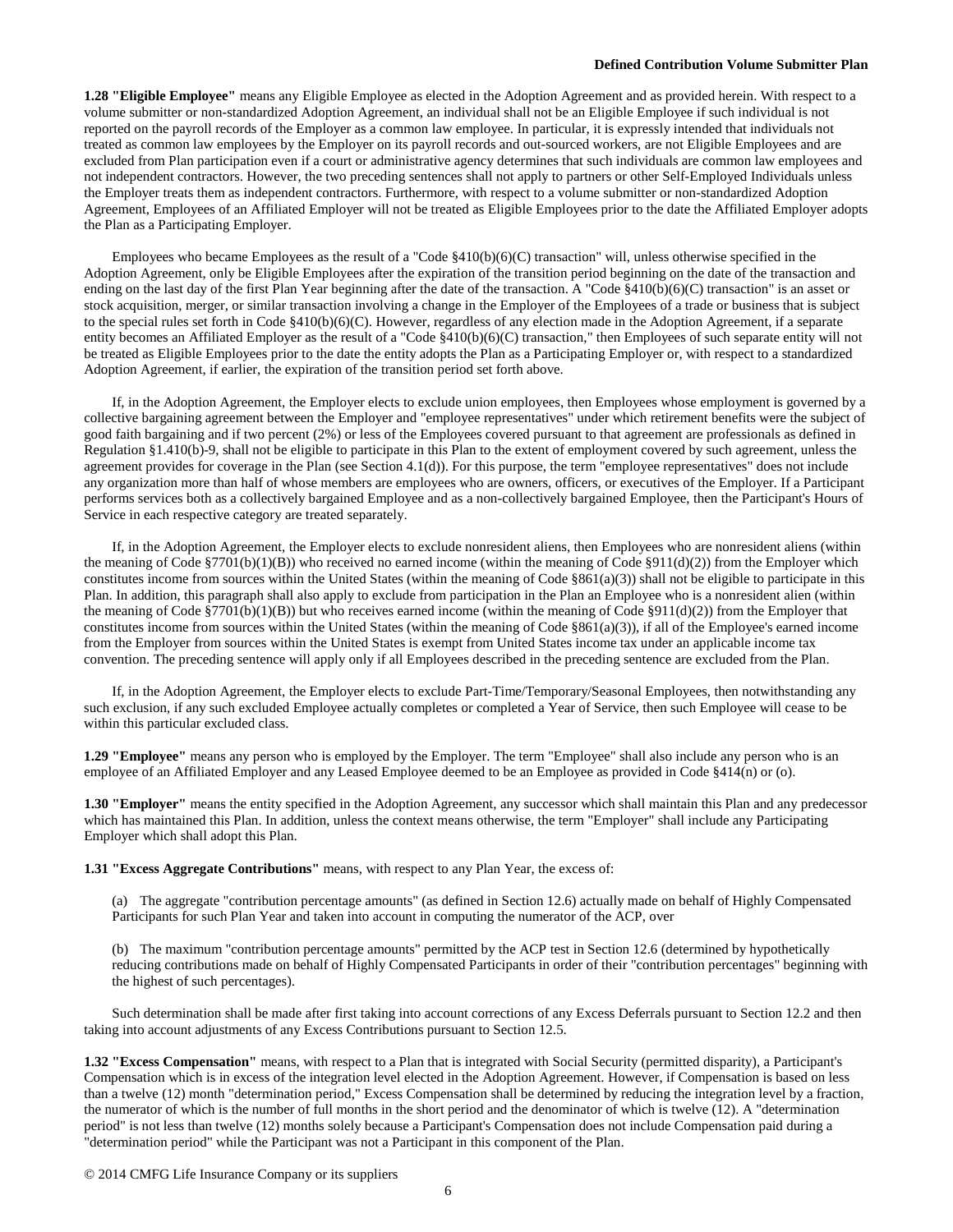# **1.33 "Excess Contributions"** means, with respect to any Plan Year, the excess of:

(a) The aggregate amount of Employer contributions actually made on behalf of Highly Compensated Participants for such Plan Year and taken into account in computing the numerator of the ADP, over

(b) The maximum amount of such contributions permitted by the ADP test in Section 12.4 (determined by hypothetically reducing contributions made on behalf of Highly Compensated Participants in order of the actual deferral ratios, beginning with the highest of such ratios).

In determining the amount of Excess Contributions to be distributed and/or recharacterized with respect to an affected Highly Compensated Participant as determined herein, such amount shall be reduced by any Excess Deferrals previously distributed to such affected Highly Compensated Participant for the Participant's taxable year ending with or within such Plan Year.

**1.34 "Excess Deferrals"** means, with respect to any taxable year of a Participant, either (a) those elective deferrals within the meaning of Code §§402(g) or 402A that are made during the Participant's taxable year and exceed the dollar limitation under Code §402(g) (including, if applicable, the dollar limitation on Catch-Up Contributions defined in Code  $\S414(v)$  for such year; or (b) are made during a calendar year and exceed the dollar limitation under Code §§402(g) and 402A (including, if applicable, the dollar limitation on Catch-Up Contributions defined in Code §414(v)) for the Participant's taxable year beginning in such calendar year, counting only Elective Deferrals made under this Plan and any other plan, contract or arrangement maintained by the Employer.

**1.35 "Fiduciary"** means any person who (a) exercises any discretionary authority or discretionary control respecting management of the Plan or exercises any authority or control respecting management or disposition of its assets, (b) renders investment advice for a fee or other compensation, direct or indirect, with respect to any monies or other property of the Plan or has any authority or responsibility to do so, or (c) has any discretionary authority or discretionary responsibility in the administration of the Plan.

**1.36 "Fiscal Year"** means the Employer's accounting year.

**1.37 "Forfeiture"** means that portion of a Participant's Account that is not Vested and is disposed of in accordance with the provisions of the Plan. Unless otherwise elected in the Adoption Agreement, Forfeitures occur pursuant to (a) below.

- (a) A Forfeiture will occur on the earlier of:
	- (1) The last day of the Plan Year in which a Participant incurs five (5) consecutive 1-Year Breaks in Service, or

(2) The distribution of the entire Vested portion of the Participant's Account of a Participant who has severed employment with the Employer. For purposes of this provision, if the Participant has a Vested benefit of zero, then such Participant shall be deemed to have received a distribution of such Vested benefit as of the year in which the severance of employment occurs. For this purpose, a Participant's Vested benefit shall not include: (i) the Participant's Qualified Voluntary Employee Contribution Account, and (ii) the Participant's Rollover Account.

(b) If elected in the Adoption Agreement, a Forfeiture will occur as of the last day of the Plan Year in which a Participant incurs five (5) consecutive 1-Year Breaks in Service.

Regardless of the preceding, if a Participant is eligible to share in the allocation of Forfeitures in the year in which the Forfeiture would otherwise occur, then the Forfeiture will not occur until the end of the first Plan Year for which the Participant is not eligible to share in the allocation of Forfeitures. Furthermore, the term "Forfeiture" shall also include amounts deemed to be Forfeitures pursuant to any other provision of this Plan.

**1.38 "Former Employee"** means an individual who has severed employment with the Employer or an Affiliated Employer.

**1.39 "414(s) Compensation"** means Compensation as defined in Section 1.18. However, the Employer may operationally elect to use any other definition of compensation for 414(s) Compensation provided such definition satisfies the nondiscrimination requirements of Code §414(s) and the Regulations thereunder. For purposes of applying the ADP and ACP tests, the period for determining 414(s) Compensation must be either the Plan Year or the calendar year ending with or within the Plan Year. For all other purposes, the period of determining 414(s) Compensation must be the Plan Year or another twelve (12) month period of time ending in the Plan Year. An Employer may further limit the period taken into account to that part of the determination period in which an Employee was a Participant in the component of the Plan being tested. The period used to determine 414(s) Compensation must be applied uniformly to all Participants for the Plan Year.

**1.40 "415 Compensation"** means, with respect to any Participant, such Participant's (a) Wages, tips and other compensation on Form W-2, (b) Code §3401(a) wages or (c) 415 safe harbor compensation as elected in the Adoption Agreement for purposes of Compensation (and as defined in Subsections 1.18(a)(1)-(3) respectively). 415 Compensation shall be based on the full Limitation Year regardless of when participation in the Plan commences. Furthermore, regardless of any election made in the Adoption Agreement, 415 Compensation shall include any elective deferral (as defined in Code §§402(e)(3), 402(k) and 402(h)(1)(B)) and any amount which is contributed or deferred by the Employer at the election of the Participant and which is not includible in the gross income of the Participant by reason of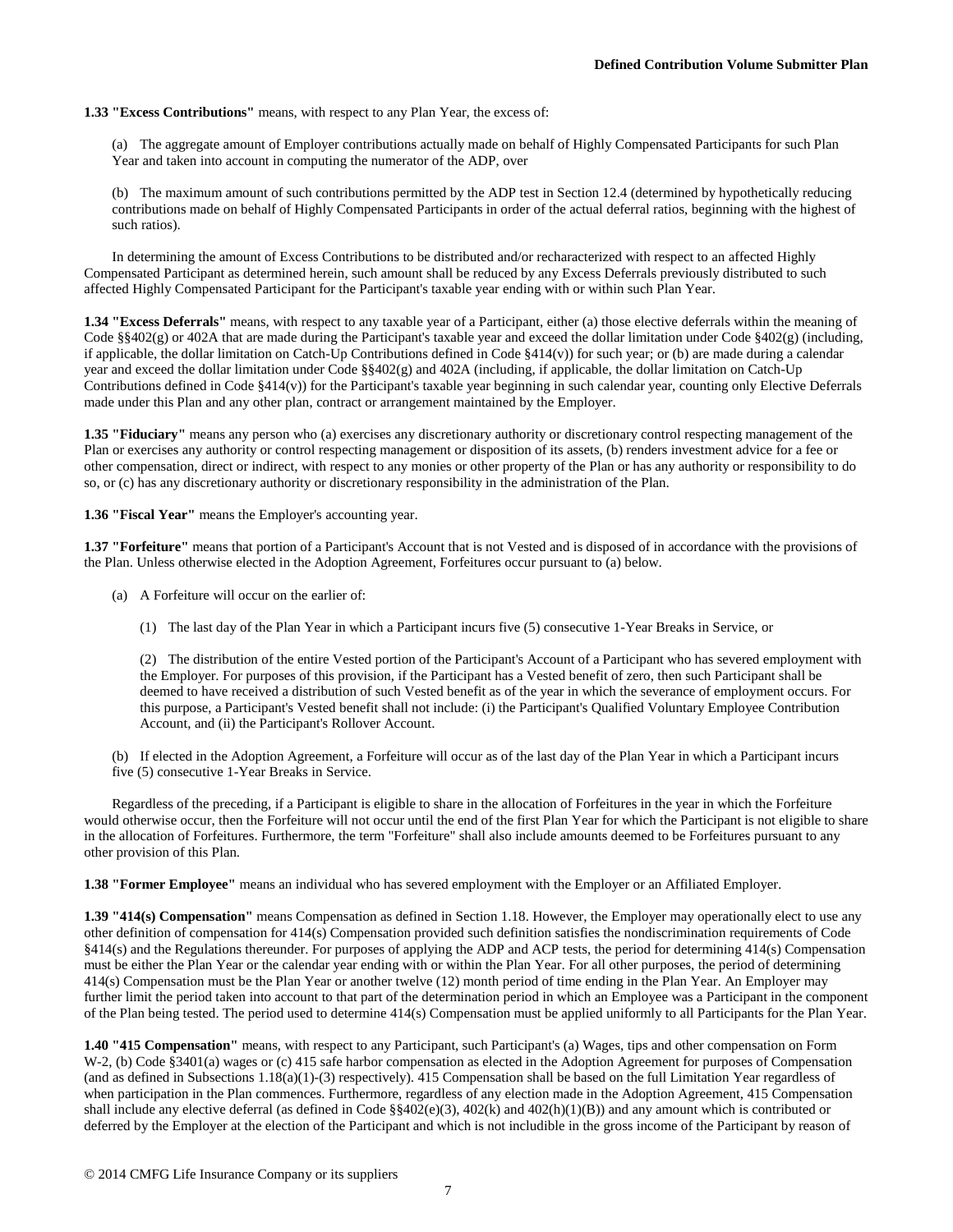Code §§125, 457, and 132(f)(4). In addition, for years beginning after December 31, 2008 Military Differential Pay is treated as 415 Compensation.

(a) **Deemed 125 compensation.** If elected in Appendix A to the Adoption Agreement (Special Effective Dates and Other Permitted Elections), amounts under Code §125 shall be deemed to include any amounts not available to a Participant in cash in lieu of group health coverage because the Participant is unable to certify that he or she has other health coverage. An amount will be treated as an amount under Code §125 pursuant to the preceding sentence only if the Employer does not request or collect information regarding the Participant's other health coverage as part of the enrollment process for the health plan.

(b) **Post-severance compensation.** The Administrator shall adjust 415 Compensation, for Limitation Years beginning on or after July 1, 2007, or such earlier date as the Employer specifies in the Compensation Section of the Adoption Agreement, for amounts that would otherwise be included in the definition of 415 Compensation but are paid by the later of 2 1/2 months after a Participant's severance from employment with the Employer or the end of the Limitation Year that includes the date of the Participant's severance from employment with the Employer, in accordance with the following, as elected in the Compensation Section of the Adoption Agreement. The preceding time period, however, does not apply with respect to payments described in Subsections (4) and (5) below. Any other payment of compensation paid after severance of employment that is not described in the following types of compensation is not considered 415 Compensation, even if payment is made within the time period specified above.

(1) **Regular pay.** 415 Compensation shall include regular pay after severance of employment (to the extent otherwise included in the definition of 415 Compensation) if:

(i) The payment is regular compensation for services during the Participant's regular working hours, or compensation for services outside the Participant's regular working hours (such as overtime or shift differential), commissions, bonuses, or other similar payments; and

(ii) The payment would have been paid to the Participant prior to a severance from employment if the Participant had continued in employment with the Employer.

(2) **Leave cash-outs.** 415 Compensation shall include leave cash-outs if those amounts would have been included in the definition of 415 Compensation if they were paid prior to the Participant's severance from employment with the Employer, and the amounts are for unused accrued bona fide sick, vacation, or other leave, but only if the Participant would have been able to use the leave if employment had continued.

(3) **Deferred compensation.** 415 Compensation shall include deferred compensation if those amounts would have been included in the definition of 415 Compensation if they were paid prior to the Participant's severance from employment with the Employer, and the amounts are received pursuant to a nonqualified unfunded deferred compensation plan, but only if the payment would have been paid if the Participant had continued in employment with the Employer and only to the extent the payment is includible in the Participant's gross income.

(4) **Military Differential Pay.** 415 Compensation shall include payments to an individual who does not currently perform services for the Employer by reason of qualified military service (as that term is used in Code  $\S 414(u)(1)$ ) to the extent those payments do not exceed the amounts the individual would have received if the individual had continued to perform services for the Employer rather than entering qualified military service.

(5) **Disability pay.** 415 Compensation shall include compensation paid to a Participant who is permanently and totally disabled, as defined in Code §22(e)(3), provided, as elected by the Employer in the Compensation Section of the Adoption Agreement, salary continuation applies to all Participants who are permanently and totally disabled for a fixed or determinable period, or the Participant was not a Highly Compensated Employee immediately before becoming disabled.

(c) **Administrative delay ("the first few weeks") rule.** 415 Compensation for a Limitation Year shall generally not include amounts earned but not paid during the Limitation Year solely because of the timing of pay periods and pay dates. However, if elected in the Compensation Section of the Adoption Agreement, 415 Compensation for a Limitation Year shall include amounts earned but not paid during the Limitation Year solely because of the timing of pay periods and pay dates, provided the amounts are paid during the first few weeks of the next Limitation Year, the amounts are included on a uniform and consistent basis with respect to all similarly situated Participants, and no Compensation is included in more than one Limitation Year.

(d) **Inclusion of certain nonqualified deferred compensation amounts.** If this is a PPA restatement and prior to the restatement 414(s) Compensation included all items includible in compensation under Regulation §1.415(c)-2(b) (Regulation §1.415-2(d)(2) under the Regulations in effect for Limitation Years beginning prior to July 1, 2007), then 415 Compensation for Limitation Years prior to the adoption of this restatement shall include amounts that are includible in the gross income of a Participant under the rules of Code §409A or Code §457(f)(1)(A) or because the amounts are constructively received by the Participant. For Plan Years beginning on and after the Plan Year in which this restatement is adopted, the Plan does not provide for a definition of 415 Compensation including all items in Regulation §1.415(c)-2(b).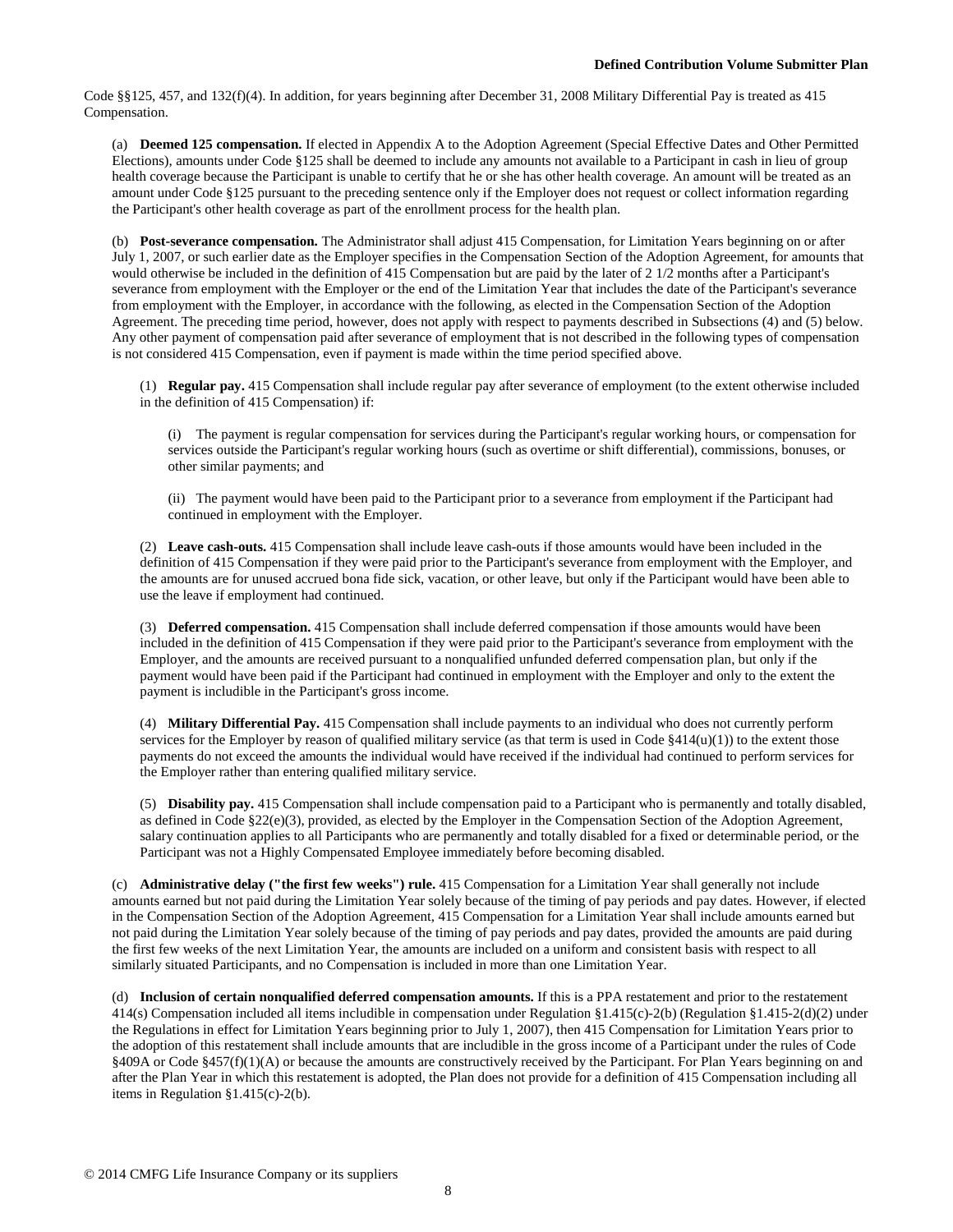(e) **Back pay.** Back pay, within the meaning of Regulations  $\S 1.415(c)-2(g)(8)$ , shall be treated as Compensation for the Limitation Year to which the back pay relates to the extent the back pay represents wages and compensation that would otherwise be included under this definition.

(f) **Dollar limitation.** 415 Compensation will be limited to the same dollar limitations set forth in Section 1.18(f) adjusted in such manner as permitted under Code §415(d).

(g) **Amendment.** Except as otherwise provided herein, if, in connection with the adoption of any amendment, the definition of 415 Compensation has been modified, then for Plan Years prior to the Plan Year which includes the adoption date of such amendment, 415 Compensation means compensation determined pursuant to the terms of the Plan then in effect.

**1.41 "Highly Compensated Employee"** means an Employee described in Code §414(q) and the Regulations thereunder, and generally means any Employee who:

(a) was a "five percent (5%) owner" as defined in Section 1.47(b) at any time during the "determination year" or the "look-back year"; or

(b) for the "look-back year" had 415 Compensation from the Employer in excess of \$80,000 and, if elected in the Adoption Agreement, was in the Top-Paid Group for the "look-back year." The \$80,000 amount is adjusted at the same time and in the same manner as under Code §415(d). In applying this rule, the Employer may adopt any rounding or tie-breaking rules it desires, so long as such rules are reasonable, nondiscriminatory, and uniformly and consistently applied.

The "determination year" means the Plan Year for which testing is being performed and the "look-back year" means the immediately preceding twelve (12) month period. However, if the calendar year data election is made in the Adoption Agreement, for purposes of (b) above, the "look-back year" shall be the calendar year beginning within the twelve (12) month period immediately preceding the "determination year."

A Highly Compensated Former Employee is based on the rules applicable to determining Highly Compensated Employee status as in effect for that "determination year," in accordance with Regulation §1.414(q)-1T, A-4 and IRS Notice 97-45 (or any superseding guidance).

In determining who is a Highly Compensated Employee, Employees who are nonresident aliens and who received no earned income (within the meaning of Code  $\S911(d)$ ) from the Employer constituting United States source income within the meaning of Code  $\S861(a)(3)$ shall not be treated as Employees. If a nonresident alien Employee has U.S. source income, that Employee is treated as satisfying this definition if all of such Employee's U.S. source income from the Employer is exempt from U.S. income tax under an applicable income tax treaty. Additionally, all Affiliated Employers shall be taken into account as a single Employer and Leased Employees within the meaning of Code §§414(n)(2) and 414(o)(2) shall be considered Employees unless such Leased Employees are covered by a plan described in Code §414(n)(5) and are not covered in any qualified plan maintained by the Employer. The exclusion of Leased Employees for this purpose shall be applied on a uniform and consistent basis for all of the Employer's retirement plans. Highly Compensated Former Employees shall be treated as Highly Compensated Employees without regard to whether they performed services during the "determination year."

**1.42 "Highly Compensated Participant"** means any Highly Compensated Employee who is eligible to participate in the component of the Plan being tested.

**1.43 "Hour of Service"** means (a) each hour for which an Employee is directly or indirectly compensated or entitled to Compensation by the Employer for the performance of duties during the applicable computation period (these hours will be credited to the Employee for the computation period in which the duties are performed); (b) each hour for which an Employee is directly or indirectly compensated or entitled to Compensation by the Employer (irrespective of whether the employment relationship has terminated) for reasons other than performance of duties (such as vacation, holidays, sickness, incapacity (including disability), jury duty, lay-off, military duty or leave of absence) during the applicable computation period (these hours will be calculated and credited pursuant to Department of Labor Regulation §2530.200b-2 which is incorporated herein by reference); (c) each hour for which back pay is awarded or agreed to by the Employer without regard to mitigation of damages (these hours will be credited to the Employee for the computation period or periods to which the award or agreement pertains rather than the computation period in which the award, agreement or payment is made). The same Hours of Service shall not be credited both under (a) or (b), as the case may be, and under (c).

Notwithstanding (b) above, (1) no more than 501 Hours of Service will be credited to an Employee on account of any single continuous period during which the Employee performs no duties (whether or not such period occurs in a single computation period); (2) an hour for which an Employee is directly or indirectly paid, or entitled to payment, on account of a period during which no duties are performed is not required to be credited to the Employee if such payment is made or due under a plan maintained solely for the purpose of complying with applicable workers' compensation, or unemployment compensation or disability insurance laws; and (3) Hours of Service are not required to be credited for a payment which solely reimburses an Employee for medical or medically related expenses incurred by the Employee. Furthermore, for purposes of (b) above, a payment shall be deemed to be made by or due from the Employer regardless of whether such payment is made by or due from the Employer directly, or indirectly through, among others, a trust fund, or insurer, to which the Employer contributes or pays premiums and regardless of whether contributions made or due to the trust fund, insurer, or other entity are for the benefit of particular Employees or are on behalf of a group of Employees in the aggregate.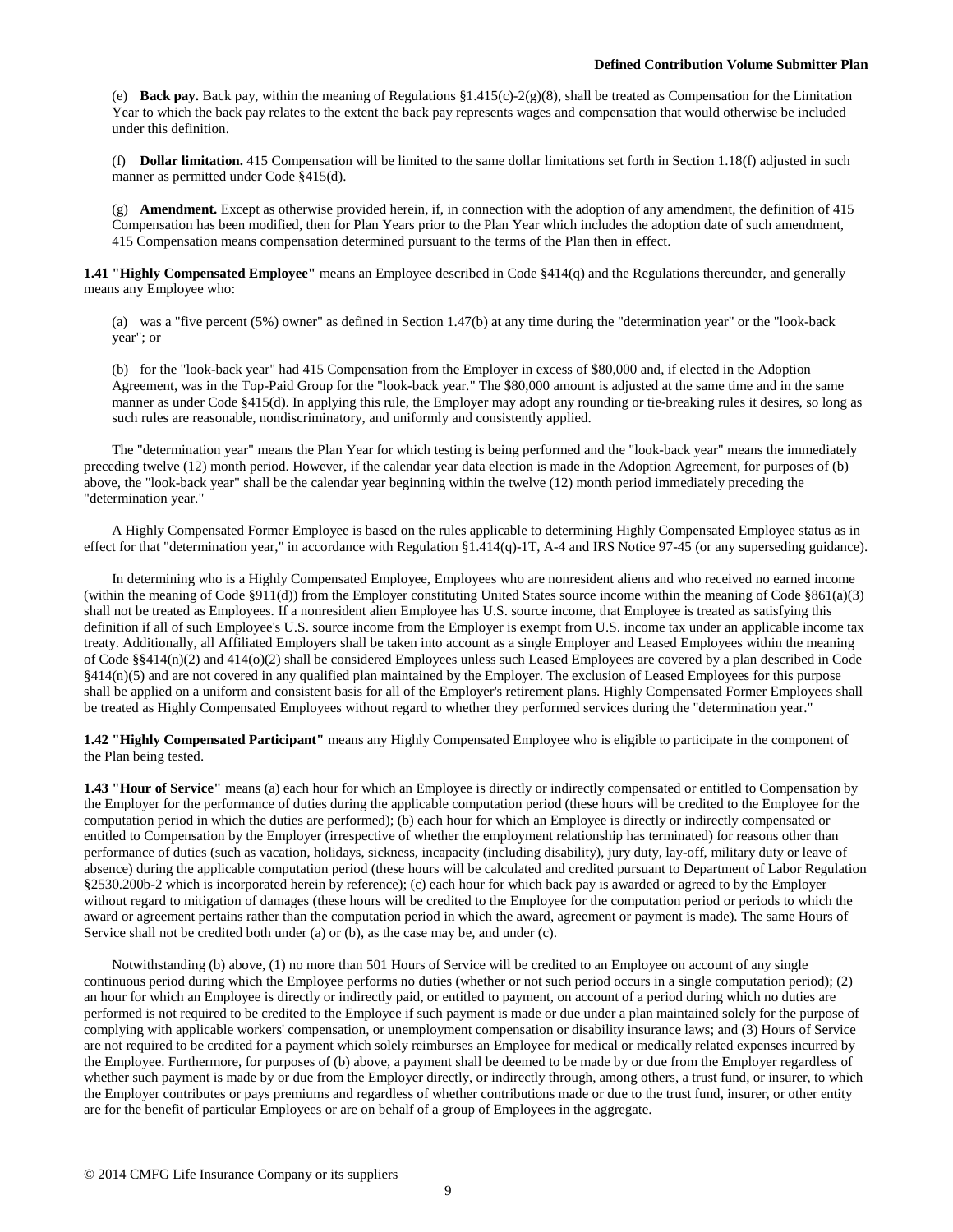Hours of Service will be credited for employment with all Affiliated Employers and for any individual considered to be a Leased Employee pursuant to Code §414(n) or 414(o) and the Regulations thereunder. Furthermore, the provisions of Department of Labor Regulations §2530.200b-2(b) and (c) are incorporated herein by reference.

Hours of Service will be determined using the actual hours method unless one of the methods below is elected in the Adoption Agreement. If the **actual hours** method is used to determine Hours of Service, an Employee is credited with the actual Hours of Service the Employee completes with the Employer or the number of Hours of Service for which the Employee is paid (or entitled to payment).

If the **days worked** method is elected, an Employee will be credited with ten (10) Hours of Service if under the Plan such Employee would be credited with at least one (1) Hour of Service during the day.

If the **weeks worked** method is elected, an Employee will be credited with forty-five (45) Hours of Service if under the Plan such Employee would be credited with at least one (1) Hour of Service during the week.

If the **semi-monthly payroll periods worked** method is elected, an Employee will be credited with ninety-five (95) Hours of Service if under the Plan such Employee would be credited with at least one (1) Hour of Service during the semi-monthly payroll period.

If the **months worked** method is elected, an Employee will be credited with one hundred ninety (190) Hours of Service if under the Plan such Employee would be credited with at least one (1) Hour of Service during the month.

If the **bi-weekly payroll periods worked** method is elected, an Employee will be credited with ninety (90) Hours of Service if under the Plan such Employee would be credited with at least one (1) Hour of Service during the bi-weekly payroll period.

**1.44 "Insurer"** means any legal reserve insurance company which has issued or shall issue one or more Contracts or Policies under the Plan.

**1.45 "Investment Manager"** means a Fiduciary as described in Act §3(38).

**1.46 "Joint and Survivor Annuity"** means an immediate annuity for the life of a Participant with a survivor annuity for the life of the Participant's Spouse which is not less than fifty percent (50%), nor more than one hundred percent (100%) of the amount of the annuity payable during the joint lives of the Participant and the Participant's Spouse which can be purchased with the Participant's Vested interest in the Plan reduced by any outstanding loan balances pursuant to Section 7.6.

**1.47 "Key Employee"** means an Employee as defined in Code §416(i) and the Regulations thereunder. Generally, for purposes of determining top-heavy status, any Employee or Former Employee (including any deceased Employee as well as each of the Employee's or Former Employee's Beneficiaries) is considered a Key Employee if the Employee or Former Employee, at any time during the Plan Year that contains the "determination date," has been included in one of the following categories:

(a) an officer of the Employer (as that term is defined within the meaning of the Regulations under Code §416) having annual 415 Compensation greater than \$130,000 (as adjusted under Code §416(i)(1));

(b) a "five percent (5%) owner" of the Employer. "Five percent (5%) owner" means any person who owns (or is considered as owning within the meaning of Code §318) more than five percent (5%) of the value of the outstanding stock of the Employer or stock possessing more than five percent (5%) of the total combined voting power of all stock of the Employer or, in the case of an unincorporated business, any person who owns more than five percent (5%) of the capital or profits interest in the Employer; and

(c) a "one percent (1%) owner" of the Employer having annual 415 Compensation from the Employer of more than \$150,000. "One percent (1%) owner" means any person who owns (or is considered as owning within the meaning of Code §318) more than one percent (1%) of the value of the outstanding stock of the Employer or stock possessing more than one percent (1%) of the total combined voting power of all stock of the Employer or, in the case of an unincorporated business, any person who owns more than one percent (1%) of the capital or profits interest in the Employer.

In determining percentage ownership hereunder, employers that would otherwise be aggregated under Code §§414(b), (c), (m) and (o) shall be treated as separate employers. In determining whether an individual has 415 Compensation of more than \$150,000, 415 Compensation from each employer required to be aggregated under Code §§414(b), (c), (m) and (o) shall be taken into account.

Notwithstanding the foregoing, for purposes of determining Participants who are entitled to the minimum top-heavy contribution, the determination of Key Employees and Non-Key Employees will be made based on the Plan Year (rather than the Plan Year that contains the "determination date") for which the top-heavy contribution is being made.

**1.48 "Late Retirement Date"** means the date of, or the first day of the month or the Anniversary Date coinciding with or next following, whichever corresponds to the election in the Adoption Agreement for the Normal Retirement Date, a Participant's actual retirement after having reached the Normal Retirement Date.

**1.49 "Leased Employee"** means any person (other than an Employee of the recipient Employer) who, pursuant to an agreement between the recipient Employer and any other person or entity ("leasing organization"), has performed services for the recipient (or for the recipient

© 2014 CMFG Life Insurance Company or its suppliers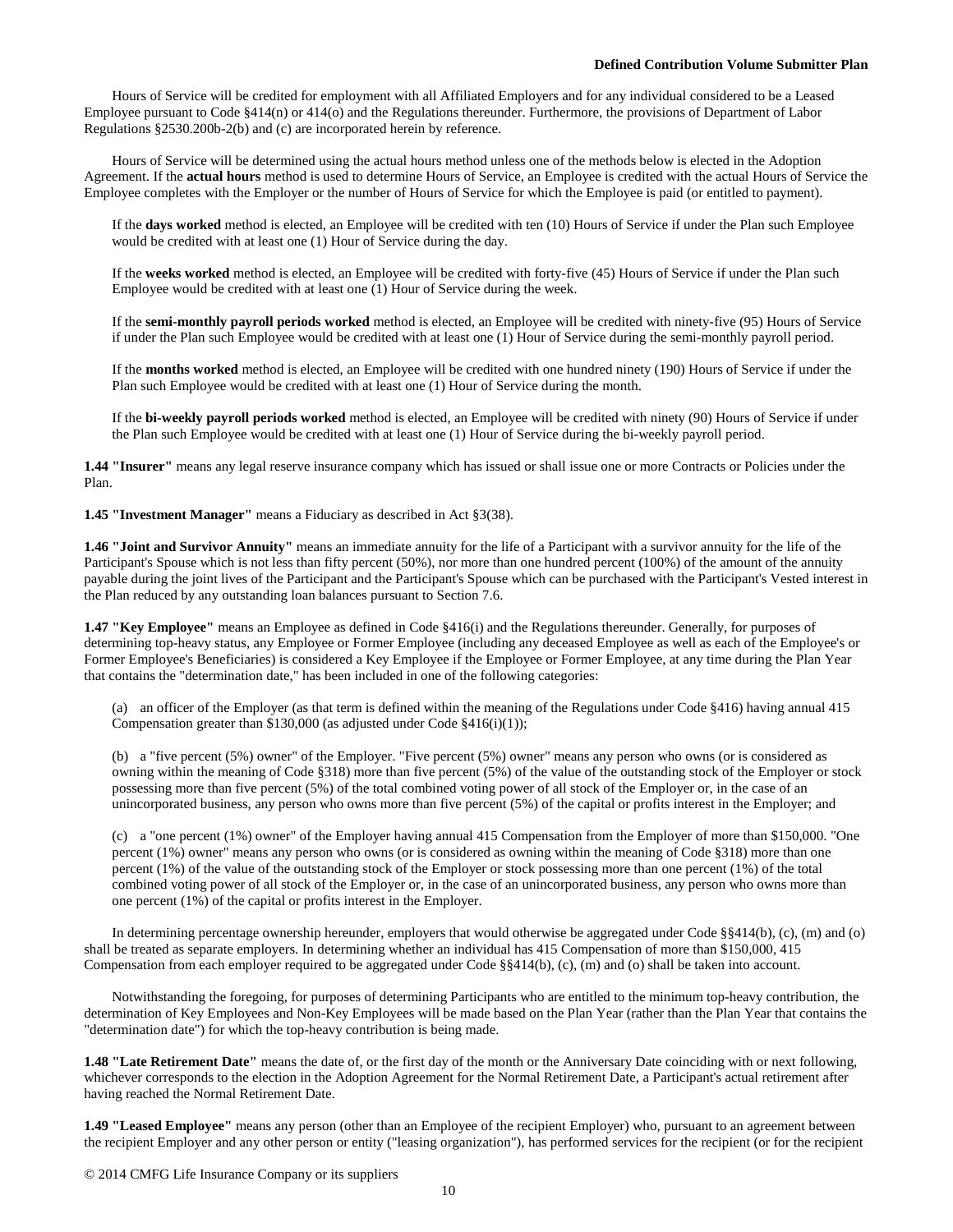and related persons determined in accordance with Code  $§414(n)(6)$  on a substantially full time basis for a period of at least one year (unless otherwise elected in Appendix A to the Adoption Agreement (Special Effective Dates and Other Permitted Elections)), and such services are performed under primary direction or control by the recipient Employer. Contributions or benefits provided a Leased Employee by the leasing organization which are attributable to services performed for the recipient Employer shall be treated as provided by the recipient Employer. Furthermore, Compensation for a Leased Employee shall only include compensation from the leasing organization that is attributable to services performed for the recipient Employer.

A Leased Employee shall not be considered an employee of the recipient Employer if: (a) such employee is covered by a money purchase pension plan providing: (1) a non-integrated employer contribution rate of at least ten percent (10%) of compensation, as defined in Code §415(c)(3), (2) immediate participation, and (3) full and immediate vesting; and (b) leased employees do not constitute more than twenty percent (20%) of the recipient Employer's nonhighly compensated workforce.

**1.50 "Limitation Year"** means the "determination period" used to determine Compensation. However, the Employer may elect a different Limitation Year in Appendix A to the Adoption Agreement (Special Effective Dates and Other Permitted Elections). All qualified plans maintained by the Employer must use the same Limitation Year. Furthermore, unless there is a change to a new Limitation Year, the Limitation Year will be a twelve (12) consecutive month period. In the case of an initial Limitation Year, the Limitation Year will be the twelve (12) consecutive month period ending on the last day of the period specified in the Adoption Agreement. If the Limitation Year is amended to a different twelve (12) consecutive month period, the new "Limitation Year" must begin on a date within the "Limitation Year" in which the amendment is made. For Limitation Years beginning on and after July 1, 2007, the Limitation Year may only be changed by a Plan amendment. Furthermore, if the Plan is terminated effective as of a date other than the last day of the Plan's Limitation Year, then the Plan is treated as if the Plan had been amended to change its Limitation Year.

**1.51 "Military Differential Pay"** means, for any Plan or Limitation Year beginning after June 30, 2007, any differential wage payments made to an individual that represents an amount which, when added to the individual's military pay, approximates the amount of compensation that was paid to the individual while working for the Employer. Notwithstanding the preceding sentence, for Compensation "determination periods" beginning after December 31, 2008, an individual receiving a differential wage payment, as defined by Code §3401(h)(2), is treated as an Employee of the Employer making the payment.

The Plan is not treated as failing to meet the requirements of any provision described in Code  $\S414(u)(1)(C)$  (or corresponding Plan provisions, including, but not limited to, Plan provisions related to the ADP or ACP test) by reason of any contribution or benefit which is based on the Military Differential Pay. The preceding sentence applies only if all Employees of the Employer performing service in the uniformed services described in Code  $\S3401(h)(2)(A)$  are entitled to receive differential wage payments (as defined in Code  $\S3401(h)(2)$ ) on reasonably equivalent terms and, if eligible to participate in a retirement plan maintained by the Employer, to make contributions based on the payments on reasonably equivalent terms (taking into account Code  $\S$ §410(b)(3), (4), and (5)).

**1.52 "Nonelective Contribution"** means the Employer's contributions to the Plan other than Elective Deferrals, any Qualified Nonelective Contributions and any Qualified Matching Contributions. Employer matching contributions which are not Qualified Matching Contributions shall be considered a Nonelective Contribution for purposes of the Plan.

**1.53 "Nonhighly Compensated Employee/Participant"** means any Employee/Participant who is not a Highly Compensated Employee. However, if pursuant to Sections 12.4 or 12.6 the prior year testing method is used to calculate the ADP or the ACP, a Nonhighly Compensated Employee/Participant shall be determined using the definition of Highly Compensated Employee in effect for the preceding Plan Year.

**1.54 "Non-Key Employee"** means any Employee or Former Employee (and such Employee's or Former Employee's Beneficiaries) who is not a Key Employee.

**1.55 "Normal Retirement Age"** means the age elected in the Adoption Agreement at which time a Participant's Account shall be nonforfeitable (if the Participant is employed by the Employer on or after that date). For money purchase pension plans, if the Employer enforces a mandatory retirement age, then the Normal Retirement Age is the lesser of that mandatory age or the age specified in the Adoption Agreement. Furthermore, effective for Plan Years beginning after the adoption of this Plan, the Employer may not deem the Social Security retirement age (as defined in Code §415(b)(8)) as the Normal Retirement Age for purposes of nondiscrimination testing under Code §401(a)(4).

**1.56 "Normal Retirement Date"** means the date elected in the Adoption Agreement.

**1.57 "1-Year Break in Service"** means, if the Hour of Service method is used, the applicable computation period that is used to determine a Year of Service during which an Employee or Former Employee has not completed more than 500 Hours of Service. However, if the Employer selected, in the Service Crediting Method Section of the Adoption Agreement, to define a Year of Service as less than 1,000 Hours of Service, then the 500 Hours of Service in this definition of 1-Year Break in Service shall be proportionately reduced. Further, solely for the purpose of determining whether an Employee has incurred a 1-Year Break in Service, Hours of Service shall be recognized for "authorized leaves of absence" and "maternity and paternity leaves of absence." For this purpose, Hours of Service shall be credited for the computation period in which the absence from work begins, only if credit therefore is necessary to prevent the Employee from incurring a 1-Year Break in Service, or, in any other case, in the immediately following computation period. The Hours of Service credited for a "maternity or paternity leave of absence" shall be those which would normally have been credited but for such absence, or, in any case in which the Administrator is unable to determine such hours normally credited, eight (8) Hours of Service per day. The total Hours of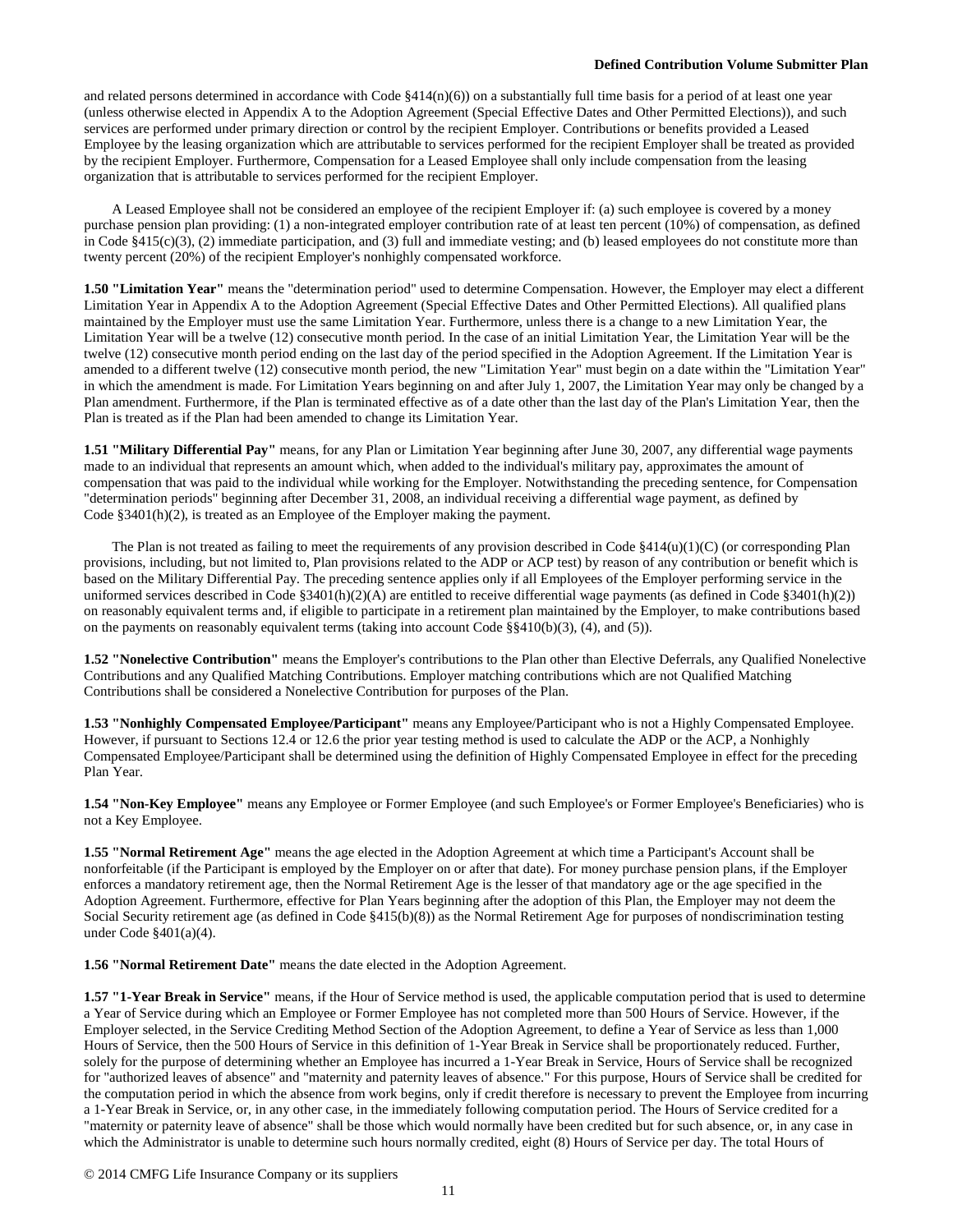Service required to be credited for a "maternity or paternity leave of absence" shall not exceed the number of Hours of Service needed to prevent the Employee from incurring a 1-Year Break in Service.

"Authorized leave of absence" means an unpaid, temporary cessation from active employment with the Employer pursuant to an established nondiscriminatory policy, whether occasioned by illness, military service, or any other reason.

A "maternity or paternity leave of absence" means an absence from work for any period by reason of the Employee's pregnancy, birth of the Employee's child, placement of a child with the Employee in connection with the adoption of such child, or any absence for the purpose of caring for such child for a period immediately following such birth or placement.

If the elapsed time method is elected in the Service Crediting Method Section of the Adoption Agreement, then a "1-Year Break in Service" means a twelve (12) consecutive month period beginning on the severance from service date or any anniversary thereof and ending on the next succeeding anniversary of such date; provided, however, that the Employee or Former Employee does not perform an Hour of Service for the Employer during such twelve (12) consecutive month period.

**1.58 "Participant"** means any Employee or Former Employee who has satisfied the requirements of Sections 3.1 and 3.2 and entered the Plan and is eligible to accrue benefits under the Plan. In addition, the term "Participant" also includes any individual who was a Participant (as defined in the preceding sentence) and who must continue to be taken into account under a particular provision of the Plan (e.g., because the individual has an Account balance in the Plan).

**1.59 "Participant Directed Account"** means that portion of a Participant's interest in the Plan with respect to which the Participant has directed the investment in accordance with the Participant Direction Procedures.

**1.60 "Participant Direction Procedures"** means such instructions, guidelines or policies, the terms of which are incorporated herein, as shall be established pursuant to Section 4.10 and observed by the Administrator and applied and provided to Participants who have Participant Directed Accounts.

**1.61 "Participating Employer"** means an Employer which, with the consent of the "lead Employer" adopts the Plan pursuant to Section 11.1 or Article XIV. In addition, unless the context means otherwise, the term "Employer" shall include any Participating Employer which shall adopt this Plan.

**1.62 "Period of Service"** means the aggregate of all periods of service commencing with an Employee's first day of employment or reemployment with the Employer or an Affiliated Employer and ending on the first day of a Period of Severance, or for benefit accrual purposes, ending on the severance from service date. The first day of employment or reemployment is the first day the Employee performs an Hour of Service. An Employee who incurs a Period of Severance of twelve (12) months or less will also receive service-spanning credit by treating any such period as a Period of Service for purposes of eligibility and vesting (but not benefit accrual). For purposes of benefit accrual, a Participant's whole year Periods of Service is equal to the sum of all full and partial periods of service, whether or not such service is continuous or contiguous, expressed in the number of whole years represented by such sum. For this purpose, fractional periods of a year will be expressed in terms of days.

Periods of Service with any Affiliated Employer shall be recognized. Furthermore, Periods of Service with any predecessor employer that maintained this Plan shall be recognized. Periods of Service with any other predecessor employer shall be recognized as elected in the Adoption Agreement. However, for a standardized Adoption Agreement, the recognition of service with any other employer (1) is limited to the period which does not exceed 5 years immediately preceding the year in which an amendment crediting such service becomes effective, (2) must be credited to all Employees on a reasonably uniform basis, and (3) must otherwise comply with Regulation  $§1.401(a)(4)-5(a)(3).$ 

In determining Periods of Service for purposes of vesting under the Plan, Periods of Service will be excluded as elected in the Adoption Agreement and as specified in Section 3.5.

In the event the method of crediting service is amended from the Hour of Service method to the elapsed time method, an Employee will receive credit for a Period of Service consisting of:

(a) A number of years equal to the number of Years of Service credited to the Employee before the computation period during which the amendment occurs; and

(b) The greater of (1) the Periods of Service that would be credited to the Employee under the elapsed time method for service during the entire computation period in which the transfer occurs or (2) the service taken into account under the Hour of Service method as of the date of the amendment.

In addition, the Employee will receive credit for service subsequent to the amendment commencing on the day after the last day of the computation period in which the transfer occurs.

**1.63 "Period of Severance"** means a continuous period of time during which an Employee is not employed by the Employer. Such period begins on the date the Employee retires, quits or is discharged, or if earlier, the twelve (12) month anniversary of the date on which the Employee was otherwise first absent from service.

© 2014 CMFG Life Insurance Company or its suppliers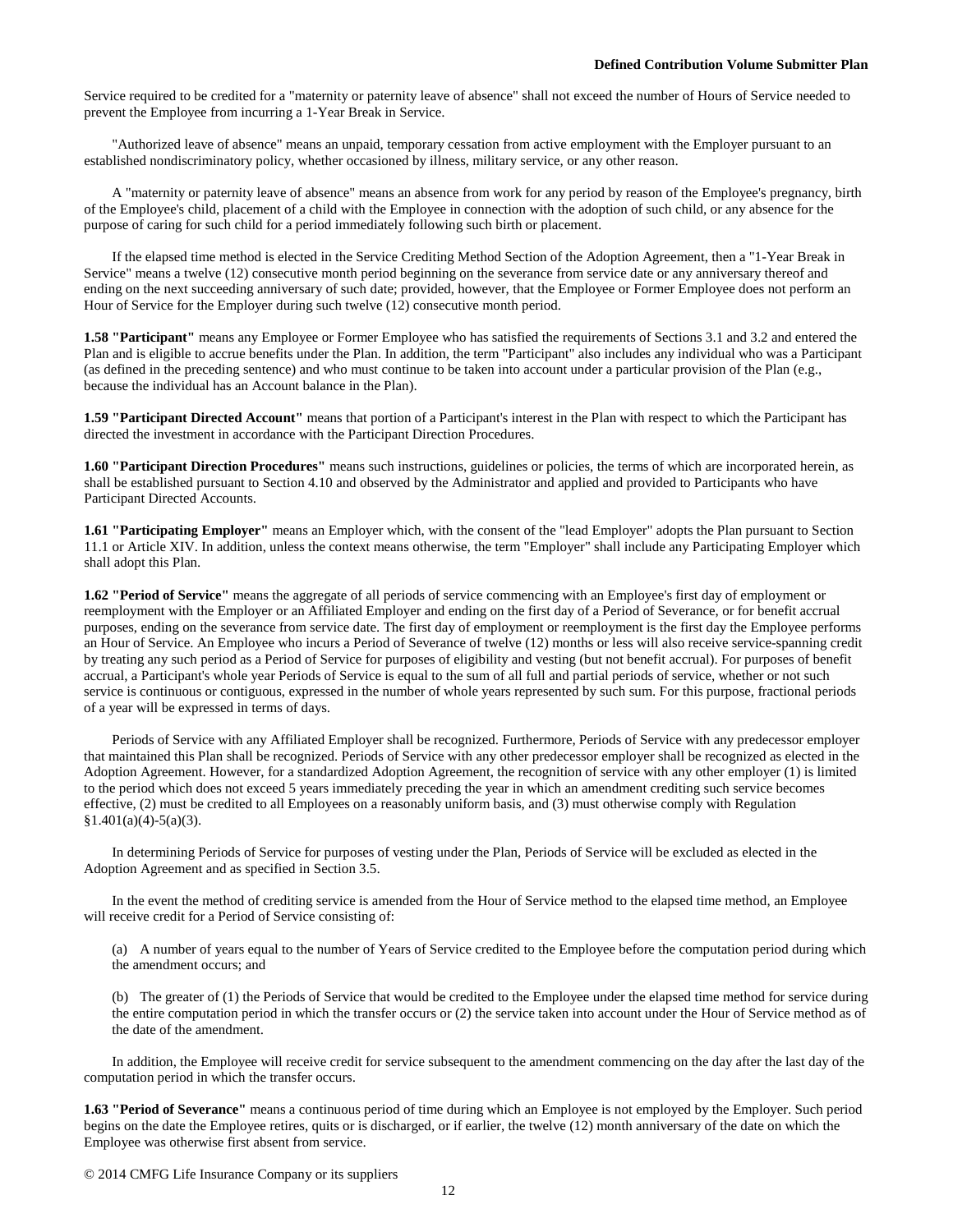In the case of an individual who is absent from work for "maternity or paternity" reasons, the twelve (12) consecutive month period beginning on the first anniversary of the first day of such absence shall not constitute a one year Period of Severance. For purposes of this paragraph, an absence from work for "maternity or paternity" reasons means an absence (a) by reason of the pregnancy of the individual, (b) by reason of the birth of a child of the individual, (c) by reason of the placement of a child with the individual in connection with the adoption of such child by such individual, or (d) for purposes of caring for such child for a period beginning immediately following such birth or placement.

**1.64 "Plan"** means this instrument hereinafter referred to as CMFG Life Insurance Company Defined Contribution Volume Submitter Plan and Trust (Basic Plan Document #06 and the Adoption Agreement) as adopted by the Employer, including all amendments thereto and any appendix which is specifically permitted pursuant to the terms of the Plan.

**1.65 "Plan Year"** means the Plan's accounting year as specified in the Adoption Agreement. Unless there is a Short Plan Year, the Plan Year will be a twelve-consecutive month period.

**1.66 "Pre-Retirement Survivor Annuity"** means an immediate annuity for the life of a Participant's Spouse, the payments under which must be equal to the benefit which can be provided with the percentage, as specified in the Adoption Agreement, of the Participant's Vested interest in the Plan as of the date of death. If no election is made in the Adoption Agreement, the percentage shall be equal to fifty percent (50%). Furthermore, if less than one hundred percent (100%) of the Participant's Vested interest in the Plan is used to provide the Pre-Retirement Survivor Annuity, a proportionate share of each of the Participant's Accounts subject to the Pre-Retirement Survivor Annuity shall be used to provide the Pre-Retirement Survivor Annuity.

**1.67 "Pre-Tax Elective Deferrals"** means a Participant's Elective Deferrals that are not includible in the Participant's gross income at the time deferred.

**1.68 "Qualified Automatic Contribution Arrangement" (QACA)** means an automatic contribution arrangement which meets the requirements of Section 12.9.

**1.69 "Qualified Matching Contribution" (QMAC)** means any Employer matching contributions that are made pursuant to Sections 12.1(a)(2) (if elected in the Adoption Agreement), 12.5 and 12.7 or pursuant to any other Plan provision which provides for such contributions.

**1.70 "Qualified Nonelective Contribution" (QNEC)** means the Employer's contributions to the Plan that are made pursuant to Sections 12.1(a)(4), 12.5 and 12.7 or pursuant to any other Plan provision which provides for such contributions.

**1.71 "Regulation"** means the Income Tax Regulations as promulgated by the Secretary of the Treasury or a delegate of the Secretary of the Treasury, and as amended from time to time.

**1.72 "Retirement Date"** means the date as of which a Participant retires for reasons other than Total and Permanent Disability, regardless of whether such retirement occurs on a Participant's Normal Retirement Date, Early Retirement Date or Late Retirement Date (see Section 6.1).

**1.73 "Roth Elective Deferrals"** means a Participant's Elective Deferrals that are includible in the Participant's gross income at the time deferred and have been irrevocably designated as Roth Elective Deferrals at the time of the deferral. Roth Elective Deferrals shall be subject to the requirements of Sections 12.2(d) and 12.2(e) and shall, except as otherwise provided herein, be required to satisfy the nondiscrimination requirements of Regulation §1.401(k)-1(b), the provisions of which are incorporated herein by reference. A Participant's Roth Elective Deferrals will be maintained in a separate account containing only the Participant's Roth Elective Deferrals and gains and losses attributable to those Roth Elective Deferrals. In addition, the Administrator shall, to the extent necessary for proper reporting, separately account for any "in-Plan Roth rollover contributions" (as defined in Section 12.11) that are transferred to a Participant's Roth Elective Deferral Account. The portion of a Participant's Account attributable to "in-Plan Roth rollover contributions" is not subject to the distribution restrictions of Section 12.2(e).

**1.74 "Salary Deferral Agreement"** means an agreement between a Participant and the Employer, whereby the Participant elects to reduce Compensation by a specific dollar amount or percentage and the Employer agrees to contribute such amount into the 401(k) Plan. A Salary Deferral Agreement may require that an election be stated in specific percentage increments (not greater than one percent (1%) increments) or in specific dollar amount increments (not greater than dollar increments that could exceed one percent (1%) of Compensation).

A Salary Deferral Agreement may not be effective prior to the later of: (a) the date the Employee becomes a Participant; (b) the date the Participant agrees (including by automatic consent) to the Salary Deferral Agreement; or (c) the date the 401(k) plan is adopted by the Employer or applicable Participating Employer. A Salary Deferral Agreement is valid even though it is executed by an Employee before he or she actually becomes a Participant, so long as the Salary Deferral Agreement is not effective before the date the Employee becomes a Participant. A Salary Deferral Agreement may only apply to Compensation that becomes currently available to the Employee after the effective date of the Salary Deferral Agreement.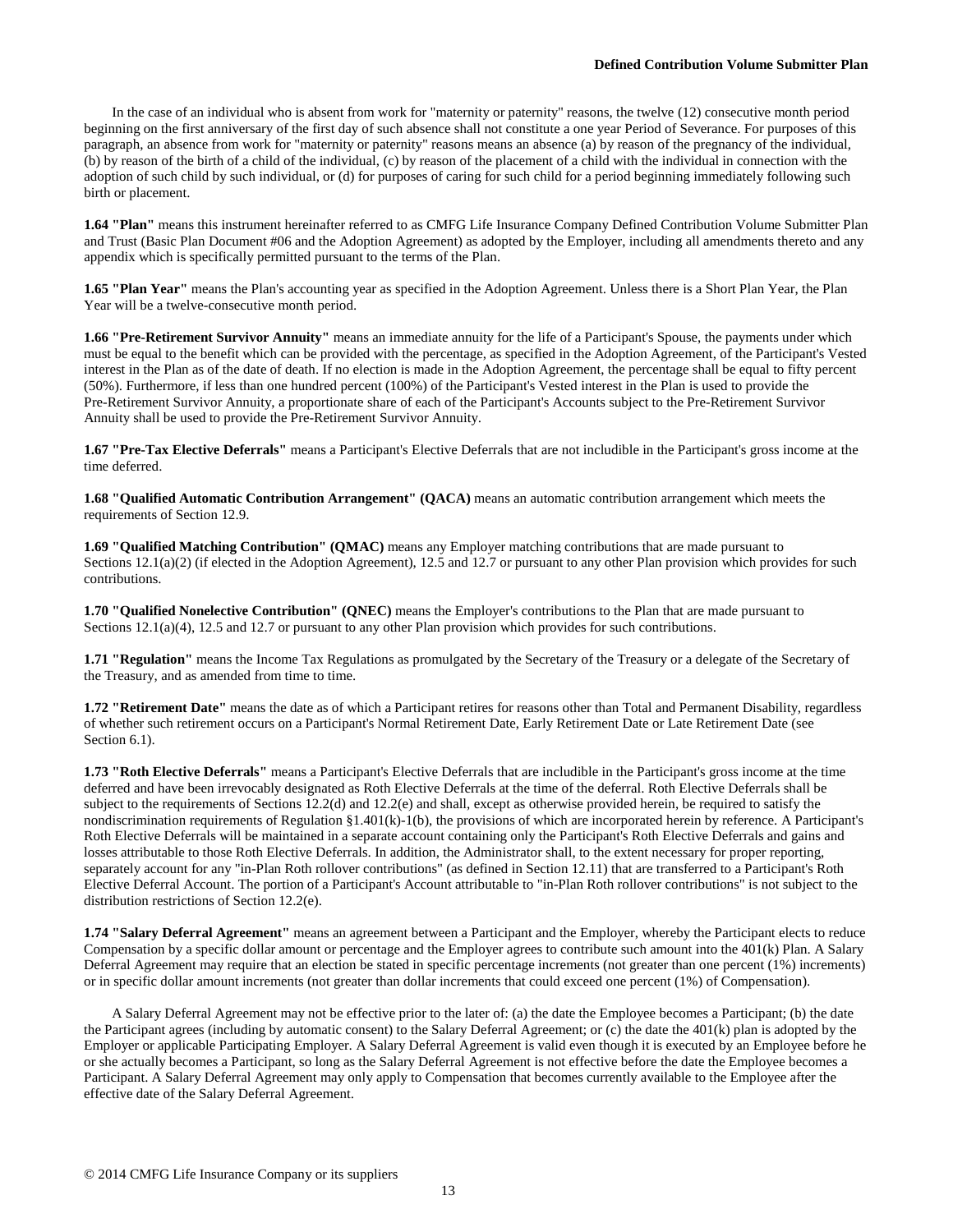A Salary Deferral Agreement (or other written procedures) must designate a uniform period during which an Employee may change or terminate his or her deferral election under the Salary Deferral Agreement. A Participant's right to change or terminate a Salary Deferral Agreement may not be available on a less frequent basis than once per Plan Year.

**1.75 "Self-Employed Individual"** means an individual who has Earned Income for the taxable year from the trade or business for which the Plan is established, and, also, an individual who would have had Earned Income but for the fact that the trade or business had no net profits for the taxable year. A Self-Employed Individual shall be treated as an Employee.

**1.76 "Short Plan Year"** means, if specified in the Adoption Agreement or as the result of an amendment, a Plan Year of less than a twelve (12) month period. If there is a Short Plan Year, the following rules shall apply in the administration of this Plan. In determining whether an Employee has completed a Year of Service (or Period of Service if the elapsed time method is used) for benefit accrual purposes in the Short Plan Year, the number of the Hours of Service (or months of service if the elapsed time method is used) required shall be proportionately reduced based on the number of days (or months) in the Short Plan Year. The determination of whether an Employee has completed a Year of Service (or Period of Service) for vesting and eligibility purposes shall be made in accordance with Department of Labor Regulation §2530.203-2(c). In addition, if this Plan is integrated with Social Security, then the integration level shall be proportionately reduced based on the number of months in the Short Plan Year.

**1.77 "Spouse"** means a spouse as determined under federal tax law. In addition, with respect to benefits or rights not mandated by law (e.g., Section 6.2(e)(1) with respect to death benefits in excess of the Pre-Retirement Survivor Annuity), Spouse also includes a spouse as elected in Appendix A to the Adoption Agreement (Special Effective Dates and Other Permitted Elections). The Employer may also elect, in Appendix A to the Adoption Agreement (Special Effective Dates and Other Permitted Elections), to require that a Participant be married for at least one (1) year before the Participant is treated as married (and having a Spouse) for all purposes of the Plan other than for purposes of determining eligible hardship distribution expenses.

**1.78 "Taxable Wage Base"** means, with respect to any Plan Year, the contribution and benefit base under Section 230 of the Social Security Act at the beginning of such Plan Year.

**1.79 "Terminated Participant"** means a person who has been a Participant, but whose employment has been terminated with the Employer (including an Affiliated Employer) or applicable Participating Employer, other than by death, Total and Permanent Disability or retirement.

**1.80 "Top-Heavy Plan"** means a plan described in Section 9.2(a).

**1.81 "Top-Heavy Plan Year"** means a Plan Year during which the Plan is a Top-Heavy Plan.

**1.82 "Top-Paid Group"** shall be determined pursuant to Code §414(q) and the Regulations thereunder and generally means the top twenty percent (20%) of Employees who performed services for the Employer during the applicable year, ranked according to the amount of 415 Compensation received from the Employer during such year. All Affiliated Employers shall be taken into account as a single employer, and Leased Employees shall be treated as Employees if required pursuant to Code §414(n) or (o). Employees who are nonresident aliens who received no earned income (within the meaning of Code §911(d)(2)) from the Employer constituting United States source income within the meaning of Code §861(a)(3) shall not be treated as Employees. Furthermore, for the purpose of determining the number of Employees in any year, the following additional Employees may also be excluded, however, such Employees shall still be considered for the purpose of identifying the particular Employees in the Top-Paid Group:

- (a) Employees with less than six (6) months of service;
- (b) Employees who normally work less than 17 1/2 hours per week;
- (c) Employees who normally work less than six (6) months during a year; and
- (d) Employees who have not yet attained age twenty-one (21).

In addition, if ninety percent (90%) or more of the Employees of the Employer are covered under agreements the Secretary of Labor finds to be collective bargaining agreements between Employee representatives and the Employer, and the Plan covers only Employees who are not covered under such agreements, then Employees covered by such agreements shall be excluded from both the total number of active Employees as well as from the identification of particular Employees in the Top-Paid Group.

The foregoing exclusions set forth in this Section shall be applied on a uniform and consistent basis for all purposes for which the Code §414(q) definition is applicable. Furthermore, in applying such exclusions, the Employer may substitute any lesser service, hours or age.

**1.83 "Total and Permanent Disability"** means, unless otherwise specified in Appendix A to the Adoption Agreement (Special Effective Dates and Other Permitted Elections), the inability to engage in any substantial gainful activity by reason of any medically determinable physical or mental impairment that can be expected to result in death or which has lasted or can be expected to last for a continuous period of not less than twelve (12) months. The disability of a Participant shall be determined by a licensed physician. However, if the condition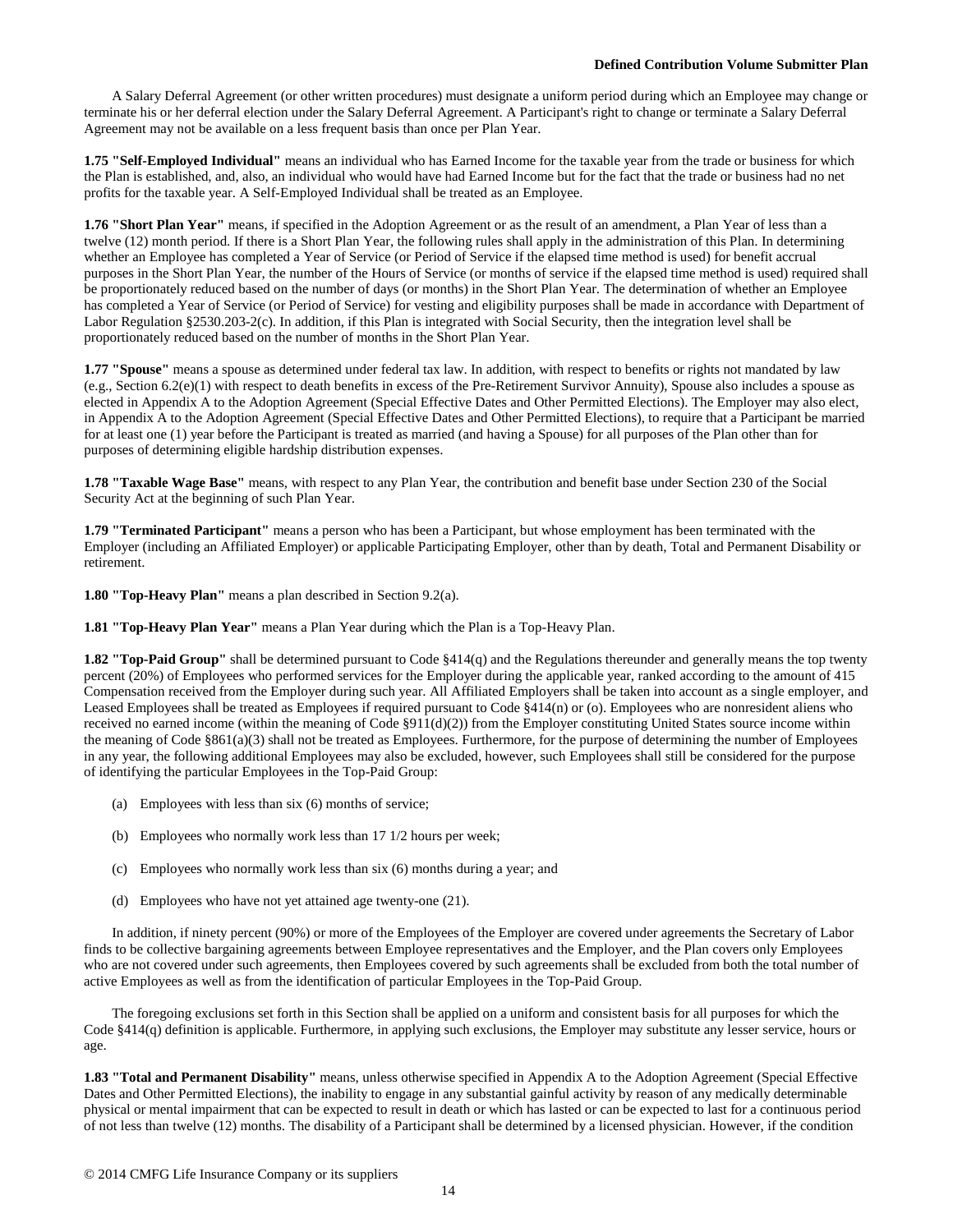constitutes total disability under the federal Social Security Acts, the Administrator may rely upon such determination that the Participant is Totally and Permanently Disabled for the purposes of this Plan. The determination shall be applied uniformly to all Participants.

**1.84 "Trustee"** means any person or entity that is named in the Adoption Agreement or has otherwise agreed to serve as Trustee, or any successors thereto. In addition, unless the context means, or the Plan provides, otherwise, the term "Trustee" shall mean the Insurer if the Plan is fully insured.

If the sponsor of this prototype or volume submitter practitioner is a bank, savings and loan, trust company, credit union or similar institution, a person or entity other than such sponsor or practitioner (or its affiliates or subsidiaries) may not serve as Trustee without the consent of such sponsor or practitioner.

**1.85 "Trust Fund"** means, if the Plan is funded with a trust, the assets of the Plan and Trust as the same shall exist from time to time.

**1.86 "Valuation Date"** means the date or dates specified in the Adoption Agreement. Regardless of any election to the contrary, for purposes of the determination and allocation of earnings and losses, the Valuation Date shall include the Anniversary Date and may include any other date or dates deemed necessary or appropriate by the Administrator for the valuation of Participants' Accounts during the Plan Year, which may include any day that the Trustee (or Insurer), any transfer agent appointed by the Trustee (or Insurer) or the Employer, or any stock exchange used by such agent, are open for business.

**1.87 "Vested"** means the nonforfeitable portion of any Account maintained on behalf of a Participant.

**1.88 "Year of Service"** means the computation period of twelve (12) consecutive months, herein set forth, and during which an Employee has completed at least 1,000 Hours of Service (unless a lower number of Hours of Service is specified in the Adoption Agreement).

For purposes of eligibility for participation, the initial computation period shall begin with the date on which the Employee first performs an Hour of Service (employment commencement date). Unless otherwise elected in the Service Crediting Method Section of the Adoption Agreement, the succeeding computation periods shall begin on the anniversary of the Employee's employment commencement date. However, unless otherwise elected in the Adoption Agreement, if one (1) Year of Service or less is required as a condition of eligibility, then the computation period after the initial computation period shall shift to the current Plan Year which includes the anniversary of the date on which the Employee first performed an Hour of Service, and subsequent computation periods shall be the Plan Year. If there is a shift to the Plan Year, an Employee who is credited with the number of Hours of Service to be credited with a Year of Service in both the initial eligibility computation period and the first Plan Year which commences prior to the first anniversary of the Employee's initial eligibility computation period will be credited with two (2) Years of Service for purposes of eligibility to participate.

If two (2) Years of Service are required as a condition of eligibility, a Participant will only have completed two (2) Years of Service for eligibility purposes upon completing two (2) consecutive Years of Service without an intervening 1-Year Break in Service (referred to as the two (2) 1-Year Breaks in Service rule).

For vesting purposes, and all other purposes not specifically addressed in this Section, the computation period shall be the period elected in the Service Crediting Method Section of the Adoption Agreement. If no election is made in the Service Crediting Method Section of the Adoption Agreement, then the computation period shall be the Plan Year.

In determining Years of Service for purposes of vesting under the Plan, Years of Service will be excluded as elected in the Adoption Agreement and as specified in Section 3.5.

Years of Service and 1-Year Breaks in Service for eligibility purposes will be measured on the same eligibility computation period. Years of Service and 1-Year Breaks in Service for vesting purposes will be measured on the same vesting computation period.

Years of Service with any Affiliated Employer shall be recognized. Furthermore, Years of Service with any predecessor employer that maintained this Plan shall be recognized. Years of Service with any other employer shall be recognized as elected in the Adoption Agreement. However, for a standardized Adoption Agreement, the recognition of service with any other employer (1) is limited to the period which does not exceed 5 years immediately preceding the year in which an amendment crediting such service becomes effective, (2) must be credited to all Employees on a reasonably uniform basis, and (3) must otherwise comply with Regulation §1.401(a)(4)-5(a)(3).

In the event the method of crediting service is amended from the elapsed time method to the Hour of Service method, an Employee will receive credit for Years of Service equal to:

(a) The number of Years of Service equal to the number of 1-year Periods of Service credited to the Employee as of the date of the amendment; and

(b) In the computation period which includes the date of the amendment, a number of Hours of Service (using the Hours of Service equivalency method, if any, elected in the Adoption Agreement) to any fractional part of a year credited to the Employee under this Section as of the date of the amendment.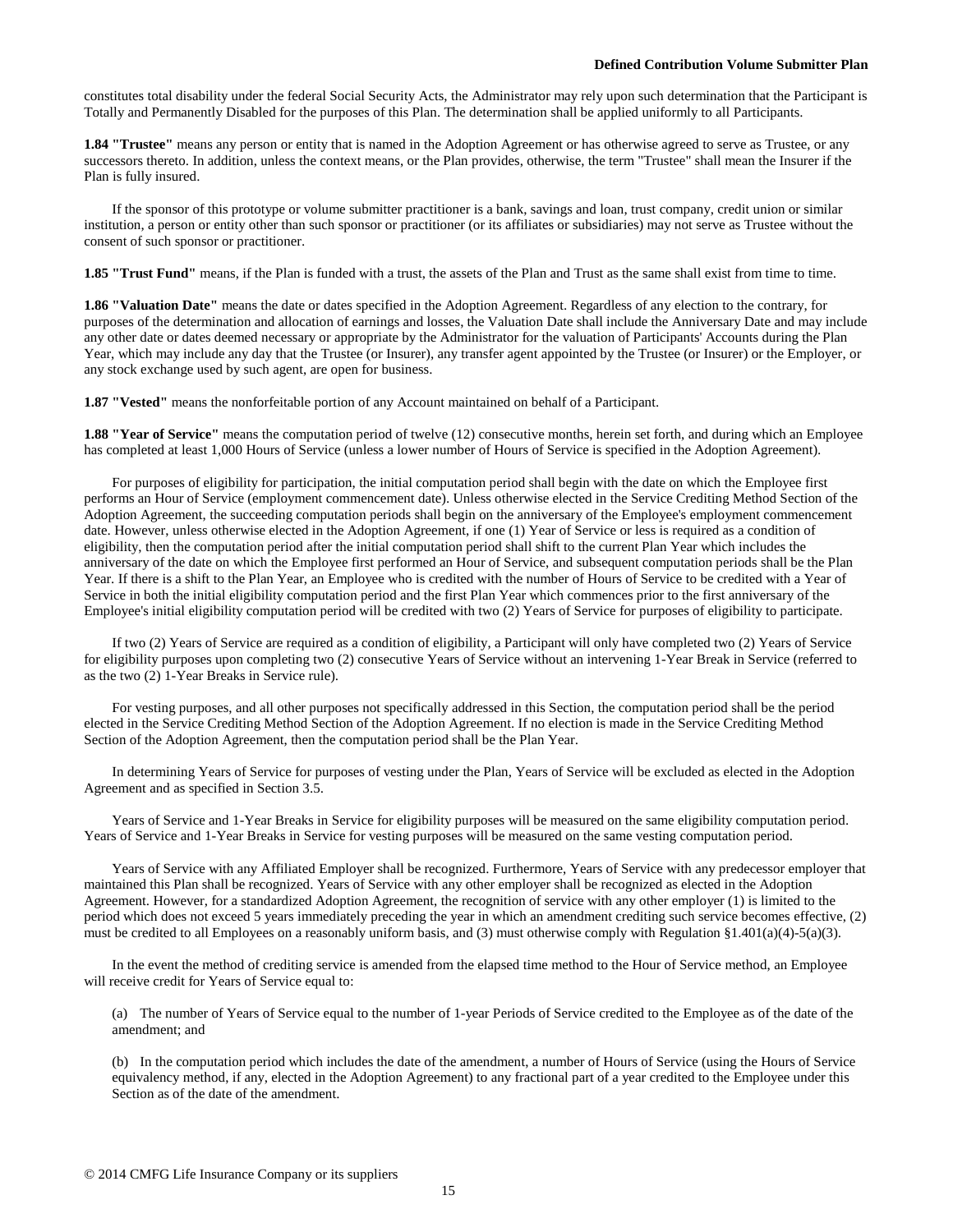#### **ARTICLE II ADMINISTRATION**

#### **2.1 POWERS AND RESPONSIBILITIES OF THE EMPLOYER**

(a) **Appointment of Trustee (or Insurer) and Administrator.** In addition to the general powers and responsibilities otherwise provided for in this Plan, the Employer shall be empowered to appoint and remove one or more Trustees (or Insurers) and Administrators from time to time as it deems necessary for the proper administration of the Plan to ensure that the Plan is being operated for the exclusive benefit of the Participants and their Beneficiaries in accordance with the terms of the Plan, the Code, and the Act. The Employer may appoint counsel, specialists, advisers, agents (including any nonfiduciary agent) and other persons as the Employer deems necessary or desirable in connection with the exercise of its fiduciary duties under this Plan. The Employer may compensate such agents or advisers from the assets of the Plan as fiduciary expenses (but not including any business (settlor) expenses of the Employer), to the extent not paid by the Employer.

(b) **Funding policy and method.** The Employer shall establish a "funding policy and method," i.e., it shall determine whether the Plan has a short run need for liquidity (e.g., to pay benefits) or whether liquidity is a long run goal and investment growth (and stability of same) is a more current need, or shall appoint a qualified person to do so. If the Trustee (or Insurer) has discretionary authority, the Employer or its delegate shall communicate such needs and goals to the Trustee (or Insurer), who shall coordinate such Plan needs with its investment policy. The communication of such a "funding policy and method" shall not, however, constitute a directive to the Trustee (or Insurer) as to the investment of the Trust Funds. Such "funding policy and method" shall be consistent with the objectives of this Plan and with the requirements of Title I of the Act.

(c) **Appointment of Investment Manager.** The Employer may appoint, at its option, one or more Investment Managers, investment advisers, or other agents to provide investment direction to the Trustee (or Insurer) with respect to any or all of the Plan assets. Such appointment shall be given by the Employer in writing in a form acceptable to the Trustee (or Insurer) and shall specifically identify the Plan assets with respect to which the Investment Manager or other agent shall have the authority to direct the investment.

(d) **Review of fiduciary performance.** The Employer shall periodically review the performance of any Fiduciary or other person to whom duties have been delegated or allocated by it under the provisions of this Plan or pursuant to procedures established hereunder. This requirement may be satisfied by formal periodic review by the Employer or by a qualified person specifically designated by the Employer, through day-to-day conduct and evaluation, or through other appropriate ways.

#### **2.2 DESIGNATION OF ADMINISTRATIVE AUTHORITY**

The Employer may appoint one or more Administrators. If the Employer does not appoint an Administrator, the Employer will be the Administrator. Any person, including, but not limited to, the Employees of the Employer, shall be eligible to serve as an Administrator. Any person so appointed shall signify acceptance by filing written acceptance with the Employer. An Administrator may resign by delivering a written resignation to the Employer or be removed by the Employer by delivery of written notice of removal, to take effect at a date specified therein, or upon delivery to the Administrator if no date is specified. Upon the resignation or removal of an Administrator, the Employer may designate in writing a successor to this position.

## **2.3 ALLOCATION AND DELEGATION OF RESPONSIBILITIES**

If more than one person is appointed as Administrator, then the responsibilities of each Administrator may be specified by the Employer and accepted in writing by each Administrator. If no such delegation is made by the Employer, then the Administrators may allocate the responsibilities among themselves, in which event the Administrators shall notify the Employer and the Trustee (or Insurer) in writing of such action and specify the responsibilities of each Administrator. The Trustee (or Insurer) thereafter shall accept and rely upon any documents executed by the appropriate Administrator until such time as the Employer or the Administrators file with the Trustee (or Insurer) a written revocation of such designation.

#### **2.4 POWERS AND DUTIES OF THE ADMINISTRATOR**

The primary responsibility of the Administrator is to administer the Plan for the exclusive benefit of the Participants and their Beneficiaries, subject to the specific terms of the Plan. The Administrator shall administer the Plan in accordance with its terms and shall have the power and discretion to construe the terms of the Plan and determine all questions arising in connection with the administration, interpretation, and application of the Plan. Benefits under this Plan will be paid only if the Administrator decides in its discretion that the applicant is entitled to them. Any such determination by the Administrator shall be conclusive and binding upon all persons. The Administrator may establish procedures, correct any defect, supply any information, or reconcile any inconsistency in such manner and to such extent as shall be deemed necessary or advisable to carry out the purpose of the Plan; provided, however, that any procedure, discretionary act, interpretation or construction shall be done in a nondiscriminatory manner based upon uniform principles consistently applied and shall be consistent with the intent that the Plan continue to be deemed a qualified plan under the terms of Code §401(a), and shall comply with the terms of the Act and all regulations issued pursuant thereto. The Administrator shall have all powers necessary or appropriate to accomplish its duties under this Plan.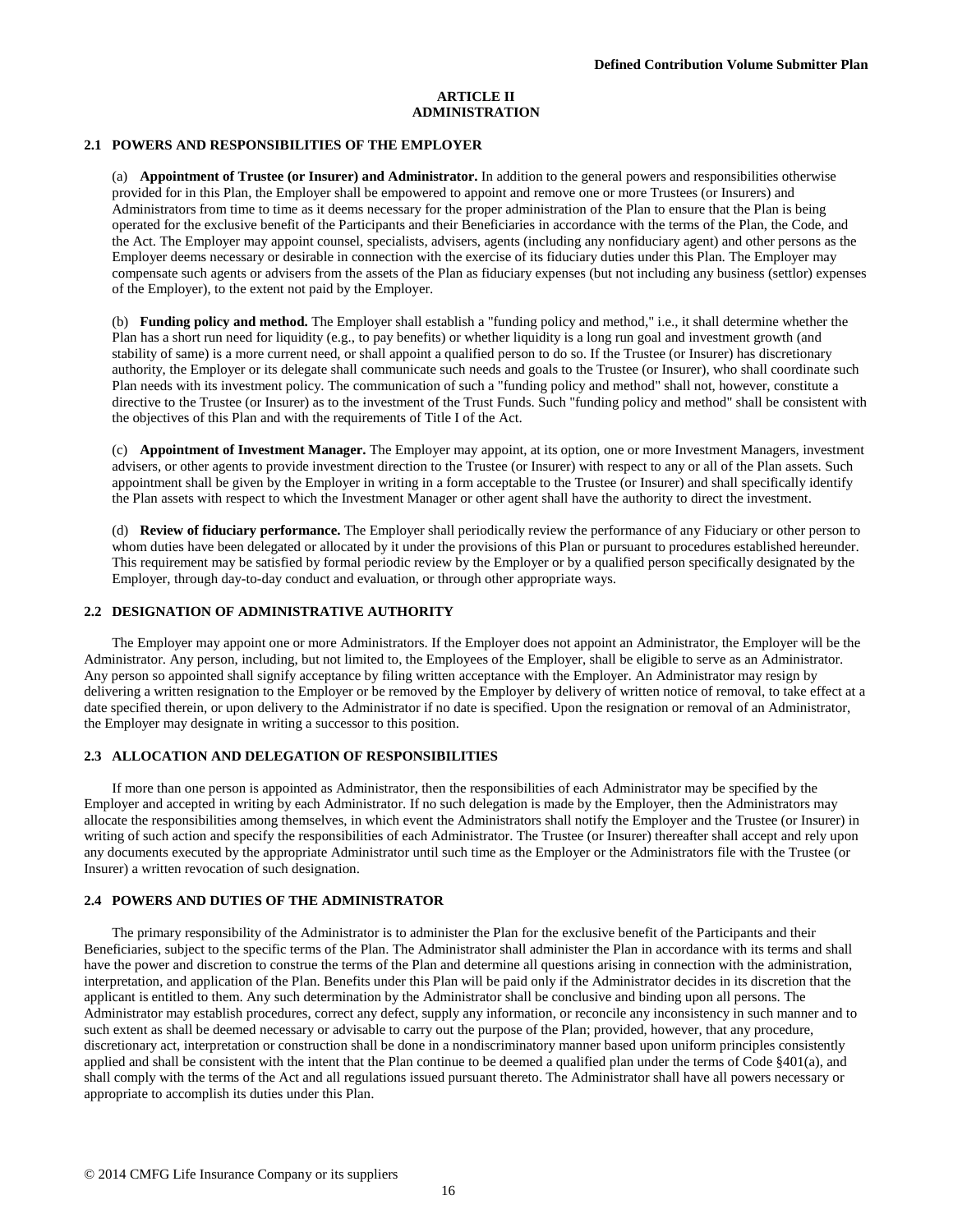The Administrator shall be charged with the duties of the general administration of the Plan and the powers necessary to carry out such duties as set forth under the terms of the Plan, including, but not limited to, the following:

(a) the discretion to determine all questions relating to the eligibility of an Employee to participate or remain a Participant hereunder and to receive benefits under the Plan;

(b) the authority to review and settle all claims against the Plan, including claims where the settlement amount cannot be calculated or is not calculated in accordance with the Plan's benefit formula. This authority specifically permits the Administrator to settle disputed claims for benefits and any other disputed claims made against the Plan;

(c) to compute, certify, and direct the Trustee (or Insurer) with respect to the amount and the kind of benefits to which any Participant shall be entitled hereunder;

(d) to authorize and direct the Trustee (or Insurer) with respect to all discretionary or otherwise directed disbursements from the Trust Fund;

(e) to maintain all necessary records for the administration of the Plan;

(f) to interpret the provisions of the Plan and to make and publish such rules for regulation of the Plan that are consistent with the terms hereof;

(g) to determine the size and type of any Contract to be purchased from any Insurer, and to designate the Insurer from which such Contract shall be purchased;

(h) to compute and certify to the Employer and to the Trustee (or Insurer) from time to time the sums of money necessary or desirable to be contributed to the Plan;

(i) to consult with the Employer and the Trustee (or Insurer) regarding the short and long-term liquidity needs of the Plan in order that the Trustee (or Insurer) can exercise any investment discretion (if the Trustee (or Insurer) has such discretion), in a manner designed to accomplish specific objectives;

(j) to prepare and implement a procedure for notifying Participants and Beneficiaries of their rights to elect Joint and Survivor Annuities and Pre-Retirement Survivor Annuities if required by the Plan, Code and Regulations thereunder;

(k) to assist Participants regarding their rights, benefits, or elections available under the Plan;

(l) to act as the named Fiduciary responsible for communicating with Participants as needed to maintain Plan compliance with Act §404(c) (if the Employer intends to comply with Act §404(c)) including, but not limited to, the receipt and transmission of Participants' directions as to the investment of their Accounts under the Plan and the formation of policies, rules, and procedures pursuant to which Participants may give investment instructions with respect to the investment of their Accounts; and

(m) to determine the validity of, and take appropriate action with respect to, any "qualified domestic relations order" received by it.

# **2.5 RECORDS AND REPORTS**

The Administrator shall keep a record of all actions taken and shall keep all other books of account, records, and other data that may be necessary for proper administration of the Plan and shall be responsible for supplying all information and reports to the Internal Revenue Service, Department of Labor, Participants, Beneficiaries and others as required by law.

# **2.6 APPOINTMENT OF ADVISERS**

The Administrator may appoint counsel, specialists, advisers, agents (including nonfiduciary agents) and other persons as the Administrator deems necessary or desirable in connection with the administration of this Plan, including but not limited to agents and advisers to assist with the administration and management of the Plan, and thereby to provide, among such other duties as the Administrator may appoint, assistance with maintaining Plan records and the providing of investment information to the Plan's investment fiduciaries and, if applicable, to Plan Participants.

#### **2.7 INFORMATION FROM EMPLOYER**

The Employer shall supply full and timely information to the Administrator on all pertinent facts as the Administrator may require in order to perform its functions hereunder and the Administrator shall advise the Trustee (or Insurer) of such of the foregoing facts as may be pertinent to the Trustee's (or Insurer's) duties under the Plan. The Administrator may rely upon such information as is supplied by the Employer and shall have no duty or responsibility to verify such information.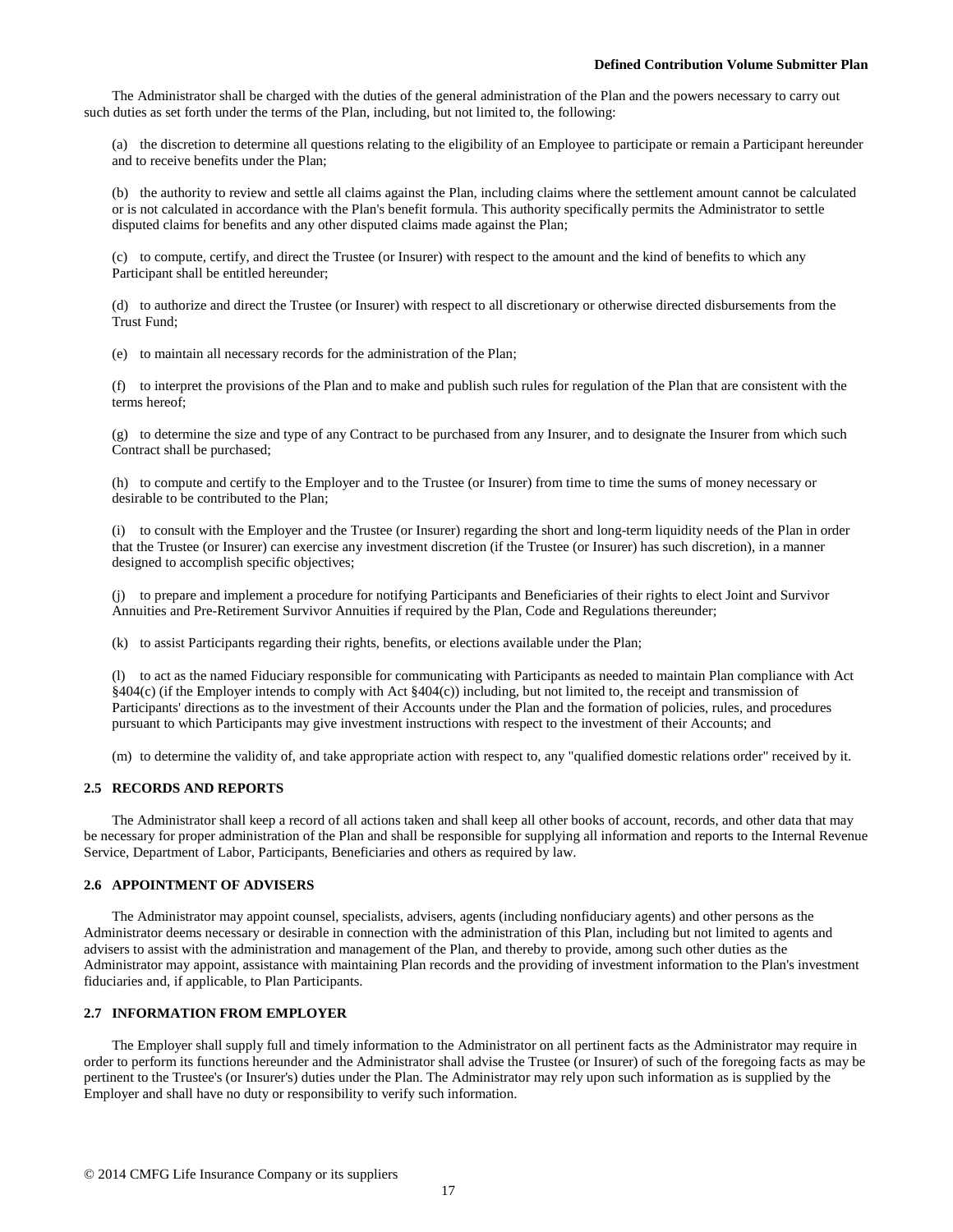## **2.8 PAYMENT OF EXPENSES**

All reasonable expenses of administration may be paid out of the Plan assets unless paid by the Employer. Such expenses shall include any expenses incident to the functioning of the Administrator, or any person or persons retained or appointed by any named Fiduciary incident to the exercise of their duties under the Plan, including, but not limited to, fees of accountants, counsel, Investment Managers, agents (including nonfiduciary agents) appointed for the purpose of assisting the Administrator or Trustee (or Insurer) in carrying out the instructions of Participants as to the directed investment of their Accounts (if permitted) and other specialists and their agents, the costs of any bonds required pursuant to Act §412, and other costs of administering the Plan. In addition, unless specifically prohibited under statute, regulation or other guidance of general applicability, the Administrator may charge to the Account of an individual Participant a reasonable charge to offset the cost of making a distribution to the Participant, Beneficiary, or Alternate Payee. If liquid assets of the Plan are insufficient to cover the fees of the Trustee (or Insurer) or the Administrator, then Plan assets shall be liquidated to the extent necessary for such fees. In the event any part of the Plan assets becomes subject to tax, all taxes incurred will be paid from the Plan assets. Until paid, the expenses shall constitute a liability of the Trust Fund.

### **2.9 MAJORITY ACTIONS**

Except where there has been an allocation and delegation of administrative authority pursuant to Section 2.3, if there is more than one Administrator, then they shall act by a majority of their number, but may authorize one or more of them to sign all papers on their behalf.

# **2.10 CLAIMS PROCEDURES**

(a) **Initial Claim.** Claims for benefits under the Plan may be filed in writing with the Administrator. Written or electronic notice of the disposition of a claim shall be furnished to the claimant within ninety (90) days (45 days if the claim involves disability benefits and disability is not based on the Social Security Acts) after the application is filed, or such period as is required by applicable law or Department of Labor regulation. Any electronic notification shall comply with the standards imposed by Department of Labor Regulation  $\S 2520.104b-1(c)(1)(i)$ , (iii) and (iv) or any subsequent guidance. In the event the claim is denied, the reasons for the denial shall be specifically set forth in the notice in language calculated to be understood by the claimant, pertinent provisions of the Plan shall be cited, and, where appropriate, an explanation as to how the claimant can perfect the claim will be provided. In addition, the claimant shall be furnished with an explanation of the Plan's claims review procedure.

(b) **Claims review.** Any Employee, Former Employee, or Beneficiary of either, who has been denied a benefit by a decision of the Administrator pursuant to Section 2.10 shall be entitled to request the Administrator to give further consideration to the claim by filing with the Administrator a written request. Such request, together with a written statement of the reasons why the claimant believes such claim should be allowed, shall be filed with the Administrator no later than sixty (60) days after receipt of the written notification provided for in Section 2.10. A final decision as to the allowance of the claim shall be made by the Administrator within sixty (60) days (45 days if the claim involves disability benefits and disability is not based on the Social Security Acts) of receipt of the appeal (unless there has been an extension of sixty (60) days (45 days if the claim involves disability benefits and disability is not based on the Social Security Acts) due to special circumstances, provided the delay and the special circumstances occasioning it are communicated to the claimant within the sixty (60) day period (45 days if the claim involves disability benefits and disability is not based on the Social Security Acts)). Such communication shall be written in a manner calculated to be understood by the claimant and shall include specific reasons for the decision and specific references to the pertinent Plan provisions on which the decision is based. The communication may be written or electronic (provided the electronic communication complies with the standards imposed by Department of Labor Regulation §2520.104b-1(c)(1)(i), (iii) and (iv) or any subsequent guidance). Notwithstanding the preceding, to the extent any of the time periods specified in this Section are amended by law or Department of Labor regulation, then the time frames specified herein shall automatically be changed in accordance with such law or regulation.

(c) **Civil action.** If the Administrator, pursuant to the claims review procedure, makes a final written determination denying a Participant's or Beneficiary's benefit claim, then in order to preserve the claim, the Participant or Beneficiary must file a civil action under Act Section 502(a) with respect to the denied claim not later than one hundred eighty (180) days following the date of the Administrator's final determination.

(d) **Deadline to file claim.** To be considered timely under the Plan's claims procedures, a claim must be filed under Sections 2.10(a) or (b) above within one year after the claimant knew or reasonably should have known of the principal facts upon which the claim is based. Knowledge of all facts that the Participant knew or reasonably should have known shall be imputed to the claimant for the purpose of applying this deadline.

(e) **Exhaustion of administrative remedies.** The exhaustion of the claims procedures is mandatory for resolving every claim and dispute arising under this Plan. As to such claims and disputes: (1) no claimant shall be permitted to commence any legal action to recover Plan benefits or to enforce or clarify rights under the Plan under Act §502 or §510 or under any other provision of law, whether or not statutory, until the claims procedures set forth in Subsections (a) and (b) above have been exhausted in their entirety; and (2) in any such legal action all explicit and all implicit determinations by the Administrator (including, but not limited to, determinations as to whether the claim, or a request for a review of a denied claim, was timely filed) shall be afforded the maximum deference permitted by law.

(f) **Deadline to file action.** No legal action to recover Plan benefits or to enforce or clarify rights under the Plan under Act §502 or §510 or under any other provision of law, whether or not statutory, may be brought by any claimant on any matter pertaining to this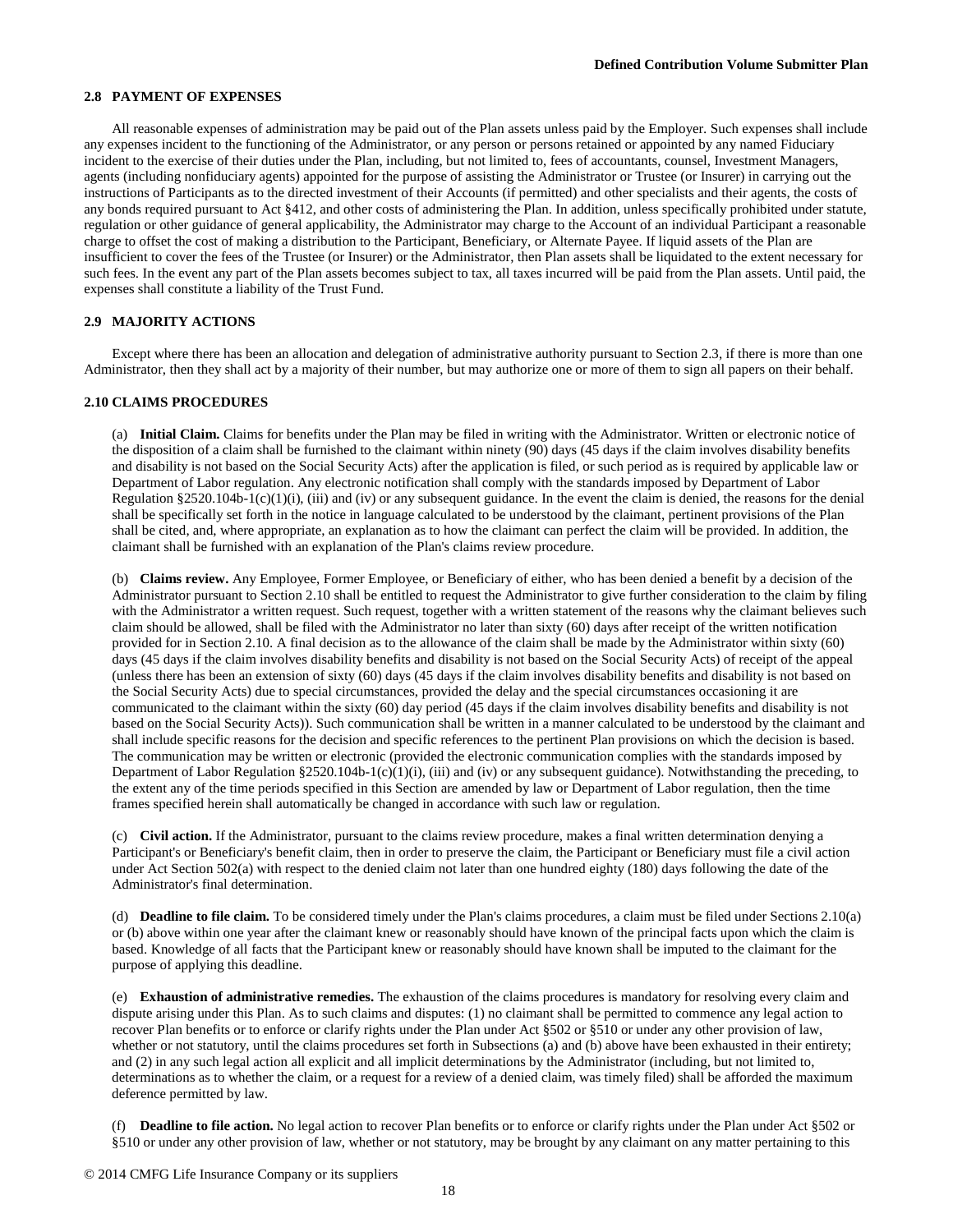Plan unless the legal action is commenced in the proper forum before the earlier of: (1) 30 months after the claimant knew or reasonably should have known of the principal facts on which the claim is based, or (2) six months after the claimant has exhausted the claims procedure under this Plan. Knowledge of all facts that the Participant knew or reasonably should have known shall be imputed to every claimant who is or claims to be a Beneficiary of the Participant or otherwise claims to derive an entitlement by reference to the Participant for the purpose of applying the previously specified periods.

(g) **Plan Administrator discretion; court review.** The Administrator and all persons determining or reviewing claims have full discretion to determine benefit claims under the Plan. Any interpretation, determination or other action of such persons shall be subject to review only if it is arbitrary or capricious or otherwise an abuse of discretion. Any review of a final decision or action of the persons reviewing a claim shall be based only on such evidence presented to or considered by such persons at the time they made the decision that is the subject of review.

# **ARTICLE III ELIGIBILITY**

## **3.1 CONDITIONS OF ELIGIBILITY**

An Eligible Employee shall be eligible to participate hereunder on the date such Employee has satisfied the conditions of eligibility, if any, elected in the Adoption Agreement.

### **3.2 EFFECTIVE DATE OF PARTICIPATION**

(a) **General rule.** An Eligible Employee who has satisfied the conditions of eligibility pursuant to Section 3.1 shall become a Participant effective as of the date elected in the Adoption Agreement. Regardless of any election in the Adoption Agreement to the contrary, an Eligible Employee who has satisfied the maximum age (21) and service requirements (one (1) Year (or Period) of Service (or, with respect to contributions other than Elective Deferrals, more than one (1) year if full and immediate vesting)) and who is otherwise entitled to participate, will become a Participant no later than the earlier of (1) six (6) months after such requirements are satisfied, or (2) the first day of the first Plan Year after such requirements are satisfied, unless the Employee separates from service before such participation date.

(b) **Rehired Employee.** If an Eligible Employee is not employed on the date determined pursuant to (a) above, but is reemployed before a 1-Year Break in Service has occurred, then such Eligible Employee shall become a Participant on the date of reemployment or, if later, the date that the Employee would have otherwise entered the Plan had the Employee not terminated employment. If such Employee incurs a 1-Year Break in Service, then eligibility will be determined under the 1-Year Break in Service rules set forth in Section 3.5.

(c) **Recognition of predecessor service.** Unless specifically provided otherwise in the Adoption Agreement, an Eligible Employee who satisfies the Plan's eligibility requirement conditions by reason of recognition of service with a predecessor employer will become a Participant as of the day the Plan credits service with a predecessor employer or, if later, the date the Employee would have otherwise entered the Plan had the service with the predecessor employer been service with the Employer.

(d) **Noneligible to eligible class.** If an Employee, who has satisfied the Plan's eligibility requirements and would otherwise have become a Participant, shall go from a classification of a noneligible Employee to an Eligible Employee, such Employee shall become a Participant on the date such Employee becomes an Eligible Employee or, if later, the date that the Employee would have otherwise entered the Plan had the Employee always been an Eligible Employee.

(e) **Eligible to noneligible class.** If an Employee, who has satisfied the Plan's eligibility requirements and would otherwise become a Participant, shall go from a classification of an Eligible Employee to a noneligible class of Employees, such Employee shall become a Participant in the Plan on the date such Employee again becomes an Eligible Employee, or, if later, the date that the Employee would have otherwise entered the Plan had the Employee always been an Eligible Employee. However, if such Employee incurs a 1-Year Break in Service, eligibility will be determined under the 1-Year Break in Service rules set forth in Section 3.5.

(f) **Matching contributions.** With respect to the determination of any matching contributions, the Plan will disregard Elective Deferrals made while a Participant is not eligible for the matching contribution component of the Plan unless otherwise elected in the Adoption Agreement.

## **3.3 DETERMINATION OF ELIGIBILITY**

The Administrator shall determine the eligibility of each Employee for participation in the Plan based upon information furnished by the Employer. Such determination shall be conclusive and binding upon all persons, as long as the same is made pursuant to the Plan and the Act. Such determination shall be subject to review pursuant to Section 2.10(b).

# **3.4 TERMINATION OF ELIGIBILITY**

In the event a Participant shall go from a classification of an Eligible Employee to an ineligible Employee, such Participant shall continue to vest in the Plan for each Year of Service (or Period of Service, if the elapsed time method is used) completed while an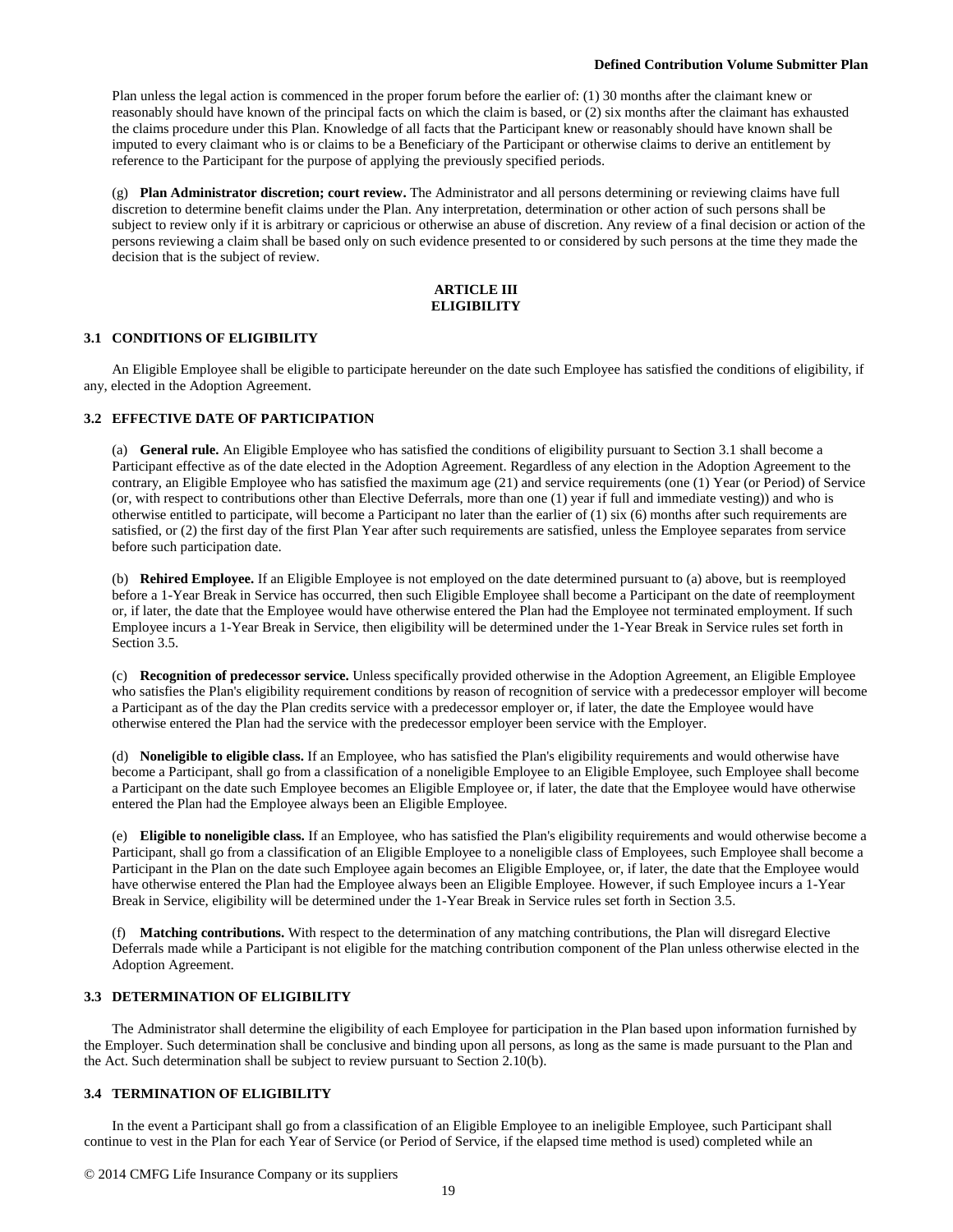ineligible Employee, until such time as the Participant's Account is forfeited or distributed pursuant to the terms of the Plan. Additionally, the Participant's interest in the Plan shall continue to share in the earnings of the Trust Fund in the same manner as Participants.

# **3.5 REHIRED EMPLOYEES AND 1-YEAR BREAKS IN SERVICE**

(a) **Rehired Participant/immediate re-entry.** If any Former Employee who had been a Participant is reemployed by the Employer, then the Employee shall become a Participant as of the reemployment date, unless the Employee is not an Eligible Employee, the Employee does not satisfy the eligibility conditions taking into account prior service to the extent such prior service is not disregarded pursuant to Section 3.5(d) or (e) below. If such prior service is disregarded, then the rehired Eligible Employee shall be treated as a new hire.

(b) **Rehired Eligible Employee who satisfied eligibility.** If any Eligible Employee had satisfied the Plan's eligibility requirements but, due to a severance of employment, did not become a Participant, then such Eligible Employee shall become a Participant as of the later of (1) the entry date on which he or she would have entered the Plan had there been no severance of employment, or (2) the date of his or her re-employment. Notwithstanding the preceding, if the rehired Eligible Employee's prior service is disregarded pursuant to Section 3.5(d) or (e) below, then the rehired Eligible Employee shall be treated as a new hire.

(c) **Rehired Eligible Employee who had not satisfied eligibility.** If any Eligible Employee who had not satisfied the Plan's eligibility requirements is rehired after severance from employment, then such Eligible Employee shall become a Participant in the Plan in accordance with the eligibility requirements set forth in the Adoption Agreement and the Plan. However, in applying any shift in an eligibility computation period, the Eligible Employee is not treated as a new hire unless prior service is disregarded in accordance with Section 3.5(d) or (e) below.

(d) **Reemployed after five (5) 1-Year Breaks in Service ("rule of parity" provisions).** If any Employee is reemployed after five (5) 1-Year Breaks in Service has occurred, Years of Service (or Periods of Service if the elapsed time method is being used) shall include Years of Service (or Periods of Service if the elapsed time method is being used) prior to the five (5) 1-Year Breaks in Service subject to the rules set forth below. The Employer may elect in Appendix A to the Adoption Agreement (Special Effective Dates and Other Permitted Elections) to make the provisions of this paragraph inapplicable for purposes of eligibility and/or vesting.

(1) In the case of a Former Employee who under the Plan does not have a nonforfeitable right to any interest in the Plan resulting from Employer contributions, Years of Service (or Periods of Service) before a period of 1-Year Breaks in Service will not be taken into account if the number of consecutive 1-Year Breaks in Service equals or exceeds the greater of (i) five (5) or (ii) the aggregate number of pre-break Years of Service (or Periods of Service). Such aggregate number of Years of Service (or Periods of Service) will not include any Years of Service (or Periods of Service) disregarded under the preceding sentence by reason of prior 1-Year Breaks in Service;

(2) A Former Employee who has not had Years of Service (or Periods of Service) before a 1-Year Break in Service disregarded pursuant to (1) above, shall participate in the Plan as of the date of reemployment, or if later, as of the date the Former Employee would otherwise enter the Plan pursuant to Sections 3.1 and 3.2 taking into account all service not disregarded.

(e) **One-Year Hold-Out Rule.** If elected in Appendix A to the Adoption Agreement (Special Effective Dates and Other Permitted Elections), the "one-year hold-out" rule under Code §410(a)(5)(C) applies. Under this rule, a Participant who has severed employment will incur a suspension of participation in the Plan after incurring a 1-Year Break in Service and the Plan disregards a Participant's service completed prior to a 1-Year Break in Service until the Participant completes one Year of Service following the 1-Year Break in Service. The Plan suspends the Participant's participation in the Plan as of the first day of the eligibility computation period following the eligibility computation period in which the Participant incurs the 1-Year Break in Service.

(1) **Completion of one Year of Service.** If a Participant completes one Year of Service following a 1-Year Break in Service, the Plan restores the Participant's pre-break service retroactively to the first day of the eligibility computation period in which the Participant first completes one Year of Service following the 1-Year Break in Service.

(2) **Eligibility computation period.** The Administrator measures the initial eligibility computation period under this Subsection from the date the Participant first receives credit for an Hour of Service following the 1-Year Break in Service. The Administrator measures any subsequent eligibility computation periods, if necessary, in a manner consistent with the eligibility computation periods, using the re-employment commencement date in determining the anniversary of the date of hire, if applicable.

(3) **Application to Employee who did not enter.** The Administrator also will apply the one-year hold-out rule, if applicable, to an Employee who satisfies the Plan's eligibility conditions, but who incurs a separation from service and a 1-Year Break in Service prior to becoming a Participant.

(4) **No restoration under two (2) 1-Year Breaks in Service rule.** The Administrator in applying this Subsection does not restore any service disregarded under the two (2) 1-Year Breaks in Service rule in Section 1.88.

(5) **No application to Elective Deferrals.** The Administrator will not apply the provisions of this Subsection with respect to eligibility to make Elective Deferrals under the Plan.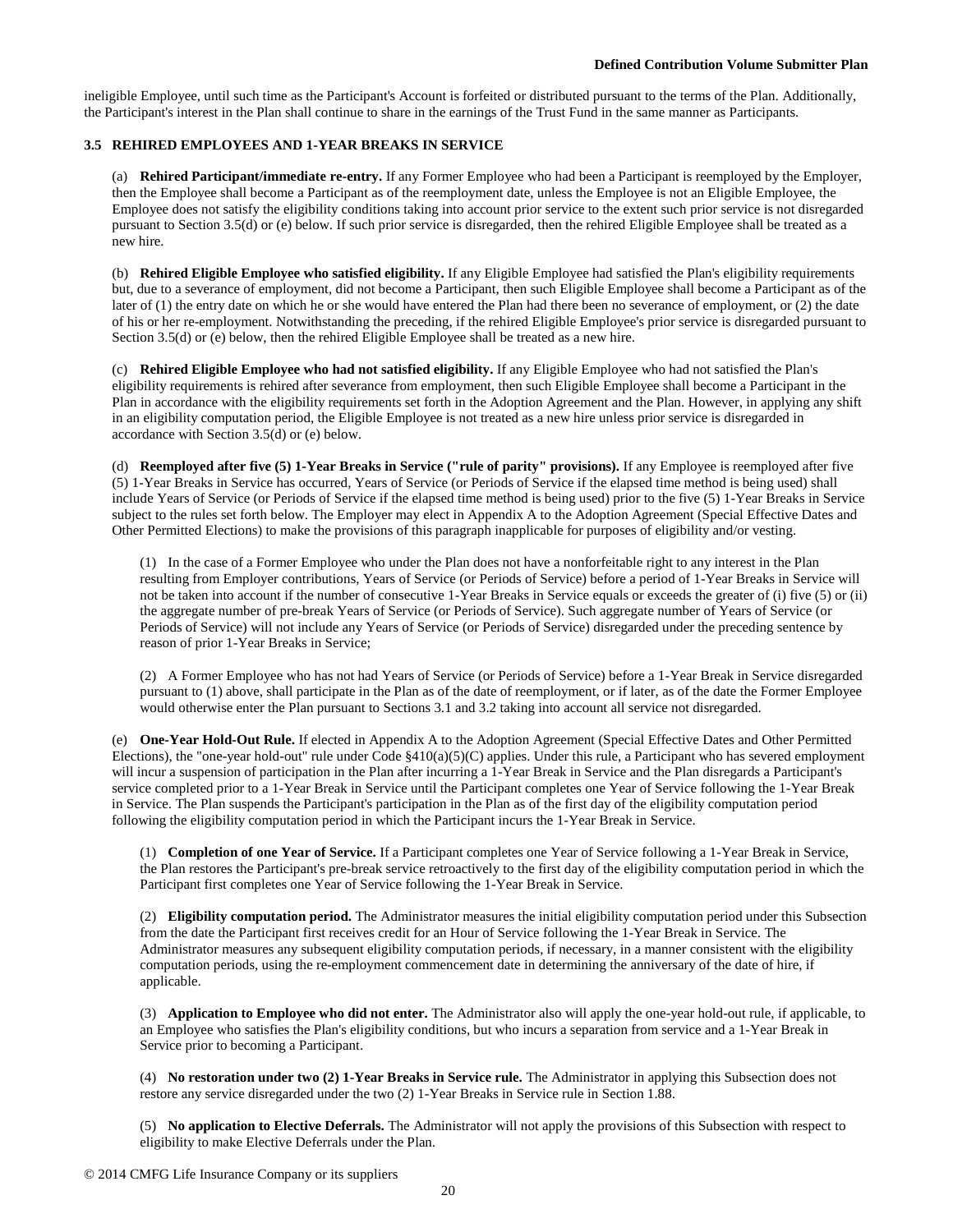(6) **USERRA.** An Employee who has completed qualified military service and who the Employer has rehired under the Uniformed Services Employment and Reemployment Rights Act of 1994, as amended (USERRA), does not incur a 1-Year Break in Service under the Plan by reason of the period of such qualified military service.

(f) **Vesting after five (5) 1-Year Breaks in Service.** If a Participant incurs five (5) consecutive 1-Year Breaks in Service, the Vested portion of such Participant's Account attributable to pre-break service shall not be increased as a result of post-break service. In such case, separate accounts will be maintained as follows:

- (1) one account for nonforfeitable benefits attributable to pre-break service; and
- (2) one account representing the Participant's Employer-derived Account balance in the Plan attributable to post-break service.

(g) **Buyback provisions.** If any Former Employee who had been a Participant is reemployed by the Employer before five (5) consecutive 1-Year Breaks in Service, and such Participant had received a distribution of the entire Vested interest prior to reemployment, then the forfeited account shall be reinstated only if the Participant repays the full amount which had been distributed (including amounts from Accounts that were fully Vested such as the Elective Deferral Account). The Employer, may, however, on a uniform and nondiscriminatory basis, only require the Participant to repay amounts that relate to the Account that was not fully Vested. Such repayment must be made before the earlier of five (5) years after the first date on which the Participant is subsequently reemployed by the Employer or the close of the first period of five (5) consecutive 1-Year Breaks in Service commencing after the distribution. If a distribution occurs for any reason other than a severance of employment, the time for repayment may not end earlier than five (5) years after the date of distribution. If the Participant repays the distribution with after-tax amounts, such amounts are not after-tax voluntary Employee contributions subject to the ACP Test set forth in Section 12.6.

In the event the Participant repays the full amount distributed, the undistributed forfeited portion of the Participant's Account must be restored in full, unadjusted by any gains or losses occurring subsequent to the Valuation Date preceding the distribution. The source for such reinstatement may be Forfeitures occurring during the Plan Year. If such source is insufficient, then the Employer will contribute an amount which is sufficient to restore the Participant's Account, provided, however, that if a discretionary contribution is made for such year, such contribution will first be applied to restore any such accounts and the remainder shall be allocated in accordance with the terms of the Plan. If a non-Vested Participant was deemed to have received a distribution and such Participant is reemployed by the Employer before five (5) consecutive 1-Year Breaks in Service, then such Participant will be deemed to have repaid the deemed distribution as of the date of reemployment.

(h) **Waiver of allocation or contribution conditions.** If the Employer elects in the Adoption Agreement to waive allocations or contributions due to retirement (early or normal retirement), then a Participant shall only be entitled to one such waiver. Accordingly, if a Participant retires and allocation or contribution conditions are waived, then the Plan will not waive the allocation or contribution conditions if the Participant is rehired and then retires again.

# **3.6 ELECTION NOT TO PARTICIPATE**

(a) **Prototype plans.** If this is a prototype plan, then an Employee is not permitted to elect not to participate in the Plan. Notwithstanding the preceding, in case of a non-standardized Adoption Agreement, any irrevocable elections not to participate in any component of this Plan shall remain in effect provided such elections were made prior to the date of the adoption of this restatement.

(b) **Volume submitter plan.** If this is a volume submitter plan, then an Employee may, subject to the approval of the Employer, elect voluntarily not to participate in any component of the Plan before the Employee first becomes eligible to participate in any qualified plan (subject to Code §401(a)) maintained by the Employer. Such election must be made upon inception of the Plan or at any time prior to the time the Employee first becomes eligible to participate under any such plan maintained by the Employer. The election not to participate must be irrevocable and communicated to the Employer, in writing, within a reasonable period of time before the date the Employee would have otherwise entered the Plan. Notwithstanding anything in this Section to the contrary, if any prior Plan document of this Plan contained a provision permitting an Employee to make a revocable election not to participate and an Employee made such revocable election not to participate while that prior Plan document was in effect, then such Employee's waiver shall continue to be in effect.

(c) **Effect of election.** An Employee who elects, or had previously elected, not to participate under the Plan is treated as a nonbenefiting Employee for purposes of the minimum coverage requirements under Code §410(b) and, if such election applies to Elective Deferrals, the Employee is not an eligible Participant for purposes of the ADP test set forth in Section 12.4 or the ACP test set forth in Section 12.6.

# **3.7 OMISSION OF ELIGIBLE EMPLOYEE; INCLUSION OF INELIGIBLE EMPLOYEE**

If, in any Plan Year, any Employee who should be included as a Participant in the Plan is erroneously omitted and discovery of such omission is not made until after a contribution by the Employer for the year has been made and allocated, or any person who should not have been included as a Participant in the Plan is erroneously included, then the Employer may take corrective actions consistent with, the IRS Employee Plans Compliance Resolution System (i.e., Rev. Proc. 2013-12 or any subsequent guidance).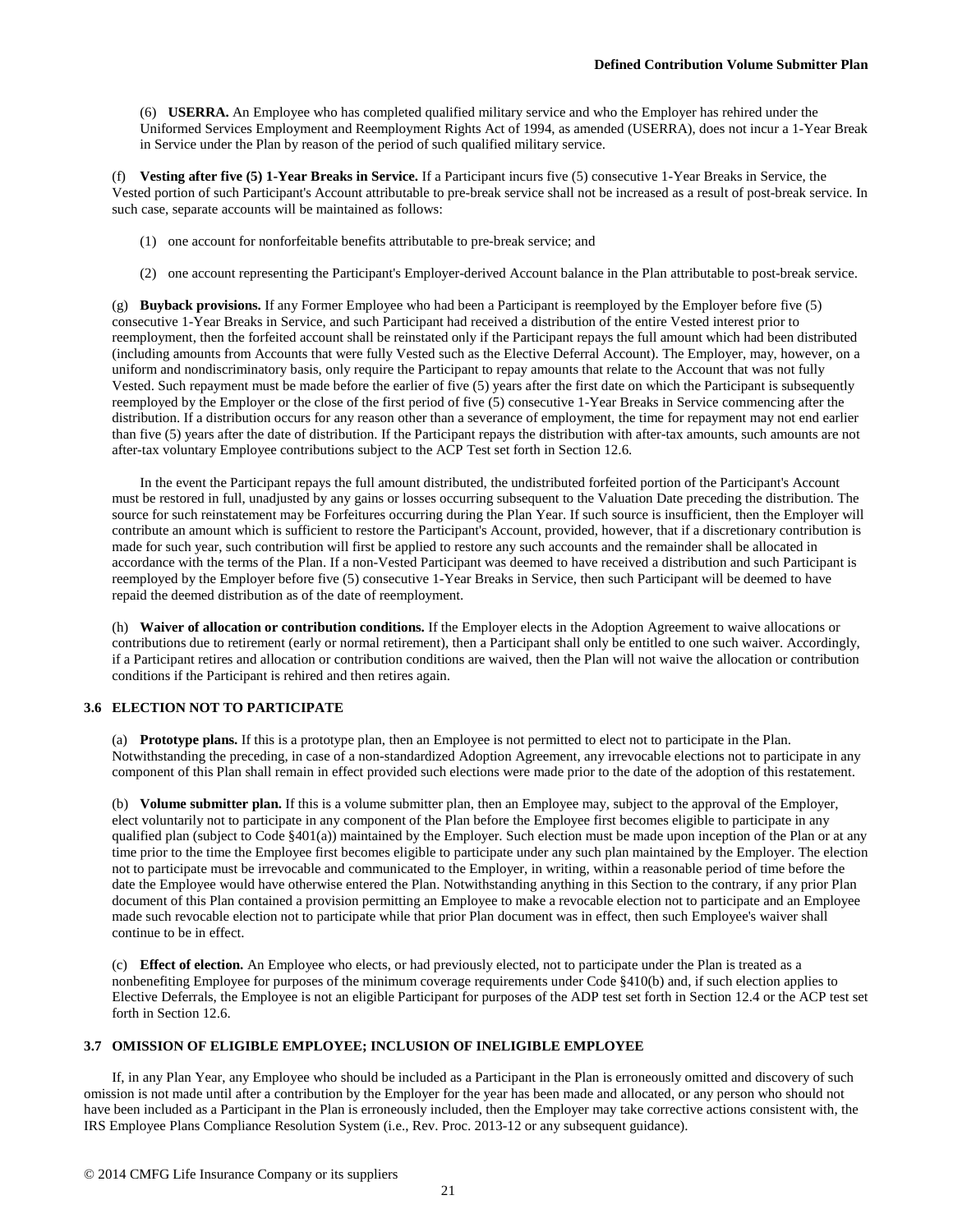### **ARTICLE IV CONTRIBUTION AND ALLOCATION**

# **4.1 FORMULA FOR DETERMINING EMPLOYER'S CONTRIBUTION**

#### (a) **For a Money Purchase Plan:**

(1) The Employer will make contributions on the following basis. On behalf of each Participant eligible to share in allocations, for each year of such Participant's participation in this Plan, the Employer will contribute the amount elected in the Adoption Agreement. All contributions by the Employer will be made in cash. In the event a funding waiver is obtained, this Plan shall be deemed to be an individually designed plan.

(2) Notwithstanding the foregoing, with respect to an Employer which is not a tax-exempt entity, the Employer's contribution for any Fiscal Year shall not exceed the maximum amount allowable as a deduction to the Employer under the provisions of Code §404. However, to the extent necessary to provide the top-heavy minimum allocations, the Employer shall make a contribution even if it exceeds the amount that is deductible under Code §404.

#### (b) **For a Profit Sharing Plan:**

(1) For each Plan Year, the Employer may (or will in the case of a "prevailing wage contribution" as set forth in the Profit Sharing Formula Section of the Adoption Agreement) contribute to the Plan such amount as elected by the Employer in the Adoption Agreement. In addition, the Employer may make a discretionary "gateway contribution" pursuant to Section 4.3(b)(4).

(2) Additionally, the Employer will contribute to the Plan the amount necessary, if any, to provide the top-heavy minimum allocations even if it exceeds current or accumulated net profit or the amount that is deductible under Code §404.

(3) Subject to the consent of the Trustee (or Insurer), the Employer may make its contribution to the Plan in the form of unencumbered property instead of cash, provided the contribution of property is not a prohibited transaction. The decision to make a contribution of property is subject to the general fiduciary rules under the Act.

(c) **Frozen Plans.** The Employer may designate that the Plan is a frozen Plan at the Contribution Types Section of the Adoption Agreement. As a frozen Plan, the Employer will not make any Employer contributions with respect to Compensation earned after the date the Plan is frozen, and if the Plan is a 401(k) Plan, no Participant will be permitted to make Elective Deferrals to the Plan for any period following such date. In addition, once a Plan is frozen, no additional Employees shall become Participants.

(d) **Union Employees.** Regardless of any provision in this Plan to the contrary, Employees whose employment is governed by a collective bargaining agreement between the Employer and "employee representatives" under which retirement benefits were the subject of good faith bargaining shall be eligible to participate in this Plan to the extent of employment covered by such agreement provided the agreement provides for coverage in the Plan. The benefits, including but not limited to, contributions, allocations and vesting, under this Plan shall be those set forth in the collective bargaining agreement, which is hereby incorporated by reference and attached as an addendum to the Adoption Agreement. For this purpose, the term "employee representatives" does not include any organization more than half of whose members are employees who are owners, officers, or executives of the Employer. The provisions of this Subsection only apply if no more than two percent (2%) of the Employees covered pursuant to the agreement are professionals as defined in Regulation §1.410(b)-9. If a Participant performs services both as a collectively bargained Employee and as a non-collectively bargained Employee, then the Participant's Hours of Service and Compensation in each respective category are treated separately for purposes of the Plan.

# **4.2 TIME OF PAYMENT OF EMPLOYER'S CONTRIBUTION**

Unless otherwise provided by contract or law, the Employer may make its contribution to the Plan for a particular Plan Year at such time as the Employer, in its sole discretion, determines. However, if pursuant to Section 12.8, the "ADP test safe harbor contribution" being made to the Plan (including a contribution being made pursuant to a QACA as described in Section 12.9) is a matching contribution that is made on a basis other than the Plan Year, then the matching contributions must be contributed to the Plan by the last day of the Plan Year quarter immediately following the Plan Year quarter to which the contributions relate. If the Employer makes a contribution for a particular Plan Year after the close of that Plan Year, the Employer will designate to the Administrator the Plan Year for which the Employer is making its contribution.

# **4.3 ALLOCATION OF CONTRIBUTIONS, FORFEITURES AND EARNINGS**

(a) **Separate accounting.** The Administrator shall establish and maintain an Account in the name of each Participant to which the Administrator shall credit as of each Anniversary Date, or other Valuation Date, all amounts allocated to each such Participant as set forth herein.

(b) **Allocation of contributions.** The Employer shall provide the Administrator with all information required by the Administrator to make a proper allocation of the Employer's contribution, if any, for each Plan Year. Within a reasonable period of time after the date of receipt by the Administrator of such information, the Administrator shall allocate any contributions as follows: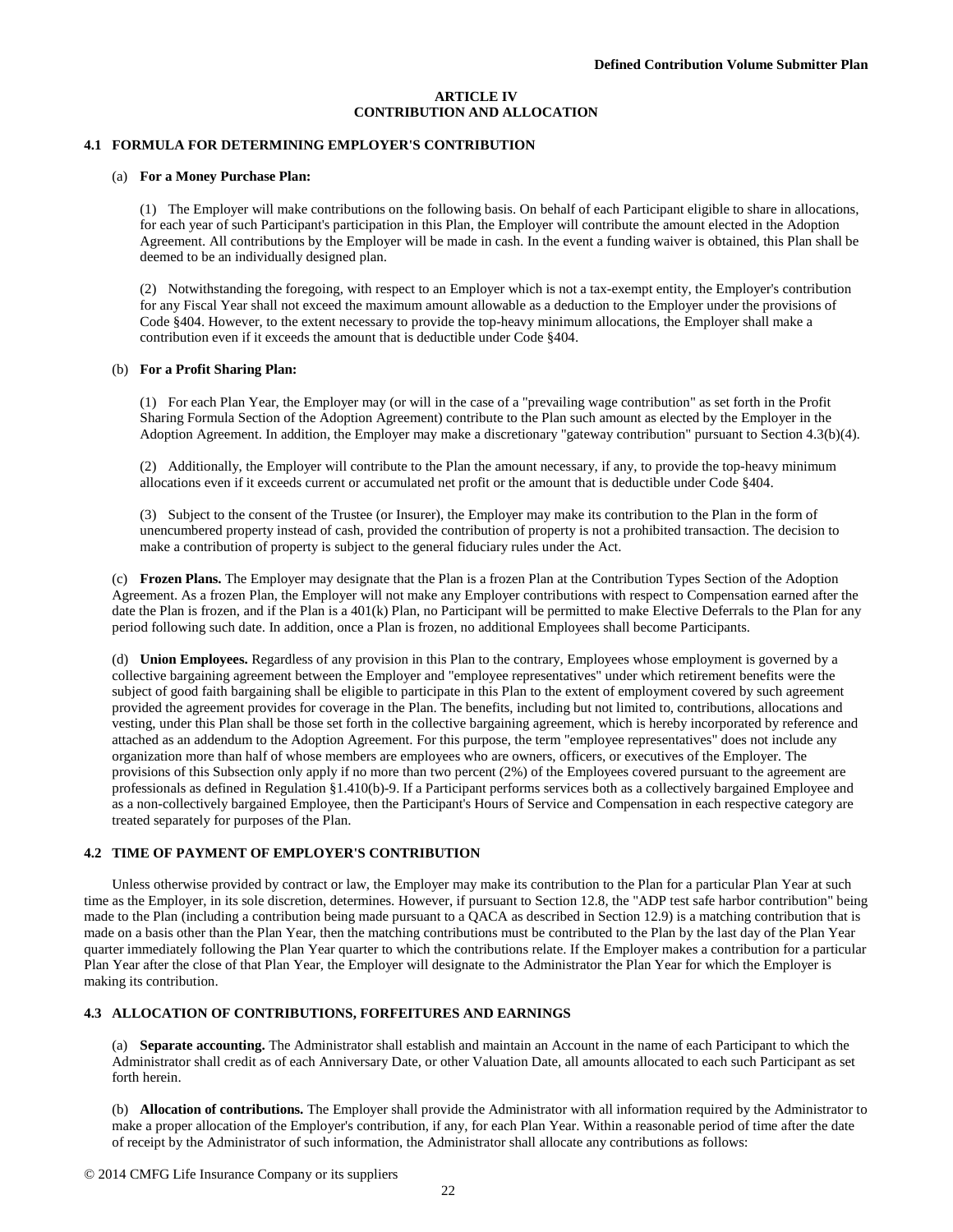(1) **Money Purchase allocation.** For a Money Purchase Plan (other than a Money Purchase Plan which is integrated by allocation):

(i) The Employer's contribution shall be allocated to each Participant's Account in the manner set forth in Section 4.1 herein and as specified in the Adoption Agreement.

(ii) Notwithstanding the preceding provisions, a Participant shall only be eligible to share in the allocations of the Employer's contribution for the year if the Participant is an Eligible Employee at any time during the year and the conditions set forth in the Adoption Agreement and Section 3.5(h) are satisfied, unless a top-heavy contribution is required pursuant to Section 4.3(f). If no election is made in the Adoption Agreement, then a Participant shall be eligible to share in the allocation of the Employer's contribution for the year if the Participant completes more than five hundred (500) Hours of Service (or three (3) consecutive calendar months if the elapsed time method is chosen in the Adoption Agreement) during the Plan Year or is employed on the last day of the Plan Year. Furthermore, with respect to a volume submitter or non-standardized Adoption Agreement, regardless of any election in the Adoption Agreement to the contrary, for the Plan Year in which this Plan terminates, a Participant shall only be eligible to share in the allocation of the Employer's contributions for the Plan Year if the Participant is employed at the end of the Plan Year and has completed a Year of Service (or Period of Service if the elapsed time method is elected).

(2) **Permitted disparity allocation.** For an integrated Profit Sharing Plan or 401(k) Profit Sharing Plan allocation or a Money Purchase Plan which is integrated by allocation:

(i) Subject to the "overall permitted disparity limits," the Employer's contribution shall be allocated to each Participant's Account in a dollar amount equal to 5.7% of the sum of each Participant's Compensation plus Excess Compensation. If the Employer does not contribute such amount for all Participants, each Participant will be allocated a share of the contribution in the same proportion that each such Participant's Compensation plus Excess Compensation for the Plan Year bears to the total Compensation plus the total Excess Compensation of all Participants for that year. However, in the case of any Participant who has exceeded the "cumulative permitted disparity limit," the allocation set forth in this paragraph shall be based on such Participant's Compensation rather than Compensation plus Excess Compensation.

Regardless of the preceding, 4.3% shall be substituted for 5.7% above if Excess Compensation is based on more than 20% and less than or equal to 80% of the Taxable Wage Base. If Excess Compensation is based on less than 100% and more than 80% of the Taxable Wage Base, then 5.4% shall be substituted for 5.7% above.

(ii) The balance of the Employer's contribution over the amount allocated above, if any, shall be allocated to each Participant's Account in the same proportion that each such Participant's Compensation for the Plan Year bears to the total Compensation of all Participants for such year.

(iii) Notwithstanding the preceding provisions, a Participant shall only be eligible to share in the allocations of the Employer's contribution for the year if the Participant is an Eligible Employee at any time during the year and the conditions set forth in the Adoption Agreement and Section 3.5(h) are satisfied, unless a top-heavy contribution is required pursuant to Section 4.3(f). If no election is made in the Adoption Agreement, then a Participant shall be eligible to share in the allocation of the Employer's contribution for the year if the Participant completes more than five hundred (500) Hours of Service (or three (3) consecutive calendar months if the elapsed time method is chosen in the Adoption Agreement) during the Plan Year or is employed on the last day of the Plan Year.

(iv) The following "overall permitted disparity limits" (which consist of the "annual overall permitted disparity limit" and the "cumulative permitted disparity limit") apply to the allocations set forth above.

(A) "Annual overall permitted disparity limit." Notwithstanding the preceding paragraphs, if in any Plan Year this Plan "benefits" any Participant who "benefits" under another qualified plan or simplified employee pension, as defined in Code §408(k), maintained by the Employer that either provides for or imputes permitted disparity (integrates), then such plans will be considered to be one plan and will be considered to comply with the permitted disparity rules if the extent of the permitted disparity of all such plans does not exceed 100%. For purposes of the preceding sentence, the extent of the permitted disparity of a plan is the ratio, expressed as a percentage, which the actual benefits, benefit rate, offset rate, or employer contribution rate, whatever is applicable under the Plan, bears to the limitation under Code §401(l) applicable to such Plan.

(B) "Cumulative permitted disparity limit." With respect to a Participant who "benefits" or "has benefited" under a defined benefit or target benefit plan of the Employer, the "cumulative permitted disparity limit" for the Participant is thirty-five (35) total cumulative permitted disparity years. Total cumulative permitted disparity years means the number of years credited to the Participant for allocation or accrual purposes under the Plan, any other qualified plan or simplified employee pension plan (whether or not terminated) ever maintained by the Employer, while such plan either provides for or imputes permitted disparity. For purposes of determining the Participant's "cumulative permitted disparity limit," all years ending in the same calendar year are treated as the same year. If the Participant has not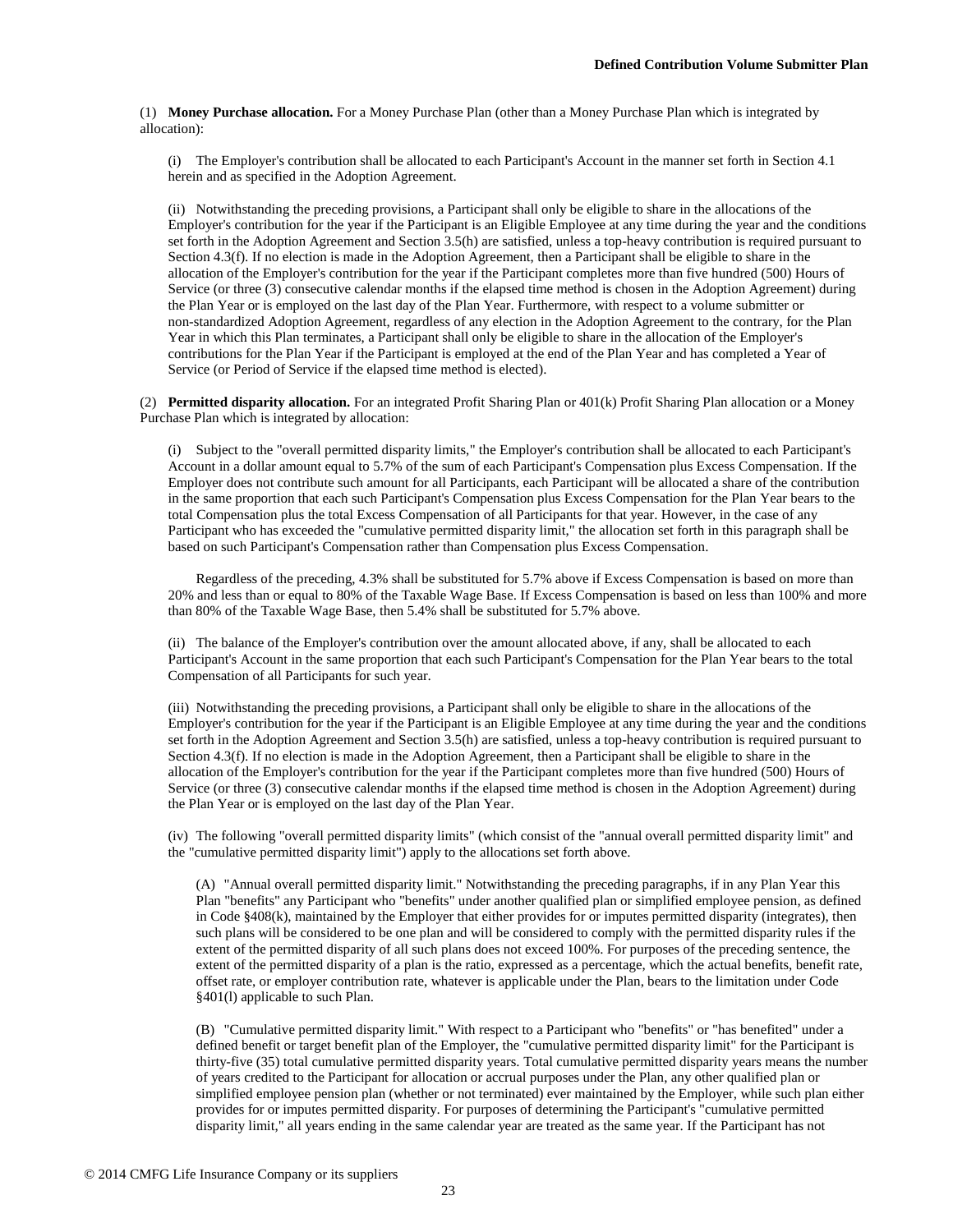"benefited" under a defined benefit or target benefit plan which neither provides for nor imputes permitted disparity for any year beginning on or after January 1, 1994, then such Participant has no cumulative disparity limit.

For purposes of this Section, "benefiting" means benefiting under the Plan for any Plan Year during which a Participant received or is deemed to receive an allocation in accordance with Regulation §1.410(b)-3(a).

(3) **Other profit sharing allocations.** For a Profit Sharing Plan or 401(k) Profit Sharing Plan with a non-integrated allocation formula, a uniform points allocation formula, a "prevailing wage contribution" allocation formula, an "age-weighted method" allocation formula, or a "grouping method" allocation formula as elected in the Employer Profit Sharing Contribution Section of the Adoption Agreement:

(i) The Employer's contribution shall be allocated to each Participant's Account in accordance with the allocation method below that corresponds to the elections in the Adoption Agreement. The Employer shall provide the Administrator with all information required by the Administrator to make a proper allocation of the Employer's contribution for each Plan Year. Within a reasonable period of time after the date of receipt by the Administrator of such information, the allocation shall be made in accordance with the provisions below. The "gateway contribution" for plans with a cross-tested allocation formula shall be made in accordance with the provisions of Subsection (4) below.

(ii) If the Employer's contribution is fixed, the Employer shall allocate the contribution in a set percentage to each Participant. If the Employer elects to contribute a uniform dollar amount for each Participant, the pro rata allocation shall allocate that uniform dollar amount to each Participant.

(iii) If the Employer's contribution is discretionary and non-integrated, the contribution shall be allocated either in the same ratio as each Participant's Compensation bears to the total of such Compensation of all Participants, in the same dollar amount to all Participants (per capita), or in the same dollar amount per Hour of Service completed by each Participant.

(iv) If the Employer's Contribution is allocated under a uniform points allocation formula, the allocation for each Participant shall be determined based on the Participant's total points for the Plan Year, as determined under the Adoption Agreement. A Participant's allocation of the Employer Contribution is determined by multiplying the Employer Contribution by a fraction, the numerator of which is the Participant's total points for the Plan Year and the denominator of which is the sum of the points for all Participants for the Plan Year. A Participant shall receive points for each year(s) of age and/or each Year(s) of Service. In addition, a Participant also may receive points based on his or her Compensation.

(v) If the Employer's contribution is a "prevailing wage contribution", it shall be allocated to each Participant who performs services subject to the Service Contract Act, Davis-Bacon Act or similar federal, state, or municipal prevailing wage statutes. The "prevailing wage contribution" will be an amount equal to the balance of the prevailing wage defined bona fide fringe benefit amount based on the Participant's employment classification as designated on the prevailing wage determination appropriate for that classification. Notwithstanding anything in the Plan to the contrary, the "prevailing wage contribution" shall be fully Vested. Furthermore, the "prevailing wage contribution" shall not be subject to any age, service or employment condition requirements set forth in the Adoption Agreement and the Employer shall make such contribution to the Plan as frequently as is required under applicable law.

(vi) If the Employer's contribution is allocated according to a "grouping method," the Employer may contribute to the Plan on behalf of each of the classifications of Participants set forth in the Adoption Agreement such amount as shall be determined by the Employer. The Employer shall provide the Administrator, if other than the Employer, with written notification of the amount of the contribution to be allocated to each classification on or before the due date of the Employer's tax return for the year of allocation, through written instructions from the Employer to the Administrator. The Employer may elect to specify any number of classifications and a classification may consist of any number of Participants.

(vii) If the Employer's contribution is allocated according to an "age-weighting method," the Employer's contribution for the Plan Year shall be allocated to each Participant's Account in the same proportion that each such Participant's total points with respect to such year, bear to the total points awarded to all Participants with respect to such year. The conditional allocation provided for in the preceding sentence shall become the final allocation for the year only if it is not a Top-Heavy Plan Year; or if the minimum allocation required for Top-Heavy Plan Years is provided to all Employees eligible to receive such minimum allocation. If any such Employee does not receive the top-heavy minimum allocation, then in lieu of the conditional allocation, the Employer's contribution shall instead be allocated first to the affected Employees in an amount equal to their conditional allocation plus any additional amount necessary to provide the top-heavy minimum allocation.

The remainder of the Employer's contribution shall then be allocated as provided under the conditional allocation method, but for this purpose, those Employees who did not receive the top-heavy minimum allocation under the initial conditional allocation shall not be considered. If under the secondary allocation provided in the preceding sentence, an Employee who received a top-heavy minimum contribution under the conditional allocation no longer receives the same, then the steps outlined in the preceding paragraph and sentence shall be repeated until such time as all affected Employees have been allocated the top-heavy minimum contribution and the remaining contribution has been allocated, at which time, the allocations for the year shall be final.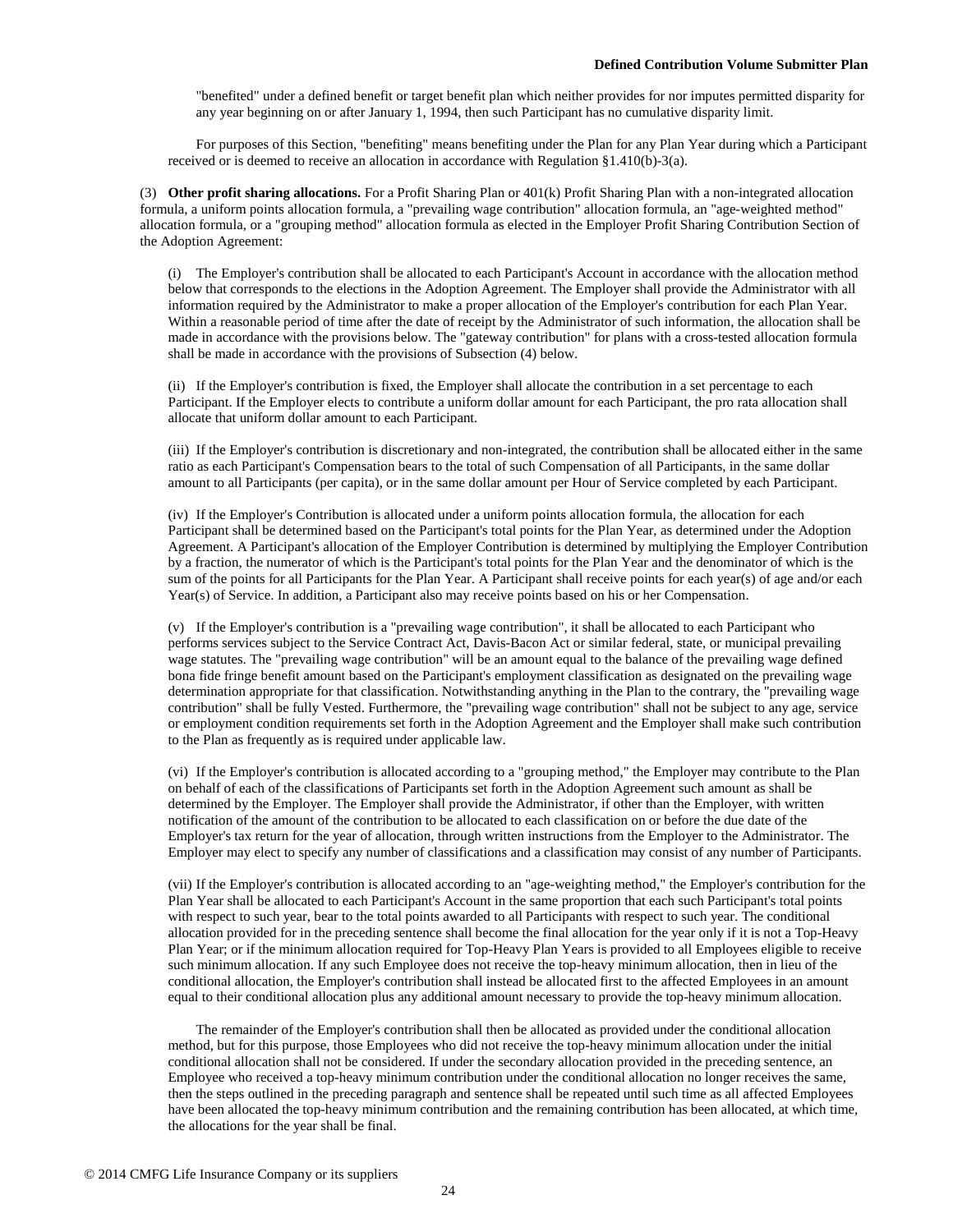A Participant's points with respect to any Plan Year shall be computed as follows:

- (A) Multiply the Participant's Compensation for the Plan Year by 1%.
- (B) Multiply the product for each Participant as determined in (a) above by the product of:

1. the factor in Table I in Exhibit A to the Adoption Agreement, such factor to be determined by reference to the Participant's Normal Retirement Age, and

2. the factor in Table II of Exhibit A to the Adoption Agreement, such factor to be determined by reference to the number of years remaining from the Participant's attained age as of the allocation date to his or her Normal Retirement Age.

The schedule of Age-Weighted Allocation Factors is set forth in Exhibit A to the Adoption Agreement, (which is hereby incorporated by reference and made a part of the Plan) and shall be based on the interest rate selected in the Adoption Agreement (if no selection is made, 8.5% interest shall be deemed to have been elected).

3. The resulting number shall be the number of points allocated to the Participant.

(viii) Notwithstanding the preceding provisions, a Participant shall only be eligible to share in the allocations of the Employer's contribution for the year if the Participant is an Eligible Employee at any time during the year and the conditions set forth in the Adoption Agreement and Section 3.5(h) are satisfied, unless a top-heavy contribution is required pursuant to Section 4.3(f). If no election is made in the Adoption Agreement, then a Participant shall be eligible to share in the allocation of the Employer's contribution for the year if the Participant completes more than five hundred (500) Hours of Service (or three (3) consecutive calendar months if the elapsed time method is chosen in the Adoption Agreement) during the Plan Year or is employed on the last day of the Plan Year.

(4) **Gateway contribution.** The Employer may make an additional discretionary Employer contribution ("gateway contribution") as set forth below (i.e., the minimum allocation gateway requirement described in Regulation §1.401(a)(4)-8(b)(1)(vi)). In applying the provisions of this Subsection (4), the term "Employer contributions" shall also include any Forfeitures that are allocated to a Participant, other than Forfeitures that are subject to Code §401(m) because they are allocated as a matching contribution. Furthermore, in applying the provisions of this Subsection (4) to a 401(k) Profit Sharing Plan, the term "Employer contributions" means any Employer Nonelective Contributions, nonelective "ADP test safe harbor contributions," and, except as otherwise provided in Subsections (4)(ii) and (iv) below, Qualified Nonelective Contributions, and such term excludes any matching contributions.

(i) Any "gateway contribution" made pursuant to this Subsection for a Plan Year will be allocated to each Nonhighly Compensated Participant who receives an allocation of other "Employer contributions," for such Plan Year. The "gateway contribution" will be allocated without regard to any allocation conditions otherwise applicable to "Employer contributions" under the Plan. However, Participants who the Administrator disaggregates pursuant to Regulation §1.410(b)-7(c)(3) because they have not satisfied the greatest minimum age and service conditions permissible under Code §410(a) shall not be eligible to receive an allocation of any "gateway contribution" made pursuant to this Subsection unless such an allocation is necessary to satisfy Code §401(a)(4).

(ii) The "gateway contribution" will be allocated pro rata on the basis of Compensation (as defined in (iii) or (iv) below, whichever is applicable) of each eligible Participant (as described in Subsection (i) above) but in no event will an allocation of the "gateway contribution" exceed the lesser of: (A) five percent (5%) of Compensation or (B) one-third (1/3) of the highest allocation rate for any Highly Compensated Participant for the Plan Year. Any allocation under the prior sentence will be reduced by the amount of any other "Employer contributions," excluding any Qualified Nonelective Contributions that are used to satisfy the ADP test set forth in Section 12.4 or the ACP test set forth in Section 12.6, allocated for the same Plan Year to such Participant, provided that if an eligible Participant is receiving only a Qualified Nonelective Contribution and such contribution amount equals or exceeds the "gateway contribution," then the contribution satisfies the "gateway contribution" requirement as to that Participant.

(iii) For allocation purposes under the 5% "gateway contribution" under (A) of Subsection (ii) above, Compensation means 415 Compensation except that it shall be determined for the Plan Year (rather than the Limitation Year) and shall exclude 415 Compensation paid while an Employee is not a Participant in the Plan.

(iv) For purposes of the 1/3 "gateway contribution" alternative under (B) of Subsection (ii) above, the Administrator will (A) determine the allocation rate, and (B) allocate the "gateway contribution," using a Participant's Compensation, provided the definition of Compensation satisfies Regulation §1.414(s). In addition, the allocation rate for any Participant is determined by dividing the total "Employer contribution" made on behalf of such Participant by the Participant's Compensation (as defined in the preceding sentence). However, solely for purposes of determining the allocation rate of any Nonhighly Compensated Participant, Qualified Nonelective Contributions that are used to satisfy the ADP test set forth in Section 12.4 or the ACP test set forth in Section 12.6, shall not be taken into account.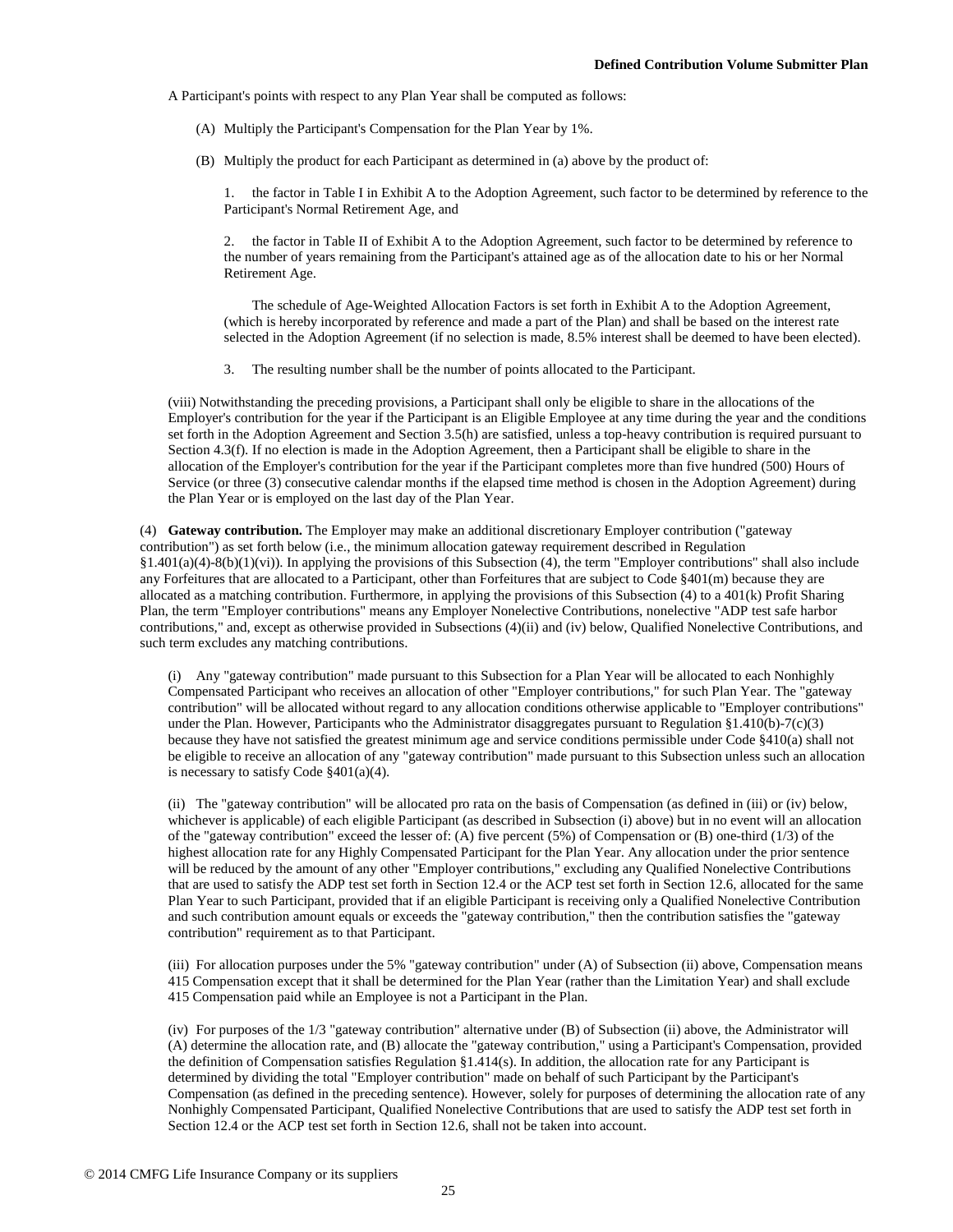(v) Notwithstanding the foregoing, the Employer may increase the "gateway contribution" to satisfy the provisions of Regulation §1.401(a)(4)-9(b)(2)(v)(D) if the plan (for nondiscrimination testing purposes) consists of one or more defined contribution plans and one or more defined benefit plans.

(c) **Gains or losses.** Except as otherwise elected in the Adoption Agreement or as provided in Section 4.10 with respect to Participant Directed Accounts, as of each Valuation Date, before allocation of any Employer contributions and Forfeitures, any earnings or losses (net appreciation or net depreciation) of the Trust Fund (exclusive of assets segregated for distribution) shall be allocated in the same proportion that each Participant's nonsegregated accounts bear to the total of all Participants' nonsegregated accounts as of such date. Unless otherwise specified in the Adoption Agreement, the nonsegregated account will be reduced by any distributions made prior to the Valuation Date.

**ERISA recapture account.** The Administrator in its discretion may use an "ERISA Recapture Account" to pay non-settlor Plan expenses and may allocate funds in the "ERISA Recapture Account" (or excess funds therein after payment of Plan Expenses) as earnings or as otherwise permitted by applicable law. The Plan Administrator will exercise its discretion in a reasonable, uniform and nondiscriminatory manner. An "ERISA Recapture Account" is an account designated to receive amounts which a Plan service provider receives in the form of 12b-1 fees, sub-transfer agency fees, shareholder servicing fees or similar amounts (also known as "revenue sharing"), which are received by the service provider from a source other than the Plan and which the service provider may remit to the Plan.

**Late trading and market timing settlement.** In the event the Plan becomes entitled to a settlement from a mutual fund or other investment relating to late trading, market timing or other activities, the Plan Administrator will allocate the settlement proceeds to Participants and Beneficiaries in accordance with Department of Labor Field Assistance Bulletin 2006-01 or other applicable law.

(d) **Contracts.** Participants' Accounts shall be debited for any insurance or annuity premiums paid, if any, and credited with any dividends or interest received on Contracts.

(e) **Forfeitures.** Forfeitures must be disposed of no later than the last day of the Plan Year following the Plan Year in which the Forfeiture occurs. The Employer must direct the Administrator to use Forfeitures to reinstate previously forfeited Account balances of Participants, if any, in accordance with Section 3.5(g), to satisfy any contribution that may be required pursuant to Section 6.10, or, to pay any Plan expenses. With respect to a Money Purchase Plan, any remaining Forfeitures will be disposed of in accordance with the elections in the Adoption Agreement. With respect to all other plans, the Employer must direct the Administrator to use any remaining Forfeitures in accordance with any combination of the following methods, including a different method based on the source of such Forfeitures. Forfeitures may be:

- (1) Added to any Employer discretionary contribution (e.g., matching or profit sharing) and allocated in the same manner;
- (2) Used to reduce any Employer contribution (e.g., matching or profit sharing);
- (3) Added to any Employer matching contribution and allocated as an additional matching contribution; or

(4) Allocated to all Participants in the same proportion that each Participant's Compensation for the Plan Year bears to the Compensation of all Participants for such year.

Notwithstanding (e)(2) above, effective for Plan Years beginning after the Plan Year in which this Plan document is adopted, Forfeitures may not be used to reduce any Employer contributions which are required pursuant to the Code to be fully Vested when contributed to the Plan (such as QMACs, QNECs and "ADP test safe harbor contributions" other than QACA "ADP test safe harbor contributions."

If Forfeitures are allocated to Participants (rather than used to reduce Employer contributions) then the Employer must also direct the Administrator as to which Participants are eligible to share in such allocation. The maximum allocation conditions the Employer may require are that Participants complete one (1) Year of Service (or Period of Service) and be employed on the last day of the Plan Year in order to share in the allocation of Forfeitures for such Plan Year. Notwithstanding the foregoing, if this is a standardized Plan, then the maximum allocation conditions are that Participants complete more than five hundred (500) Hours of Service (or three (3) consecutive calendar months if the elapsed time method is chosen in the Adoption Agreement) during the Plan Year or be employed on the last day of the Plan Year.

(f) **Minimum allocations required for Top-Heavy Plan Years.** Notwithstanding the foregoing, for any Top-Heavy Plan Year, the sum of the Employer's contributions and Forfeitures allocated to the Participant's Combined Account of each Non-Key Employee or each Participant, if elected in the Adoption Agreement, shall be equal to at least three percent (3%) of such Employee's 415 Compensation for the Plan Year or the calendar year ending within the Plan Year (reduced by contributions and Forfeitures, if any, allocated to each such Employee in any defined contribution plan included with this Plan in a "required aggregation group" (as defined in Section 9.2(f)). However, if (1) the sum of the Employer's contributions and Forfeitures allocated to the Participant's Combined Account of each Key Employee for such Top-Heavy Plan Year is less than three percent (3%) of each Key Employee's 415 Compensation and (2) this Plan is not required to be included in a "required aggregation group" (as defined in Section 9.2(f)) to enable a defined benefit plan to meet the requirements of Code  $\S401(a)(4)$  or 410, the sum of the Employer's contributions and Forfeitures allocated to the Participant's Combined Account of each Employee entitled to the top-heavy minimum contribution shall be equal to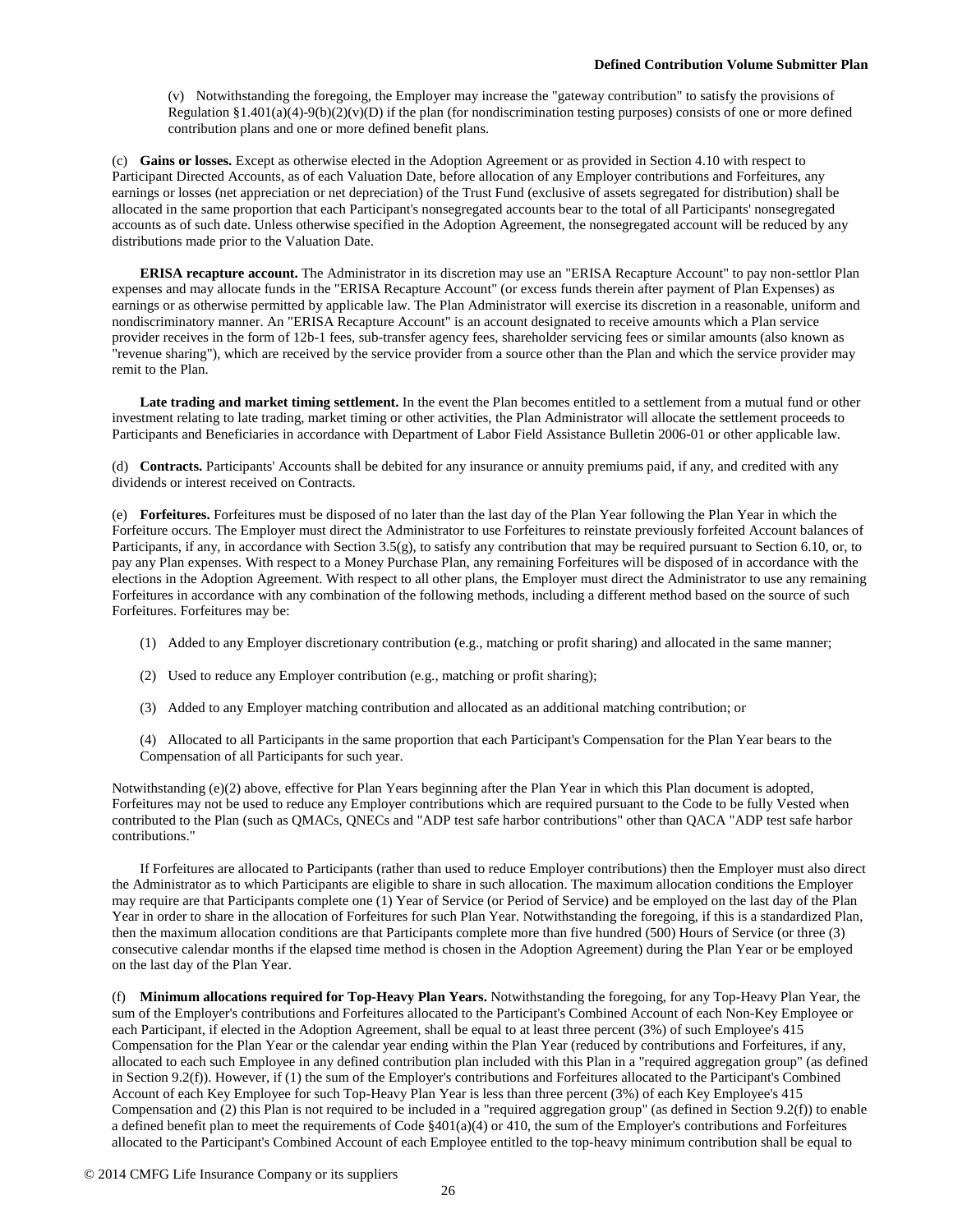the largest percentage allocated to the Participant's Combined Account of any Key Employee. The minimum allocation required (to the extent required to be nonforfeitable under Code §416(b)) may not be forfeited under Code §411(a)(3)(B) or 411(a)(3)(D).

However, for each Employee who is a Participant in a Profit Sharing Plan or 401(k) Profit Sharing Plan and a Money Purchase Plan, the minimum three percent (3%) allocation specified above shall be provided in the Money Purchase Plan unless otherwise elected in Appendix A to the Adoption Agreement (Special Effective Dates and Other Permitted Elections).

If this is an integrated prototype Plan, then for any Top-Heavy Plan Year the Employer's contribution shall be allocated as follows and shall still be required to satisfy the other provisions of this Subsection:

(1) An amount equal to three percent (3%) multiplied by each Participant's Compensation for the Plan Year shall be allocated to each Participant's Account. If the Employer does not contribute such amount for all Participants, the amount shall be allocated to each Participant's Account in the same proportion that such Participant's total Compensation for the Plan Year bears to the total Compensation of all Participants for such year. Notwithstanding any contrary allocation conditions set forth in this Plan, Participants who are entitled to receive the top-heavy minimum allocation set forth in this Section shall be eligible to share in this first tier allocation.

(2) The balance of the Employer's contribution over the amount allocated under subparagraph (1) hereof shall be allocated to each Participant's Account in a dollar amount equal to three percent (3%) multiplied by a Participant's Excess Compensation. If the Employer does not contribute such amount for all Participants, each Participant will be allocated a share of the contribution in the same proportion that such Participant's Excess Compensation bears to the total Excess Compensation of all Participants for that year. For purposes of this paragraph, in the case of any Participant who has exceeded the "cumulative permitted disparity limit" described in Section 4.3(b)(2), such Participant's total Compensation will be taken into account.

(3) The balance of the Employer's contribution over the amount allocated under subparagraph (2) hereof shall be allocated to each Participant's Account in a dollar amount equal to 2.7% multiplied by the sum of each Participant's total Compensation plus Excess Compensation. If the Employer does not contribute such amount for all Participants, each Participant will be allocated a share of the contribution in the same proportion that such Participant's total Compensation plus Excess Compensation for the Plan Year bears to the total Compensation plus Excess Compensation of all Participants for that year. For purposes of this paragraph, in the case of any Participant who has exceeded the "cumulative permitted disparity limit" described in Section 4.3(b)(2), such Participant's total Compensation rather than Compensation plus Excess Compensation will be taken into account.

Regardless of the preceding, 1.3% shall be substituted for 2.7% above if Excess Compensation is based on more than 20% and less than or equal to 80% of the Taxable Wage Base. If Excess Compensation is based on less than 100% and more than 80% of the Taxable Wage Base, then 2.4% shall be substituted for 2.7% above.

(4) The balance of the Employer's contributions over the amount allocated above, if any, shall be allocated to each Participant's Account in the same proportion that such Participant's total Compensation for the Plan Year bears to the total Compensation of all Participants for such year.

For each Employee who is a Participant in this Plan and another defined contribution plan maintained by the Employer or an Affiliated Employer, the minimum three percent (3%) allocation specified above shall be provided as specified in the Adoption Agreement Appendix A to the Adoption Agreement (Special Effective Dates and Other Permitted Elections).

(g) **Top-heavy contribution allocation.** For purposes of the minimum allocations set forth above, the percentage allocated to the Participant's Combined Account of any Key Employee shall be equal to the ratio of the sum of the Employer's contributions and Forfeitures allocated on behalf of such Key Employee divided by the 415 Compensation for such Key Employee.

(h) **Participants eligible for top-heavy allocation.** Notwithstanding anything in this Plan to the contrary, for any Top-Heavy Plan Year, the minimum allocations set forth in this Section shall only be allocated to the Participant's Combined Account of all Non-Key Employees, and Key Employees if elected in the Adoption Agreement, who are Participants and who are employed by the Employer on the last day of the Plan Year (unless otherwise elected in Appendix A to the Adoption Agreement (Special Effective Dates and Other Permitted Elections)), including Employees who have (1) failed to complete a Year of Service; (2) declined to make mandatory contributions (if required) or, in the case of a cash or deferred arrangement, Elective Deferrals to the Plan; or (3) Compensation less than a stated amount. In addition, pursuant to Code  $§416(i)(4)$ , Participants whose employment is governed by a collective bargaining agreement between the Employer and employee representatives under which retirement benefits were the subject of good faith bargaining shall not be eligible to receive the top-heavy minimum allocations unless otherwise provided in the collective bargaining agreement.

(i) **Top-heavy allocation if DB and DC plans maintained.** Notwithstanding anything herein to the contrary, in any Plan Year in which the Employer maintains both this Plan and a non-frozen defined benefit pension plan included in a "required aggregation group" (as defined in Section 9.2(f)) which is top-heavy, the Employer will not be required (unless otherwise elected in Appendix A to the Adoption Agreement (Special Effective Dates and Other Permitted Elections)) to provide Employees with both the full separate minimum defined benefit plan benefit and the full separate defined contribution plan top-heavy minimum allocations. In such case, the top-heavy minimum benefits will be provided as elected in the Adoption Agreement and, if applicable, as follows: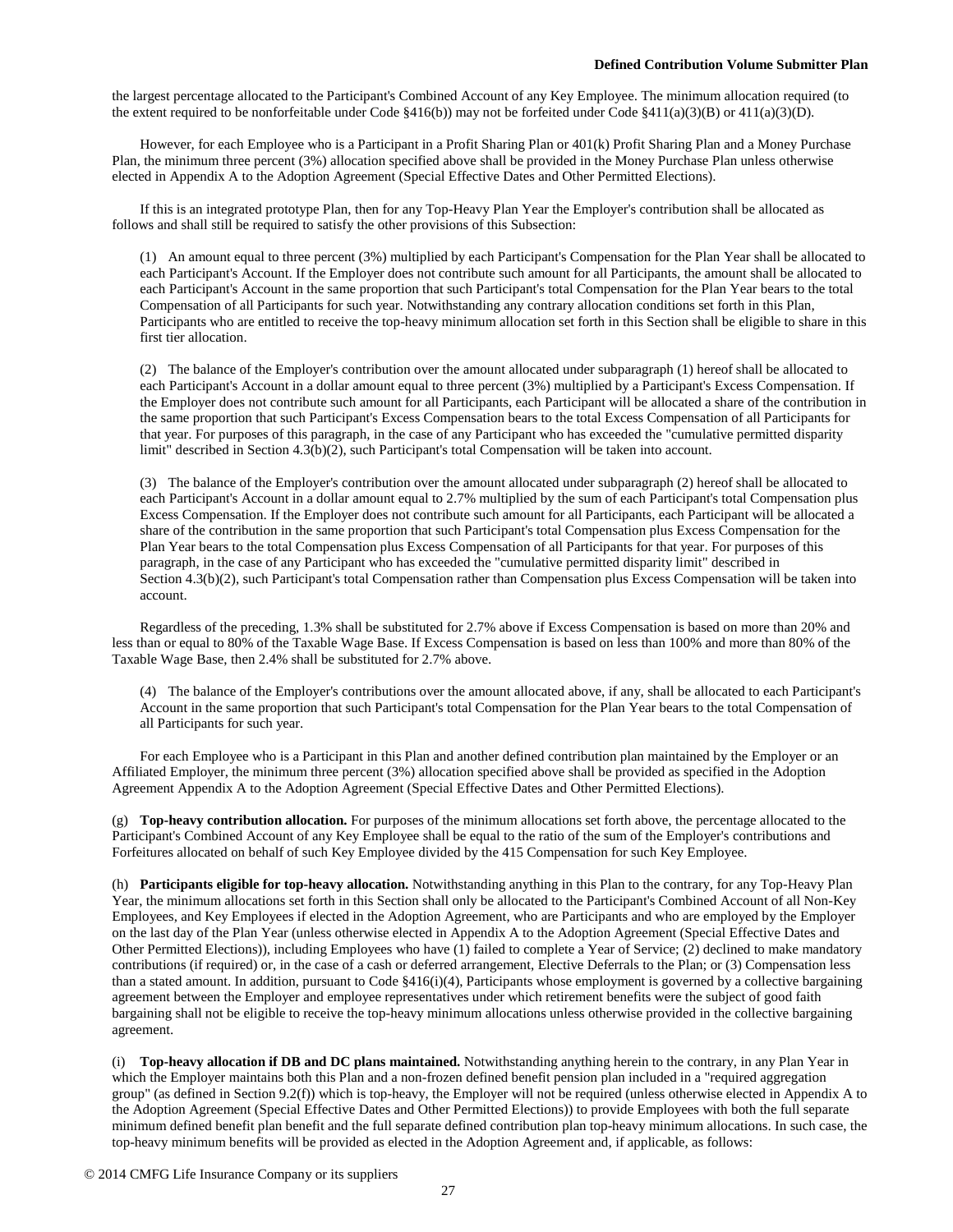(1) If the 5% defined contribution minimum is elected in the Adoption Agreement:

(i) The requirements of Section 9.1 will apply except that each Employee who accrues a benefit in the Profit Sharing Plan or Money Purchase Plan and who accrues a benefit in the Defined Benefit Plan will receive a minimum allocation of five percent (5%) of such Participant's 415 Compensation from the "applicable defined contribution plan(s)."

(ii) For each Employee who is a participant only in the Defined Benefit Plan, the Employer will provide a minimum non-integrated benefit equal to two percent (2%) of such participant's highest five (5) consecutive year average 415 Compensation for each Year of Service while a participant in such plan, in which the Plan is top-heavy, not to exceed ten (10) such years.

(iii) For each Employee who is a Participant only in this defined contribution plan, the Employer will provide a minimum allocation equal to three percent (3%) of such Participant's 415 Compensation.

(2) If the 2% defined benefit minimum is elected in the Adoption Agreement, then for each Employee who is a participant only in the defined benefit plan, the Employer will provide a minimum non-integrated benefit equal to two percent (2%) of such participant's highest five (5) consecutive year average of 415 Compensation for each Year of Service while a participant in the plan, in which the plan is top-heavy, not to exceed ten (10) such years.

(j) **Matching contributions used to satisfy top-heavy contribution.** Unless otherwise specified in Appendix A to the Adoption Agreement (Special Effective Dates and Other Permitted Elections), Employer matching contributions shall be taken into account for purposes of satisfying the minimum contribution requirements of Code  $§416(c)(2)$  and the Plan. The preceding sentence shall apply with respect to matching contributions under the Plan or, if the Plan provides that the minimum contribution requirement shall be met in another plan, such other plan. Employer matching contributions that are used to satisfy the minimum contribution requirements shall be treated as matching contributions for purposes of the ACP test and other requirements of Code §401(m).

(k) **Contributions under other plans.** The Employer may provide, in Appendix A to the Adoption Agreement (Special Effective Dates and Other Permitted Elections), that the minimum benefit requirement shall be met in another plan (including another plan that consists solely of a cash or deferred arrangement which meets the requirements of Code  $\S401(k)(12)$  and matching contributions with respect to which the requirements of Code  $\S401(m)(11)$  apply). The Employer must specify the name of the other plan, the minimum benefit that will be provided under such other plan, and the Employees who will receive the minimum benefit under such other plan.

(l) **Delay in processing transactions.** Notwithstanding anything in this Section to the contrary, all information necessary to properly reflect a given transaction may not be available until after the date specified herein for processing such transaction, in which case the transaction will be reflected when such information is received and processed. Subject to express limits that may be imposed under the Code, the processing of any contribution, distribution or other transaction may be delayed for any legitimate business reason (including, but not limited to, failure of systems or computer programs, failure of the means of the transmission of data, force majeure, the failure of a service provider to timely receive values or prices, and correction for errors or omissions or the errors or omissions of any service provider). The processing date of a transaction will be binding for all purposes of the Plan.

(m) **410(b) ratio percentage fail-safe provisions.** Notwithstanding anything in this Section to the contrary, the provisions of this Subsection apply for any Plan Year if, in the volume submitter or non-standardized Adoption Agreement, the Employer elected to apply the 410(b) ratio percentage fail-safe provisions and the Plan fails to satisfy the "ratio percentage test" due to a last day of the Plan Year allocation condition or an Hours of Service (or months of service) allocation condition. A plan satisfies the "ratio percentage test" if, on the last day of the Plan Year, the "benefiting ratio" of the Nonhighly Compensated Employees who are "includible" is at least 70% of the "benefiting ratio" of the Highly Compensated Employees who are "includible." The "benefiting ratio" of the Nonhighly Compensated Employees is the number of "includible" Nonhighly Compensated Employees "benefiting" under the Plan divided by the number of "includible" Employees who are Nonhighly Compensated Employees. The "benefiting ratio" of the Highly Compensated Employees is the number of Highly Compensated Employees "benefiting" under the Plan divided by the number of "includible" Highly Compensated Employees. "Includible" Employees are all Employees other than: (1) those Employees excluded from participating in the Plan for the entire Plan Year by reason of the collective bargaining unit exclusion or the nonresident alien exclusion described in the Code or by reason of the age and service requirements of Article III; and (2) any Employee who incurs a separation from service during the Plan Year and fails to complete at least 501 Hours of Service (or three (3) months of service if the elapsed time method is being used) during such Plan Year.

For purposes of this Subsection, an Employee is "benefiting" under the Plan on a particular date if, under the Plan, the Employee is entitled to an Employer contribution or an allocation of Forfeitures for the Plan Year.

If this Subsection applies and the Hours of Service method is used, then the Administrator will suspend the allocation conditions and expand the group of the "includible" Nonhighly Compensated Employees who are Participants by including the minimum number of Participants eligible to share in the contribution, beginning first with the "includible" Employees employed by the Employer on the last day of the Plan Year who have completed the greatest number of Hours of Service in the Plan Year, then the "includible" Employees who have completed the greatest number of Hours of Service during the Plan Year, and continuing to suspend the allocation conditions for each "includible" Employee who completed Hours of Service, from the greatest number of Hours of Service to the least, until the Plan satisfies the "ratio percentage test" for the Plan Year. If two or more "includible" Employees have the same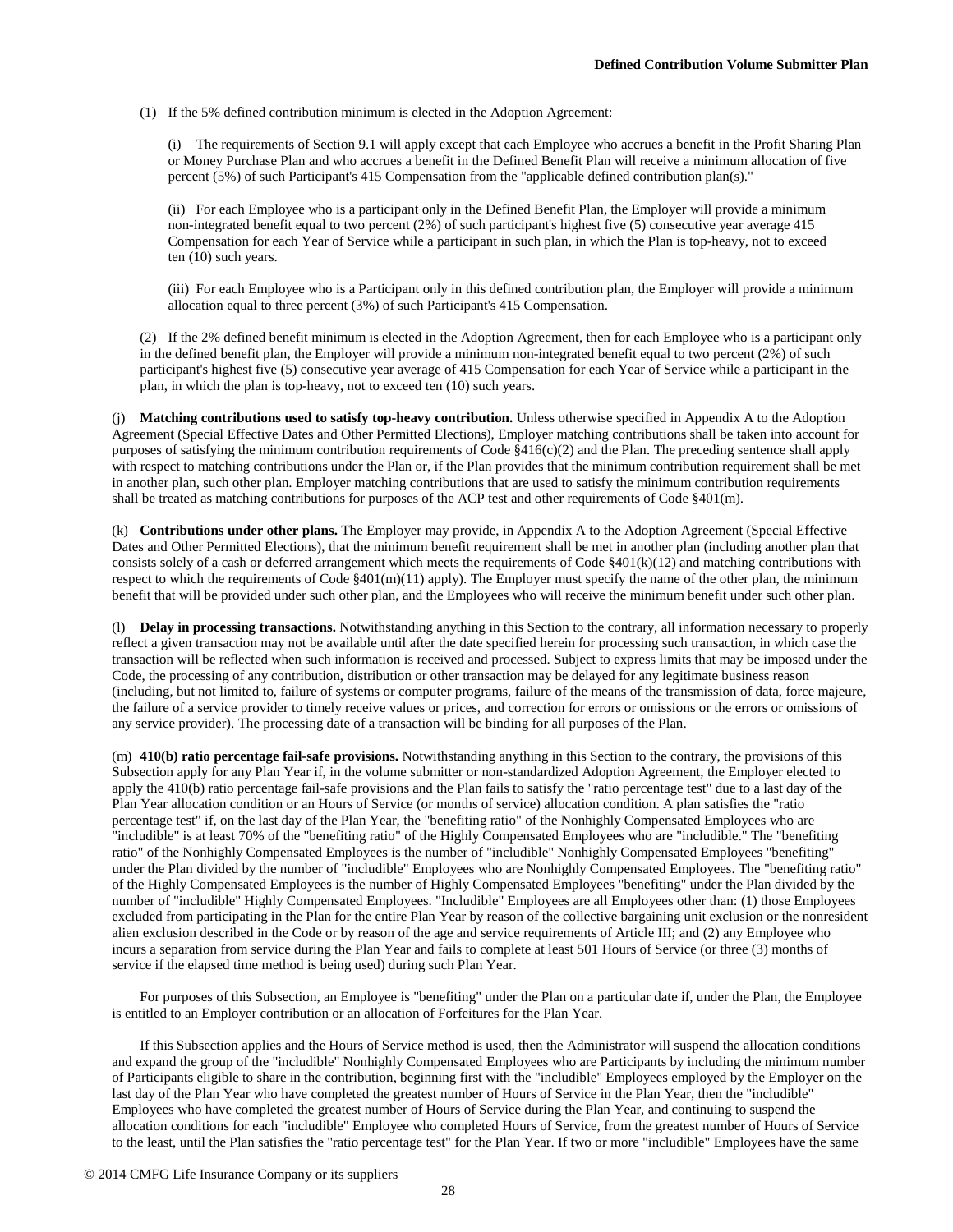number of Hours of Service, then the Administrator will suspend the allocation conditions for all such "includible" Employees, irrespective of whether the Plan can satisfy the "ratio percentage test" by accruing benefits for fewer than all such "includible" Employees. If the Plan for any Plan Year suspends the allocation conditions for an "includible" Employee, then that Employee will share in the allocation for that Plan Year of the Employer contribution and Forfeitures, if any, without regard to whether the Employee has satisfied the other allocation conditions set forth in this Section.

If this Subsection applies and the elapsed time method is used, then the Administrator will suspend the allocation conditions for the "includible" Nonhighly Compensated Employees who are Participants, beginning first with the "includible" Employees employed by the Employer on the last day of the Plan Year, then the "includible" Employees who have the latest separation from service during the Plan Year, and continuing to suspend the allocation conditions for each "includible" Employee who incurred an earlier separation from service, from the latest to the earliest separation from service date, until the Plan satisfies the "ratio percentage test" for the Plan Year. If two or more "includible" Employees have a separation from service on the same day, then the Administrator will suspend the allocation conditions for all such "includible" Employees, irrespective of whether the Plan can satisfy the "ratio percentage test" by accruing benefits for fewer than all such "includible" Employees. If the Plan for any Plan Year suspends the allocation conditions for an "includible" Employee, then that Employee will share in the allocation for that Plan Year of the Employer contribution and Forfeitures, if any, without regard to whether the Employee has satisfied the other allocation conditions set forth in this Section.

Notwithstanding the foregoing, if the portion of the Plan which is not a Code §401(k) or 401(m) plan would fail to satisfy Code §410(b) if the coverage tests were applied by treating those Participants whose only allocation would otherwise be provided under the top-heavy formula as if they were not currently benefiting under the Plan, then, for purposes of applying this Subsection (m), such Participants shall be treated as not benefiting.

## **4.4 MAXIMUM ANNUAL ADDITIONS**

#### (a) **Calculation of "annual additions."**

(1) If a Participant does not participate in, and has never participated in another qualified plan maintained by the "employer," or a welfare benefit fund (as defined in Code §419(e)) maintained by the "employer," or an individual medical benefit account (as defined in Code §415(l)(2)) maintained by the "employer," or a simplified employee pension (as defined in Code §408(k)) maintained by the "employer" which provides "annual additions," the amount of "annual additions" which may be credited to the Participant's Accounts for any Limitation Year shall not exceed the lesser of the "maximum permissible amount" or any other limitation contained in this Plan. If the "employer" contribution that would otherwise be contributed or allocated to the Participant's Accounts would cause the "annual additions" for the Limitation Year to exceed the "maximum permissible amount," the amount contributed or allocated will be reduced so that the "annual additions" for the Limitation Year will equal the "maximum permissible amount," and any amount in excess of the "maximum permissible amount" which would have been allocated to such Participant may be allocated to other Participants.

(2) Prior to determining the Participant's actual 415 Compensation for the Limitation Year, the "employer" may determine the "maximum permissible amount" for a Participant on the basis of a reasonable estimation of the Participant's 415 Compensation for the Limitation Year, uniformly determined for all Participants similarly situated.

(3) As soon as is administratively feasible after the end of the Limitation Year the "maximum permissible amount" for such Limitation Year shall be determined on the basis of the Participant's actual 415 Compensation for such Limitation Year.

# (b) **"Annual additions" if a Participant is in more than one plan.**

(1) Except as provided in Subsection (c) below, this Subsection applies if, in addition to this Plan, a Participant is covered under another "employer" maintained qualified defined contribution plan, welfare benefit fund (as defined in Code §419(e)), individual medical benefit account (as defined in Code §415(l)(2)), or simplified employee pension (as defined in Code §408(k)), which provides "annual additions," during any Limitation Year. The "annual additions" which may be credited to a Participant's Accounts under this Plan for any such Limitation Year shall not exceed the "maximum permissible amount" reduced by the "annual additions" credited to a Participant's accounts under the other plans and welfare benefit funds, individual medical benefit accounts, and simplified employee pensions for the same Limitation Year. If the "annual additions" with respect to the Participant under other defined contribution plans and welfare benefit funds maintained by the "employer" are less than the "maximum permissible amount" and the "employer" contribution that would otherwise be contributed or allocated to the Participant's accounts under this Plan would cause the "annual additions" for the Limitation Year to exceed this limitation, the amount contributed or allocated will be reduced so that the "annual additions" under all such plans and welfare benefit funds for the Limitation Year will equal the "maximum permissible amount," and any amount in excess of the "maximum permissible amount" which would have been allocated to such Participant may be allocated to other Participants. If the "annual additions" with respect to the Participant under such other defined contribution plans, welfare benefit funds, individual medical benefit accounts and simplified employee pensions in the aggregate are equal to or greater than the "maximum permissible amount," no amount will be contributed or allocated to the Participant's Account under this Plan for the Limitation Year.

(2) Prior to determining the Participant's actual 415 Compensation for the Limitation Year, the "employer" may determine the "maximum permissible amount" for a Participant on the basis of a reasonable estimation of the Participant's 415 Compensation for the Limitation Year, uniformly determined for all Participants similarly situated.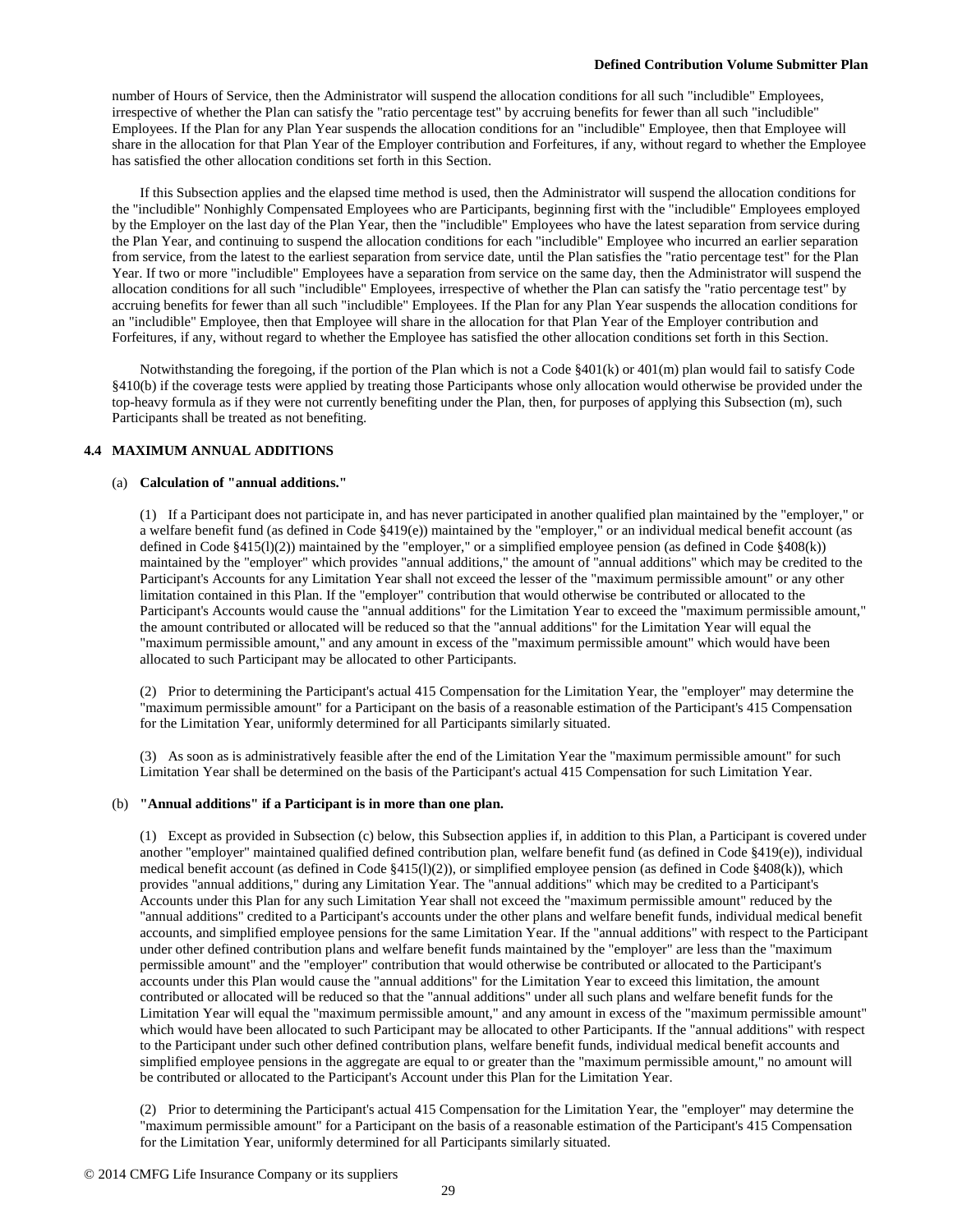(3) As soon as is administratively feasible after the end of the Limitation Year, the "maximum permissible amount" for the Limitation Year will be determined on the basis of the Participant's actual 415 Compensation for the Limitation Year.

(4) If, pursuant to Section 4.4(b)(2), a Participant's "annual additions" under this Plan and such other plans would result in an "excess amount" for a Limitation Year, the "excess amount" will be deemed to consist of the "annual additions" last allocated, except that "annual additions" attributable to a simplified employee pension will be deemed to have been allocated first, followed by "annual additions" to a welfare benefit fund or individual medical benefit account, and then by "annual additions" to a plan subject to Code §412, regardless of the actual allocation date.

(5) If an "excess amount" was allocated to a Participant on an allocation date of this Plan which coincides with an allocation date of another plan, the "excess amount" attributed to this Plan will be the product of:

(i) the total "excess amount" allocated as of such date, times

(ii) the ratio of (A) the "annual additions" allocated to the Participant for the Limitation Year as of such date under this Plan to (B) the total "annual additions" allocated to the Participant for the Limitation Year as of such date under this and all the other qualified defined contribution plans.

(c) **Coverage under another plan.** If the Participant is covered under another qualified defined contribution plan maintained by the "employer," "annual additions" which may be credited to the Participant's Accounts under this Plan for any Limitation Year will be limited in accordance with Section 4.4(b), unless the "employer" provides other limitations in Appendix A to the Adoption Agreement (Special Effective Dates and Other Permitted Elections).

(d) **Time when "annual additions" credited.** An "annual addition" is credited to the Account of a Participant for a particular Limitation Year if it as allocated to the Participant's Account under the Plan as of any date within that Limitation Year. However, an amount is not deemed allocated as of any date within a Limitation Year if such allocation is dependent upon participation in the Plan as of any date subsequent to such date.

For purposes of this subparagraph, "employer" contributions are not deemed credited to a Participant's Account for a particular Limitation Year unless the contributions are actually made to the Plan no later than thirty (30) days after the end of the period described in Code §404(a)(6) applicable to the taxable year with or within which the particular Limitation Year ends. In the case of an Employer that is exempt from federal income tax (including a governmental employer), Employer contributions are treated as credited to a Participant's Account for a particular Limitation Year only if the contributions are actually made to the Plan no later than the 15th day of the tenth calendar month following the end of the calendar year or Fiscal Year (as applicable, depending on the basis on which the Employer keeps its books) with or within which the particular Limitation Year ends.

(e) **Definitions.** For purposes of this Section, the following terms shall be defined as follows:

(1) **"Annual additions"** means the sum credited to a Participant's accounts for any Limitation Year of (a) "employer" contributions, (b) Employee contributions (except as provided below), (c) Forfeitures, (d) amounts allocated to an individual medical benefit account, as defined in Code §415(l)(2), which is part of a pension or annuity plan maintained by the "employer," (e) amounts derived from contributions paid or accrued which are attributable to post-retirement medical benefits allocated to the separate account of a key employee (as defined in Code §419A(d)(3)) under a welfare benefit fund (as defined in Code §419(e)) maintained by the "employer" and (f) allocations under a simplified employee pension. Except, however, the Compensation percentage limitation referred to in paragraph (e)(6)(ii) below shall not apply to: (1) any contribution for medical benefits (within the meaning of Code  $\S419A(f)(2)$ ) after separation from service which is otherwise treated as an "annual addition," or (2) any amount otherwise treated as an "annual addition" under Code §415(l)(1).

(i) **Restorative payments.** "Annual additions" for purposes of Code §415 and this Section shall not include restorative payments. A restorative payment is a payment made to restore losses to a Plan resulting from actions by a Fiduciary for which there is reasonable risk of liability for breach of a fiduciary duty under the Act or under other applicable federal or state law, where Participants who are similarly situated are treated similarly with respect to the payments. Generally, payments are restorative payments only if the payments are made in order to restore some or all of the Plan's losses due to an action (or a failure to act) that creates a reasonable risk of liability for such a breach of fiduciary duty (other than a breach of fiduciary duty arising from failure to remit contributions to the Plan). This includes payments to a plan made pursuant to a Department of Labor order, the Department of Labor's Voluntary Fiduciary Correction Program, or a court-approved settlement, to restore losses to a qualified defined contribution plan on account of the breach of fiduciary duty (other than a breach of fiduciary duty arising from failure to remit contributions to the Plan). Payments made to the Plan to make up for losses due merely to market fluctuations and other payments that are not made on account of a reasonable risk of liability for breach of a fiduciary duty under the Act are not restorative payments and generally constitute contributions that are considered "annual additions."

(ii) **Other amounts.** "Annual additions" for purposes of Code §415 and this Section shall not include: (A) The direct transfer of a benefit or employee contributions from a qualified plan to this Plan; (B) Rollover contributions (as described in Code §§401(a)(31), 402(c)(1), 403(a)(4), 403(b)(8), 408(d)(3), and 457(e)(16)); (C) Repayments of loans made to a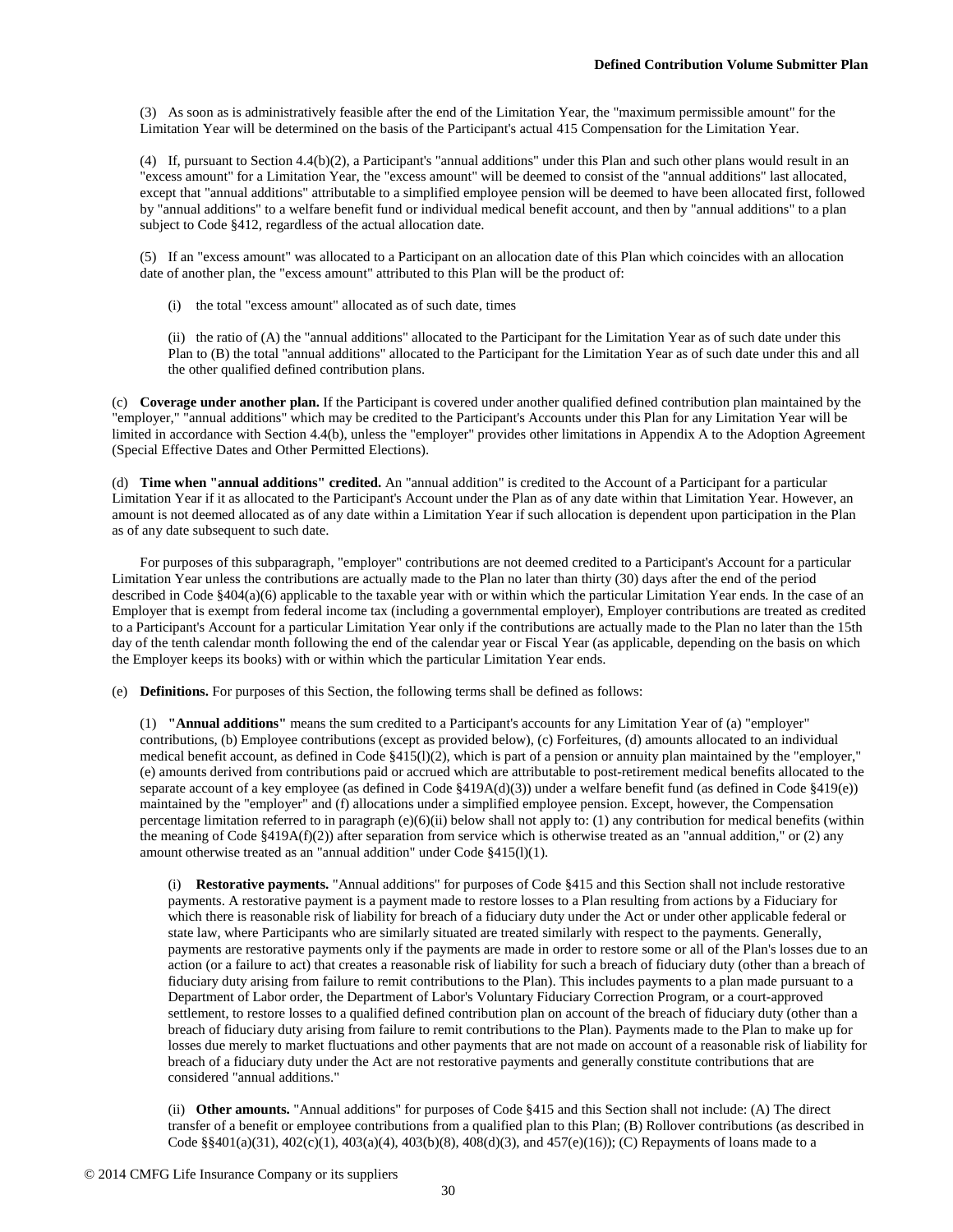Participant from the Plan; and (D) Repayments of amounts described in Code  $\S411(a)(7)(B)$  (in accordance with Code  $§411(a)(7)(C)$ ) and Code  $§411(a)(3)(D)$  or repayment of contributions to a governmental plan (as defined in Code §414(d)) as described in Code §415(k)(3), as well as Employer restorations of benefits that are required pursuant to such repayments.

(2) **"Defined contribution dollar limitation"** means \$40,000 as adjusted under Code §415(d).

(3) **"Employer"** means, for purposes of this Section, the Employer that adopts this Plan and all Affiliated Employers, except that for purposes of this Section, the determination of whether an entity is an Affiliated Employer shall be made by applying Code §415(h).

(4) **"Excess amount"** means the excess of the Participant's "annual additions" for the Limitation Year over the "maximum permissible amount."

(5) **"Master or prototype plan"** means a plan the form of which is the subject of a favorable opinion letter from the Internal Revenue Service.

(6) **"Maximum permissible amount"** means, except to the extent permitted under this Plan and Code §414(v), the maximum "annual addition" that may be contributed or allocated to a Participant's Accounts under the Plan for any Limitation Year, which shall not exceed the lesser of:

- (i) the "defined contribution dollar limitation," or
- (ii) one hundred percent (100%) of the Participant's 415 Compensation for the Limitation Year.

The 415 Compensation Limitation referred to in (ii) shall not apply to any contribution for medical benefits after separation from service (within the meaning of Code  $\S$ §401(h) or 419A(f)(2)) which is otherwise treated as an "annual addition."

If a short Limitation Year is created because of an amendment changing the Limitation Year to a different twelve (12) consecutive month period, the "maximum permissible amount" will not exceed the "defined contribution dollar limitation" multiplied by a fraction, the numerator of which is the number of months in the short Limitation Year and the denominator of which is twelve (12).

#### (f) **Special rules.**

(1) **Aggregation of plans.** For purposes of applying the limitations of Code §415, all defined contribution plans (without regard to whether a plan has been terminated) ever maintained by the "employer" (or a "predecessor employer") under which the Participant receives "annual additions" are treated as one defined contribution plan. For purposes of this Section:

(i) A former "employer" is a "predecessor employer" with respect to a participant in a plan maintained by an "employer" if the "employer" maintains a plan under which the participant had accrued a benefit while performing services for the former "employer," but only if that benefit is provided under the plan maintained by the "employer." For this purpose, the "formerly affiliated plan" rules in Regulation §1.415(f)-1(b)(2) apply as if the "employer" and "predecessor employer" constituted a single employer under the rules described in Regulation  $\S1.415(a)-1(f)(1)$  and (2) immediately prior to the "cessation of affiliation" (and as if they constituted two, unrelated employers under the rules described in Regulation  $\S 1.415(a)-1(f)(1)$ and (2) immediately after the "cessation of affiliation") and "cessation of affiliation" was the event that gives rise to the "predecessor employer" relationship, such as a transfer of benefits or plan sponsorship.

(ii) With respect to an "employer" of a Participant, a former entity that antedates the "employer" is a "predecessor employer" with respect to the Participant if, under the facts and circumstances, the "employer" constitutes a continuation of all or a portion of the trade or business of the former entity.

(2) **Break-up of an affiliated employer or an affiliated service group.** For purposes of aggregating plans for Code §415, a "formerly affiliated plan" of an "employer" is taken into account for purposes of applying the Code §415 limitations to the "employer," but the "formerly affiliated plan" is treated as if it had terminated immediately prior to the "cessation of affiliation." For purposes of this paragraph, a "formerly affiliated plan" of an "employer" is a plan that, immediately prior to the "cessation of affiliation," was actually maintained by one or more of the entities that constitute the "employer" (as determined under the employer affiliation rules described in Regulation  $\S1.415(a)-1(f)(1)$  and  $(2)$ ), and immediately after the "cessation of affiliation," is not actually maintained by any of the entities that constitute the "employer" (as determined under the employer affiliation rules described in Regulation §1.415(a)-1(f)(1) and (2)). For purposes of this paragraph, a "cessation of affiliation" means the event that causes an entity to no longer be aggregated with one or more other entities as a single "employer" under the employer affiliation rules described in Regulation  $\S 1.415(a)-1(f)(1)$  and (2) (such as the sale of a subsidiary outside a controlled group), or that causes a plan to not actually be maintained by any of the entities that constitute the "employer" under the employer affiliation rules of Regulation §1.415(a)-1(f)(1) and (2) (such as a transfer of plan sponsorship outside of a controlled group).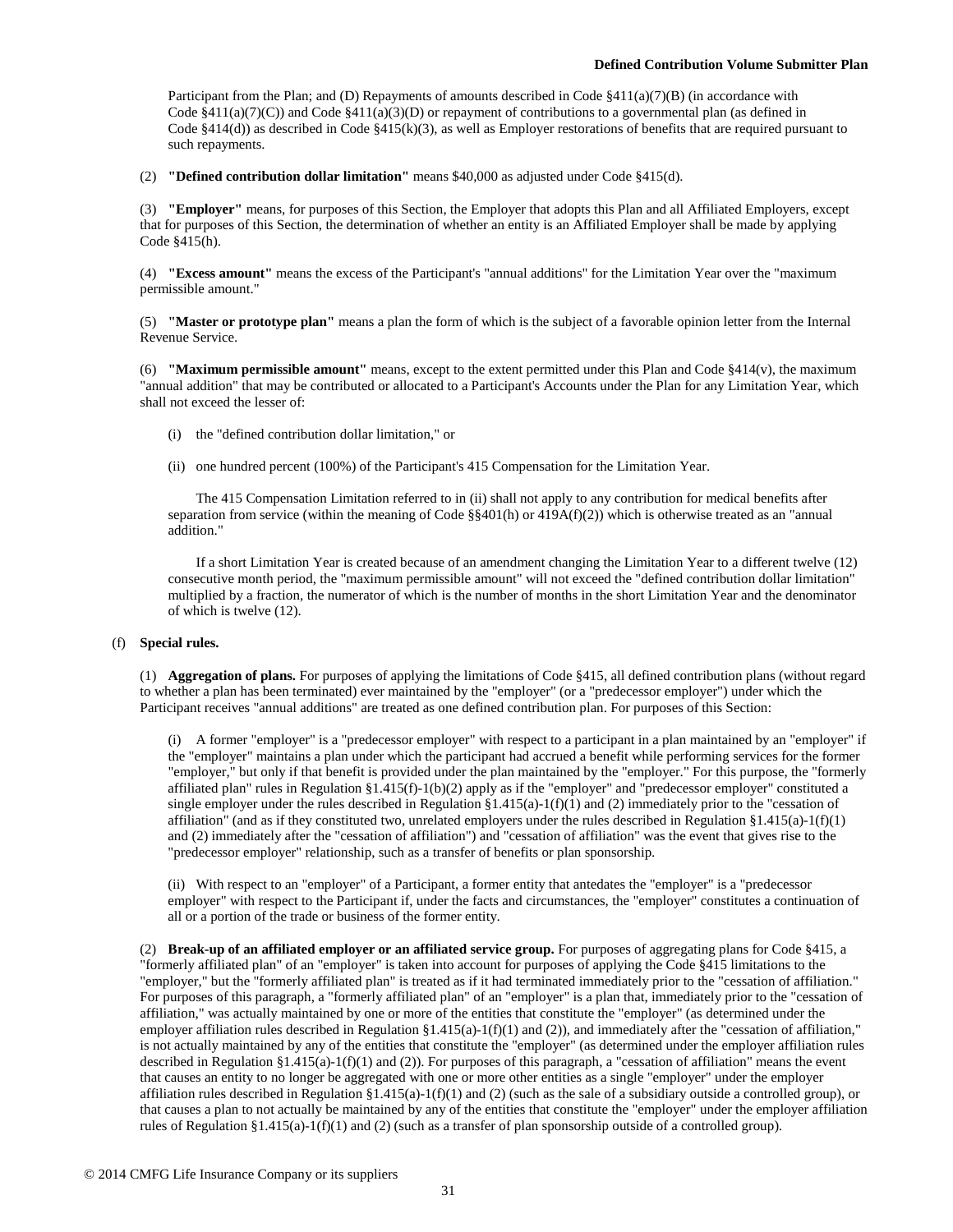(3) **Mid-year aggregation.** Two or more defined contribution plans that are not required to be aggregated pursuant to Code §415(f) and the Regulations thereunder as of the first day of a Limitation Year do not fail to satisfy the requirements of Code §415 with respect to a Participant for the Limitation Year merely because they are aggregated later in that Limitation Year, provided that no "annual additions" are credited to the Participant's Account after the date on which the plans are required to be aggregated.

### **4.5 ADJUSTMENT FOR EXCESS ANNUAL ADDITIONS**

Notwithstanding any provision of the Plan to the contrary, if the "annual additions" (as defined in Section 4.4) are exceeded for any Participant, then the Plan may only correct such excess in accordance with the Employee Plans Compliance Resolution System (EPCRS) as set forth in Revenue Procedure 2008-50 or any superseding guidance.

## **4.6 ROLLOVERS**

(a) **Acceptance of "rollovers" into the Plan.** If elected in the Adoption Agreement and with the consent of the Administrator (such consent must be exercised in a nondiscriminatory manner and applied uniformly to all Participants), the Plan may accept a "rollover," provided the "rollover" will not jeopardize the tax-exempt status of the Plan or create adverse tax consequences for the Employer. The amounts rolled over shall be separately accounted for in a "Participant's Rollover Account." Furthermore, any Roth Elective Deferrals that are accepted as "rollovers" in this Plan on or after January 1, 2006 shall be separately accounted for. A Participant's Rollover Account shall be fully Vested at all times and shall not be subject to Forfeiture for any reason. For purposes of this Section, the term Participant shall include any Eligible Employee who is not yet a Participant, if, pursuant to the Adoption Agreement, "rollovers" are permitted to be accepted from Eligible Employees. In addition, for purposes of this Section the term Participant shall also include Former Employees if the Employer and Administrator consent to accept "rollovers" of distributions made to Former Employees from any plan of the Employer.

(b) **Treatment of "rollovers" under the Plan.** Amounts in a Participant's Rollover Account shall be held by the Trustee (or Insurer) pursuant to the provisions of this Plan and may not be withdrawn by, or distributed to the Participant, in whole or in part, except as elected in the Adoption Agreement and Subsection (c) below. The Trustee (or Insurer) shall have no duty or responsibility to inquire as to the propriety of the amount, value or type of assets transferred, nor to conduct any due diligence with respect to such assets; provided, however, that such assets are otherwise eligible to be held by the Trustee (or Insurer) under the terms of this Plan.

(c) **Distribution of "rollovers."** At such time as the conditions set forth in the Adoption Agreement have been satisfied, the Administrator, at the election of the Participant, shall direct the distribution of up to the entire amount credited to the Rollover Account maintained on behalf of such Participant. Any distribution of amounts held in a Participant's Rollover Account shall be made in a manner which is consistent with and satisfies the provisions of Sections 6.5 and 6.6, including, but not limited to, all notice and consent requirements of Code §§411(a)(11) and 417 and the Regulations thereunder. Furthermore, unless otherwise elected in the Adoption Agreement, such amounts shall be considered to be part of a Participant's benefit in determining whether an involuntary cash-out of benefits may be made without Participant consent.

(d) **"Rollovers" maintained in a separate account.** The Administrator may direct that "rollovers" made after a Valuation Date be segregated into a separate account for each Participant until such time as the allocations pursuant to this Plan have been made, at which time they may remain segregated, invested as part of the general Trust Fund or, if elected in the Adoption Agreement, directed by the Participant.

(e) **Limits on accepting "rollovers."** Prior to accepting any "rollovers" to which this Section applies, the Administrator may require the Employee to establish (by providing opinion of counsel or otherwise) that the amounts to be rolled over to this Plan meet the requirements of this Section. The Employer may instruct the Administrator, operationally and on a nondiscriminatory basis, to limit the source of "rollover" contributions that may be accepted by the Plan.

(f) **Definitions.** For purposes of this Section, the following definitions shall apply:

(1) A "rollover" means: (i) amounts transferred to this Plan directly from another "eligible retirement plan;" (ii) distributions received by an Employee from other "eligible retirement plans" which are eligible for tax-free rollover to an "eligible retirement plan" and which are transferred by the Employee to this Plan within sixty (60) days following receipt thereof; and (iii) any other amounts which are eligible to be rolled over to this Plan pursuant to the Code or any other federally enacted legislation.

(2) An "eligible retirement plan" means an individual retirement account described in Code §408(a), an individual retirement annuity described in Code §408(b) (other than an endowment contract), a qualified trust (an employees' trust described in Code §401(a) which is exempt from tax under Code §501(a)), an annuity plan described in Code §403(a), an eligible deferred compensation plan described in Code §457(b) which is maintained by an eligible employer described in Code §457(e)(1)(A), and an annuity contract described in Code §403(b).

# **4.7 PLAN-TO-PLAN TRANSFERS FROM QUALIFIED PLANS**

(a) **Transfers into this Plan.** With the consent of the Administrator, amounts may be transferred (within the meaning of Code §414(l)) to this Plan from other tax qualified plans under Code §401(a), provided the plan from which such funds are transferred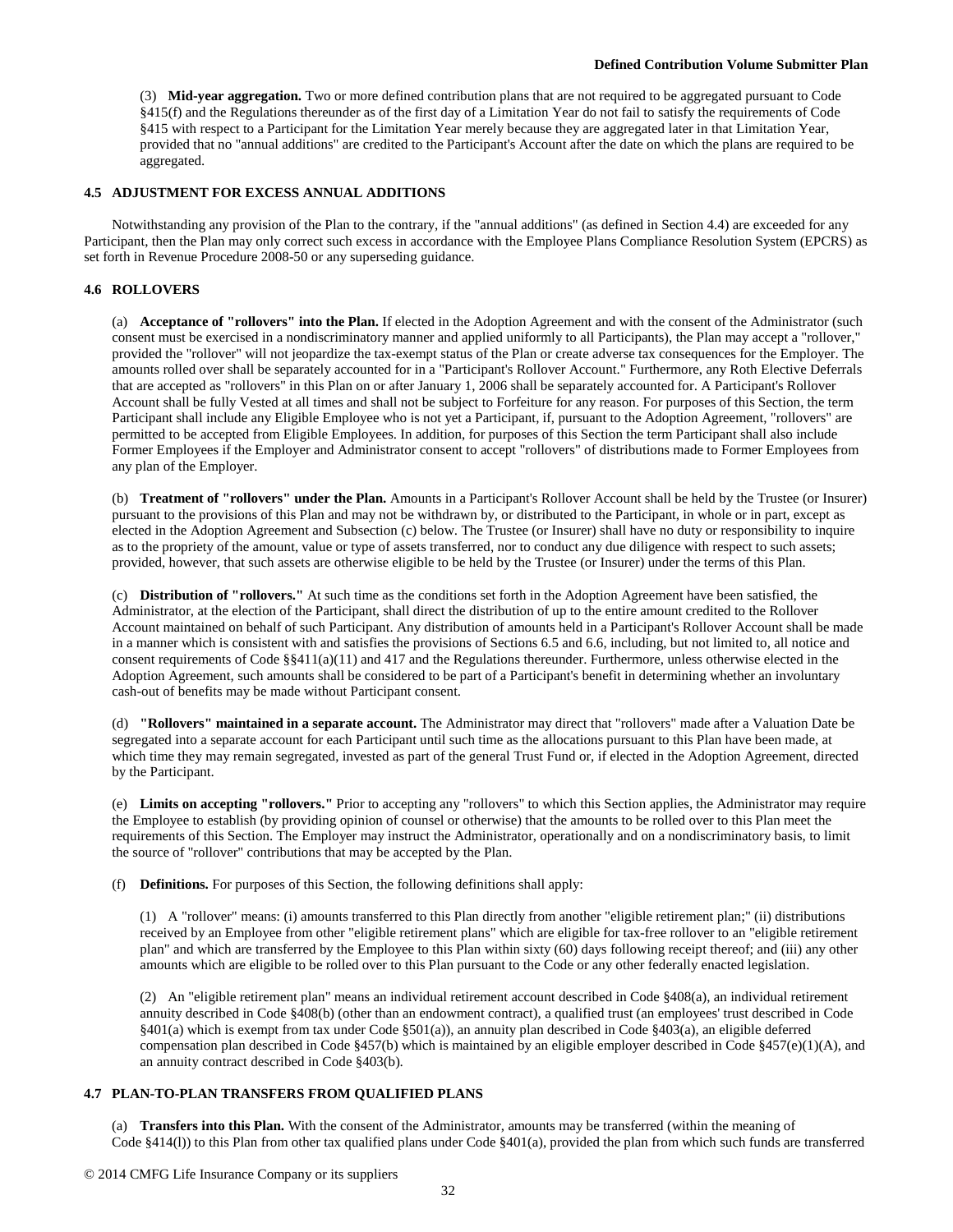permits the transfer to be made and the transfer will not jeopardize the tax-exempt status of the Plan or Trust or create adverse tax consequences for the Employer. Prior to accepting any transfers to which this Section applies, the Administrator may require an opinion of counsel that the amounts to be transferred meet the requirements of this Section. The amounts transferred shall be set up in a separate account herein referred to as a "Participant's Transfer Account." Furthermore, for vesting purposes, the Participant's Transfer Account shall be treated as a separate "Participant's Account."

(b) **Accounting of transfers.** Amounts in a Participant's Transfer Account shall be held by the Trustee (or Insurer) pursuant to the provisions of this Plan and may not be withdrawn by, or distributed to the Participant, in whole or in part, except as elected in the Adoption Agreement and Subsection (d) below, provided the restrictions of Subsection (c) below and Section 6.16 are satisfied. The Trustee (or Insurer) shall have no duty or responsibility to inquire as to the propriety of the amount, value or type of assets transferred, nor to conduct any due diligence with respect to such assets; provided, however, that such assets are otherwise eligible to be held by the Trustee (or Insurer) under the terms of this Plan. Notwithstanding anything in this Section to the contrary, transferred amounts are not required to be separately accounted for and may be combined with the corresponding Account maintained in this Plan provided all rights, benefits and features and other attributes are identical with respect to each account, or are identical after the combination and such combination does not result in the impermissible elimination of any Code §411(d)(6) protected benefits.

(c) **Restrictions on Elective Deferrals.** Except as permitted by Regulations (including Regulation §1.411(d)-4), amounts attributable to elective contributions (as defined in Regulation §1.401(k)-6), including amounts treated as elective contributions, which are transferred from another qualified plan in a plan-to-plan transfer (other than a direct rollover) shall be subject to the distribution limitations provided for in the Code §401(k) Regulations.

(d) **Distribution of plan-to-plan transfer amounts.** At Normal Retirement Date, or such other date when the Participant or the Participant's Beneficiary shall be entitled to receive benefits, the Participant's Transfer Account shall be used to provide additional benefits to the Participant or the Participant's Beneficiary. Any distribution of amounts held in a Participant's Transfer Account shall be made in a manner which is consistent with and satisfies the provisions of Sections 6.5 and 6.6, including, but not limited to, all notice and consent requirements of Code §§411(a)(11) and 417 and the Regulations thereunder. Furthermore, such amounts shall be considered to be part of a Participant's benefit in determining whether an involuntary cash-out of benefits may be made without Participant consent.

(e) **Segregation.** The Administrator may direct that Employee transfers made after a Valuation Date be segregated into a separate account for each Participant until such time as the allocations pursuant to this Plan have been made, at which time they may remain segregated, invested as part of the general Trust Fund or, if elected in the Adoption Agreement, directed by the Participant.

(f) **Protected benefits.** Notwithstanding anything herein to the contrary, a transfer directly to this Plan from another qualified plan (or a transaction having the effect of such a transfer) shall not result in the elimination or reduction of any "Section  $411(d)(6)$ protected benefit" (as described in Section 8.1(e)) that may not be eliminated or reduced pursuant to Regulation §1.411(d)-4.

# **4.8 AFTER-TAX VOLUNTARY EMPLOYEE CONTRIBUTIONS**

(a) **Not permitted in Money Purchase or Profit Sharing Plan.** Except as provided in Section 4.8(b) below, this Plan will not accept after-tax voluntary Employee contributions. If this is an amendment to a Plan that had previously allowed after-tax voluntary Employee contributions, then this Plan will not accept after-tax voluntary Employee contributions for Plan Years beginning after the Plan Year in which this Plan is adopted by the Employer.

(b) **After-tax voluntary Employee contributions allowed in 401(k) Plans.** For 401(k) Plans, if elected in the Adoption Agreement, each Participant who is eligible to make Elective Deferrals may, in accordance with nondiscriminatory procedures established by the Administrator, elect to make after-tax voluntary Employee contributions to this Plan. Such contributions must generally be paid to the Trustee (or Insurer) within a reasonable period of time after being received by the Employer. An after-tax voluntary Employee contribution is any contribution (other than Roth Elective Deferrals) made to the Plan by or on behalf of a Participant that is included in the Participant's gross income in the year in which made and that is separately accounted for under the Plan.

(c) **Full vesting.** The balance in each Participant's Voluntary Contribution Account shall be fully Vested at all times and shall not be subject to Forfeiture for any reason.

(d) **Distribution at any time.** A Participant may elect at any time to withdraw after-tax voluntary Employee contributions from such Participant's Voluntary Contribution Account and the actual earnings thereon in a manner which is consistent with and satisfies the provisions of Section 6.5, including, but not limited to, all notice and consent requirements of Code §§411(a)(11) and 417 and the Regulations thereunder. If the Administrator maintains sub-accounts with respect to after-tax voluntary Employee contributions (and earnings thereon) which were made on or before a specified date, a Participant shall be permitted to designate which sub-account shall be the source for the withdrawal. Forfeitures of Employer contributions shall not occur solely as a result of an Employee's withdrawal of after-tax voluntary Employee contributions.

In the event a Participant has received a hardship distribution under the safe harbor hardship provisions of the Code §401(k) Regulations from any plan maintained by the Employer, then the Participant shall be barred from making any after-tax voluntary Employee contributions for a period of six (6) months after receipt of the hardship distribution. Any prior elections to make after-tax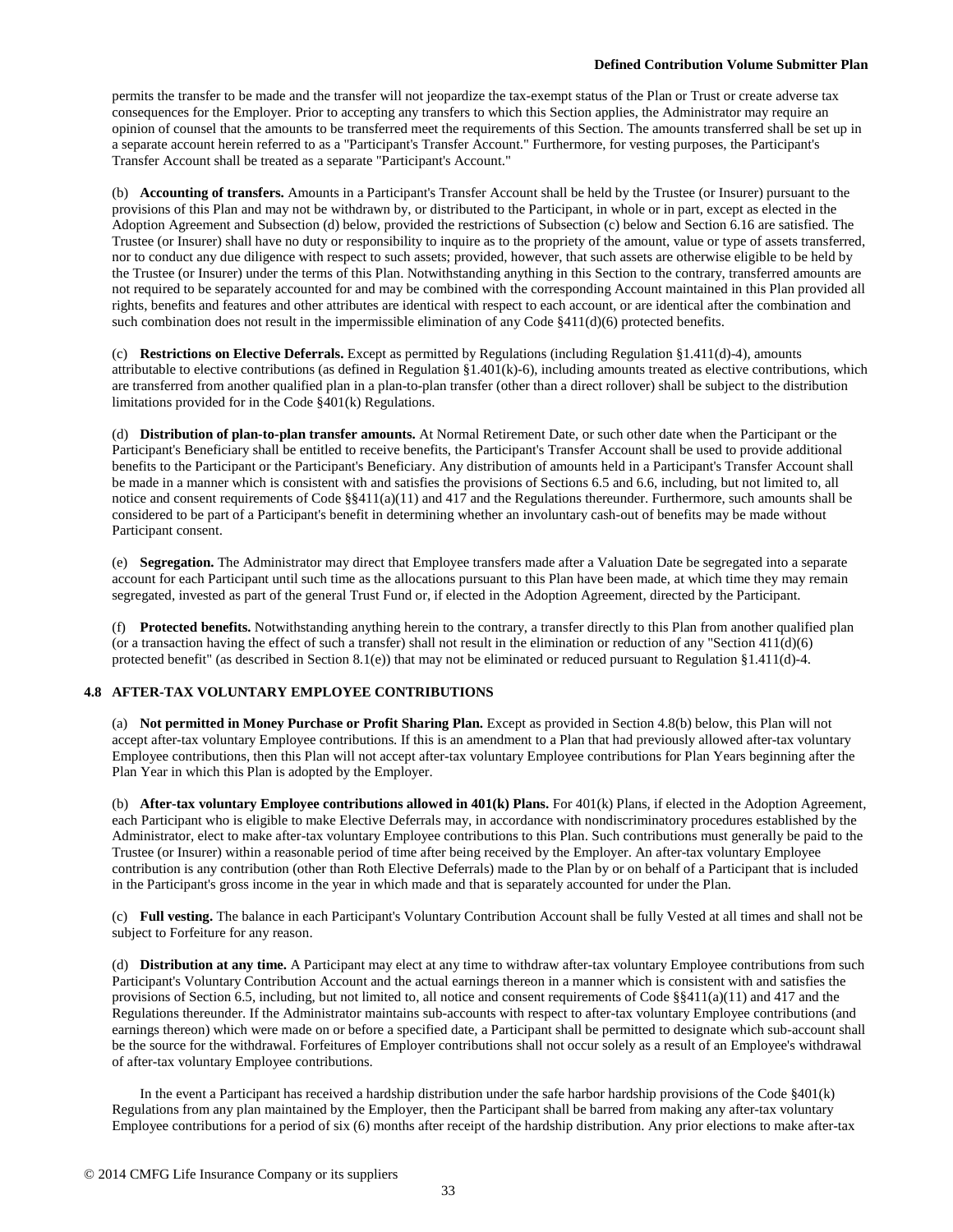voluntary Employee contributions will become void upon the receipt of the hardship distribution that triggers the suspension period of this paragraph.

(e) **Used to provide benefits.** At Normal Retirement Date, or such other date when the Participant or the Participant's Beneficiary is entitled to receive benefits, the Participant's Voluntary Contribution Account shall be used to provide additional benefits to the Participant or the Participant's Beneficiary.

(f) **Prior mandatory contributions.** To the extent a Participant has previously made mandatory Employee contributions under prior provisions of this Plan, such contributions will be treated as after-tax voluntary Employee contributions, except that the provisions of Subsection (d) above permitting a distribution at any time shall not apply to mandatory Employee contributions.

# **4.9 QUALIFIED VOLUNTARY EMPLOYEE CONTRIBUTIONS**

(a) **Maintenance of existing QVEC Accounts.** If this is an amendment to a Plan that previously permitted deductible voluntary Employee contributions, then each Participant who made "qualified voluntary Employee contributions" within the meaning of Code §219(e)(2) as it existed prior to the enactment of the Tax Reform Act of 1986, shall have such contributions held in a separate Qualified Voluntary Employee Contribution Account which shall be fully Vested at all times. Such contributions, however, shall not be permitted for taxable years beginning after December 31, 1986.

(b) **Distribution from QVEC Account.** A Participant may, upon written request delivered to the Administrator, make withdrawals from such Participant's Qualified Voluntary Employee Contribution Account. Any distribution shall be made in a manner which is consistent with and satisfies the provisions of Section 6.5, including, but not limited to, all notice and consent requirements of Code §§411(a)(11) and 417 and the Regulations thereunder.

(c) **Used to provide benefits.** At Normal Retirement Date, or such other date when the Participant or the Participant's Beneficiary is entitled to receive benefits, the Qualified Voluntary Employee Contribution Account shall be used to provide additional benefits to the Participant or the Participant's Beneficiary.

## **4.10 PARTICIPANT DIRECTED INVESTMENTS**

(a) **Directed investment options allowed.** If elected in the Adoption Agreement, all Participants may direct the Trustee (or Insurer) as to the investment of all or a portion of their individual Account balances as set forth in the Adoption Agreement and within limits set by the Employer. Participants may direct the Trustee (or Insurer), in writing (or in such other form which is acceptable to the Trustee (or Insurer)), to invest their accounts in specific assets, specific funds or other investments permitted under the Plan and the Participant Direction Procedures. That portion of the Account of any Participant that is subject to investment direction of such Participant will be considered a Participant Directed Account.

(b) **Establishment of Participant Direction Procedures.** The Administrator will establish Participant Direction Procedures, to be applied in a uniform and nondiscriminatory manner, setting forth the permissible investment options under this Section, how often changes between investments may be made, and any other limitations and provisions that the Administrator may impose on a Participant's right to direct investments.

(c) **Administrative discretion.** The Administrator may, in its discretion, include or exclude by amendment or other action from the Participant Direction Procedures such instructions, guidelines or policies as it deems necessary or appropriate to ensure proper administration of the Plan, and may interpret the same accordingly.

(d) **Allocation of gains or losses.** As of each Valuation Date, all Participant Directed Accounts shall be charged or credited with the net earnings, gains, losses and expenses as well as any appreciation or depreciation in the market value using publicly listed fair market values when available or appropriate as follows:

(1) to the extent the assets in a Participant Directed Account are accounted for as pooled assets or investments, the allocation of earnings, gains and losses of each Participant's Account shall be based upon the total amount of funds so invested in a manner proportionate to the Participant's share of such pooled investment; and

(2) to the extent the assets in a Participant Directed Account are accounted for as segregated assets, the allocation of earnings, gains on and losses from such assets shall be made on a separate and distinct basis.

(e) **Plan will follow investment directions.** Investment directions will be processed as soon as administratively practicable after proper investment directions are received from the Participant. No guarantee is made by the Plan, Employer, Administrator or Trustee (or Insurer) that investment directions will be processed on a daily basis, and no guarantee is made in any respect regarding the processing time of an investment direction. Notwithstanding any other provision of the Plan, the Employer, Administrator or Discretionary Trustee (or Insurer) reserves the right to not value an investment option on any given Valuation Date for any reason deemed appropriate by the Employer, Administrator or Discretionary Trustee (or Insurer). Furthermore, the processing of any investment transaction may be delayed for any legitimate business reason (including, but not limited to, failure of systems or computer programs, failure of the means of the transmission of data, the failure of a service provider to timely receive values or prices, and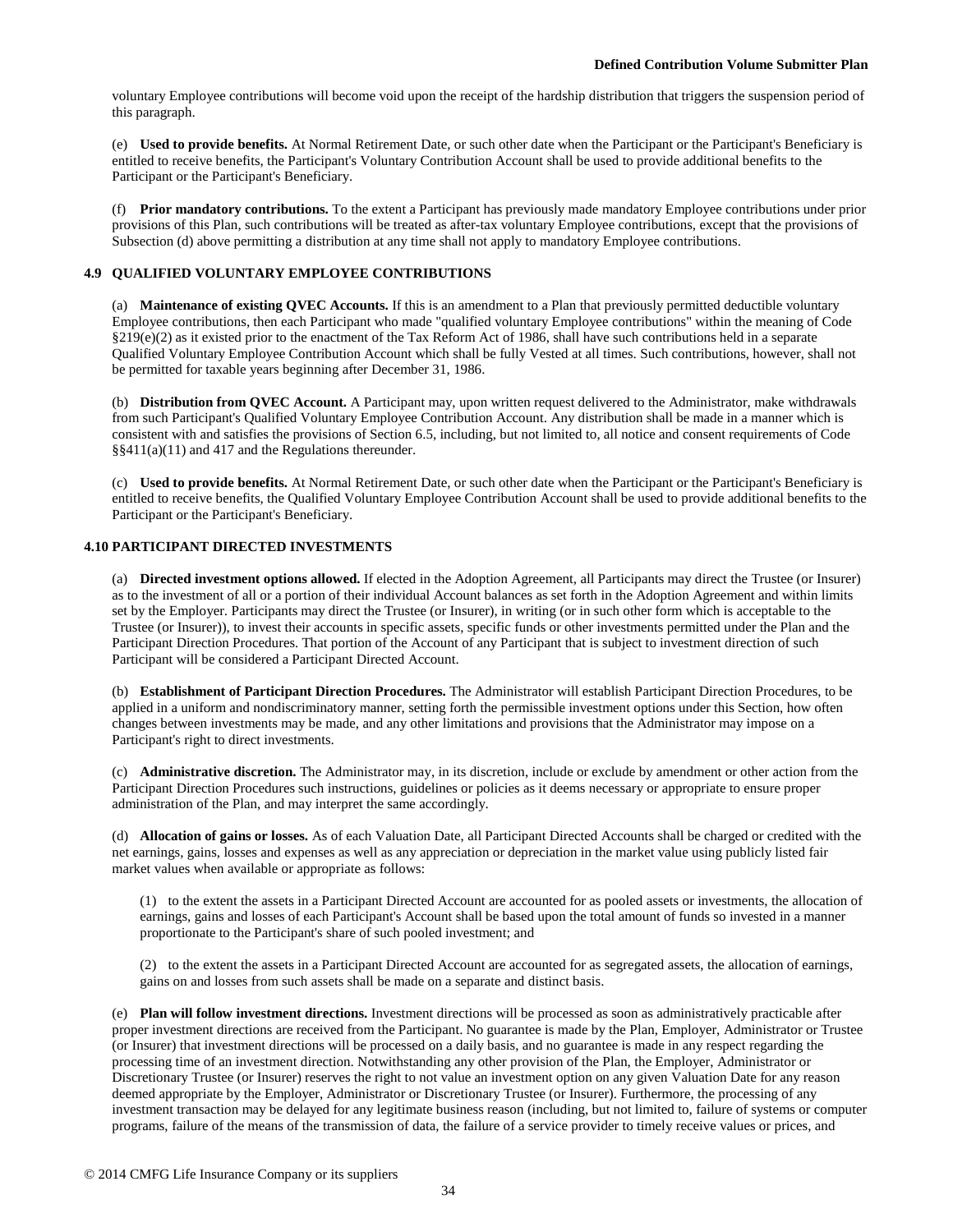correction for errors or omissions or the errors or omissions of any service provider) or force majeure. The processing date of a transaction will be binding for all purposes of the Plan and considered the applicable Valuation Date for an investment transaction.

(f) **Other documents required by directed investments.** Any information regarding investments available under the Plan, to the extent not required to be described in the Participant Direction Procedures, may be provided to Participants in one or more documents (or in any other form, including, but not limited to, electronic media) which are separate from the Participant Direction Procedures and are not thereby incorporated by reference into this Plan.

#### **4.11 INTEGRATION IN MORE THAN ONE PLAN**

If the Employer maintains qualified retirement plans that provide for permitted disparity (integration), the provisions of Section 4.3(b)(2) will apply.

## **4.12 QUALIFIED MILITARY SERVICE**

(a) **USERRA.** Notwithstanding any provisions of this Plan to the contrary, contributions, benefits and service credit with respect to qualified military service will be provided in accordance with Code §414(u). Furthermore, loan repayments may be suspended under this Plan as permitted under Code §414(u)(4).

(b) **Benefit accrual.** If the Employer elects in the Adoption Agreement to apply this Subsection, then effective as of the date specified in the Adoption Agreement but no earlier than the first day of the 2007 Plan Year, for benefit accrual purposes, the Plan treats an individual who becomes Totally and Permanently disabled or dies while performing "qualified military service" (as defined in Code §414(u)) with respect to the Employer as if the individual had resumed employment in accordance with the individual's reemployment rights under Uniformed Services Employment and Reemployment Rights Act of 1994, as amended (USERRA), on the day preceding Total and Permanent Disability and terminated employment on the actual date of Total and Permanent Disability.

The Plan will determine the amount of after-tax voluntary Employee contributions and Elective Deferrals of an individual treated as reemployed under this Section for purposes of applying paragraph Code §414(u)(8)(C) on the basis of the individual's average actual after-tax voluntary Employee contributions or Elective Deferrals for the lesser of: (1) the 12-month period of service with the Employer immediately prior to "qualified military service" (as defined in Code §414(u)); or (2) the actual length of continuous service with the Employer.

(c) **Death benefits.** In the case of a death occurring on or after January 1, 2007, if a Participant dies while performing "qualified military service" (as defined in Code §414(u)), the Participant's Beneficiary is entitled to any additional benefits (other than benefit accruals (unless otherwise elected in the Adoption Agreement) relating to the period of "qualified military service" but including vesting credit for such period and any other ancillary life insurance or other survivor benefits) provided under the Plan as if the Participant had resumed employment and then terminated employment on account of death. Moreover, the Plan will credit the Participant's "qualified military service" as service for vesting purposes, as though the Participant had resumed employment under Uniformed Services Employment and Reemployment Rights Act of 1994, as amended (USERRA) immediately prior to the Participant's death.

### **4.13 TRANSFER OF ASSETS FROM TERMINATED EMPLOYER DEFINED BENEFIT PENSION PLAN**

(a) **Transferred DB Assets.** The Employer may transfer an amount to this Plan from the Employer's terminated defined benefit plan in accordance with Code  $\S 4980(d)(2)(B)$ . The amounts transferred into this Plan shall be held in a "transferred assets suspension" account." Amounts released from the "transferred assets suspension account" pursuant to the provisions of this Section shall be allocated in the same manner and to the same Participants that Employer Nonelective Contributions are allocated, as described in Section 4.3. If the Plan does not provide for Nonelective Contributions, then the amounts released from the "transferred assets suspension account" pursuant to the provisions of this Section shall be allocated to each Participant eligible to share in allocations in the same ratio as such Participant's Compensation bears to the total Compensation of all Participants eligible to share in allocations.

The Employer will determine, in its discretion, the amount to be released from the "transferred suspension account." However, the minimum amount that shall be released from the "transferred assets suspension account" for any Plan Year is the percentage of the account based on the following table:

| Years Since Transfer | Percentage of Suspense Account |
|----------------------|--------------------------------|
| 0                    | 14.2857%                       |
|                      | 16.6667%                       |
| 2                    | 20.0000%                       |
| 3                    | 25.0000%                       |
| 4                    | 33.3333%                       |
| 5                    | 50.0000%                       |
|                      | 100.0000%                      |
|                      |                                |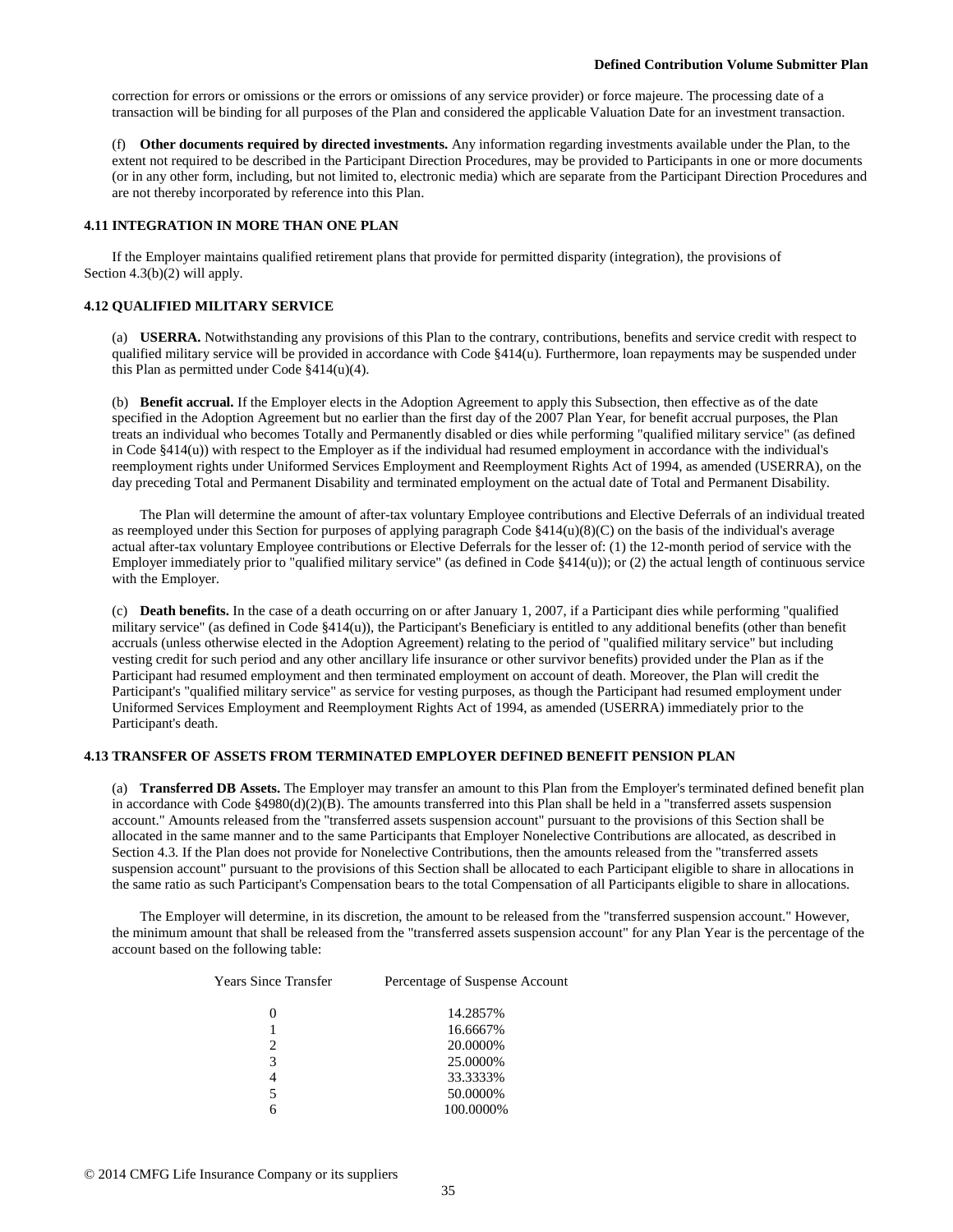(b) **Earnings.** The amount in the "transferred suspension account" shall be credited with earnings and losses as of each Valuation Date in accordance with Section 4.3, except that Participants may not direct the investment of amounts in the "transferred suspension account." Amounts released from the account prior to the last day of a Plan Year shall not share in such earnings or losses.

(c) **Annual additions.** Notwithstanding anything in the Plan to the contrary, amounts in the "transferred suspension account" shall not be treated as "annual additions" pursuant to Section 4.4 until such amounts are released and allocated to Participants.

(d) **Plan termination.** If upon the termination of the Plan any amount credited to the "transferred suspension account" remains unallocated, then such amount shall be allocated as provided above to the Accounts of Participants as of such date of Plan termination, but limited as to each Participant to avoid allocating exceeding the limitations of Code §415 as set forth in Section 4.4. Any amount that cannot be allocated to a Participant under the preceding sentence shall be reallocated to remaining Participants, but only to the extent that no Participant receives an amount that exceeds the limitations of Code §415 as set forth in Section 4.4. The reallocation process will continue until all amounts in the "transferred suspension account" have been reallocated. If all Participants have received the maximum "annual addition" permitted pursuant to Section 4.4, then any remaining amounts shall revert to the Employer.

#### **ARTICLE V VALUATIONS**

### **5.1 VALUATION OF THE TRUST FUND**

The Administrator shall direct the Trustee (or Insurer), as of each Valuation Date, to determine the net worth of the assets comprising the Trust Fund as it exists on the Valuation Date. In determining such net worth, the Trustee (or Insurer) shall value the assets comprising the Trust Fund at their fair market value as of the Valuation Date and may deduct all expenses for which the Trustee (or Insurer) has not yet been paid by the Employer or the Trust Fund. The Trustee (or Insurer), when determining the net worth of the assets, may update the value of any shares held in a Participant Directed Account by reference to the number of shares held on behalf of the Participant, priced at the market value as of the Valuation Date.

### **5.2 METHOD OF VALUATION**

In determining the fair market value of securities held in the Trust Fund which are listed on a registered stock exchange, the Administrator shall direct the Trustee (or Insurer) to value the same at the prices they were last traded on such exchange preceding the close of business on the Valuation Date. If such securities were not traded on the Valuation Date, or if the exchange on which they are traded was not open for business on the Valuation Date, then the securities shall be valued at the prices at which they were last traded prior to the Valuation Date. Any unlisted security held in the Trust Fund shall be valued at its bid price next preceding the close of business on the Valuation Date, which bid price shall be obtained from a registered broker or an investment banker. In determining the fair market value of assets other than securities for which trading or bid prices can be obtained, the Trustee, the Administrator (if the Trustee is a directed Trustee), or Insurer may appraise such assets itself (assuming it has the appropriate expertise), or in its discretion, employ one or more appraisers for that purpose and rely on the values established by such appraiser or appraisers.

### **ARTICLE VI DETERMINATION AND DISTRIBUTION OF BENEFITS**

#### **6.1 DETERMINATION OF BENEFITS UPON RETIREMENT**

Every Participant may terminate employment with the Employer and retire for purposes hereof on the Participant's Normal Retirement Date or Early Retirement Date. However, a Participant may postpone the severance of employment with the Employer to a later date, in which event the participation of such Participant in the Plan, including the right to receive allocations pursuant to Section 4.3, shall continue until such Participant's Retirement Date. Upon a Participant's Retirement Date, or if elected in the Adoption Agreement, the attainment of Normal Retirement Date without severance of employment with the Employer (subject to Sections 6.11 and 12.2(e)), or as soon thereafter as is practicable, the Administrator shall direct the distribution, at the election of the Participant, of the Participant's entire Vested interest in the Plan in accordance with Section 6.5.

## **6.2 DETERMINATION OF BENEFITS UPON DEATH**

(a) **100% vesting on death.** Upon the death of a Participant before the Participant's Retirement Date or other severance of employment, all amounts credited to such Participant's Combined Account shall, if elected in the Adoption Agreement, become fully Vested. The Administrator shall direct, in accordance with the provisions of Sections 6.6 and 6.7, the distribution of the deceased Participant's Vested accounts to the Participant's Beneficiary.

(b) **Distribution upon death.** Upon the death of a Participant, the Administrator shall direct, in accordance with the provisions of Sections 6.6 and 6.7, the distribution of any remaining Vested amounts credited to the accounts of such deceased Participant to such Participant's Beneficiary.

(c) **Determination of death benefit by Administrator.** The Administrator may require such proper proof of death and such evidence of the right of any person to receive payment of the value of the account of a deceased Participant as the Administrator may deem desirable. The Administrator's determination of death and of the right of any person to receive payment shall be conclusive.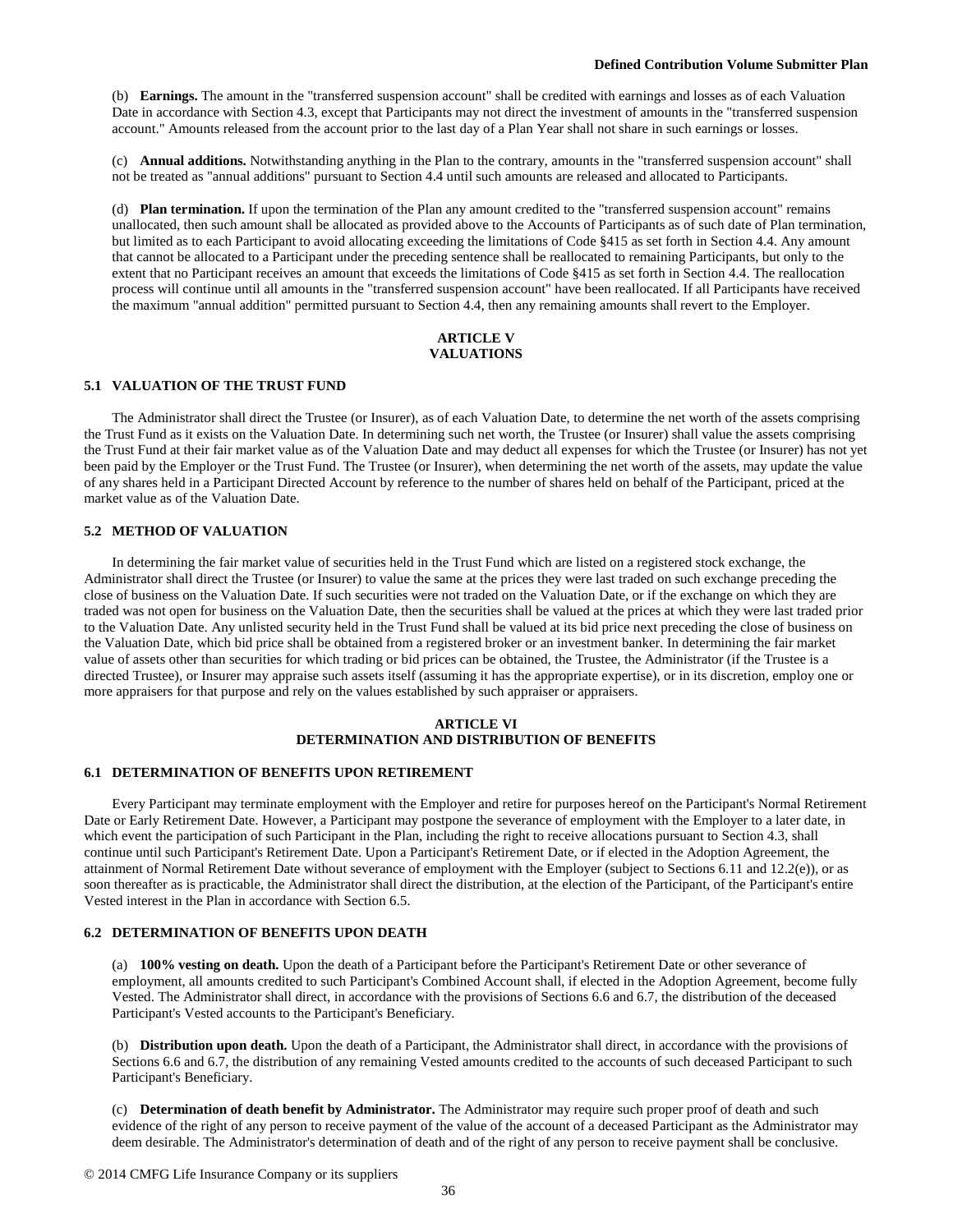(d) **Beneficiary designation.** Unless otherwise elected in the manner prescribed in Section 6.6, the Beneficiary of the Pre-Retirement Survivor Annuity shall be the Participant's surviving Spouse. Except, however, the Participant may designate a Beneficiary other than the Spouse for the Pre-Retirement Survivor Annuity if:

(1) the Participant and the Participant's Spouse have validly waived the Pre-Retirement Survivor Annuity in the manner prescribed in Section 6.6, and the Spouse has waived the right to be the Participant's Beneficiary,

(2) the Participant is legally separated or has been abandoned (within the meaning of local law) and the Participant has a court order to such effect (and there is no "qualified domestic relations order" as defined in Code §414(p) which provides otherwise),

- (3) the Participant has no Spouse, or
- (4) the Spouse cannot be located.

In such event, the designation of a Beneficiary shall be made on a form satisfactory to the Administrator. A Participant may at any time revoke a designation of a Beneficiary or change a Beneficiary by filing written (or in such other form as permitted by the IRS) notice of such revocation or change with the Administrator. However, the Participant's Spouse must again consent in writing (or in such other form as permitted by the IRS) to any change in Beneficiary unless the original consent acknowledged that the Spouse had the right to limit consent only to a specific Beneficiary and that the Spouse voluntarily elected to relinquish such right.

(e) **Beneficiary if no Beneficiary elected by Participant.** A Participant may, at any time, designate a Beneficiary for death benefits, if any, payable under the Plan that are in excess of the Pre-Retirement Survivor Annuity without the waiver or consent of the Participant's Spouse. In the event no valid designation of Beneficiary exists, or if the Beneficiary with respect to a portion of a Participant's death benefit is not alive at the time of the Participant's death and no contingent Beneficiary has been designated, then such portion of the death benefit will be paid in the following order of priority, unless the Employer specifies a different order of priority in Appendix A to the Adoption Agreement (Special Effective Dates and Other Permitted Elections), to:

- (1) The Participant's surviving Spouse;
- (2) The Participant's issue, per stirpes;
- (3) The Participant's surviving parents, in equal shares; or
- (4) The Participant's estate.

If the Beneficiary does not predecease the Participant, but dies prior to distribution of the death benefit, the death benefit will be paid to the Beneficiary's "designated Beneficiary" (or if there is no "designated Beneficiary," to the Beneficiary's estate). For purposes of these provisions, and with respect to any Beneficiary designations, adopted children shall be treated as children.

(f) **Divorce revokes spousal Beneficiary designation.** Notwithstanding anything in this Section to the contrary, unless otherwise elected in Appendix A to the Adoption Agreement (Special Effective Dates and Other Permitted Elections), if a Participant has designated the Spouse as a Beneficiary, then a divorce decree that relates to such Spouse shall revoke the Participant's designation of the Spouse as a Beneficiary unless the decree or a "qualified domestic relations order" (within the meaning of Code §414(p)) provides otherwise or a subsequent Beneficiary designation is made.

(g) **Simultaneous death of Participant and Beneficiary.** If a Participant and his or her Beneficiary should die simultaneously, or under circumstances that render it difficult or impossible to determine who predeceased the other, then unless the Participant's Beneficiary designation otherwise specifies, the Administrator will presume conclusively that the Beneficiary predeceased the Participant.

(h) **Slayer statute.** The Administrator may apply slayer statutes, or similar rules which prohibit inheritance by a person who murders someone from whom he or she stands to inherit, under applicable state laws without regard to federal pre-emption of such state laws.

(i) **Insured death benefit.** If the Plan provides an insured death benefit and a Participant dies before any insurance coverage to which the Participant is entitled under the Plan is effected, the death benefit from such insurance coverage shall be limited to the premium which was or otherwise would have been used for such purpose.

(j) **Plan terms control.** In the event of any conflict between the terms of this Plan and the terms of any Contract issued hereunder, the Plan provisions shall control.

## **6.3 DETERMINATION OF BENEFITS IN EVENT OF DISABILITY**

In the event of a Participant's Total and Permanent Disability prior to the Participant's Retirement Date or other severance of employment, all amounts credited to such Participant's Combined Account shall, if elected in the Adoption Agreement, become fully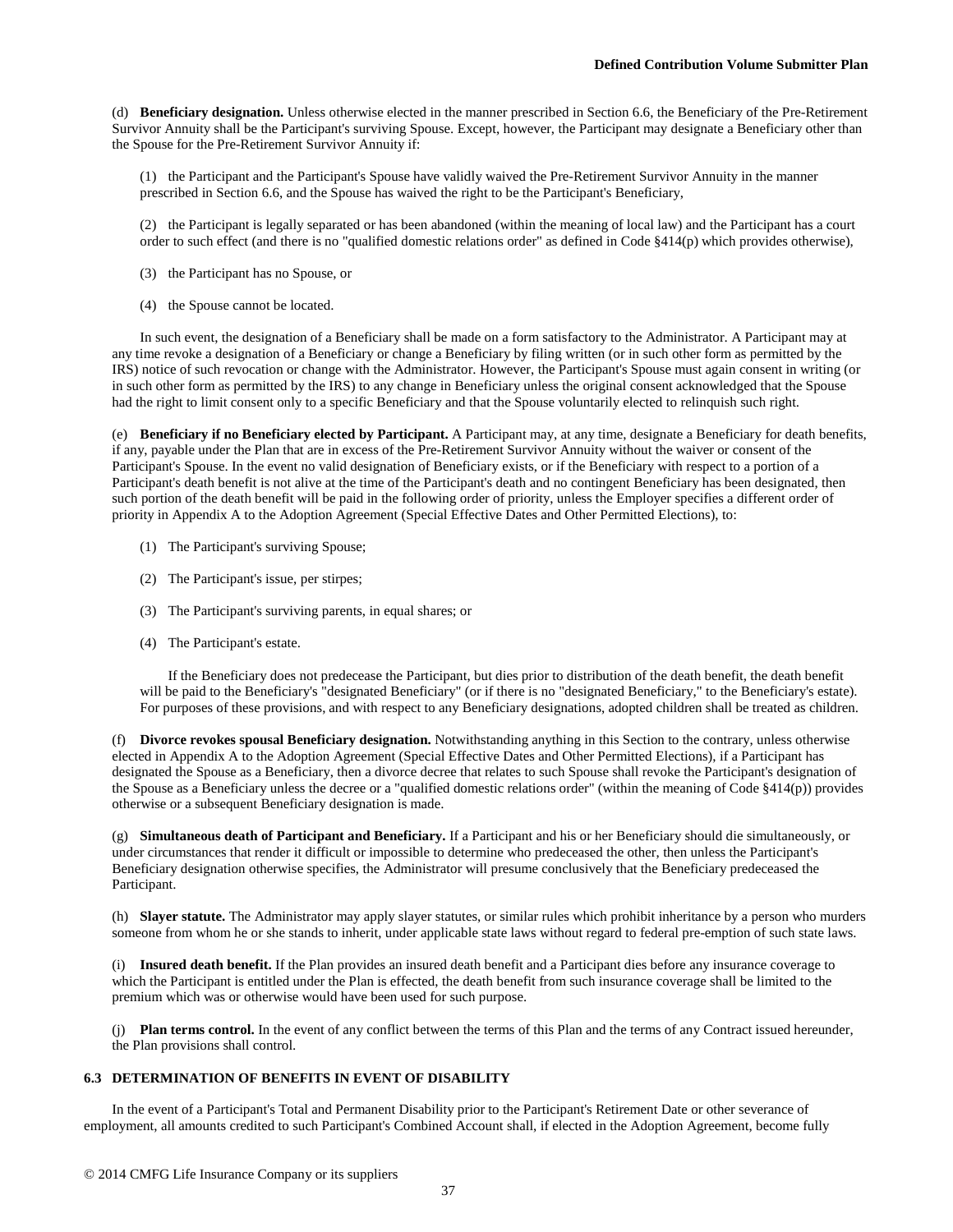Vested. In the event of a Participant's Total and Permanent Disability, the Participant's entire Vested interest in the Plan will be distributable and may be distributed in accordance with the provisions of Sections 6.5 and 6.7.

### **6.4 DETERMINATION OF BENEFITS UPON TERMINATION**

(a) **Payment on severance of employment.** If a Participant's employment with the Employer and any Affiliated Employer is severed for any reason other than death, Total and Permanent Disability, or attainment of the Participant's Retirement Date, then such Participant shall be entitled to such benefits as are provided herein.

Distribution of the funds due to a Terminated Participant shall be made on the occurrence of an event which would result in the distribution had the Terminated Participant remained in the employ of the Employer (upon the Participant's death, Total and Permanent Disability, Early or Normal Retirement). However, at the election of the Participant, the Administrator shall direct that the entire Vested portion of the Terminated Participant's Combined Account be payable to such Terminated Participant provided the conditions, if any, set forth in the Adoption Agreement have been satisfied. Any distribution under this paragraph shall be made in a manner which is consistent with and satisfies the provisions of Section 6.5, including but not limited to, all notice and consent requirements of Code §§411(a)(11) and 417 and the Regulations thereunder.

Regardless of whether distributions in kind are permitted, in the event the amount of the Vested portion of the Terminated Participant's Combined Account equals or exceeds the fair market value of any insurance Contracts, the Trustee (or Insurer), when so directed by the Administrator and agreed to by the Terminated Participant, shall assign, transfer, and set over to such Terminated Participant all Contracts on such Terminated Participant's life in such form or with such endorsements, so that the settlement options and forms of payment are consistent with the provisions of Section 6.5. In the event that the Terminated Participant's Vested portion does not at least equal the fair market value of the Contracts, if any, the Terminated Participant may pay over to the Trustee (or Insurer) the sum needed to make the distribution equal to the value of the Contracts being assigned or transferred, or the Trustee (or Insurer), pursuant to the Participant's election, may borrow the cash value of the Contracts from the Insurer so that the value of the Contracts is equal to the Vested portion of the Terminated Participant's Combined Account and then assign the Contracts to the Terminated Participant.

Notwithstanding the above, unless otherwise elected in the Adoption Agreement, if the value of a Terminated Participant's Vested benefit derived from Employer and Employee contributions does not exceed \$5,000 (or such lower amount as elected in the Adoption Agreement), the Administrator shall direct that the entire Vested benefit be paid to such Participant in a single lump-sum as soon as practical without regard to the consent of the Participant, provided the conditions, if any, set forth in the Adoption Agreement have been satisfied. A Participant's Vested benefit shall not include (1) qualified voluntary employee contributions within the meaning of Code §72(o)(5)(B) and (2) if selected in the Conditions for Distributions Upon Severance of Employment Section of the Adoption Agreement, the Participant's Rollover Account. If a mandatory distribution is made pursuant to this paragraph and such distribution is greater than \$1,000 and the Participant does not elect to have such distribution paid directly to an "eligible retirement plan" specified by the Participant in a "direct rollover" in accordance with Section 6.15 or to receive the distribution directly, then the Administrator shall transfer such amount to an individual retirement account described in Code §408(a) or an individual retirement annuity described in Code §408(b) designated by the Administrator. However, if the Participant elects to receive or make a "direct rollover" of such amount, then the Administrator shall direct the Trustee (or Insurer) to cause the entire Vested benefit to be paid to such Participant in a single lump sum, or make a "direct rollover" pursuant to Section 6.15, provided the conditions, if any, set forth in the Adoption Agreement have been satisfied. The Administrator may establish a uniform and nondiscriminatory procedure as to whether a Participant who fails to make an Affirmative Election with respect to a mandatory distribution of \$1,000 or less is treated as having made a "direct rollover" election. For purposes of determining whether the \$1,000 threshold set forth in this paragraph is met, the mandatory distribution includes amounts in a Participant's Rollover Account. For purposes of determining whether the \$5,000 threshold in this paragraph is met, a Participant's Rollover Account is taken into account unless otherwise elected in the Adoption Agreement. Furthermore, the Administrator may apply this paragraph by treating a Participant's Roth Elective Deferral Account separately from the Participant's other Accounts.

(b) **Vesting schedule.** The Vested portion of any Participant's Account shall be a percentage of such Participant's Account determined on the basis of the Participant's number of Years of Service (or Periods of Service if the elapsed time method is elected) according to the vesting schedule specified in the Adoption Agreement. However, a Participant's entire interest in the Plan shall be non-forfeitable upon the Participant's Normal Retirement Age (if the Participant is employed by the Employer on or after such date).

(c) **EGTRRA matching vesting schedule.** If the Employer maintained a vesting schedule for matching contributions that did not comply with Code §411(a)(2) as in effect prior to the enactment of the Economic Growth and Tax Relief Reconciliation Act of 2001, then the matching contribution vesting schedule selected in the Adoption Agreement shall apply to Participants who complete an Hour of Service in a Plan Year beginning after December 31, 2001, unless a provision was adopted to have the vesting schedule apply to all Participants. However, if specified in Appendix A to the Adoption Agreement (Special Effective Dates and Other Permitted Elections), the matching contribution vesting schedule set forth in the Adoption Agreement shall only apply to the portion of the Participant's Account attributable to matching contributions made after December 31, 2001 and matching contributions made prior to the first day of the first Plan Year beginning after December 31, 2001 will vest in accordance with the vesting schedule then in effect.

(d) **PPA Employer Nonelective profit sharing vesting schedule.** For Plan Years beginning after December 31, 2006, if the Employer maintained a vesting schedule for Employer Nonelective profit sharing contributions that did not comply with Code §411(a)(2) as in effect prior to the enactment of the Pension Protection Act of 2006, then the vesting schedule selected in the Adoption Agreement for Employer Nonelective profit sharing contributions shall apply to Participants who complete an Hour of Service in a Plan Year beginning after December 31, 2006, unless a provision was adopted to have the vesting schedule apply to all Participants.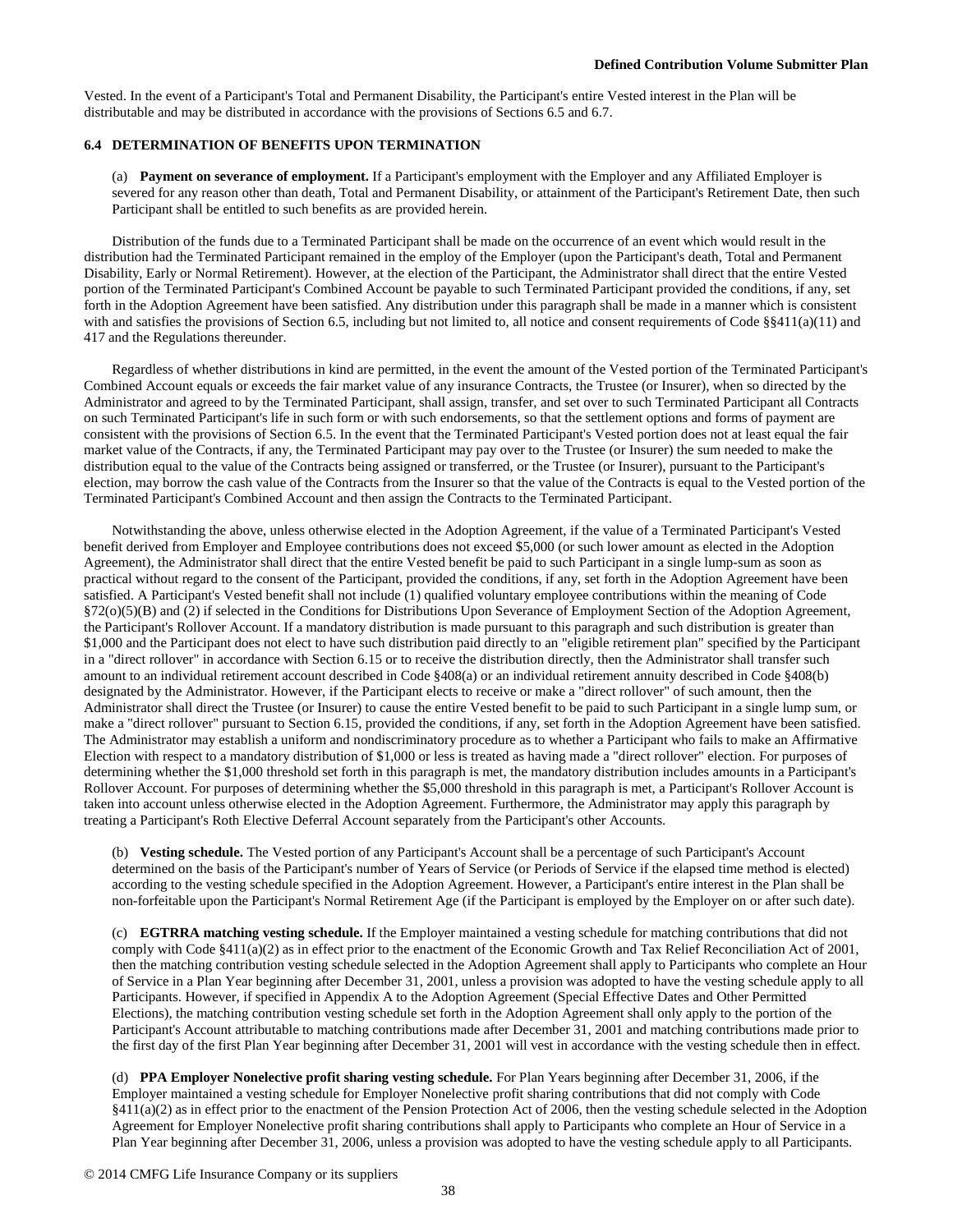However, if specified in the Adoption Agreement, the Employer Nonelective profit sharing contribution vesting schedule set forth in the Adoption Agreement shall only apply to the portion of the Participant's Account attributable to such contributions made after December 31, 2006 and contributions made prior to such date will vest in accordance with the vesting schedule then in effect.

(e) **Top-heavy vesting schedule.** For any Top-Heavy Plan Year, the minimum top-heavy vesting schedule elected by the Employer in Appendix A to the Adoption Agreement (Special Effective Dates and Other Permitted Elections) will automatically apply to the Plan. The minimum top-heavy vesting schedule applies to all benefits within the meaning of Code  $\S 411(a)(7)$  except those attributable to Employee contributions, including benefits accrued before the effective date of Code §416 and benefits accrued before the Plan became top-heavy. Further, no decrease in a Participant's Vested percentage shall occur in the event the Plan's status as top-heavy changes for any Plan Year. However, this Subsection does not apply to the Account balances of any Employee who does not have an Hour of Service after the Plan has initially become top-heavy and the Vested percentage of such Employee's Participant's Account shall be determined without regard to this Section 6.4(e). Furthermore, pursuant to Code §416(i)(4), Participants whose employment is governed by a collective bargaining agreement between the Employer and employee representatives under which retirement benefits were the subject of good faith bargaining will not be subject to this Subsection unless otherwise provided in the collective bargaining agreement.

If in any subsequent Plan Year the Plan ceases to be a Top-Heavy Plan, then unless a specific Plan amendment is made to provide otherwise, the Administrator will continue to use the vesting schedule in effect while the Plan was a Top-Heavy Plan.

(f) **100% vesting on partial or full Plan termination.** Upon the complete discontinuance of the Employer's contributions to the Plan (if this is a profit sharing plan) or upon any full or partial termination of the Plan, all amounts then credited to the Account of any affected Participant shall become 100% Vested and shall not thereafter be subject to Forfeiture.

(g) **No reduction in Vested percentage due to change in vesting schedule.** If this is an amended or restated Plan, then notwithstanding the vesting schedule specified in the Adoption Agreement, the Vested percentage of a Participant's Account shall not be less than the Vested percentage attained as of the later of the Effective Date or adoption date of this amendment and restatement. The computation of a Participant's nonforfeitable percentage of such Participant's interest in the Plan shall not be reduced as the result of any direct or indirect amendment to this Article, or due to changes in the Plan's status as a Top-Heavy Plan. Furthermore, if the Plan's vesting schedule is amended (including a change in the calculation of Years of Service or Periods or Service), then the amended schedule will only apply to those Participants who complete an Hour of Service after the effective date of the amendment.

(h) **Continuation of old schedule if 3 Years of Service.** If the Plan's vesting schedule is amended, or if the Plan is amended in any way that directly or indirectly affects the computation of the Participant's nonforfeitable percentage or if the Plan is deemed amended by an automatic change to a top-heavy vesting schedule, then each Participant with at least three (3) Years of Service (or Periods of Service if the elapsed time method is elected) as of the expiration date of the election period may elect to have such Participant's nonforfeitable percentage computed under the Plan without regard to such amendment or change. If a Participant fails to make such election, then such Participant shall be subject to the new vesting schedule. The Participant's election period shall commence on the adoption date of the amendment, or deemed adoption date, and shall end sixty (60) days after the latest of:

- (1) the adoption date, or deemed adoption date, of the amendment,
- (2) the effective date of the amendment, or
- (3) the date the Participant receives written notice of the amendment from the Employer or Administrator.

(i) **Excludable service for vesting.** In determining Years of Service or Periods of Service for purposes of vesting under the Plan, Years of Service or Periods of Service shall be excluded as elected in the Adoption Agreement. For this purpose, a predecessor plan is described in Regulation §1.411(a)-5(b)(3).

# **6.5 DISTRIBUTION OF BENEFITS**

# (a) **Qualified Joint and Survivor Annuity.**

(1) Unless otherwise elected as provided below, a Participant who is married on the Annuity Starting Date and who does not die before the Annuity Starting Date shall receive the value of all Plan benefits in the form of a Joint and Survivor Annuity. The Joint and Survivor Annuity is an annuity that commences immediately and shall be equal in value to a single life annuity. Such joint and survivor benefits following the Participant's death shall continue to the Spouse during the Spouse's lifetime at a rate equal to either fifty percent (50%), seventy-five percent (75%) (or, sixty-six and two-thirds percent (66 2/3%) if the Insurer used to provide the annuity does not offer a joint and seventy-five percent (75%) survivor annuity), or one hundred percent (100%) of the rate at which such benefits were payable to the Participant. Unless otherwise elected in the Adoption Agreement, a joint and fifty percent (50%) survivor annuity shall be considered the designated qualified Joint and Survivor Annuity and the normal form of payment for the purposes of this Plan. However, the Participant may, without spousal consent, elect an alternative Joint and Survivor Annuity, which alternative shall be equal in value to the designated qualified Joint and Survivor Annuity. An unmarried Participant shall receive the value of such Participant's benefit in the form of a life annuity. Such unmarried Participant, however, may elect to waive the life annuity. The election must comply with the provisions of this Section as if it were an election to waive the Joint and Survivor Annuity by a married Participant, but without fulfilling the spousal consent requirement. The Participant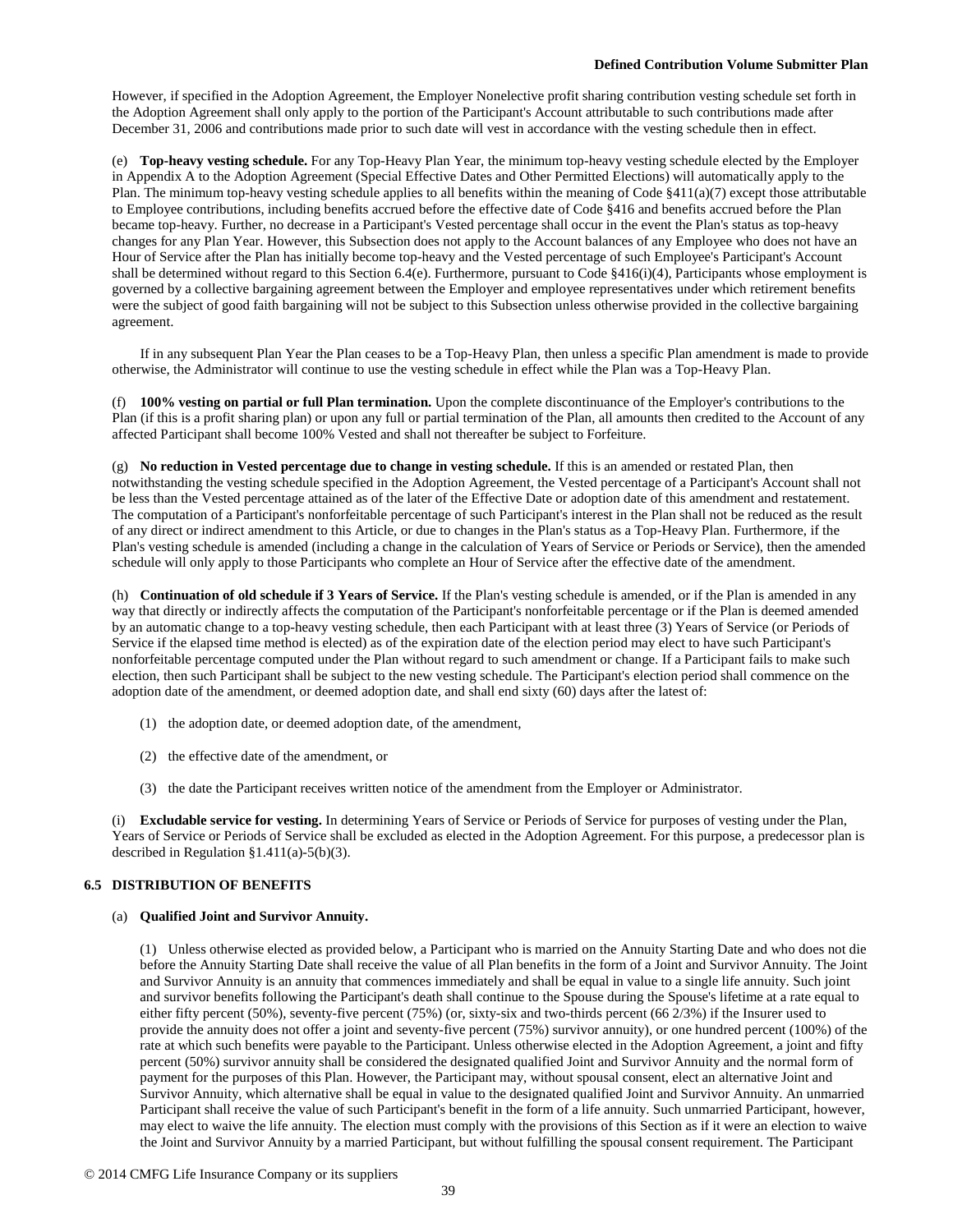may elect to have any annuity provided for in this Section distributed upon the attainment of the "earliest retirement age" under the Plan. The "earliest retirement age" is the earliest date on which, under the Plan, the Participant could elect to receive retirement benefits.

(2) Any election to waive the Joint and Survivor Annuity must be made by the Participant in writing (or in such other form as permitted by the IRS) during the election period and be consented to in writing (or in such other form as permitted by the IRS) by the Participant's Spouse. If the Spouse is legally incompetent to give consent, the Spouse's legal guardian, even if such guardian is the Participant, may give consent. Such election shall designate a Beneficiary (or a form of benefits) that may not be changed without spousal consent (unless the consent of the Spouse expressly permits designations by the Participant without the requirement of further consent by the Spouse). Such Spouse's consent shall be irrevocable and must acknowledge the effect of such election and be witnessed by a Plan representative or a notary public. Such consent shall not be required if it is established to the satisfaction of the Administrator that the required consent cannot be obtained because there is no Spouse, the Spouse cannot be located, or other circumstances that may be prescribed by Regulations. The election made by the Participant and consented to by such Participant's Spouse may be revoked by the Participant in writing (or in such other form as permitted by the IRS) without the consent of the Spouse at any time during the election period. A revocation of a prior election shall cause the Participant's benefits to be distributed as a Joint and Survivor Annuity. The number of revocations shall not be limited. Any new election must comply with the requirements of this paragraph. A former Spouse's waiver shall not be binding on a new Spouse.

(3) The election period to waive the Joint and Survivor Annuity shall be the one-hundred eighty (180) (ninety (90) for Plan Years beginning before January 1, 2007) day period ending on the Annuity Starting Date.

(4) For purposes of this Section and Section 6.6, Spouse or surviving Spouse means the Spouse or surviving Spouse of the Participant, provided that a former Spouse will be treated as the Spouse or surviving Spouse and a current Spouse will not be treated as the Spouse or surviving Spouse to the extent provided under a "qualified domestic relations order" as described in Code  $§414(p).$ 

(5) With regard to the election, except as otherwise provided herein, the Administrator shall, in accordance with Regulation §1.417(a)(3)-1, provide to the Participant no less than thirty (30) days and no more than one-hundred eighty (180) (ninety (90) for Plan Years beginning before January 1, 2007) days before the Annuity Starting Date a written (or such other form as permitted by the IRS) explanation of:

- (i) the terms and conditions of the qualified Joint and Survivor Annuity, and, effective for Plan Years beginning on or after January 1, 2007, the "qualified optional survivor annuity" that is payable in lieu of the qualified Joint and Survivor Annuity,
- (ii) the Participant's right to make and the effect of an election to waive the Joint and Survivor Annuity,
- (iii) the right of the Participant's Spouse to consent to any election to waive the Joint and Survivor Annuity, and
- (iv) the right of the Participant to revoke such election, and the effect of such revocation.

(6) Any distribution provided for in this Section may commence less than thirty (30) days after the notice required by Code  $§417(a)(3)$  is given provided the following requirements are satisfied:

(i) the Administrator clearly informs the Participant that the Participant has a right to a period of thirty (30) days after receiving the notice to consider whether to waive the Joint and Survivor Annuity and to elect (with spousal consent) a form of distribution other than a Joint and Survivor Annuity;

(ii) the Participant is permitted to revoke any affirmative distribution election at least until the Annuity Starting Date or, if later, at any time prior to the expiration of the seven (7) day period that begins the day after the explanation of the Joint and Survivor Annuity is provided to the Participant;

(iii) the Annuity Starting Date is after the time that the explanation of the Joint and Survivor Annuity is provided to the Participant. However, the Annuity Starting Date may be before the date that any affirmative distribution election is made by the Participant and before the date that the distribution is permitted to commence under (iv) below; and

(iv) distribution in accordance with the affirmative distribution election does not commence before the expiration of the seven (7) day period that begins the day after the explanation of the Joint and Survivor Annuity is provided to the Participant.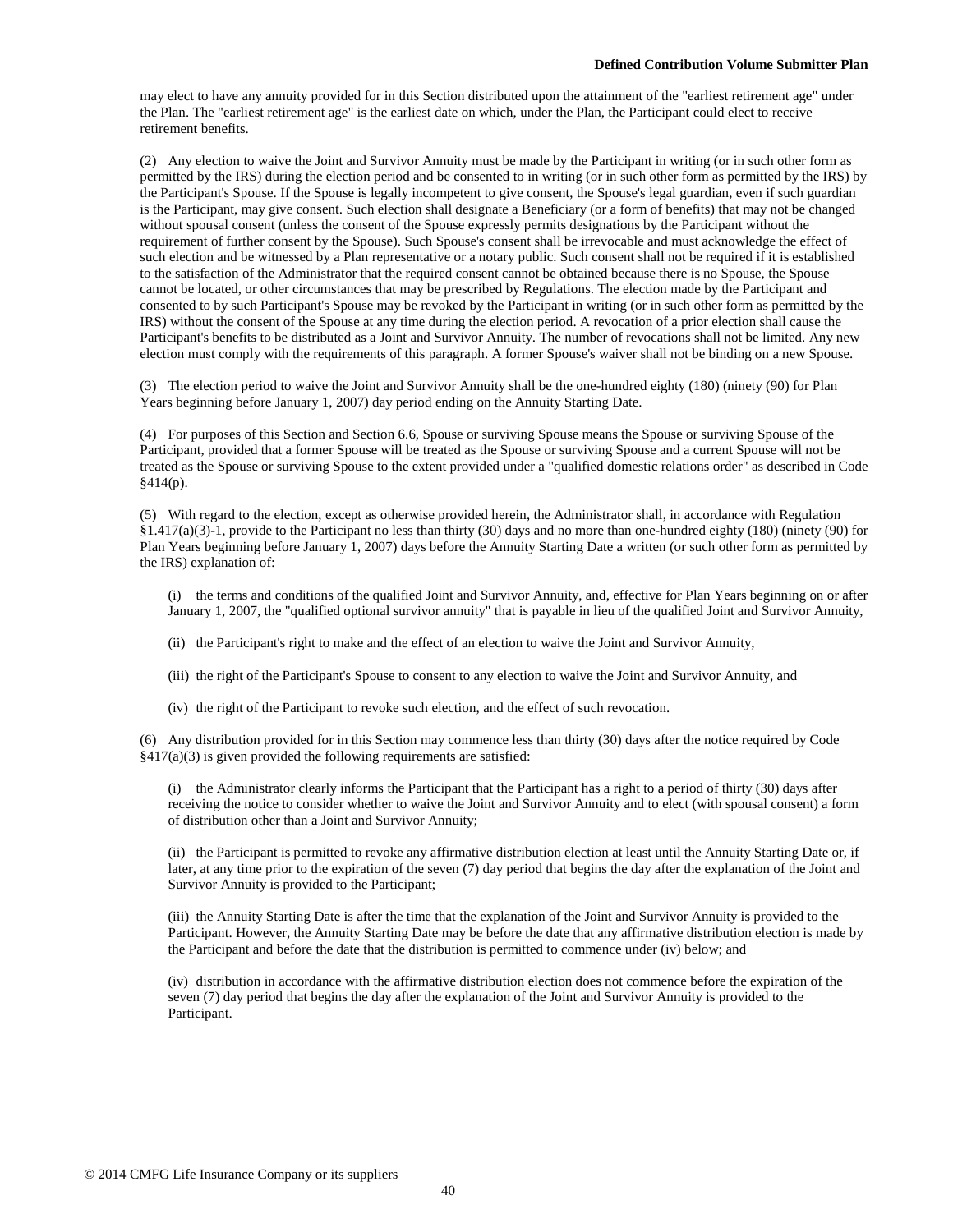#### **Defined Contribution Volume Submitter Plan**

(b) **Alternative forms of distributions.** In the event a married Participant duly elects pursuant to paragraph (a)(2) above not to receive the benefit in the form of a Joint and Survivor Annuity, or if such Participant is not married, in the form of a life annuity, the Administrator, pursuant to the election of the Participant, shall direct the distribution to a Participant or Beneficiary any amount to which the Participant or Beneficiary is entitled under the Plan in one or more of the following methods which are permitted pursuant to the Adoption Agreement.

(1) One lump-sum payment in cash or in property, provided that if a distribution of property is permitted, it shall be limited to property that is specifically allocated and identifiable with respect to such Participant.

(2) Partial withdrawals.

(3) Payments over a period certain in monthly, quarterly, semi-annual, or annual cash installments. The period over which such payment is to be made shall not extend beyond the earlier of the Participant's life expectancy (or the joint life expectancy of the Participant and the Participant's designated Beneficiary). Once payments have begun, a Participant may elect to accelerate the payments (reduce the term and increase payments).

(4) Purchase of or providing an annuity. However, such annuity may not be in any form that will provide for payments over a period extending beyond the life of the Participant (or the lives of the Participant and the Participant's designated Beneficiary) or the life expectancy of the Participant (or the life expectancy of the Participant and the Participant's designated Beneficiary).

(c) **Consent to distributions.** Benefits may not be paid without the Participant's and the Participant's Spouse's consent if the present value of the Participant's Joint and Survivor Annuity derived from Employer and Employee contributions exceeds \$5,000 and the benefit is "immediately distributable." However, spousal consent is not required if the distribution will be made in the form of a qualified Joint and Survivor Annuity and the benefit is "immediately distributable." A benefit is "immediately distributable" if any part of the benefit could be distributed to the Participant (or surviving Spouse) before the Participant attains (or would have attained if not deceased) the later of the Participant's Normal Retirement Age or age 62.

Notwithstanding the foregoing, if the value of the Participant's benefit derived from Employer and Employee contributions does not exceed \$5,000, then the Administrator will distribute such benefit in a lump-sum. No distribution may be made under the preceding sentence after the Annuity Starting Date unless the Participant and the Participant's Spouse consent in writing (or in such other form as permitted by the IRS) to such distribution. Any consent required under this paragraph must be obtained not more than one-hundred eighty (180) (ninety (90) for Plan Years beginning before January 1, 2007) days before commencement of the distribution and shall be made in a manner consistent with Section 6.5(a)(2).

For purposes of this Subsection, the Participant's benefit derived from Employer and Employee contributions shall not include: (1) the Participant's Qualified Voluntary Employee Contribution Account, and (2) if selected in the Conditions for Distributions Upon Severance of Employment Section of the Adoption Agreement, the Participant's Rollover Account.

(d) **Obtaining consent.** The following rules will apply with respect to the consent requirements set forth in Subsection (c):

(1) No consent shall be valid unless the Participant has received a general description of the material features and an explanation of the relative values of the optional forms of benefit available under the Plan that would satisfy the notice requirements of Code §417;

(2) The Participant must be informed of the right, if any, to defer receipt of the distribution, and for Plan Years beginning on or after January 1, 2007 a description of the consequences of failing to defer any distribution. If a Participant fails to consent, it shall be deemed an election to defer the commencement of payment of any benefit. However, any election to defer the receipt of benefits shall not apply with respect to distributions that are required under Section 6.8;

(3) Notice of the rights specified under this paragraph shall be provided no less than thirty (30) days and no more than one-hundred eighty (180) (ninety (90) for Plan Years beginning before January 1, 2007) days before the Annuity Starting Date;

(4) Written (or such other form as permitted by the IRS) consent of the Participant to the distribution must not be made before the Participant receives the notice and must not be made more than one-hundred eighty (180) (ninety (90) for Plan Years beginning before January 1, 2007) days before the Annuity Starting Date; and

(5) No consent shall be valid if a significant detriment is imposed under the Plan on any Participant who does not consent to the distribution.

(e) **Required minimum distributions (Code §401(a)(9)).** Notwithstanding any provision in the Plan to the contrary, the distribution of a Participant's benefits, whether under the Plan or through the purchase of an annuity Contract, shall be made in accordance with the requirements of Section 6.8.

(f) **Annuity Contracts.** All annuity Contracts under this Plan shall be non-transferable when distributed. Furthermore, the terms of any annuity Contract purchased and distributed to a Participant or Spouse shall comply with all of the requirements of this Plan.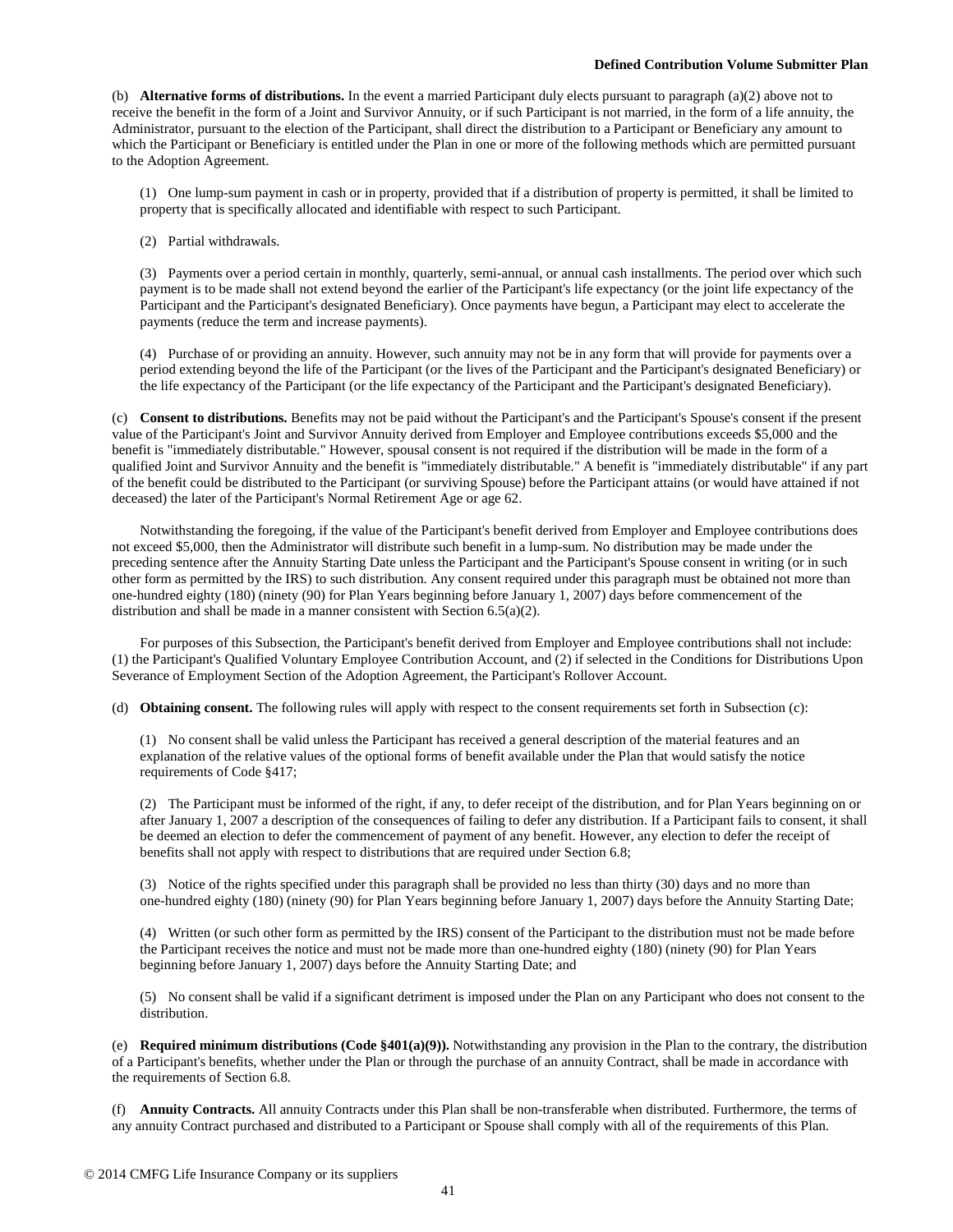(g) **TEFRA 242(b)(2) election.** The provisions of this Section shall not apply to distributions made in accordance with Plan Section  $6.8(a)(4)$ .

(h) **Distribution from partially Vested Account.** If a distribution is made to a Participant who has not severed employment and who is not fully Vested in the Participant's Account, and the Participant may increase the Vested percentage in such Account, then at any relevant time the Participant's Vested portion of the Account will be equal to an amount ("X") determined by the formula:

#### $X = P$  (AB plus D) - D

For purposes of applying the formula: P is the Vested percentage at the relevant time, AB is the Account balance at the relevant time, D is the amount of distribution, and the relevant time is the time at which, under the Plan, the Vested percentage in the Account cannot increase.

## (i) **Transition rules.**

(1) Any living Participant not receiving benefits on August 23, 1984, who would otherwise not receive the benefits prescribed by the previous Subsections of this Section must be given the opportunity to elect to have such prior Subsections apply if such Participant is credited with at least one Hour of Service under this Plan or a predecessor plan in a Plan Year beginning on or after January 1, 1976, and such Participant had at least ten (10) years of vesting service when he or she separated from service.

(2) Any living Participant not receiving benefits on August 23, 1984, who was credited with at least one Hour of Service under this Plan or a predecessor plan on or after September 2, 1974, and who is not otherwise credited with any service in a Plan Year beginning on or after January 1, 1976, must be given the opportunity to have his or her benefits paid in accordance with Subsection (4) below.

(3) The respective opportunities to elect (as described in Subsections (1) and (2) above) must be afforded to the appropriate Participants during the period commencing on August 23, 1984, and ending on the date benefits would otherwise commence to said Participants.

(4) Any Participant who has elected pursuant to Subsection (2) above and any Participant who does not elect under Subsection (1) or who meets the requirements of Subsection (1) except that such Participant does not have at least ten (10) years of vesting service when he or she separates from service, shall have his or her benefits distributed in accordance with all of the following requirements if benefits would have been payable in the form of a life annuity:

- (i) If benefits in the form of a life annuity become payable to a married Participant who:
	- (A) begins to receive payments under the Plan on or after Normal Retirement Age; or
	- (B) dies on or after Normal Retirement Age while still working for the Employer; or
	- (C) begins to receive payments on or after the "qualified early retirement age"; or

(D) separates from service on or after attaining Normal Retirement Age (or the "qualified early retirement age") and after satisfying the eligibility requirements for the payment of benefits under the Plan and thereafter dies before beginning to receive such benefits;

then such benefits will be received under this Plan in the form of a qualified Joint and Survivor Annuity, unless the Participant has elected otherwise during the election period. The election period must begin at least six (6) months before the Participant attains "qualified early retirement age" and end not more than one-hundred eighty (180) (ninety (90) days for Plan Years beginning before January 1, 2007) before the commencement of benefits. Any election hereunder will be in writing and may be changed by the Participant at any time.

(ii) A Participant who is employed after attaining the "qualified early retirement age" will be given the opportunity to elect, during the election period, to have a survivor annuity payable on death. If the Participant elects the survivor annuity, payments under such annuity must not be less than the payments which would have been made to the Spouse under the qualified Joint and Survivor Annuity if the Participant had retired on the day before his or her death. Any election under this provision will be in writing and may be changed by the Participant at any time. The election period begins on the later of (A) the 90th day before the Participant attains the "qualified early retirement age," or (B) the date on which Participation begins, and ends on the date the Participant terminates employment.

(iii) For purposes of this Subsection, the "qualified early retirement age" means the latest of: (A) the earliest date, under the Plan, on which the Participant may elect to receive retirement benefits, (B) the first day of the 120th month beginning before the Participant reaches Normal Retirement Age, or (C) the date the Participant begins participation.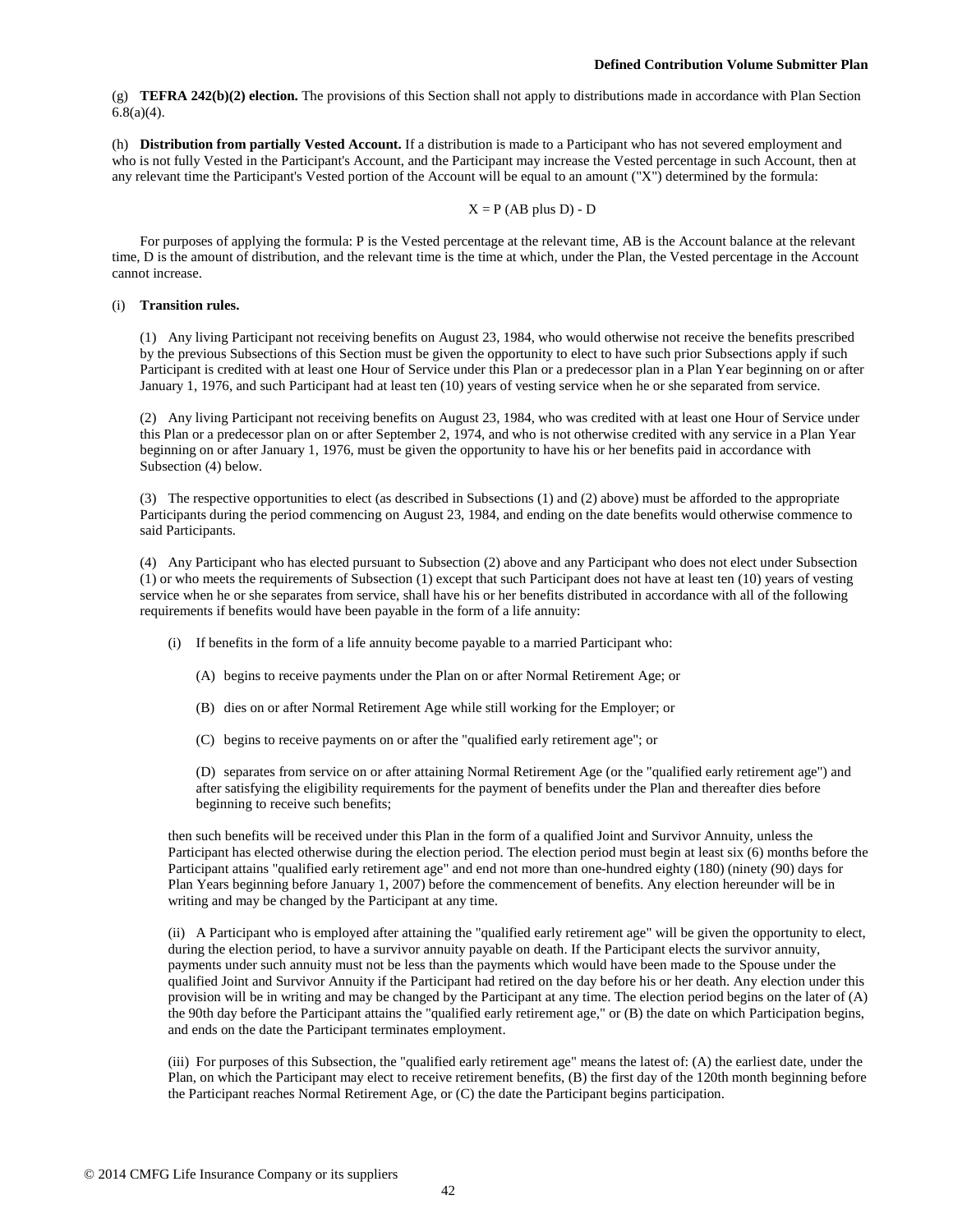### (j) **Qualified optional survivor annuity**

(1) **Right to elect "qualified optional survivor annuity."** Notwithstanding the preceding, effective with respect to Plan Years beginning after December 31, 2007 and prior to the date this Plan is adopted, the Plan satisfied the "qualified optional survivor annuity" provisions set forth in this Subsection. A Participant who elected to waive the qualified Joint and Survivor Annuity form of benefit was entitled to elect the "qualified optional survivor annuity" at any time during the applicable election period. Furthermore, the written explanation of the Joint and Survivor Annuity explains the terms and conditions of the "qualified optional survivor annuity."

### (2) **Definition of "qualified optional survivor annuity."**

(i) **General.** For purposes of this Article, the term "qualified optional survivor annuity" means an annuity:

(A) For the life of the Participant with a survivor annuity for the life of the Participant's Spouse which is equal to the "applicable percentage" of the amount of the annuity which is payable during the joint lives of the Participant and the Participant's Spouse, and

(B) Which is the actuarial equivalent of a single annuity for the life of the Participant.

Such term also includes any annuity in a form having the effect of an annuity described in the preceding sentence.

(ii) **Applicable percentage.** For purposes of this Subsection, the "applicable percentage" is based on the survivor annuity percentage (i.e., the percentage which the survivor annuity under the Plan's qualified Joint and Survivor Annuity bears to the annuity payable during the joint lives of the Participant and the Participant's Spouse). If the survivor annuity percentage is less than seventy-five percent (75%), then the "applicable percentage" is seventy-five percent (75%); otherwise, the "applicable percentage" is fifty percent (50%).

### **6.6 DISTRIBUTION OF BENEFITS UPON DEATH**

(a) **Qualified Pre-Retirement Survivor Annuity (QPSA).** Unless otherwise elected as provided below, a Vested Participant who dies before the Annuity Starting Date and who has a surviving Spouse shall have the Pre-Retirement Survivor Annuity paid to the surviving Spouse. The Participant's Spouse may direct that payment of the Pre-Retirement Survivor Annuity commence within a reasonable period after the Participant's death. If the Spouse does not so direct, payment of such benefit will commence at the time the Participant would have attained the later of Normal Retirement Age or age 62. However, the Spouse may elect a later commencement date. Any distribution to the Participant's Spouse shall be subject to the rules specified in Section 6.8.

(b) **Election to waive QPSA.** Any election to waive the Pre-Retirement Survivor Annuity before the Participant's death must be made by the Participant in writing (or in such other form as permitted by the IRS) during the election period and shall require the Spouse's irrevocable consent in the same manner provided for in Section 6.5(a)(2). Further, the Spouse's consent must acknowledge the specific non-Spouse Beneficiary. Notwithstanding the foregoing, the non-Spouse Beneficiary need not be acknowledged, provided the consent of the Spouse acknowledges that the Spouse has the right to limit consent only to a specific Beneficiary and that the Spouse voluntarily elects to relinquish such right.

(c) **Time to waive QPSA.** The election period to waive the Pre-Retirement Survivor Annuity shall begin on the first day of the Plan Year in which the Participant attains age 35 and end on the date of the Participant's death. An earlier waiver (with spousal consent) may be made provided a written (or such other form as permitted by the IRS) explanation of the Pre-Retirement Survivor Annuity is given to the Participant and such waiver becomes invalid at the beginning of the Plan Year in which the Participant turns age 35. In the event a Participant separates from service prior to the beginning of the election period, the election period shall begin on the date of such separation from service.

(d) **QPSA notice.** With regard to the election, the Administrator shall provide each Participant within the applicable election period, with respect to such Participant (and consistent with Regulations), a written (or such other form as permitted by the IRS) explanation of the Pre-Retirement Survivor Annuity containing comparable information to that required pursuant to Section 6.5(a)(5). For the purposes of this paragraph, the term "applicable period" means, with respect to a Participant, whichever of the following periods ends last:

(1) The period beginning with the first day of the Plan Year in which the Participant attains age 32 and ending with the close of the Plan Year preceding the Plan Year in which the Participant attains age 35;

(2) A reasonable period after the individual becomes a Participant;

(3) A reasonable period ending after the Plan no longer fully subsidizes the cost of the Pre-Retirement Survivor Annuity with respect to the Participant; or

(4) A reasonable period ending after Code §401(a)(11) applies to the Participant.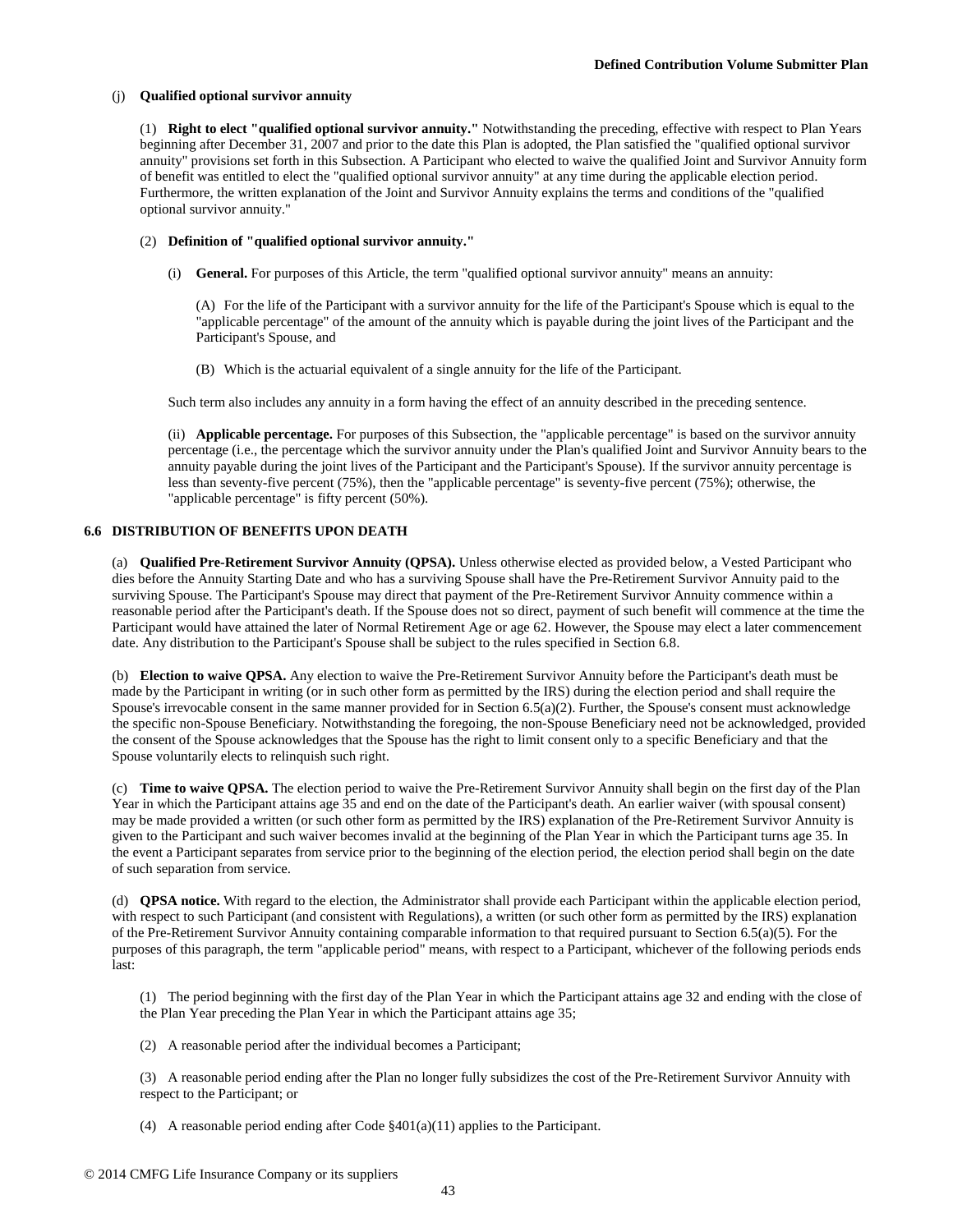For purposes of applying this Subsection, a reasonable period ending after the enumerated events described in (2), (3) and (4) is the end of the two (2) year period beginning one (1) year prior to the date the applicable event occurs, and ending one (1) year after that date. In the case of a Participant who separates from service before the Plan Year in which age 35 is attained, notice shall be provided within the two (2) year period beginning one (1) year prior to separation and ending one (1) year after separation. If such a Participant thereafter returns to employment with the Employer, the "applicable period" for such Participant shall be redetermined.

(e) **Pre-REA.** The Pre-Retirement Survivor Annuity provided for in this Section shall apply only to Participants who are credited with an Hour of Service on or after August 23, 1984. Participants who are not credited with an Hour of Service on or after August 23, 1984, shall be provided with rights to the Pre-Retirement Survivor Annuity in accordance with Section 303(e)(2) of the Retirement Equity Act of 1984.

(f) **Consent.** If the value of the Pre-Retirement Survivor Annuity derived from Employer and Employee contributions does not exceed \$5,000, the Administrator shall direct the distribution of such amount to the Participant's Spouse in a single lump-sum as soon as practicable. No distribution may be made under the preceding sentence after the Annuity Starting Date unless the Spouse consents in writing (or in such other form as permitted by the IRS). If the value exceeds \$5,000, an immediate distribution of the entire amount may be made to the surviving Spouse, provided such surviving Spouse consents in writing (or in such other form as permitted by the IRS) to such distribution. Any consent required under this paragraph must be obtained not more than one-hundred eighty (180) days (ninety (90) days for Plan Years beginning before January 1, 2007) before commencement of the distribution and shall be made in a manner consistent with Section 6.5(a)(2).

(g) **Alternative forms of distribution.** Death benefits may be paid to a Participant's Beneficiary in one of the following optional forms of benefits subject to the rules specified in Section 6.8 and the elections made in the Adoption Agreement. Such optional forms of distributions may be elected by the Participant in the event there is an election to waive the Pre-Retirement Survivor Annuity, and for any death benefits in excess of the Pre-Retirement Survivor Annuity. However, if no optional form of distribution was elected by the Participant prior to death, then the Participant's Beneficiary may elect the form of distribution.

(1) One lump-sum payment in cash or in property that is allocated to the Accounts of the Participant at the time of the distribution.

(2) Partial withdrawals.

(3) Payment in monthly, quarterly, semi-annual, or annual cash installments over a period to be determined by the Participant or the Participant's Beneficiary. In order to provide such installment payments, the Administrator may (A) segregate the aggregate amount thereof in a separate, federally insured savings account, certificate of deposit in a bank or savings and loan association, money market certificate or other liquid short-term security or (B) purchase a nontransferable annuity Contract for a term certain (with no life contingencies) providing for such payment. After periodic installments commence, the Beneficiary shall have the right to reduce the period over which such periodic installments shall be made, and the cash amount of such periodic installments shall be adjusted accordingly.

(4) In the form of an annuity over the life expectancy of the Beneficiary.

(5) If death benefits in excess of the Pre-Retirement Survivor Annuity are to be paid to the surviving Spouse, such benefits may be paid pursuant to  $(1)$ ,  $(2)$  or  $(3)$  above, or used to purchase an annuity so as to increase the payments made pursuant to the Pre-Retirement Survivor Annuity.

(h) **Required minimum distributions (Code §401(a)(9)).** Notwithstanding any provision in the Plan to the contrary, distributions upon the death of a Participant shall comply with the requirements of Section 6.8.

(i) **Payment to a child.** For purposes of this Section, any amount paid to a child of the Participant will be treated as if it had been paid to the surviving Spouse if the amount becomes payable to the surviving Spouse when the child reaches the age of majority.

(j) **Voluntary Contribution Account.** In the event that less than one hundred percent (100%) of a Participant's interest in the Plan is distributed to such Participant's Spouse, the portion of the distribution attributable to the Participant's Voluntary Contribution Account shall be in the same proportion that the Participant's Voluntary Contribution Account bears to the Participant's total interest in the Plan.

(k) **TEFRA 242(b)(2) election.** The provisions of this Section shall not apply to distributions made in accordance with Section  $6.8(a)(4)$ .

# **6.7 TIME OF DISTRIBUTION**

Except as limited by Section 6.8, whenever a distribution is to be made, or a series of payments are to commence, the distribution or series of payments may be made or begun as soon as practicable. Notwithstanding anything in the Plan to the contrary, unless a Participant otherwise elects, payments of benefits under the Plan will begin not later than the sixtieth (60th) day after the close of the Plan Year in which the latest of the following events occurs: (a) the date on which the Participant attains the earlier of age 65 or the Normal Retirement Age specified herein; (b) the tenth (10th) anniversary of the year in which the Participant commenced participation in the Plan; or (c) the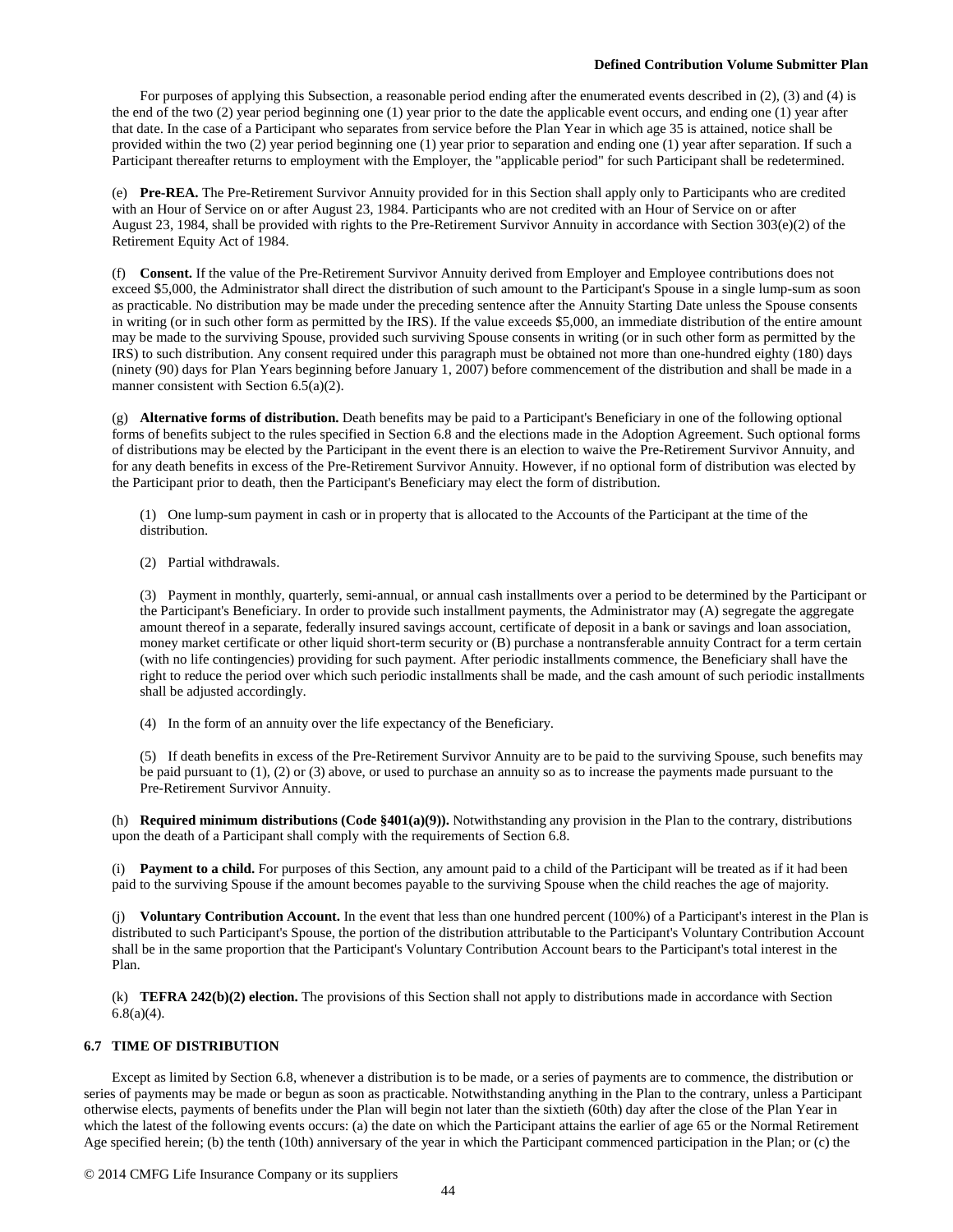date the Participant terminates service with the Employer. The failure of a Participant and, if applicable, the Participant's Spouse, to request a distribution shall be deemed to be an election to defer the commencement of payment of any benefit until the time otherwise permitted under the Plan.

## **6.8 REQUIRED MINIMUM DISTRIBUTIONS**

### (a) **General rules**

(1) **Effective Date.** Subject to the Joint and Survivor Annuity requirements set forth in Plan Section 6.5, the requirements of this Section shall apply to any distribution of a Participant's interest in the Plan and will take precedence over any inconsistent provisions of this Plan.

(2) **Requirements of Treasury Regulations incorporated.** All distributions required under this Section will be determined and made in accordance with the Regulations under Code §401(a)(9) and the minimum distribution incidental benefit requirement of Code §401(a)(9)(G).

(3) **Limits on distribution periods.** As of the first "distribution calendar year," distributions to a Participant may only be made in accordance with the selections made in the Form of Distributions Section of the Adoption Agreement. If such distributions are not made in a single-sum, then they may only be made over one of the following periods: (i) the life of the Participant, (ii) the joint lives of the Participant and a "designated Beneficiary," (iii) a period certain not extending beyond the "life expectancy" of the Participant, or (iv) a period certain not extending beyond the joint life and last survivor expectancy of the Participant and a "designated Beneficiary."

### (4) **TEFRA Section 242(b)(2) elections.**

(i) Notwithstanding the other provisions of this Section, other than the Spouse's right of consent afforded under the Plan, distributions may be made on behalf of any Participant, including a five percent (5%) owner, who has made a designation in accordance with Section 242(b)(2) of the Tax Equity and Fiscal Responsibility Act (TEFRA) and in accordance with all of the following requirements (regardless of when such distribution commences):

(A) The distribution by the Plan is one which would not have disqualified such Plan under Code  $\S 401(a)(9)$  as in effect prior to amendment by the Deficit Reduction Act of 1984.

(B) The distribution is in accordance with a method of distribution designated by the Participant whose interest in the Plan is being distributed or, if the Participant is deceased, by a Beneficiary of such Participant.

(C) Such designation was in writing, was signed by the Participant or the Beneficiary, and was made before January 1, 1984.

(D) The Participant had accrued a benefit under the Plan as of December 31, 1983.

(E) The method of distribution designated by the Participant or the Beneficiary specifies the time at which distribution will commence, the period over which distributions will be made, and in the case of any distribution upon the Participant's death, the Beneficiaries of the Participant listed in order of priority.

(ii) A distribution upon death will not be covered by the transitional rule of this Subsection unless the information in the designation contains the required information described above with respect to the distributions to be made upon the death of the Participant.

(iii) For any distribution which commences before January 1, 1984, but continues after December 31, 1983, the Participant, or the Beneficiary, to whom such distribution is being made, will be presumed to have designated the method of distribution under which the distribution is being made if the method of distribution was specified in writing and the distribution satisfies the requirements in  $(i)(A)$  and  $(i)(E)$  of this Subsection.

(iv) If a designation is revoked, any subsequent distribution must satisfy the requirements of Code  $\S401(a)(9)$  and the Regulations thereunder. If a designation is revoked subsequent to the date distributions are required to begin, the Plan must distribute by the end of the calendar year following the calendar year in which the revocation occurs the total amount not yet distributed which would have been required to have been distributed to satisfy Code  $\S401(a)(9)$  and the Regulations thereunder, but for the Section 242(b)(2) election. For calendar years beginning after December 31, 1988, such distributions must meet the minimum distribution incidental benefit requirements. Any changes in the designation will be considered to be a revocation of the designation. However, the mere substitution or addition of another Beneficiary (one not named in the designation) under the designation will not be considered to be a revocation of the designation, so long as such substitution or addition does not alter the period over which distributions are to be made under the designation, directly or indirectly (for example, by altering the relevant measuring life).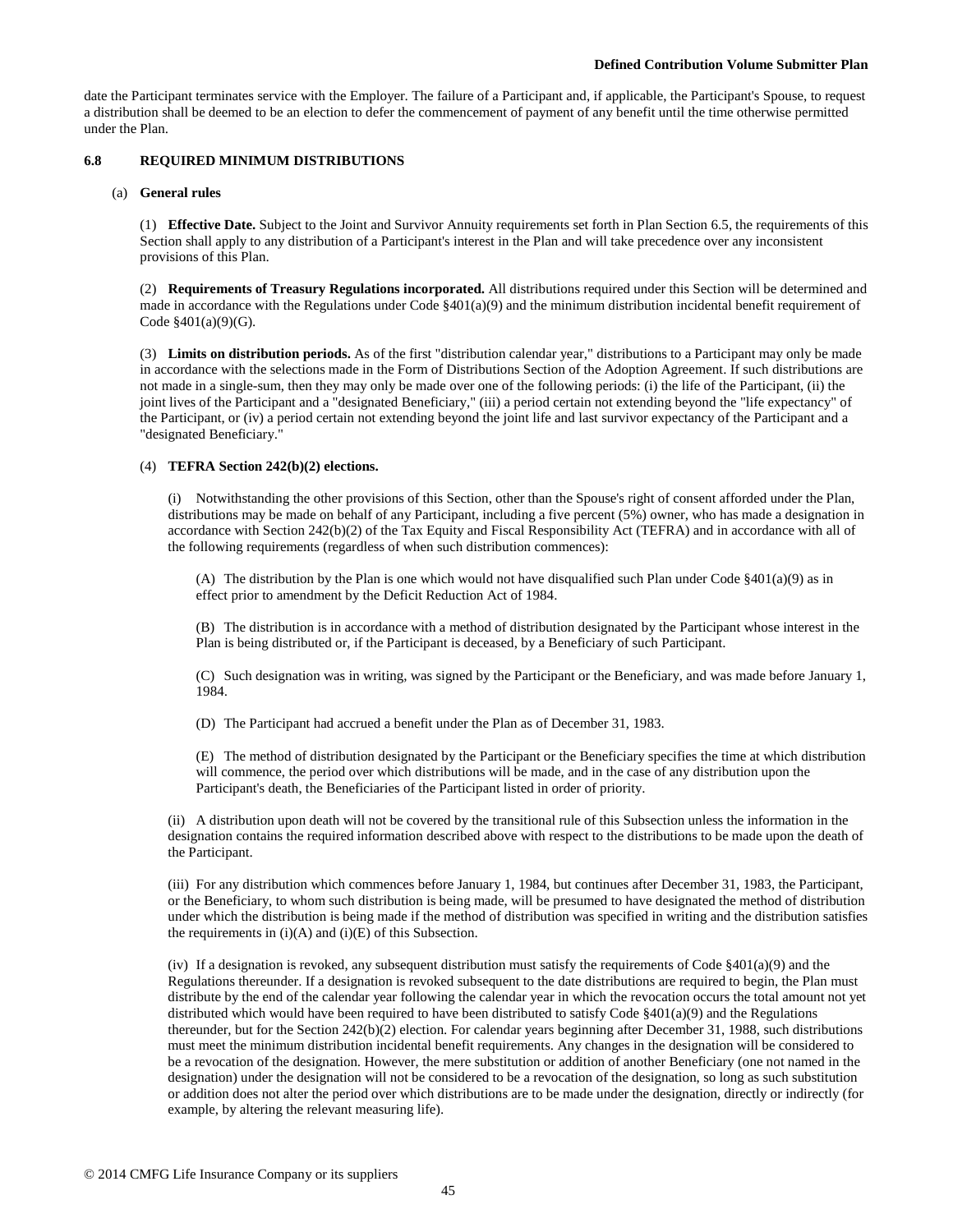(v) In the case in which an amount is transferred or rolled over from one plan to another plan, the rules in Regulation §1.401(a)(9)-8, Q&A-14 and Q&A-15, shall apply.

### (b) **Time and manner of distribution**

(1) **Required beginning date.** The Participant's entire interest will be distributed, or begin to be distributed, to the Participant no later than the Participant's "required beginning date."

(2) **Death of Participant before distributions begin.** If the Participant dies before distributions begin, the Participant's entire interest will be distributed, or begin to be distributed, no later than as follows as elected in the Distributions Upon Death Section of the Adoption Agreement (or if no election is made, then the Beneficiary may elect either the lifetime method or the five-year method):

(i) **Lifetime method (Spouse).** If the Participant's surviving Spouse is the Participant's sole "designated Beneficiary," then, except as otherwise provided herein, distributions to the surviving Spouse will begin by December 31 of the calendar year immediately following the calendar year in which the Participant died, or by December 31 of the calendar year in which the Participant would have attained age 70 1/2, if later.

(ii) **Lifetime method (non-Spouse).** If the Participant's surviving Spouse is not the Participant's sole "designated Beneficiary," then, except as provided in Section 6.8(b)(3) below, distributions to the "designated Beneficiary" will begin by December 31 of the calendar year immediately following the calendar year in which the Participant died.

(iii) **Five-year method.** If there is no "designated Beneficiary" as of September 30 of the year following the year of the Participant's death or if otherwise elected pursuant to the Adoption Agreement with respect to a "designated Beneficiary," the Participant's entire interest will be distributed by December 31 of the calendar year containing the fifth anniversary of the Participant's death.

(iv) **Death of Spouse.** If the Participant's surviving Spouse is the Participant's sole "designated Beneficiary" and the surviving Spouse dies after the Participant but before distributions to the surviving Spouse begin, this Section 6.8(b)(2), other than Section 6.8(b)(2)(i), will apply as if the surviving Spouse were the Participant.

For purposes of this Section 6.8(b)(2) and Section 6.8(b)(3), unless Section 6.8(b)(2)(iv) applies, distributions are considered to begin on the Participant's "required beginning date." If Section 6.8(b)(2)(iv) applies, distributions are considered to begin on the date distributions are required to begin to the surviving Spouse under Section  $6.8(b)(2)(i)$ . If distributions under an annuity purchased from an insurance company irrevocably commence to the Participant before the Participant's "required beginning date" (or to the Participant's surviving Spouse before the date distributions are required to begin to the surviving Spouse under Section  $6.8(b)(2)(i)$ ), the date distributions are considered to begin is the date distributions actually commence.

(3) **Forms of distribution.** Unless the Participant's interest is distributed in the form of an annuity purchased from an insurance company or in a single sum on or before the "required beginning date," as of the first "distribution calendar year" distributions will be made in accordance with Sections 6.8(c) and 6.8(d) and only in a form of distribution provided in Section 6.5 or 6.6, as applicable. If the Participant's interest is distributed in the form of an annuity purchased from an insurance company, distributions thereunder will be made in accordance with the requirements of Code  $\S401(a)(9)$  and the Regulations thereunder.

### (c) **Required minimum distributions during Participant's lifetime**

(1) **Amount of required minimum distribution for each "distribution calendar year."** During the Participant's lifetime, the minimum amount that will be distributed for each "distribution calendar year" is the lesser of the following, as elected in the Form of Distributions Section of the Adoption Agreement:

(i) the quotient obtained by dividing the "Participant's account balance" by the distribution period in the Uniform Lifetime Table set forth in Regulation §1.401(a)(9)-9, using the Participant's age as of the Participant's birthday in the "distribution calendar year"; or

(ii) if the Participant's sole "designated Beneficiary" for the "distribution calendar year" is the Participant's Spouse, the quotient obtained by dividing the "Participant's account balance" by the number in the Joint and Last Survivor Table set forth in Regulation §1.401(a)(9)-9, using the Participant's and Spouse's attained ages as of the Participant's and Spouse's birthdays in the "distribution calendar year."

(2) **Lifetime required minimum distributions continue through year of Participant's death.** Required minimum distributions will be determined under this Section 6.8(c) beginning with the first "distribution calendar year" and up to and including the "distribution calendar year" that includes the Participant's date of death.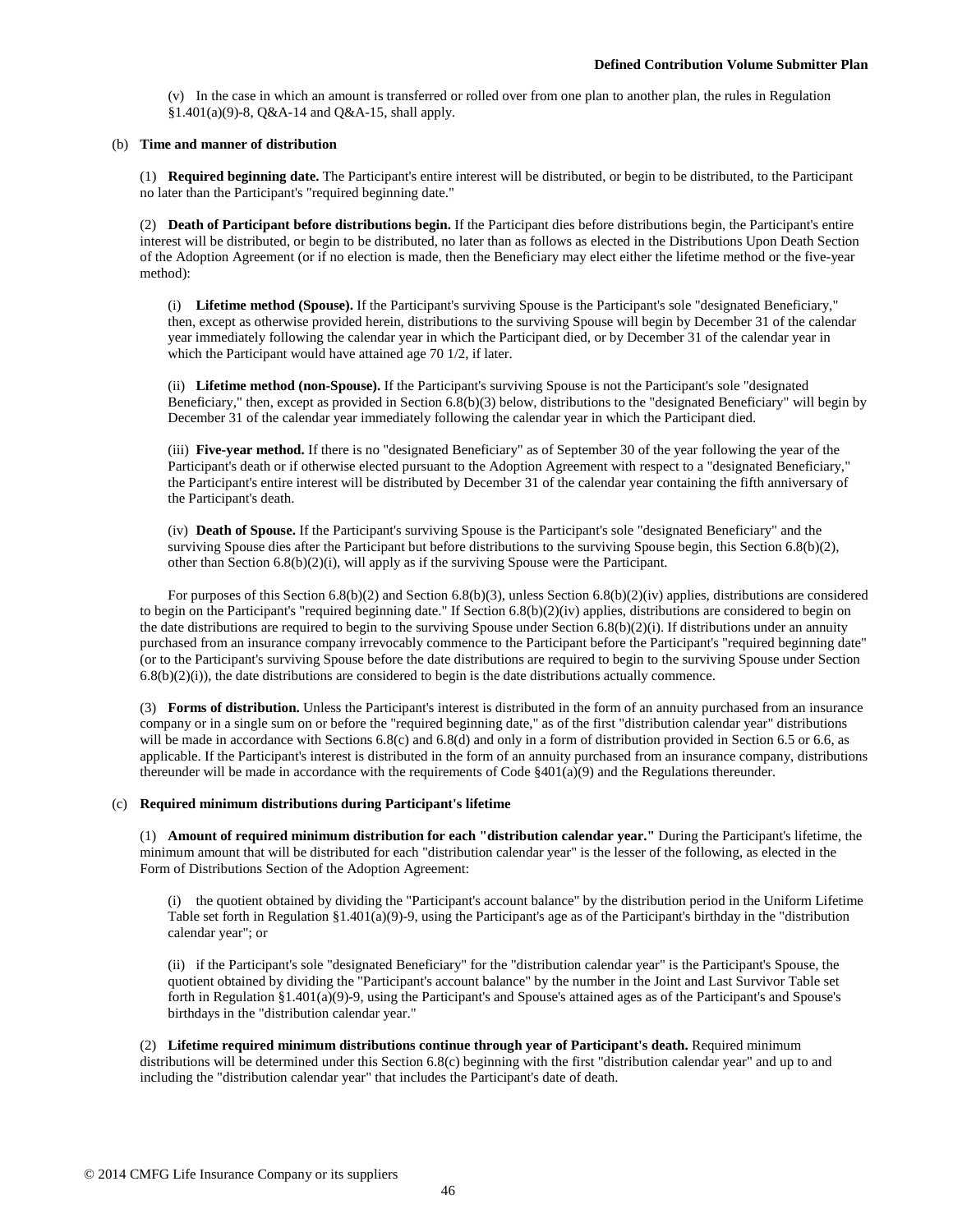#### (d) **Required minimum distributions after Participant's death**

#### (1) **Death on or after date distributions begin.**

(i) **Participant survived by "designated Beneficiary."** If the Participant dies on or after the date distributions begin and there is a "designated Beneficiary," the minimum amount that will be distributed for each "distribution calendar year" after the year of the Participant's death is the quotient obtained by dividing the "Participant's account balance" by the longer of the remaining "life expectancy" of the Participant or the remaining "life expectancy" of the Participant's "designated Beneficiary," determined as follows:

(A) The Participant's remaining "life expectancy" is calculated using the age of the Participant in the year of death, reduced by one for each subsequent year.

(B) If the Participant's surviving Spouse is the Participant's sole "designated Beneficiary," the remaining "life expectancy" of the surviving Spouse is calculated for each "distribution calendar year" after the year of the Participant's death using the surviving Spouse's age as of the Spouse's birthday in that year. For "distribution calendar years" after the year of the surviving Spouse's death, the remaining "life expectancy" of the surviving Spouse is calculated using the age of the surviving Spouse as of the Spouse's birthday in the calendar year of the Spouse's death, reduced by one for each subsequent calendar year.

(C) If the Participant's surviving Spouse is not the Participant's sole "designated Beneficiary," the "designated Beneficiary's" remaining "life expectancy" is calculated using the age of the Beneficiary in the year following the year of the Participant's death, reduced by one for each subsequent year.

(ii) **No "designated Beneficiary."** If the Participant dies on or after the date distributions begin and there is no "designated Beneficiary" as of September 30 of the year after the year of the Participant's death, the minimum amount that will be distributed for each "distribution calendar year" after the year of the Participant's death is the quotient obtained by dividing the "Participant's account balance" by the Participant's remaining "life expectancy" calculated using the age of the Participant in the year of death, reduced by one for each subsequent year.

#### (2) **Death before date distributions begin.**

(i) **Participant survived by "designated Beneficiary."** Except as provided in Sections 6.8(b)(2) and 6.8(b)(3), if the Participant dies before the date distributions begin and there is a "designated Beneficiary," the minimum amount that will be distributed for each "distribution calendar year" after the year of the Participant's death is the quotient obtained by dividing the "Participant's account balance" by the remaining "life expectancy" of the Participant's "designated Beneficiary," determined as provided in Section 6.8(d)(1).

(ii) **No "designated Beneficiary."** If the Participant dies before the date distributions begin and there is no "designated Beneficiary" as of September 30 of the year following the year of the Participant's death, distribution of the Participant's entire interest will be completed by December 31 of the calendar year containing the fifth anniversary of the Participant's death.

(iii) **Death of surviving Spouse before distributions to surviving Spouse are required to begin.** If the Participant dies before the date distributions begin, the Participant's surviving Spouse is the Participant's sole "designated Beneficiary," and the surviving Spouse dies before distributions are required to begin to the surviving Spouse under Section 6.8(b)(2)(i), this Section 6.8(d)(2) will apply as if the surviving Spouse were the Participant.

#### (e) **Definitions.** For purposes of this Section, the following definitions apply:

(1) "Designated Beneficiary" means the individual who is designated as the Beneficiary under the Plan and is the "designated Beneficiary" under Code §401(a)(9) and Regulation §1.401(a)(9)-4.

(2) "Distribution calendar year" means a calendar year for which a minimum distribution is required. For distributions beginning before the Participant's death, the first "distribution calendar year" is the calendar year immediately preceding the calendar year which contains the Participant's "required beginning date." For distributions beginning after the Participant's death, the first "distribution calendar year" is the calendar year in which distributions are required to begin under Section 6.8(b). The required minimum distribution for the Participant's first "distribution calendar year" will be made on or before the Participant's "required beginning date." The required minimum distribution for other "distribution calendar years," including the required minimum distribution for the "distribution calendar year" in which the Participant's "required beginning date" occurs, will be made on or before December 31 of that "distribution calendar year."

(3) "Life expectancy" means the life expectancy as computed by use of the Single Life Table in Regulation §1.401(a)(9)-9.

(4) "Participant's account balance" means the Participant's account balance as of the last Valuation Date in the calendar year immediately preceding the "distribution calendar year" (valuation calendar year) increased by the amount of any contributions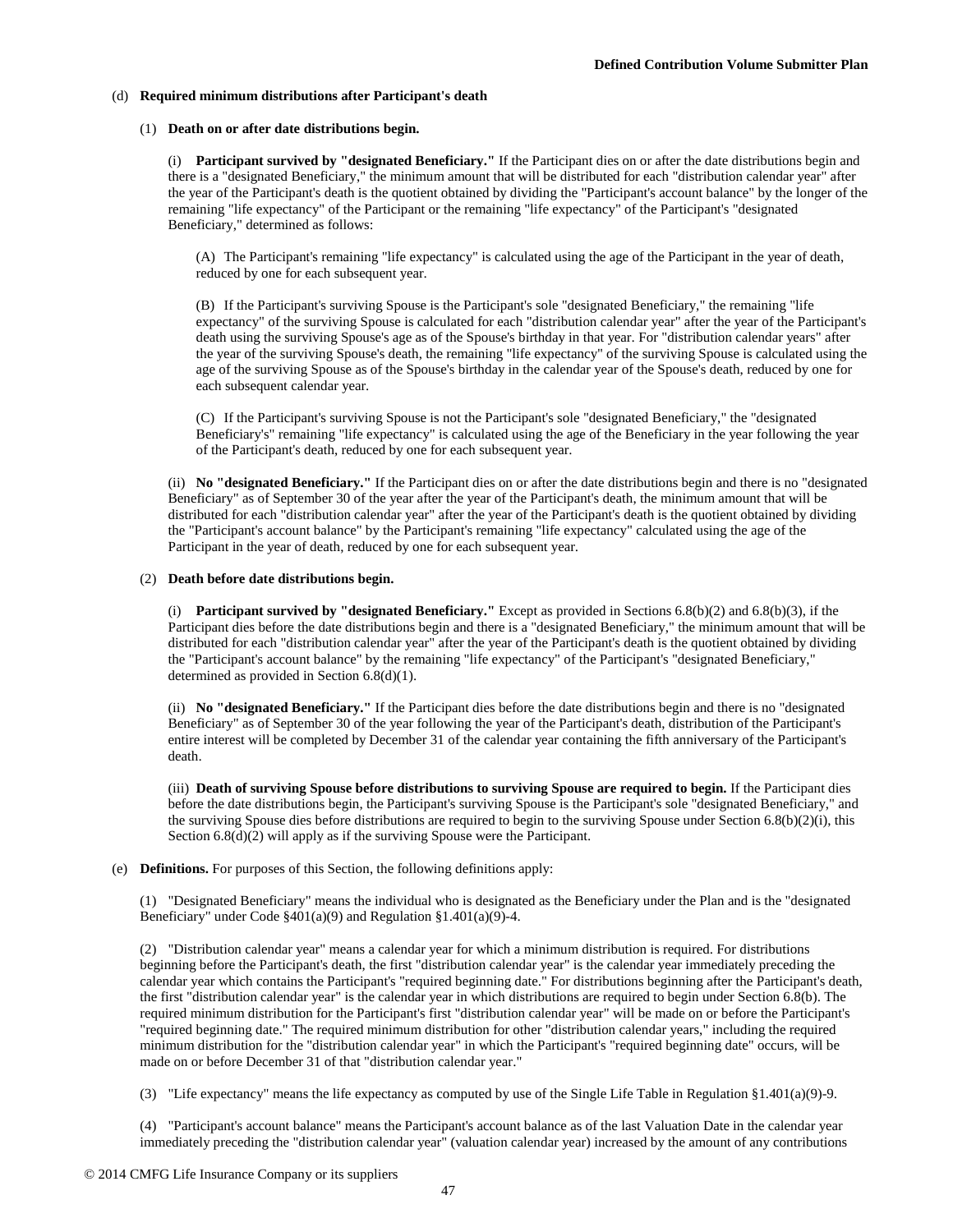made and allocated or Forfeitures allocated to the account balance as of the dates in the valuation calendar year after the Valuation Date and decreased by distributions made in the valuation calendar year after the Valuation Date. For this purpose, the Administrator may exclude contributions that are allocated to the account balance as of dates in the valuation calendar year after the Valuation Date, but that are not actually made during the valuation calendar year. The account balance for the valuation calendar year includes any amounts rolled over or transferred to the Plan either in the valuation calendar year or in the "distribution calendar year" if distributed or transferred in the valuation calendar year.

(5) "Required beginning date" means, except as otherwise elected in Appendix A to the Adoption Agreement (Special Effective Dates and Other Permitted Elections), with respect to any Participant, April 1 of the calendar year following the later of the calendar year in which the Participant attains age 70 1/2 or the calendar year in which the Participant retires, except that benefit distributions to a "5-percent owner" must commence by April 1 of the calendar year following the calendar year in which the Participant attains age 70 1/2.

(6) "5-percent owner" means a Participant who is a 5-percent owner as defined in Code §416 at any time during the Plan Year ending with or within the calendar year in which such owner attains age 70 1/2. Once distributions have begun to a 5-percent owner under this Section they must continue to be distributed, even if the Participant ceases to be a 5-percent owner in a subsequent year.

### (f) **Waiver of 2009 required distributions**

(1) **Suspension of RMDs unless otherwise elected by Participant.** This paragraph does not apply if the Employer elected options a., b., or c. at the WRERA – RMD Waivers for 2009 Section of the Adoption Agreement. Notwithstanding the provisions of the Plan relating to required minimum distributions under Code §401(a)(9), a Participant or Beneficiary who would have been required to receive required minimum distributions for 2009 but for the enactment of Code  $\S401(a)(9)(H)$  ("2009 RMDs"), and who would have satisfied that requirement by receiving distributions that are (i) equal to the "2009 RMDs" or (ii) one or more payments in a series of substantially equal distributions (that include the "2009 RMDs") made at least annually and expected to last for the life (or "life expectancy") of the Participant, the joint lives (or joint "life expectancy") of the Participant and the Participant's "designated Beneficiary," or for a period of at least 10 years ("Extended 2009 RMDs"), did not receive those distributions for 2009 unless the Participant or Beneficiary chooses to receive such distributions. Participants and Beneficiaries described in the preceding sentence were given the opportunity to elect to receive the distributions described in the preceding sentence.

(2) **Continuation of RMDs unless otherwise elected by Participant.** This paragraph applies if the Employer elected option b. at the WRERA – RMD Waivers for 2009 Section of the Adoption Agreement. Notwithstanding the provisions of the Plan relating to required minimum distributions under Code  $§401(a)(9)$ , a Participant or Beneficiary who would have been required to receive required minimum distributions for 2009 but for the enactment of Code §401(a)(9)(H) ("2009 RMDs"), and who would have satisfied that requirement by receiving distributions that are (i) equal to the "2009 RMDs" or (ii) one or more payments in a series of substantially equal distributions (that include the "2009 RMDs") made at least annually and expected to last for the life (or "life expectancy") of the Participant, the joint lives (or joint "life expectancy") of the Participant and the Participant's "designated Beneficiary," or for a period of at least 10 years ("Extended 2009 RMDs"), did not receive those distributions for 2009 unless the Participant or Beneficiary choose not to receive such distributions. Participants and Beneficiaries described in the preceding sentence were given the opportunity to elect to stop receiving the distributions described in the preceding sentence.

(3) **Direct rollovers.** Notwithstanding the provisions of the Plan relating to required minimum distributions under Code §401(a)(9), and solely for purposes of applying the direct rollover provisions of the Plan, certain additional distributions in 2009, as elected by the Employer in the WRERA – RMD Waivers for 2009 Section of the Adoption Agreement, were treated as eligible rollover distributions. If no election was made by the Employer in the Adoption Agreement, then a direct rollover was offered only for distributions that would have been eligible rollover distributions without regard to Code  $\S401(a)(9)(H)$ .

#### **6.9 DISTRIBUTION FOR MINOR OR INCOMPETENT INDIVIDUAL**

If, in the opinion of the Administrator, a Participant or Beneficiary entitled to a distribution is not able to care for his or her affairs because of a mental condition, a physical condition, or by reason of age, then the Administrator shall direct the distribution to the Participant's or Beneficiary's guardian, conservator, trustee, custodian (including under a Uniform Transfers or Gifts to Minors Act) or to his or her attorney-in-fact or to other legal representative, upon furnishing evidence of such status satisfactory to the Administrator. The Administrator and the Trustee (or Insurer) do not have any liability with respect to payments so made and neither the Administrator nor the Trustee (or Insurer) has any duty to make inquiry as to the competence of any person entitled to receive payments under the Plan.

### **6.10 LOCATION OF PARTICIPANT OR BENEFICIARY UNKNOWN**

In the event that all, or any portion, of the distribution payable to a Participant or Beneficiary hereunder shall, at the later of the Participant's attainment of age 62 or Normal Retirement Age, remain unpaid solely by reason of the inability of the Administrator to ascertain the whereabouts of such Participant or Beneficiary, the amount so distributable may, in the sole discretion of the Administrator, either be treated as a Forfeiture or be paid directly to an individual retirement account described in Code §408(a) or an individual retirement annuity described in Code §408(b). In addition, if the Plan provides for mandatory distributions and the amount to be distributed to a Participant or Beneficiary does not exceed \$1,000, then the amount distributable may, in the sole discretion of the Administrator, either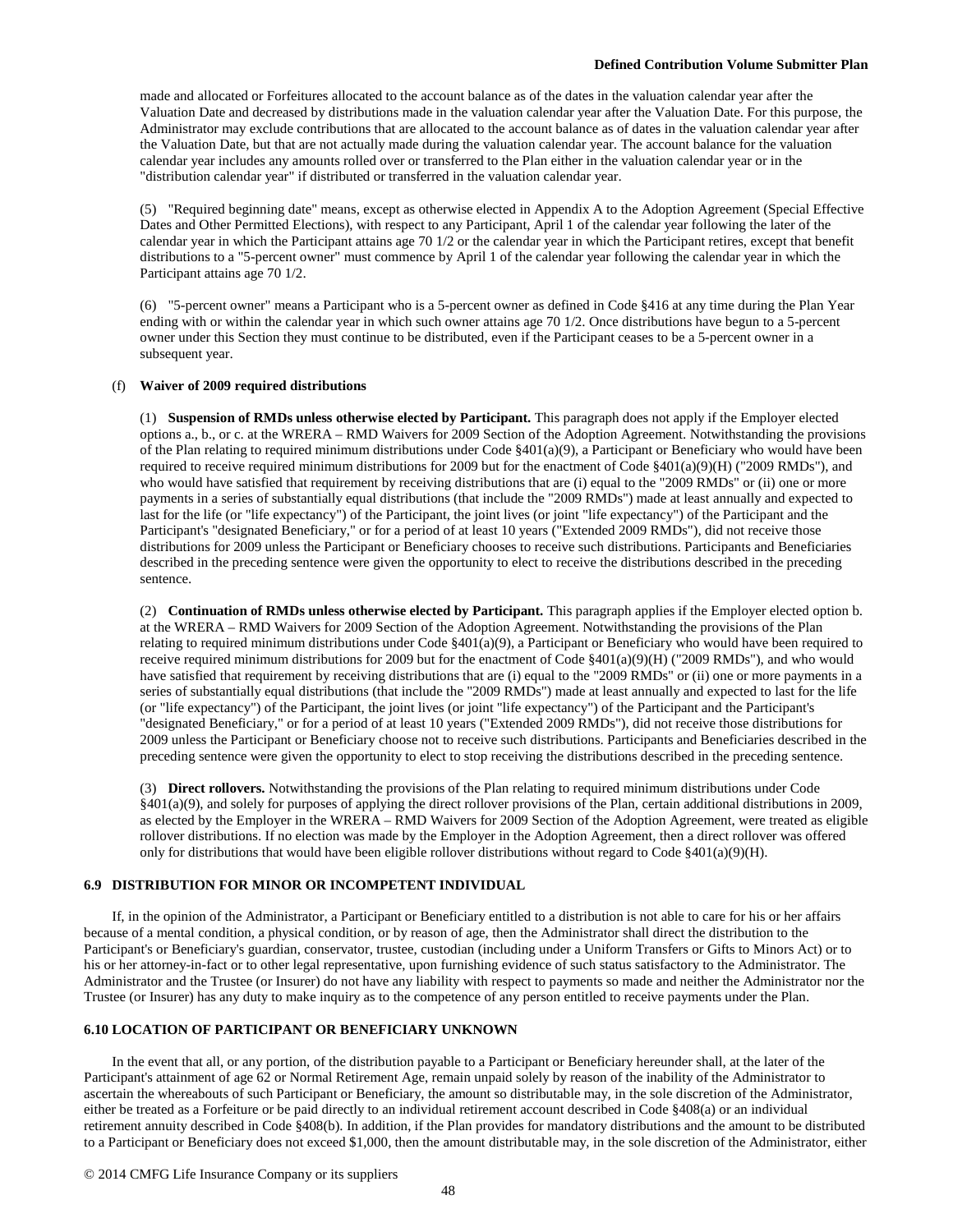be treated as a Forfeiture, or be paid directly to an individual retirement account described in Code §408(a) or an individual retirement annuity described in Code §408(b) at the time it is determined that the whereabouts of the Participant or the Participant's Beneficiary cannot be ascertained. In the event a Participant or Beneficiary is located subsequent to the Forfeiture, such benefit shall be restored, first from Forfeitures, if any, and then from an additional Employer contribution if necessary. Upon Plan termination, the portion of the distributable amount that is an "eligible rollover distribution" as defined in Section 6.15(b)(1) may be paid directly to an individual retirement account described in Code §408(a) or an individual retirement annuity described in Code §408(b). However, regardless of the preceding, a benefit that is lost by reason of escheat under applicable state law is not treated as a Forfeiture for purposes of this Section nor as an impermissible forfeiture under the Code.

### **6.11 IN-SERVICE DISTRIBUTION**

If elected in the Adoption Agreement, at such time as the conditions set forth in the Adoption Agreement have been satisfied, then the Administrator, at the election of a Participant who has not severed employment with the Employer, shall direct the distribution of up to the entire Vested amount then credited to the Accounts as elected in the Adoption Agreement maintained on behalf of such Participant. For purposes of this Section, a Participant shall include an Employee who has an Account balance in the Plan. In the event that the Administrator makes such a distribution, the Participant shall continue to be eligible to participate in the Plan on the same basis as any other Employee. Any distribution made pursuant to this Section shall be made in a manner consistent with Section 6.5, including, but not limited to, all notice and consent requirements of Code §§411(a)(11) and 417 and the Regulations thereunder. The Plan may, however, make a partial distribution pursuant to this Section regardless of whether partial distributions are otherwise permitted pursuant to the Adoption Agreement. Furthermore, if an in-service distribution is permitted from more than one account type, the Administrator may determine any ordering of a Participant's in-service distribution from such accounts.

#### **6.12 ADVANCE DISTRIBUTION FOR HARDSHIP**

(a) **Hardship events.** For Profit Sharing Plans and 401(k) Plans (except to the extent Section 12.10 applies), if elected in the Adoption Agreement, the Administrator, at the election of the Participant, shall direct the distribution to any Participant in any one Plan Year up to the lesser of 100% of the Vested interest of the Accounts selected in the Adoption Agreement, valued as of the last Valuation Date or the amount necessary to satisfy the immediate and heavy financial need of the Participant. For purposes of this Section, a Participant shall include an Employee who has an Account balance in the Plan. Any distribution made pursuant to this Section shall be deemed to be made as of the first day of the Plan Year or, if later, the Valuation Date immediately preceding the date of distribution, and the Account from which the distribution is made shall be reduced accordingly. Withdrawal under this Section shall be authorized only if the distribution is for an immediate and heavy financial need. The Administrator will determine whether there is an immediate and heavy financial need based on the facts and circumstances. An immediate and heavy financial need includes, but is not limited to, a distribution for one of the following:

- (1) Expenses for (or necessary to obtain) medical care (as defined in Code §213(d));
- (2) Costs directly related to the purchase (excluding mortgage payments) of a principal residence for the Participant;

(3) Payments for burial or funeral expenses for the Participant's deceased parent, Spouse, children or dependents (as defined in Code §152, and without regard to Code §152(d)(1)(B));

(4) Payment of tuition, related educational fees, and room and board expenses, for up to the next twelve (12) months of post-secondary education for the Participant, the Participant's Spouse, children, or dependents (as defined in Code §152, and without regard to Code  $\S\S152(b)(1)$ , (b)(2), and (d)(1)(B));

(5) Payments necessary to prevent the eviction of the Participant from the Participant's principal residence or foreclosure on the mortgage on that residence; or

(6) Expenses for the repair of damage to the Participant's principal residence that would qualify for the casualty deduction under Code §165 (determined without regard to whether the loss exceeds 10% of adjusted gross income).

(b) **Beneficiary-based distribution.** If elected in Adoption Agreement, then effective as of the date specified in the Adoption Agreement, but no earlier than August 17, 2006, a Participant's hardship event includes an immediate and heavy financial need of the Participant's "primary Beneficiary under the Plan," that would constitute a hardship event if it occurred with respect to the Participant's Spouse or dependent as defined under Code §152 (such hardship events being limited to educational expenses, funeral expenses and certain medical expenses). For purposes of this Section, a Participant's "primary Beneficiary under the Plan" is an individual who is named as a Beneficiary under the Plan (by the Participant or pursuant to Section 6.2(d)) and has an unconditional right to all or a portion of the Participant's Account balance under the Plan upon the Participant's death.

(c) **Other limits and conditions.** If elected in the Adoption Agreement, no distribution shall be made pursuant to this Section from the Participant's Account until such Account has become fully Vested. Furthermore, if a hardship distribution is permitted from more than one Account, the Administrator may determine any ordering of a Participant's hardship distribution from such Accounts.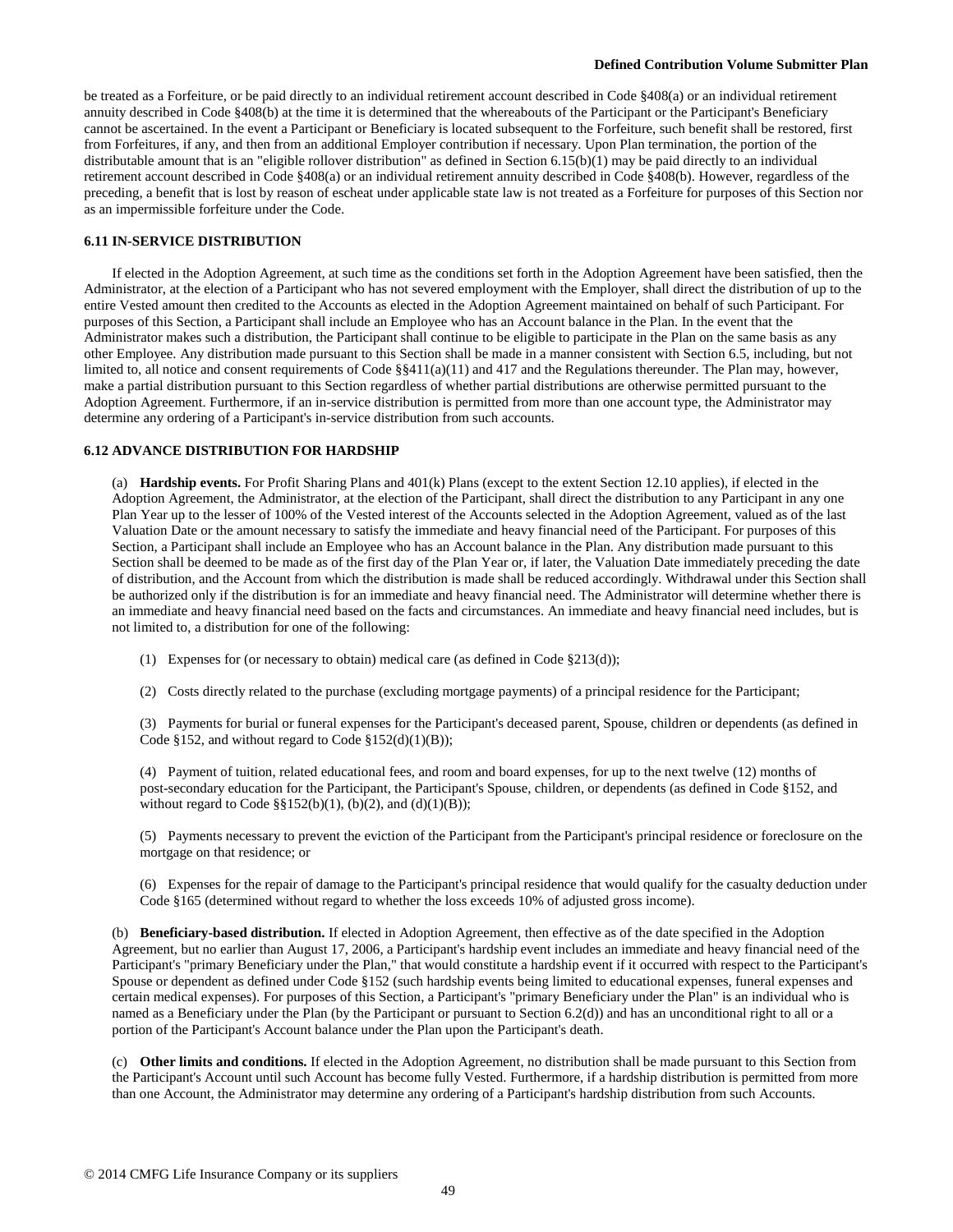(d) **Distribution rules apply.** Any distribution made pursuant to this Section shall be made in a manner which is consistent with and satisfies the provisions of Section 6.5, including, but not limited to, all notice and consent requirements of Code §§411(a)(11) and 417 and the Regulations thereunder.

## **6.13 SPECIAL RULE FOR CERTAIN PROFIT SHARING PLANS**

(a) The provisions of this Section apply to a Participant in a Profit Sharing Plan or 401(k) Profit Sharing Plan to the extent elected in the Adoption Agreement. However, unless otherwise permitted pursuant to Regulation §1.411(d)-4, this Section shall not apply with respect to amounts that are transferred directly or indirectly (i.e., other than by a rollover) to this Plan from a defined benefit plan, money purchase pension plan, target benefit plan, or stock bonus or profit sharing plan which is subject to the survivor annuity requirements of Code §§401(a)(11) and 417.

(b) If an election is made to not offer life annuities as a form of distribution, then a Participant shall be prohibited from electing benefits in the form of a life annuity and the Joint and Survivor Annuity provisions of Section 6.5 shall not apply.

(c) If an election is made to offer life annuities as a form of distribution but not as the normal form of distribution, then the Joint and Survivor Annuity provisions of Section 6.5 shall not apply if a Participant does not elect an annuity form of distribution. Furthermore, Subsection (e) shall not apply if a Participant elects an annuity form of distribution.

(d) Notwithstanding anything in Sections 6.2 and 6.6 to the contrary, upon the death of a Participant, the automatic form of distribution will be a lump-sum rather than a Qualified Pre-Retirement Survivor Annuity. Furthermore, the Participant's Spouse will be the Beneficiary of the Participant's entire Vested interest in the Plan unless an election is made to waive the Spouse as Beneficiary. The other provisions in Section 6.2 shall be applied by treating the death benefit in this Subsection as though it is a Qualified Pre-Retirement Survivor Annuity.

(e) Except to the extent otherwise provided in this Section, the provisions of Sections 6.2 and 6.5 regarding spousal consent shall be inoperative with respect to this Plan.

(f) If a distribution is one to which Code  $\S$ §401(a)(11) and 417 do not apply, such distribution may commence less than thirty (30) days after the notice required under Regulation  $§1.411(a)-11(c)$  is given, provided that:

- (1) the Administrator clearly informs the Participant that the Participant has a right to a period of at least thirty (30) days after the notice to consider the decision of whether or not to elect a distribution (and, if applicable, a particular distribution option), and
- (2) the Participant, after receiving the notice, affirmatively elects a distribution.

# **6.14 QUALIFIED DOMESTIC RELATIONS ORDER DISTRIBUTION**

All benefits provided to a Participant in this Plan shall be subject to the rights afforded to any Alternate Payee under a "qualified domestic relations order." Furthermore, unless otherwise elected in Appendix A to the Adoption Agreement (Special Effective Dates and Other Permitted Elections), a distribution to an Alternate Payee shall be permitted if such distribution is authorized by a "qualified domestic relations order," even if the affected Participant has not reached the "earliest retirement age." For the purposes of this Section, "qualified domestic relations order" and "earliest retirement age" shall have the meanings set forth under Code §414(p).

Effective as of April 6, 2007, a domestic relations order that otherwise satisfies the requirements for a "qualified domestic relations order" will not fail to be a "qualified domestic relations order": (i) solely because the order is issued after, or revises, another domestic relations order or "qualified domestic relations order"; or (ii) solely because of the time at which the order is issued, including issuance after the Annuity Starting Date or after the Participant's death.

### **6.15 DIRECT ROLLOVERS**

(a) **Right to direct rollover.** Notwithstanding any provision of the Plan to the contrary that would otherwise limit a "distributee's" election under this Section, a "distributee" may elect, at the time and in the manner prescribed by the Administrator, to have an "eligible rollover distribution" paid directly to an "eligible retirement plan" specified by the "distributee" in a "direct rollover." However, if less than the entire amount of the "eligible rollover distribution" is being paid directly to an "eligible retirement plan," then the Administrator may require that the amount paid directly to such plan be at least \$500. Furthermore, the Administrator may apply this Section by treating a Participant's Roth Elective Deferral Account separately from the Participant's other Accounts.

(b) **Definitions.** For purposes of this Section, the following definitions shall apply:

(1) **Eligible rollover distribution.** An "eligible rollover distribution" means any distribution described in Code §402(c)(4) and generally includes any distribution of all or any portion of the balance to the credit of the "distributee," except that an "eligible rollover distribution" does not include: any distribution that is one of a series of substantially equal periodic payments (not less frequently than annually) made for the life (or life expectancy) of the "distributee" or the joint lives (or joint life expectancies) of the "distributee" and the "distributee's" "designated Beneficiary," or for a specified period of ten (10) years or more; any distribution to the extent such distribution is required under Code  $\S401(a)(9)$ ; any hardship distribution; the portion of any other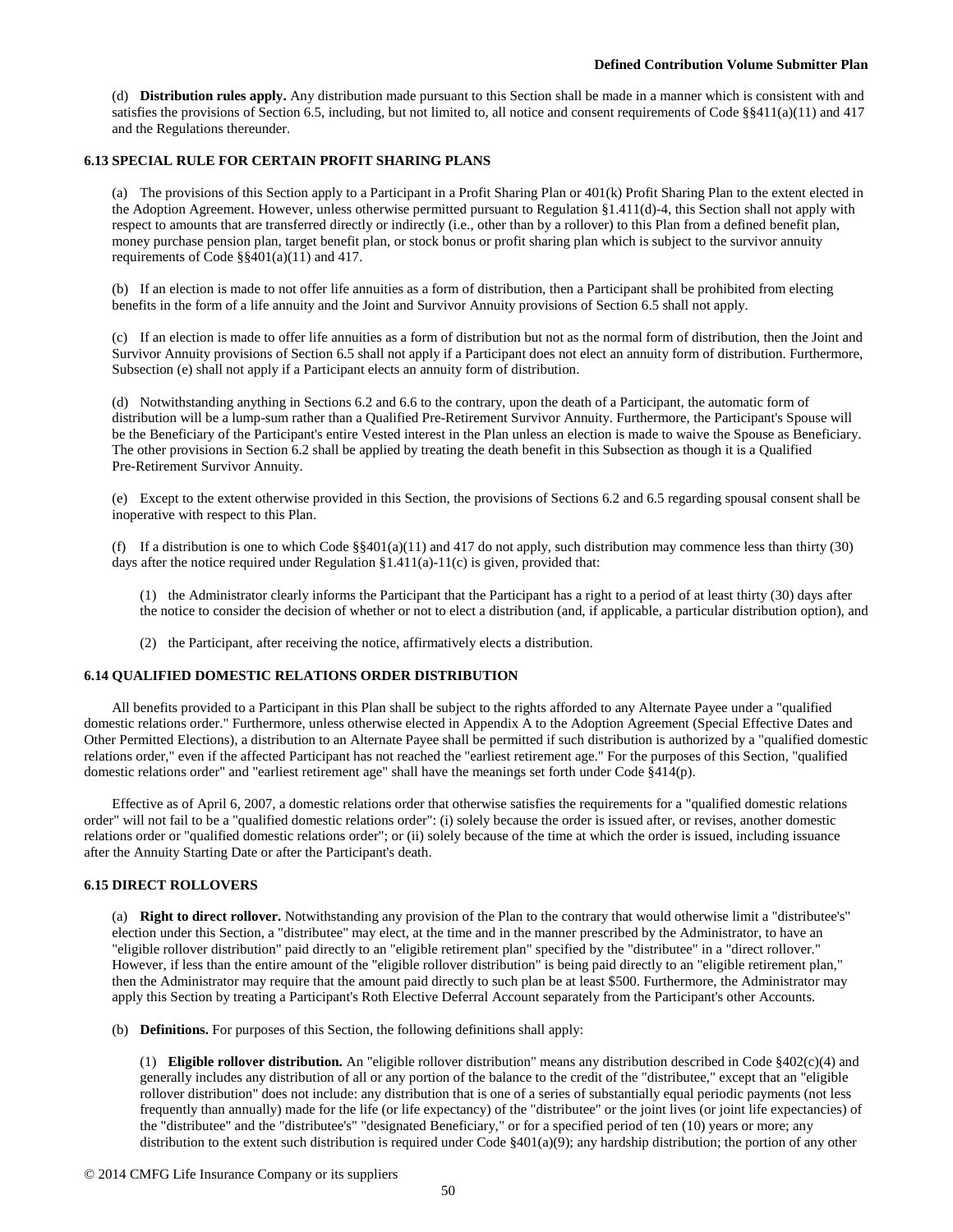distribution(s) that is not includible in gross income (determined without regard to the exclusion for net unrealized appreciation with respect to employer securities); and any other distribution reasonably expected to total less than \$200 during a year. For purposes of the \$200 rule, a distribution from a designated Roth account and a distribution from other accounts under the Plan may be treated as made under separate plans. In addition, Section 6.8(f) applies with respect to distributions made in 2009.

Notwithstanding the above, a portion of a distribution shall not fail to be an "eligible rollover distribution" merely because the portion consists of after-tax voluntary Employee contributions which are not includible in gross income. However, such portion may be transferred only to:

(i) a traditional individual retirement account or annuity described in Code §408(a) or (b) (a "traditional IRA")

(ii) for taxable years beginning after December 31, 2006, a Roth individual account or annuity described in Code §408A (a "Roth IRA"), or

(iii) a qualified defined contribution plan or an annuity contract described in Code §401(a) or Code §403(b), respectively, that agrees to separately account for amounts so transferred (and earnings thereon), including separately accounting for the portion of such distribution which is includible in gross income and the portion of such distribution which is not so includible.

(2) **Eligible retirement plan.** An "eligible retirement plan" is a "traditional IRA," for distributions made after December 31, 2007, a "Roth IRA," a qualified trust (an employees' trust) described in Code §401(a) which is exempt from tax under Code §501(a), an annuity plan described in Code §403(a), an eligible plan under Code §457(b) which is maintained by a state, political subdivision of a state, or any agency or instrumentality of a state or political subdivision and which agrees to separately account for amounts transferred into such plan from this Plan, and an annuity contract described in Code §403(b), that accepts the "distributee's" "eligible rollover distribution." The definition of "eligible retirement plan" shall also apply in the case of a distribution to a surviving Spouse, or to a Spouse or former Spouse who is an Alternate Payee. If any portion of an "eligible rollover distribution" is attributable to payments or distributions from a designated Roth account, an "eligible retirement plan" with respect to such portion shall include only another designated Roth account of the individual from whose account the payments or distributions were made, or a Roth IRA of such individual. A "direct rollover" of a distribution from a Roth Elective Deferral Account (other than an "in-Plan Roth rollover contribution" (as defined in Section 12.11)) will only be made to another Roth Elective Deferral Account under an applicable retirement plan described in Code §402A(e)(1) or to a Roth IRA described in Code §408A, and only to the extent that the rollover is permitted under the rules of Code §402(c). In the case of a "distributee" who is a non-Spouse designated Beneficiary, (i) the "direct rollover" may be made only to a traditional or Roth individual retirement account or an annuity described in Code §408(b) ("IRA") that is established on behalf of the designated non-Spouse Beneficiary and that will be treated as an inherited IRA pursuant to the provisions of Code  $\S402(c)(11)$ , and (ii) the determination of any required minimum distribution required under Code  $\S401(a)(9)$  that is ineligible for rollover shall be made in accordance with IRS Notice 2007-7, Q&A 17 and 18.

(3) **Distributee.** A "distributee" includes an Employee or Former Employee. In addition, the Employee's or Former Employee's surviving Spouse and the Employee's or Former Employee's Spouse or former Spouse who is the Alternate Payee, are "distributees" with regard to the interest of the Spouse or former Spouse.

(4) **Direct rollover.** A "direct rollover" is a payment by the Plan to the "eligible retirement plan" specified by the "distributee."

(c) **Participant notice.** A Participant entitled to an "eligible rollover distribution" must receive a written explanation of the right to a "direct rollover," the tax consequences of not making a "direct rollover," and, if applicable, any available special income tax elections. The notice must be provided within the same thirty (30) – one-hundred eighty (180) day timeframe applicable to the Participant consent notice as set forth in Section 6.5(d)(3). The "direct rollover" notice must be provided to all Participants, unless the total amount the Participant will receive as a distribution during the calendar year is expected to be less than \$200.

(d) **Non-Spouse Beneficiary rollover right.** For distributions after December 31, 2009, and unless otherwise elected in the Adoption Agreement, for distributions after December 31, 2006, a non-Spouse Beneficiary who is a "designated Beneficiary" under Code  $§401(a)(9)(E)$  and the Regulations thereunder, by a direct trustee-to-trustee transfer ("direct rollover"), may roll over all or any portion an "eligible rollover distribution" to an IRA the Beneficiary establishes for purposes of receiving the distribution.

(1) **Certain requirements not applicable.** Any distribution made prior to January 1, 2010 is not subject to the "direct rollover" requirements of Code §401(a)(31) (including Code §401(a)(31)(B), the notice requirements of Code §402(f) or the mandatory withholding requirements of Code §3405(c)).

(2) **Trust Beneficiary.** If the Participant's named Beneficiary is a trust, the Plan may make a direct rollover to an IRA on behalf of the trust, provided the trust satisfies the requirements to be a "designated Beneficiary."

# **6.16 RESTRICTIONS ON DISTRIBUTION OF ASSETS TRANSFERRED FROM A MONEY PURCHASE PLAN**

Notwithstanding any provision of this Plan to the contrary, to the extent that any optional form of benefit under this Plan permits a distribution prior to the Employee's retirement, death, Total and Permanent Disability, or severance from employment, and prior to Plan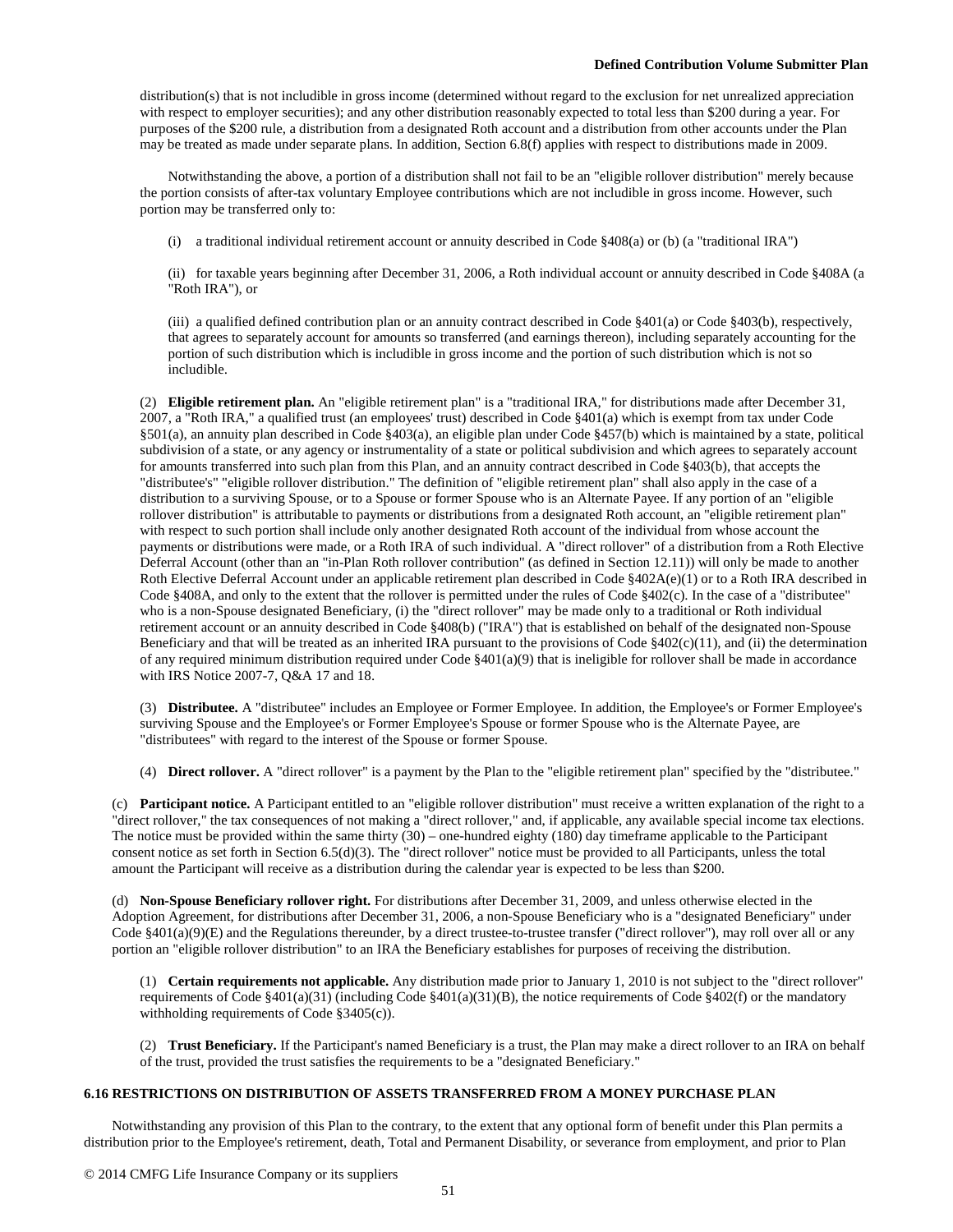termination, the optional form of benefit is not available with respect to benefits attributable to assets (including the post-transfer earnings thereon) and liabilities that are transferred, within the meaning of Code §414(l), to this Plan from a money purchase pension plan qualified under Code §401(a) (other than any portion of those assets and liabilities attributable to after-tax voluntary Employee contributions or to a direct or indirect rollover contribution). Notwithstanding anything in the Plan to the contrary, effective with respect to Plan Years beginning after June 30, 2008, a Participant may not obtain an in-service distribution with respect to such transferred amounts prior to the earlier of the Participant's Normal Retirement Age or attainment of age 62.

### **6.17 CORRECTIVE DISTRIBUTIONS**

Nothing in this Article shall preclude the Administrator from making a distribution to a Participant, to the extent such distribution is made to correct a qualification defect in accordance with the corrective procedures under the IRS' Employee Plans Compliance Resolution System or any other voluntary compliance programs established by the IRS or the Department of Labor.

### **6.18 QUALIFIED RESERVIST DISTRIBUTIONS AND HEART ACT**

(a) **Qualified reservist distribution defined.** A "qualified reservist distribution" is any distribution to an individual who is ordered or called to active duty after September 11, 2001, if: (1) the distribution is from amounts attributable to elective deferrals in a 401(k) plan; (2) the individual was (by reason of being a member of a reserve component, as defined in section 101 of title 37, United States Code) ordered or called to active duty for a period in excess of 179 days or for an indefinite period; and (3) the Plan makes the distribution during the period beginning on the date of such order or call, and ending at the close of the active duty period.

(b) **Death benefits.** In the case of a death occurring on or after January 1, 2007, if a Participant dies while performing qualified military service (as defined in Code §414(u)), the Participant's Beneficiary is entitled to any additional benefits (other than benefit accruals (unless otherwise elected in the Adoption Agreement) relating to the period of qualified military service) provided under the Plan as if the Participant had resumed employment and then terminated employment on account of death. Moreover, the Plan will credit the Participant's qualified military service as service for vesting purposes, as though the Participant had resumed employment under Uniformed Services Employment and Reemployment Rights Act of 1994, as amended (USERRA) immediately prior to the Participant's death.

(c) **Military Differential Pay.** For years beginning after December 31, 2008: (1) an individual receiving Military Differential Pay is treated as an Employee of the Employer making the payment; (2) the Military Differential Pay is treated as 415 Compensation (and Compensation unless otherwise elected in the Adoption Agreement); and (3) the Plan is not treated as failing to meet the requirements of any provision described in Code  $\S414(u)(1)(C)$  (or corresponding Plan provisions, including, but not limited to, Plan provisions related to the ADP or ACP test) by reason of any contribution or benefit which is based on the Military Differential Pay. The Administrator operationally may determine, for purposes of the provisions described in Code  $\S414(u)(1)(C)$ , whether to take into account any Elective Deferrals, and if applicable, any matching contributions, attributable to Military Differential Pay.

Subsection (c)(3) above applies only if all Employees of the Employer performing service in the uniformed services described in Code §3401(h)(2)(A) are entitled to receive Military Differential Pay on reasonably equivalent terms and, if eligible to participate in a retirement plan maintained by the Employer, to make contributions based on the payments on reasonably equivalent terms (taking into account Code  $$410(b)(3)$ , (4), and (5)).

(d) **Deemed Severance.** Notwithstanding Subsection (c)(1) above, if elected in the Adoption Agreement, a Participant performs service in the uniformed services (as defined in Code §414(u)(12)(B)) on active duty for a period of more than 30 days, the Participant will be deemed to have a severance from employment solely for purposes of eligibility for distribution of amounts not subject to Code §412. However, the Plan will not distribute such a Participant's Account on account of this deemed severance unless the Participant specifically elects to receive a benefit distribution hereunder. If a Participant elects to receive a distribution on account of this deemed severance, then the individual may not make an Elective Deferral or after-tax voluntary Employee contribution during the six (6) month period beginning on the date of the distribution. If a Participant would be entitled to a distribution on account of a deemed severance, and a distribution on account of another Plan provision (such as a "qualified reservist distribution" as defined in Subsection (a) above), then the other Plan provision will control and the six (6) month suspension will not apply.

### **ARTICLE VII TRUSTEE AND CUSTODIAN**

#### **7.1 BASIC RESPONSIBILITIES OF THE TRUSTEE**

(a) **Application of Article.** The provisions of this Article, other than Sections 7.6 and 7.15, shall not apply to this Plan if a separate trust agreement is being used. Furthermore, the provisions of this Article, other than Sections 7.5, 7.6 and 7.15, shall not apply if the Plan is fully insured. If the Employer has appointed two or more Trustees to hold Plan assets, then each Trustee shall be the Trustee only with respect to those Plan assets specifically deposited by the Employer in the Trust Fund for which such Trustee is the trustee. References in the Plan to the responsibilities, power or duties of the Trustee and any other provisions in the Plan relating to the Trustee shall be interpreted as applying to each Trustee only with respect to the assets of the Trust Fund for which such Trustee is the Trustee. Each Trustee shall have no responsibility for, or liability with respect to, any of the Plan assets other than the assets for which it serves as Trustee.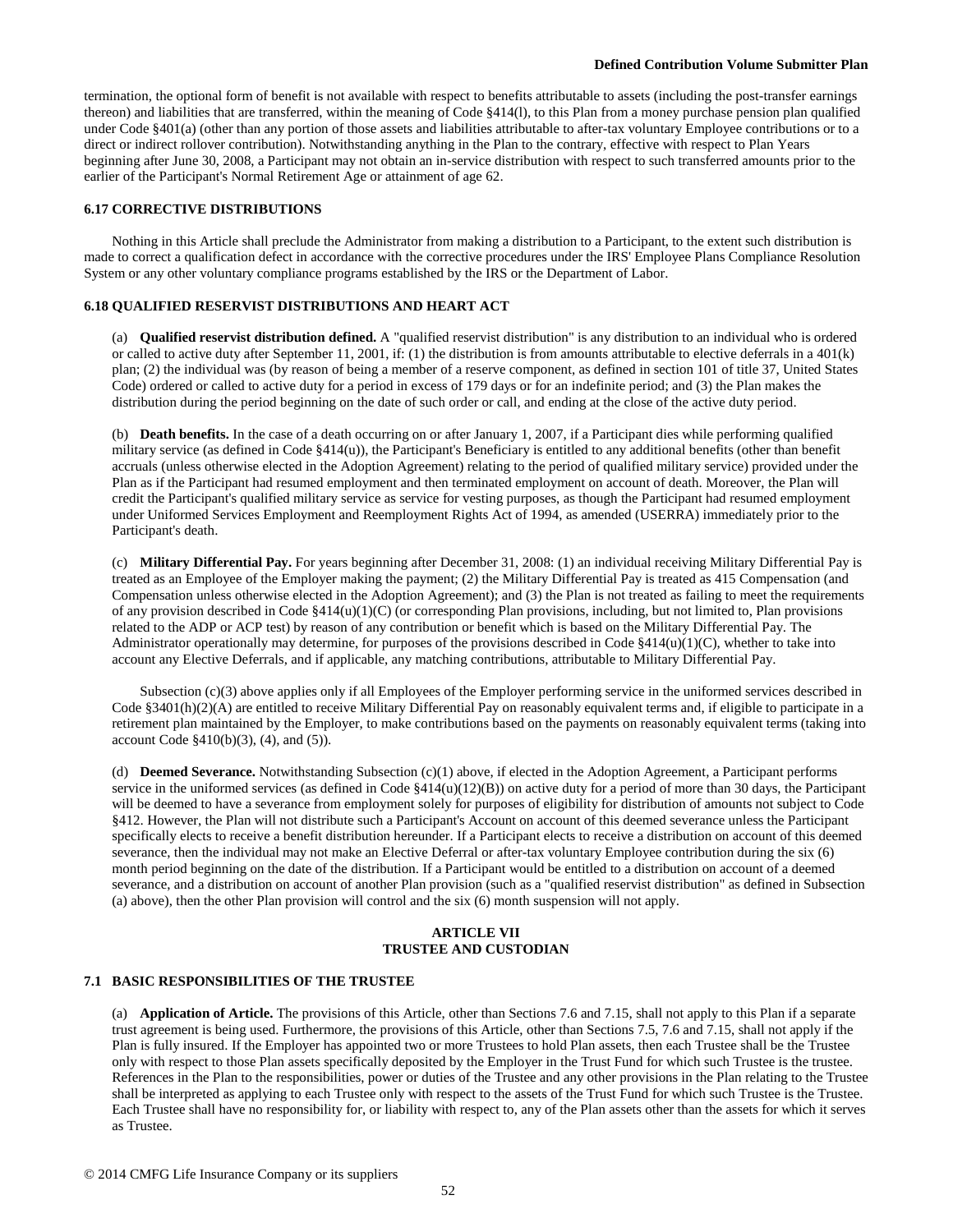(b) **Duty to collect contributions.** The Trustee is obligated to collect any amounts owed to the Trust, except as otherwise provided in Section 7.3(c), even if such amounts are owed by the Employer, unless another person or entity has been designated with such duty in Appendix A to the Adoption Agreement (Special Effective Dates and Other Permitted Elections) or other written agreement (including a designation made pursuant to Section 7.3(c)). In determining how to discharge any duty to collect contributions, the Trustee should weigh the value of the Plan assets involved, the likelihood of a successful recovery, and the expenses expected to be incurred.

(c) **Reliance on Administrator's directions.** The Trustee will credit and distribute the Trust Fund as directed by the Administrator. The Trustee is not obligated to inquire as to whether any payee or distributee is entitled to any payment or whether the distribution is proper or within the terms of the Plan, or whether the manner of making any payment or distribution is proper. The Trustee is accountable only to the Administrator for any payment or distribution made by it in good faith on the order or direction of the Administrator.

(d) **Directions by others.** In the event that the Trustee shall be directed by a Participant (pursuant to the Participant Direction Procedures if the Plan permits Participant directed investments), the Employer, or an Investment Manager or other agent appointed by the Employer with respect to the investment of any or all Plan assets, the Trustee shall have no liability with respect to the investment of such assets, but shall be responsible only to execute such investment instructions as so directed.

(1) The Trustee shall be entitled to rely fully on the written (or other form acceptable to the Administrator and the Trustee, including but not limited to, voice recorded) instructions of a Participant (pursuant to the Participant Direction Procedures), the Employer, or any Fiduciary or nonfiduciary agent of the Employer, in the discharge of such duties, and shall not be liable for any loss or other liability resulting from such direction (or lack of direction) of the investment of any part of the Plan assets.

(2) The Trustee may delegate the duty of executing such instructions to any nonfiduciary agent, which may be an affiliate of the Trustee or any Plan representative.

(3) The Trustee may refuse to comply with any direction from the Participant in the event the Trustee, in its sole and absolute discretion, deems such direction improper by virtue of applicable law. The Trustee shall not be responsible or liable for any loss or expense that may result from the Trustee's refusal or failure to comply with any direction from the Participant.

(4) Any costs and expenses related to compliance with the Participant's directions shall be borne by the Participant's Directed Account, unless paid by the Employer.

(5) Notwithstanding anything herein above to the contrary, the Trustee shall not invest any portion of a Participant's Directed Account in "collectibles" within the meaning of Code §408(m).

(e) **Records.** The Trustee will maintain records of receipts and disbursements and furnish to the Employer and/or Administrator for each Plan Year a written annual report pursuant to Section 7.9.

(f) **Employment of bank or trust company.** The Trustee may employ a bank or trust company pursuant to the terms of its usual and customary bank agency agreement, under which the duties of such bank or trust company shall be of a custodial, clerical and record-keeping nature.

(g) **Payment of expenses.** The Trustee may employ and pay from the Trust Fund reasonable compensation to agents, attorneys, accountants and other persons to advise the Trustee as in its opinion may be necessary. The Trustee may delegate to any agent, attorney, accountant or other person selected by it any non-Trustee power or duty vested in it by the Plan, and the Trustee may act or refrain from acting on the advice or opinion of any such person.

# **7.2 INVESTMENT POWERS AND DUTIES OF DISCRETIONARY TRUSTEE**

(a) **Discretionary authority.** This Section applies if the Employer, in the Adoption Agreement or as otherwise agreed upon by the Employer and the Trustee, designates the Trustee to administer all or a portion of the trust as a Discretionary Trustee. If so designated, then the Trustee has the discretion and authority to invest, manage, and control those Plan assets except, however, with respect to those assets which are subject to the investment direction of a Participant (if Participant directed investments are permitted), or an Investment Manager, the Administrator, or other agent appointed by the Employer. The exercise of any investment discretion hereunder shall be consistent with the "funding policy and method" determined by the Employer.

(b) **Duties.** The Trustee shall, except as otherwise provided in this Plan, invest and reinvest the Trust Fund to keep the Trust Fund invested without distinction between principal and income and in such securities or property, real or personal, wherever situated, as the Trustee shall deem advisable, including, but not limited to, common or preferred stocks, open-end or closed-end mutual funds, bonds and other evidences of indebtedness or ownership, and real estate or any interest therein. The Trustee shall at all times in making investments of the Trust Fund consider, among other factors, the short and long-term financial needs of the Plan on the basis of information furnished by the Employer. In making such investments, the Trustee shall not be restricted to securities or other property of the character expressly authorized by the applicable law for trust investments; however, the Trustee shall give due regard to any limitations imposed by the Code or the Act so that at all times this Plan may qualify as a qualified Plan and Trust. The Trustee shall discharge its duties with respect to the Plan solely in the interest of the Participants and Beneficiaries and with the care, skill,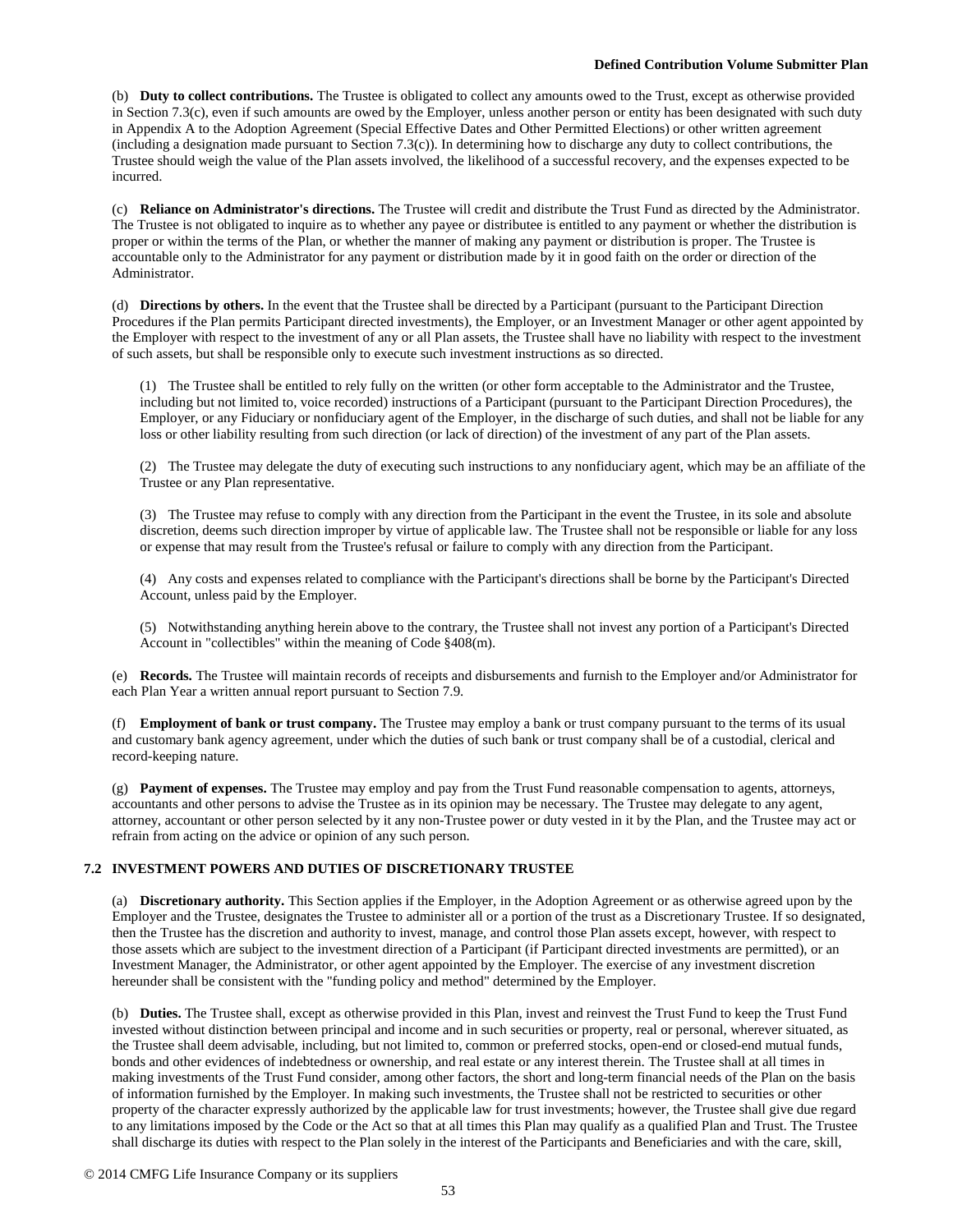prudence, and diligence under the circumstances then prevailing that a prudent person acting in a like capacity and familiar with such matters would use in the conduct of an enterprise of a like character and with like aims.

(c) **Powers.** The Trustee, in addition to all powers and authorities under common law, statutory authority, including the Act, and other provisions of this Plan, shall have the following powers and authorities to be exercised in the Trustee's sole discretion:

(1) To purchase, or subscribe for, any securities or other property and to retain the same. In conjunction with the purchase of securities, margin accounts may be opened and maintained;

(2) To sell, exchange, convey, transfer, grant options to purchase, or otherwise dispose of any securities or other property held by the Trustee, by private contract or at public auction. No person dealing with the Trustee shall be bound to see to the application of the purchase money or to inquire into the validity, expediency, or propriety of any such sale or other disposition, with or without advertisement;

(3) To vote upon any stocks, bonds, or other securities; to give general or special proxies or powers of attorney with or without power of substitution; to exercise any conversion privileges, subscription rights or other options, and to make any payments incidental thereto; to oppose, or to consent to, or otherwise participate in, corporate reorganizations or other changes affecting corporate securities, and to delegate discretionary powers, and to pay any assessments or charges in connection therewith; and generally to exercise any of the powers of an owner with respect to stocks, bonds, securities, or other property;

(4) To cause any securities or other property to be registered in the Trustee's own name, or in the name of a nominee or in a street name provided such securities or other property are held on behalf of the Plan by (i) a bank or trust company, (ii) a broker or dealer registered under the Securities Exchange Act of 1934, or a nominee of such broker or dealer, or (iii) a clearing agency as defined in Section 3(a)(23) of the Securities Exchange Act of 1934;

(5) To invest in a common, collective, or pooled trust fund (the provisions of which are incorporated herein by reference) maintained by any Trustee (or any affiliate of such Trustee) hereunder pursuant to Revenue Ruling 81-100 (as modified by Rev. Rul. 2011-1 or any subsequent guidance), all or such part of the Trust Fund as the Trustee may deem advisable, and the part of the Trust Fund so transferred shall be subject to all the terms and provisions of the common, collective, or pooled trust fund which contemplate the commingling for investment purposes of such trust assets with trust assets of other trusts. The name of the trust fund may be specified in Appendix A to the Adoption Agreement (Special Effective Dates and Other Permitted Elections). The Trustee may withdraw from such common, collective, or pooled trust fund all or such part of the Trust Fund as the Trustee may deem advisable;

(6) To borrow or raise money for the purposes of the Plan in such amount, and upon such terms and conditions, as the Trustee shall deem advisable; and for any sum so borrowed, to issue a promissory note as Trustee, and to secure the repayment thereof by pledging all, or any part, of the Trust Fund; and no person lending money to the Trustee shall be bound to see to the application of the money lent or to inquire into the validity, expediency, or propriety of any borrowing;

(7) To accept and retain for such time as it may deem advisable any securities or other property received or acquired by it as Trustee hereunder, whether or not such securities or other property would normally be purchased as investments hereunder;

(8) To make, execute, acknowledge, and deliver any and all documents of transfer and conveyance and any and all other instruments that may be necessary or appropriate to carry out the powers herein granted;

(9) To settle, compromise, or submit to arbitration (provided such arbitration does not apply to qualification issues nor to Participants or Beneficiaries) any claims, debts, or damages due or owing to or from the Plan, to commence or defend suits or legal or administrative proceedings, and to represent the Plan in all suits and legal and administrative proceedings;

(10) To employ suitable agents and counsel and to pay their reasonable expenses and compensation, and such agents or counsel may or may not be an agent or counsel for the Employer;

(11) To apply for and procure from the Insurer as an investment of the Trust Fund any annuity or other Contracts (on the life of any Participant, or in the case of a Profit Sharing Plan (including a 401(k) Plan), on the life of any person in whom a Participant has an insurable interest, or on the joint lives of a Participant and any person in whom the Participant has an insurable interest) as the Administrator shall deem proper; to exercise, at any time or from time to time, whatever rights and privileges may be granted under such annuity, or other Contracts; to collect, receive, and settle for the proceeds of all such annuity, or other Contracts as and when entitled to do so under the provisions thereof;

(12) To invest funds of the Trust in time deposits or savings accounts bearing a reasonable rate of interest or in cash or cash balances without liability for interest thereon, including the specific authority to invest in any type of deposit of the Trustee (or of a financial institution related to the Trustee);

(13) To invest in Treasury Bills and other forms of United States government obligations;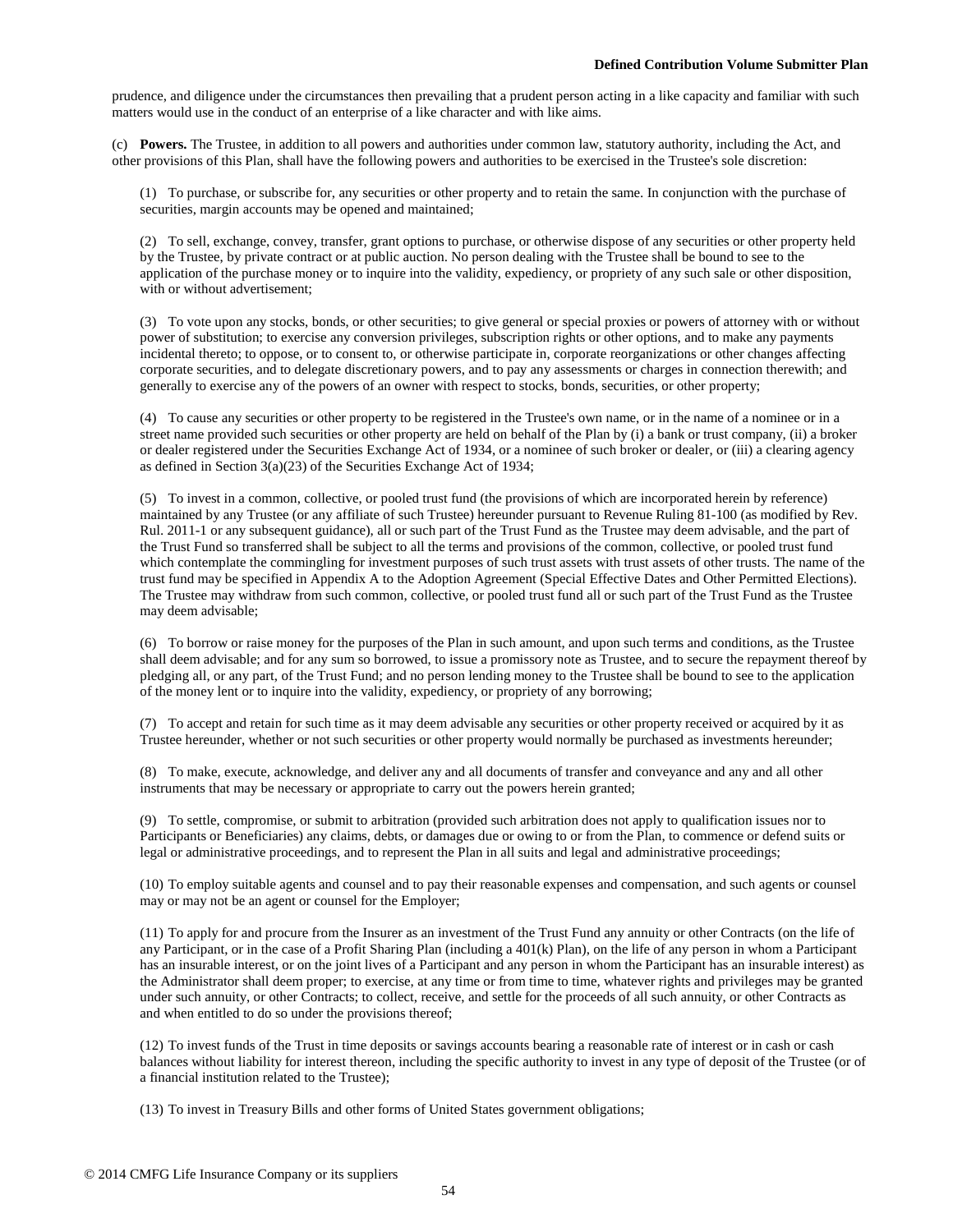(14) To sell, purchase and acquire put or call options if the options are traded on and purchased through a national securities exchange registered under the Securities Exchange Act of 1934, as amended, or, if the options are not traded on a national securities exchange, are guaranteed by a member firm of the New York Stock Exchange regardless of whether such options are covered;

(15) To deposit monies in federally insured savings accounts or certificates of deposit in banks or savings and loan associations including the specific authority to make deposit into any savings accounts or certificates of deposit of the Trustee (or a financial institution related to the Trustee);

(16) To pool all or any of the Trust Fund, from time to time, with assets belonging to any other qualified employee pension benefit trust created by the Employer or any Affiliated Employer, and to commingle such assets and make joint or common investments and carry joint accounts on behalf of this Plan and Trust and such other trust or trusts, allocating undivided shares or interests in such investments or accounts or any pooled assets of the two or more trusts in accordance with their respective interests; and

(17) To do all such acts and exercise all such rights and privileges, although not specifically mentioned herein, as the Trustee may deem necessary to carry out the purposes of the Plan.

(d) **Appointment of Investment Manager or others.** The Trustee may appoint, at its option, an Investment Manager, investment adviser, or other agent to provide direction to the Trustee with respect to the investment of any or all of the Plan assets. Such appointment shall be in writing and shall specifically identify the Plan assets with respect to which the Investment Manager or other agent shall have the authority to direct the investment.

# **7.3 INVESTMENT POWERS AND DUTIES OF NONDISCRETIONARY TRUSTEE**

(a) **No discretionary powers.** This Section applies if the Employer, in the Adoption Agreement or as otherwise agreed upon by the Employer and the Trustee, designates the Trustee to administer all or a portion of the trust as a nondiscretionary Trustee. If so designated, then the Trustee shall have no discretionary authority to invest, manage, or control those Plan assets, but must act solely as a Directed Trustee of those Plan assets. A nondiscretionary Trustee, as Directed Trustee of the Plan funds it holds, is authorized and empowered, by way of limitation, with the powers, rights and duties set forth herein and in Section 7.14, each of which the nondiscretionary Trustee exercises solely as Directed Trustee in accordance with the direction of the party which has the authority to manage and control the investment of the Plan assets. If no directions are provided to the Trustee, the Employer will provide necessary direction. Furthermore, the Employer and the nondiscretionary Trustee may, in writing, limit the powers of the nondiscretionary Trustee to any combination of powers listed within this Section. The party which has the authority to manage and control the investment of the Plan assets shall discharge its duties with respect to the Plan solely in the interest of the Participants and Beneficiaries and with the care, skill, prudence, and diligence under the circumstances then prevailing that a prudent person acting in a like capacity and familiar with such matters would use in the conduct of an enterprise of a like character and with like aims.

(b) **Powers.** The Trustee, in addition to all powers and authorities under common law, statutory authority, including the Act, and other provisions of this Plan, shall have the following powers and authorities:

(1) To invest the assets, without distinction between principal and income, in securities or property, real or personal, wherever situated, including, but not limited to, common or preferred stocks, open-end or closed-end mutual funds, bonds and other evidences of indebtedness or ownership, and real estate or any interest therein. In making such investments, the Trustee shall not be restricted to securities or other property of the character expressly authorized by the applicable law for trust investments; however, the Trustee shall give due regard to any limitations imposed by the Code or the Act so that at all times this Plan may qualify as a qualified Plan and Trust;

(2) To purchase, or subscribe for, any securities or other property and to retain the same. In conjunction with the purchase of securities, margin accounts may be opened and maintained;

(3) To sell, exchange, convey, transfer, grant options to purchase, or otherwise dispose of any securities or other property held by the Trustee, by private contract or at public auction. No person dealing with the Trustee shall be bound to see to the application of the purchase money or to inquire into the validity, expediency, or propriety of any such sale or other disposition, with or without advertisement;

(4) At the direction of the party which has the authority or discretion, to vote upon any stocks, bonds, or other securities; to give general or special proxies or powers of attorney with or without power of substitution; to exercise any conversion privileges, subscription rights or other options, and to make any payments incidental thereto; to oppose, or to consent to, or otherwise participate in, corporate reorganizations or other changes affecting corporate securities, and to delegate powers, and pay any assessments or charges in connection therewith; and generally to exercise any of the powers of an owner with respect to stocks, bonds, securities, or other property;

(5) To cause any securities or other property to be registered in the Trustee's own name, or in the name of a nominee or in a street name provided such securities or other property are held on behalf of the Plan by (i) a bank or trust company, (ii) a broker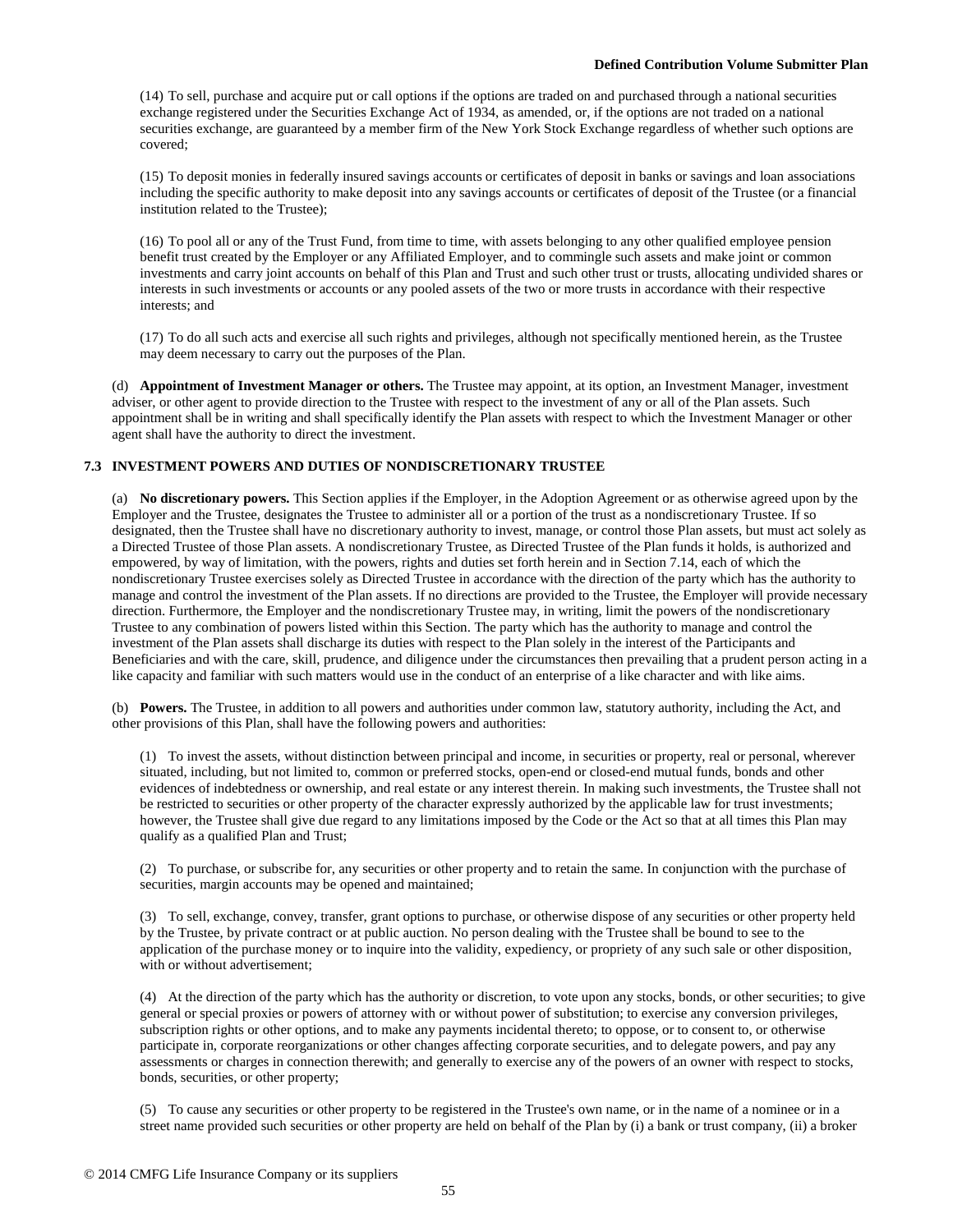or dealer registered under the Securities Exchange Act of 1934, or a nominee of such broker or dealer, or (iii) a clearing agency as defined in Section 3(a)(23) of the Securities Exchange Act of 1934;

(6) To invest in a common, collective, or pooled trust fund (the provisions of which are incorporated herein by reference) maintained by any Trustee (or any affiliate of such Trustee) hereunder pursuant to Revenue Ruling 81-100 (as modified by Rev. Rul. 2011-1 or any subsequent guidance), all or such part of the Trust Fund as the party which has the authority to manage and control the investment of the assets shall deem advisable, and the part of the Trust Fund so transferred shall be subject to all the terms and provisions of the common, collective, or pooled trust fund which contemplate the commingling for investment purposes of such trust assets with trust assets of other trusts. The name of the trust fund may be specified in Appendix A to the Adoption Agreement (Special Effective Dates and Other Permitted Elections);

(7) To borrow or raise money for the purposes of the Plan in such amount, and upon such terms and conditions, as the Trustee shall deem advisable; and for any sum so borrowed, to issue a promissory note as Trustee, and to secure the repayment thereof by pledging all, or any part, of the Trust Fund; and no person lending money to the Trustee shall be bound to see to the application of the money lent or to inquire into the validity, expediency, or propriety of any borrowing;

(8) To make, execute, acknowledge, and deliver any and all documents of transfer and conveyance and any and all other instruments that may be necessary or appropriate to carry out the powers herein granted;

(9) To settle, compromise, or submit to arbitration (provided such arbitration does not apply to qualification issues nor to Participants or Beneficiaries) any claims, debts, or damages due or owing to or from the Plan, to commence or defend suits or legal or administrative proceedings, and to represent the Plan in all suits and legal and administrative proceedings;

(10) To employ suitable agents and counsel and to pay their reasonable expenses and compensation, and such agent or counsel may or may not be an agent or counsel for the Employer;

(11) To apply for and procure from the Insurer as an investment of the Trust Fund any annuity or other Contracts (on the life of any Participant, or in the case of a Profit Sharing Plan (including a 401(k) Plan), on the life of any person in whom a Participant has an insurable interest, or on the joint lives of a Participant and any person in whom the Participant has an insurable interest) as the Administrator shall deem proper; to exercise, at the direction of the person with the authority to do so, whatever rights and privileges may be granted under such annuity or other Contracts; to collect, receive, and settle for the proceeds of all such annuity or other Contracts as and when entitled to do so under the provisions thereof;

(12) To invest funds of the Trust in time deposits or savings accounts bearing a reasonable rate of interest or in cash or cash balances without liability for interest thereon, including the specific authority to invest in any type of deposit of the Trustee (or of a financial institution related to the Trustee);

(13) To invest in Treasury Bills and other forms of United States government obligations;

(14) To sell, purchase and acquire put or call options if the options are traded on and purchased through a national securities exchange registered under the Securities Exchange Act of 1934, as amended, or, if the options are not traded on a national securities exchange, are guaranteed by a member firm of the New York Stock Exchange regardless of whether such options are covered;

(15) To deposit monies in federally insured savings accounts or certificates of deposit in banks or savings and loan associations including the specific authority to make deposit into any savings accounts or certificates of deposit of the Trustee (or a financial institution related to the Trustee); and

(16) To pool all or any of the Trust Fund, from time to time, with assets belonging to any other qualified employee pension benefit trust created by the Employer or any Affiliated Employer, and to commingle such assets and make joint or common investments and carry joint accounts on behalf of this Plan and such other trust or trusts, allocating undivided shares or interests in such investments or accounts or any pooled assets of the two or more trusts in accordance with their respective interests.

(c) The Trustee shall have no responsibility to enforce the collection from the Employer of any contribution to the Plan or determine the correctness of the amount or timing any contribution. The Employer is responsible for transmitting contributions to the Trustee at such times and in such manner as is mutually agreed upon by the Employer and the Trustee and as required by the Plan and applicable law. Further, the Employer represents and warrants that it either has responsibility as a "named fiduciary" (as defined in Act  $§402(a)(2)$ ) or has properly delegated the responsibility to a Plan fiduciary, other than the nondiscretionary Trustee, for determining the correctness, amount and timing of contributions and for the collection of contributions.

# **7.4 POWERS AND DUTIES OF CUSTODIAN**

The Employer may appoint a Custodian of the Plan assets. A Custodian has the same powers, rights and duties as a nondiscretionary Trustee. Any reference in the Plan to a Trustee also is a reference to a Custodian unless the context of the Plan indicates otherwise. A limitation of the Trustee's liability by Plan provision also acts as a limitation of the Custodian's liability. The Custodian will be protected from any liability with respect to actions taken pursuant to the direction of the Trustee, Administrator, the Employer, an Investment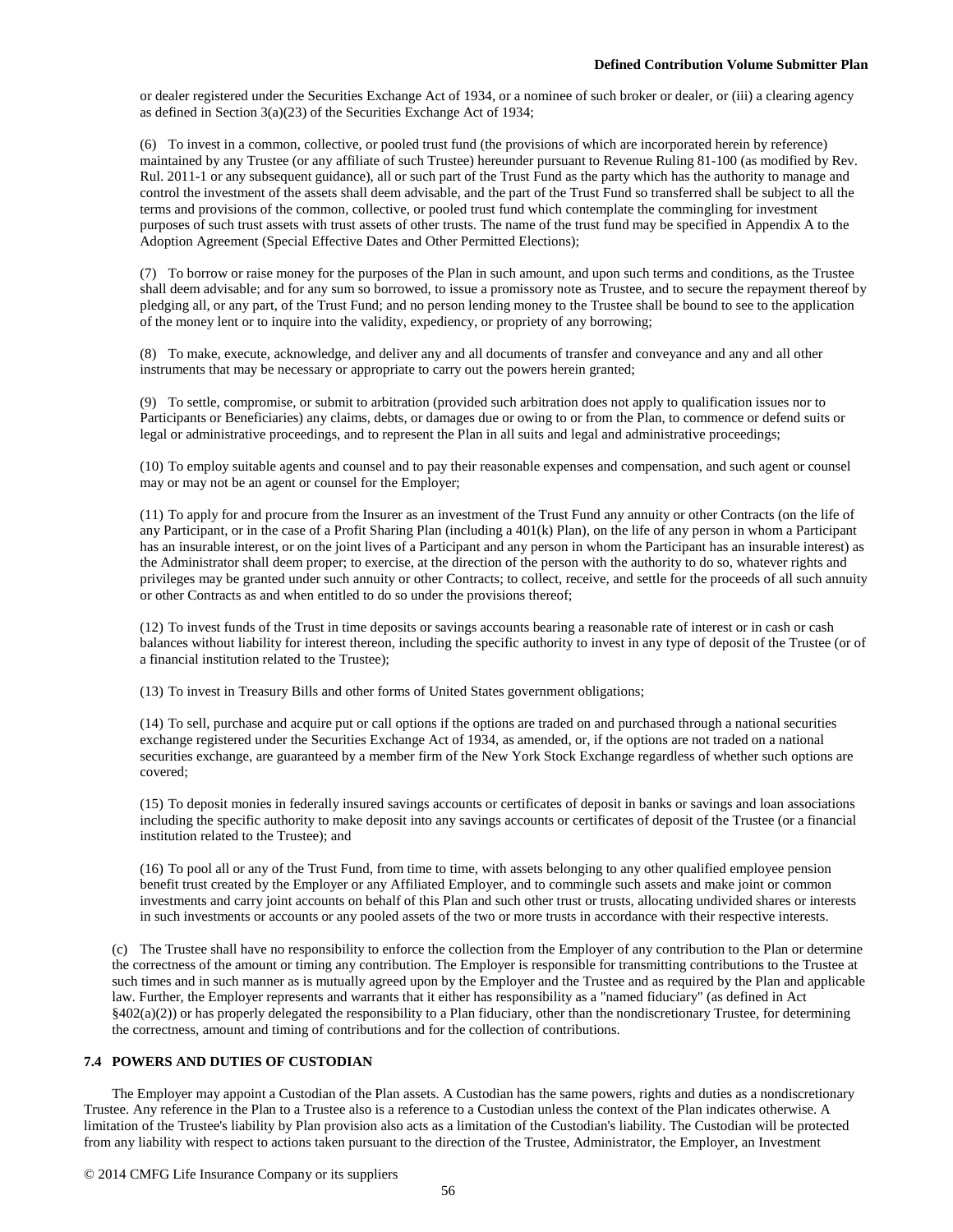Manager, a named Fiduciary or other third party with authority to provide direction to the Custodian. The resignation or removal of the Custodian shall be made in accordance with Section 7.11 as though the Custodian were a Trustee.

# **7.5 LIFE INSURANCE**

(a) **Permitted insurance.** The Trustee (or Insurer), in accordance with nondiscriminatory operational procedures of the Administrator, shall ratably apply for, own, and pay all premiums on Contracts on the lives of the Participants or, in the case of a Profit Sharing Plan (including a 401(k) Plan), on the life of a member of the Participant's family or on the joint lives of a Participant and a member of the Participant's family. Furthermore, if a Contract is purchased on the joint lives of the Participant and another person and such other person predeceases the Participant, then the Contract may not be maintained under this Plan. Any initial or additional Contract purchased on behalf of a Participant shall have a face amount of not less than \$1,000, an amount set forth in the Administrator's procedures, or the limitation of the Insurer, whichever is greater. If a life insurance Contract is to be purchased for a Participant, then the aggregate premium for ordinary life insurance for each Participant must be less than 50% of the aggregate contributions and Forfeitures allocated to the Participant's Combined Account. For purposes of this limitation, ordinary life insurance Contracts are Contracts with both non-decreasing death benefits and non-increasing premiums. If term insurance or universal life insurance is purchased, then the aggregate premium must be 25% or less of the aggregate contributions and Forfeitures allocated to the Participant's Combined Account. If both term insurance and ordinary life insurance are purchased, then the premium for term insurance plus one-half of the premium for ordinary life insurance may not in the aggregate exceed 25% of the aggregate Employer contributions and Forfeitures allocated to the Participant's Combined Account. Notwithstanding the preceding, the limitations imposed herein with respect to the purchase of life insurance shall not apply, in the case of a Profit Sharing Plan (including a 401(k) Plan), to the portion of the Participant's Account, other than the Participant's Elective Deferral Account, Qualified Matching Account and Qualified Nonelective Contribution Account, that has accumulated for at least two (2) Plan Years or to the entire Participant's Account if the Participant has been a Participant in the Plan for at least five (5) years. In addition, amounts transferred to this Plan in accordance with Section 4.6(f)(1)(ii) or (iii) and a Participant's Voluntary Contribution Account may be used to purchase Contracts without limitation. Thus, amounts that are not subject to the limitations contained herein may be used to purchase life insurance on any person in whom a Participant has an insurable interest or on the joint lives of a Participant and any person in whom the Participant has an insurable interest, and without regard to the amount of premiums paid to purchase any life insurance hereunder.

(b) **Contract conversion at retirement.** Subject to the survivor annuity requirements of Sections 6.5 and 6.6 (if applicable), the Trustee (or Insurer) must distribute the Contracts to the Participant or convert the entire value of the Contracts at or before retirement into cash or provide for a periodic income so that no portion of such value may be used to continue life insurance protection beyond the date on which benefits commence.

(c) **Limitations on purchase.** Notwithstanding anything herein above to the contrary, amounts credited to a Participant's Qualified Voluntary Employee Contribution Account pursuant to Section 4.9, shall not be applied to the purchase of life insurance Contracts. Furthermore, no life insurance Contracts shall be required to be obtained on an individual's life if, for any reason (other than the nonpayment of premiums) the Insurer will not issue a Contract on such individual's life.

(d) **Proceeds payable to Plan.** The Trustee (or Insurer) will be the owner of any life insurance Contract purchased under the terms of this Plan. The Contract must provide that the proceeds will be payable to the Trustee (or Insurer); however, the Trustee (or Insurer) shall be required to pay over all proceeds of the Contract to the Participant's "designated Beneficiary" in accordance with the distribution provisions of Article VI. A Participant's Spouse will be the "designated Beneficiary" pursuant to Section 6.2, unless a qualified election has been made in accordance with Sections 6.5 and 6.6 of the Plan, if applicable. Under no circumstances shall the Trust retain any part of the proceeds that are in excess of the cash surrender value immediately prior to death. However, the Trustee (or Insurer) shall not pay the proceeds in a method that would violate the requirements of the Retirement Equity Act of 1984, as stated in Article VI of the Plan, or Code §401(a)(9) and the Regulations thereunder. In the event of any conflict between the terms of this Plan and the terms of any insurance Contract purchased hereunder, the Plan provisions shall control.

(e) **No responsibility for act of Insurer.** The Employer, the Administrator and the Trustee shall not be responsible for the validity of the provisions under a Contract issued hereunder or for the failure or refusal by the Insurer to provide benefits under such Contract. The Employer, Administrator and the Trustee are also not responsible for any action or failure to act by the Insurer or any other person which results in the delay of a payment under the Contract or which renders the Contract invalid or unenforceable in whole or in part.

# **7.6 LOANS TO PARTICIPANTS**

(a) **Permitted loans.** The Trustee (or the Administrator if the Trustee is a nondiscretionary Trustee or if loans are treated as Participant directed investments) may, in the Trustee's (or, if applicable, the Administrator's) sole discretion, make loans to Participants or Beneficiaries. If loans are permitted, then the following shall apply: (1) loans shall be made available to all Participants and Beneficiaries on a reasonably equivalent basis; (2) loans shall not be made available to Highly Compensated Employees in an amount greater than the amount made available to other Participants; (3) loans shall bear a reasonable rate of interest; (4) loans shall be adequately secured; and (5) loans shall provide for periodic repayment over a reasonable period of time. Furthermore, no Participant loan shall exceed the Participant's Vested interest in the Plan. For purposes of this Section, the term Participant shall include any Eligible Employee who is not yet a Participant, if, pursuant to the Adoption Agreement, "rollovers" are permitted to be accepted from Eligible Employees.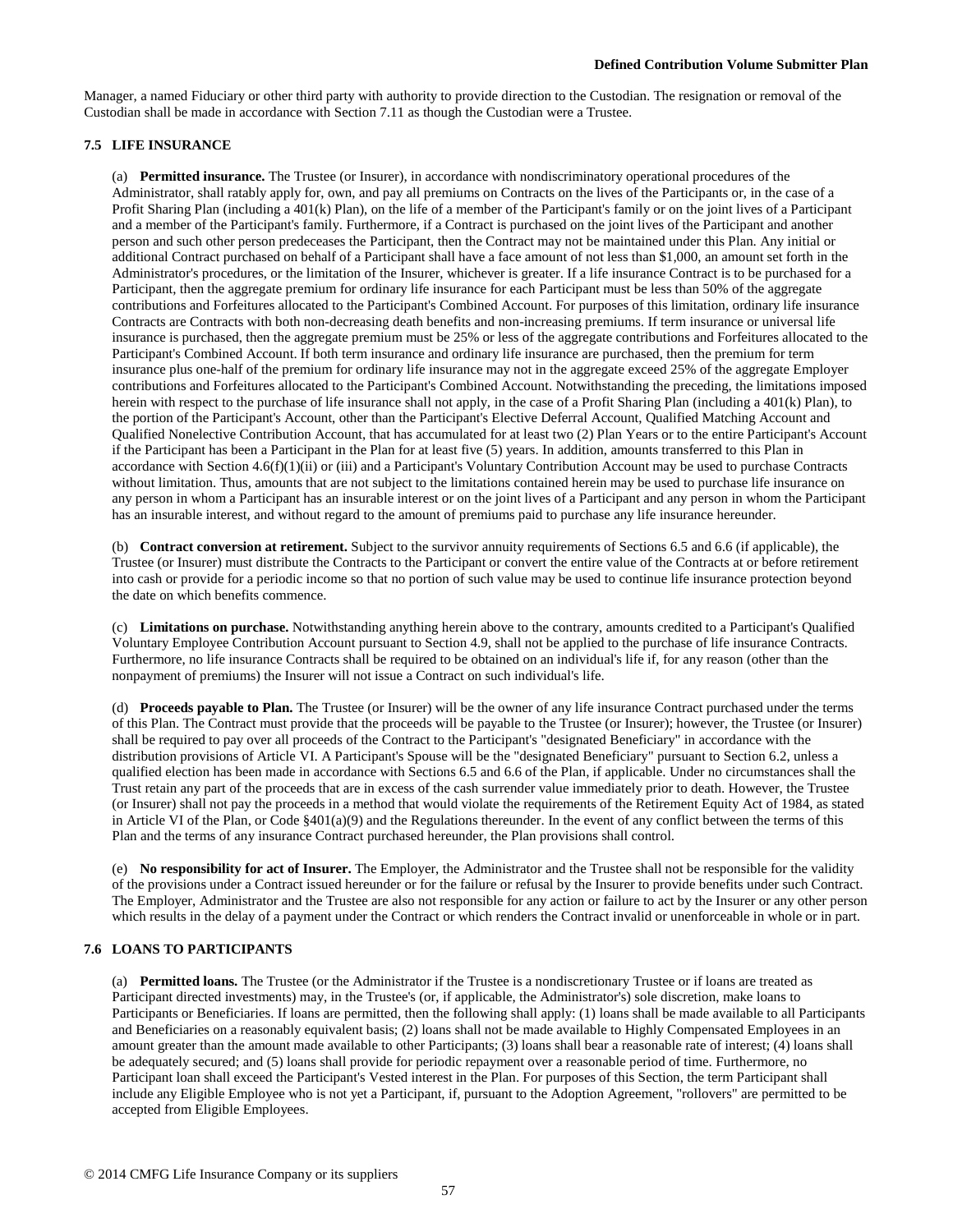(b) **Prohibited assignment or pledge.** An assignment or pledge of any portion of a Participant's interest in the Plan and a loan, pledge, or assignment with respect to any insurance Contract purchased under the Plan, shall be treated as a loan under this Section.

(c) **Spousal consent.** If the Vested interest of a Participant is used to secure any loan made pursuant to this Section, then the written (or such other form as permitted by the IRS) consent of the Participant's Spouse shall be required in a manner consistent with Section 6.5(a), provided the spousal consent requirements of such Section apply to the Plan. Such consent must be obtained within the one-hundred eighty (180) (ninety (90) for Plan Years beginning before January 1, 2007) day period prior to the date the loan is made. A new consent shall be required if the Vested interest of a Participant is used for renegotiation, extension, renewal or other revision of the loan. However, unless the loan program established pursuant to this Section provides otherwise, no spousal consent shall be required under this paragraph if the total interest subject to the security is not in excess of \$5,000. If a valid spousal consent has been obtained in accordance with this Subsection, then, notwithstanding any other provision of this Plan, the portion of the Participant's Vested Account balance used as a security interest held by the Plan by reason of a loan outstanding to the Participant shall be taken into account for purposes of determining the amount of the Account balance payable at the time of death or distribution, but only if the reduction is used as repayment of the loan. If less than 100% of the Participant's Vested Account balance (determined without regard to the preceding sentence) is payable to the surviving Spouse, then the Account balance shall be adjusted by first reducing the Vested Account balance by the amount of the security used as repayment of the loan, and then determining the benefit payable to the surviving Spouse.

(d) **Loan program.** The Administrator shall be authorized to establish a Participant loan program to provide for loans under the Plan. The loan program shall be established in accordance with Department of Labor Regulation §2550.408(b)-1(d)(2) providing for loans by the Plan to parties-in-interest under said Plan, such as Participants or Beneficiaries. In order for the Administrator to implement such loan program, a separate written document forming a part of this Plan must be adopted, which document shall specifically include, but need not be limited to, the following:

- (1) the identity of the person or positions authorized to administer the Participant loan program;
- (2) a procedure for applying for loans;
- (3) the basis on which loans will be approved or denied;
- (4) limitations, if any, on the types and amounts of loans offered;
- (5) the procedure under the program for determining a reasonable rate of interest;
- (6) the types of collateral which may secure a Participant loan; and
- (7) the events constituting default and the steps that will be taken to preserve Plan assets in the event such default.

(e) **Loan default.** Notwithstanding anything in this Plan to the contrary, if a Participant or Beneficiary defaults on a loan made pursuant to this Section that is secured by the Participant's interest in the Plan, then a Participant's interest may be offset by the amount subject to the security to the extent there is a distributable event permitted by the Code or Regulations.

(f) **Loans subject to Plan terms.** Notwithstanding anything in this Section to the contrary, if this is an amendment and restatement of an existing Plan, any loans made prior to the date this amendment and restatement is adopted shall be subject to the terms of the Plan in effect at the time such loan was made.

# **7.7 ALLOCATION AND DELEGATION OF RESPONSIBILITIES**

If there is more than one Trustee, then the responsibilities of each Trustee may be specified by the Employer and accepted in writing by each Trustee. If no such delegation is made by the Employer, then the Trustees may allocate the responsibilities among themselves, in which event the Trustees shall notify the Employer and the Administrator in writing of such action and specify the responsibilities of each Trustee. Except where there has been an allocation and delegation of powers, if there shall be more than one Trustee, they shall act by a majority of their number, but may authorize one or more of them to sign papers on their behalf.

### **7.8 TRUSTEE'S COMPENSATION AND EXPENSES AND TAXES**

The Trustee shall be paid such reasonable compensation as set forth in the Trustee's fee schedule (if the Trustee has such a schedule) or as agreed upon in writing by the Employer and the Trustee. However, an individual serving as Trustee who already receives full-time compensation from the Employer shall not receive compensation from this Plan. In addition, the Trustee shall be reimbursed for any reasonable expenses, including reasonable counsel fees incurred by it as Trustee. Such compensation and expenses shall be paid from the Trust Fund unless paid or advanced by the Employer. All taxes of any kind whatsoever that may be levied or assessed under existing or future laws upon, or in respect of, the Trust Fund or the income thereof, shall be paid from the Trust Fund.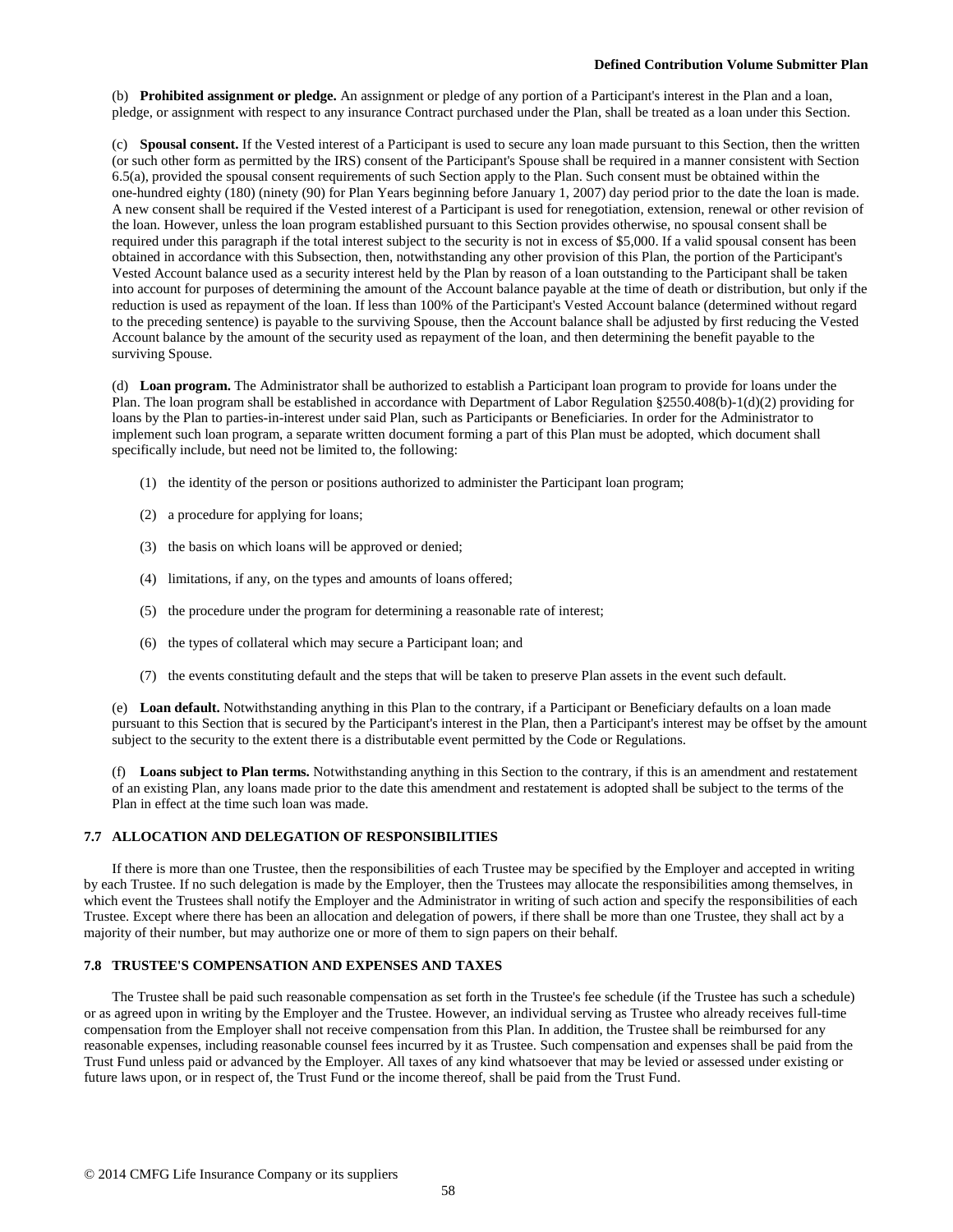## **7.9 ANNUAL REPORT OF THE TRUSTEE**

(a) **Annual report.** Within a reasonable period of time after the later of the Anniversary Date or receipt of the Employer's contribution for each Plan Year, the Trustee, or its agent, shall furnish to the Employer and Administrator a written statement of account with respect to the Plan Year for which such contribution was made setting forth:

- (1) the net income, or loss, of the Trust Fund;
- (2) the gains, or losses, realized by the Trust Fund upon sales or other disposition of the assets;
- (3) the increase, or decrease, in the value of the Trust Fund;
- (4) all payments and distributions made from the Trust Fund; and
- (5) such further information as the Trustee and/or Administrator deems appropriate.

(b) **Employer approval of report.** The Employer, promptly upon its receipt of each such statement of account, shall acknowledge receipt thereof in writing and advise the Trustee and/or Administrator of its approval or disapproval thereof. Failure by the Employer to disapprove any such statement of account within thirty (30) days after its receipt thereof shall be deemed an approval thereof. The approval by the Employer of any statement of account shall be binding on the Employer and the Trustee as to all matters contained in the statement to the same extent as if the account of the Trustee had been settled by judgment or decree in an action for a judicial settlement of its account in a court of competent jurisdiction in which the Trustee, the Employer and all persons having or claiming an interest in the Plan were parties. However, nothing contained in this Section shall deprive the Trustee of its right to have its accounts judicially settled if the Trustee so desires.

# **7.10 AUDIT**

(a) **Duty to engage accountant.** If an audit of the Plan's records shall be required by the Act and the regulations thereunder for any Plan Year, the Administrator shall engage on behalf of all Participants an independent qualified public accountant for that purpose. Such accountant shall, after an audit of the books and records of the Plan in accordance with generally accepted auditing standards, within a reasonable period after the close of the Plan Year, furnish to the Administrator and the Trustee a report of the audit setting forth the accountant's opinion as to whether any statements, schedules or lists, that are required by Act §103 or the Secretary of Labor to be filed with the Plan's annual report, are presented fairly in conformity with generally accepted accounting principles applied consistently.

(b) **Payment of fees.** All auditing and accounting fees shall be an expense of and may, at the election of the Employer, be paid from the Trust Fund.

(c) **Information to be provided to Administrator.** If some or all of the information necessary to enable the Administrator to comply with Act §103 is maintained by a bank, insurance company, or similar institution, regulated, supervised, and subject to periodic examination by a state or federal agency, then it shall transmit and certify the accuracy of that information to the Administrator as provided in Act §103(b) within one hundred twenty (120) days after the end of the Plan Year or such other date as may be prescribed under regulations of the Secretary of Labor.

## **7.11 RESIGNATION, REMOVAL AND SUCCESSION OF TRUSTEE**

(a) **Trustee resignation.** Unless otherwise agreed to by both the Trustee and the Employer, a Trustee may resign at any time by delivering to the Employer, at least thirty (30) days before its effective date, a written notice of resignation.

(b) **Trustee removal.** Unless otherwise agreed to by both the Trustee and the Employer, the Employer may remove a Trustee at any time by delivering to the Trustee, at least thirty (30) days before its effective date, a written notice of such Trustee's removal.

(c) **Appointment of successor.** Upon the death, resignation, incapacity, or removal of any Trustee, a successor may be appointed by the Employer; and such successor, upon accepting such appointment in writing and delivering same to the Employer, shall, without further act, become vested with all the powers and responsibilities of the predecessor as if such successor had been originally named as a Trustee herein. Until such a successor is appointed, any remaining Trustee or Trustees shall have full authority to act under the terms of the Plan.

(d) **Appointment of successor prior to removal of predecessor.** The Employer may designate one or more successors prior to the death, resignation, incapacity, or removal of a Trustee. In the event a successor is so designated by the Employer and accepts such designation, the successor shall, without further act, become vested with all the powers and responsibilities of the predecessor as if such successor had been originally named as Trustee herein immediately upon the death, resignation, incapacity, or removal of the predecessor.

(e) **Trustee's statement upon cessation of being Trustee.** Whenever any Trustee hereunder ceases to serve as such, the Trustee shall furnish to the Employer and Administrator a written statement of account with respect to the portion of the Plan Year during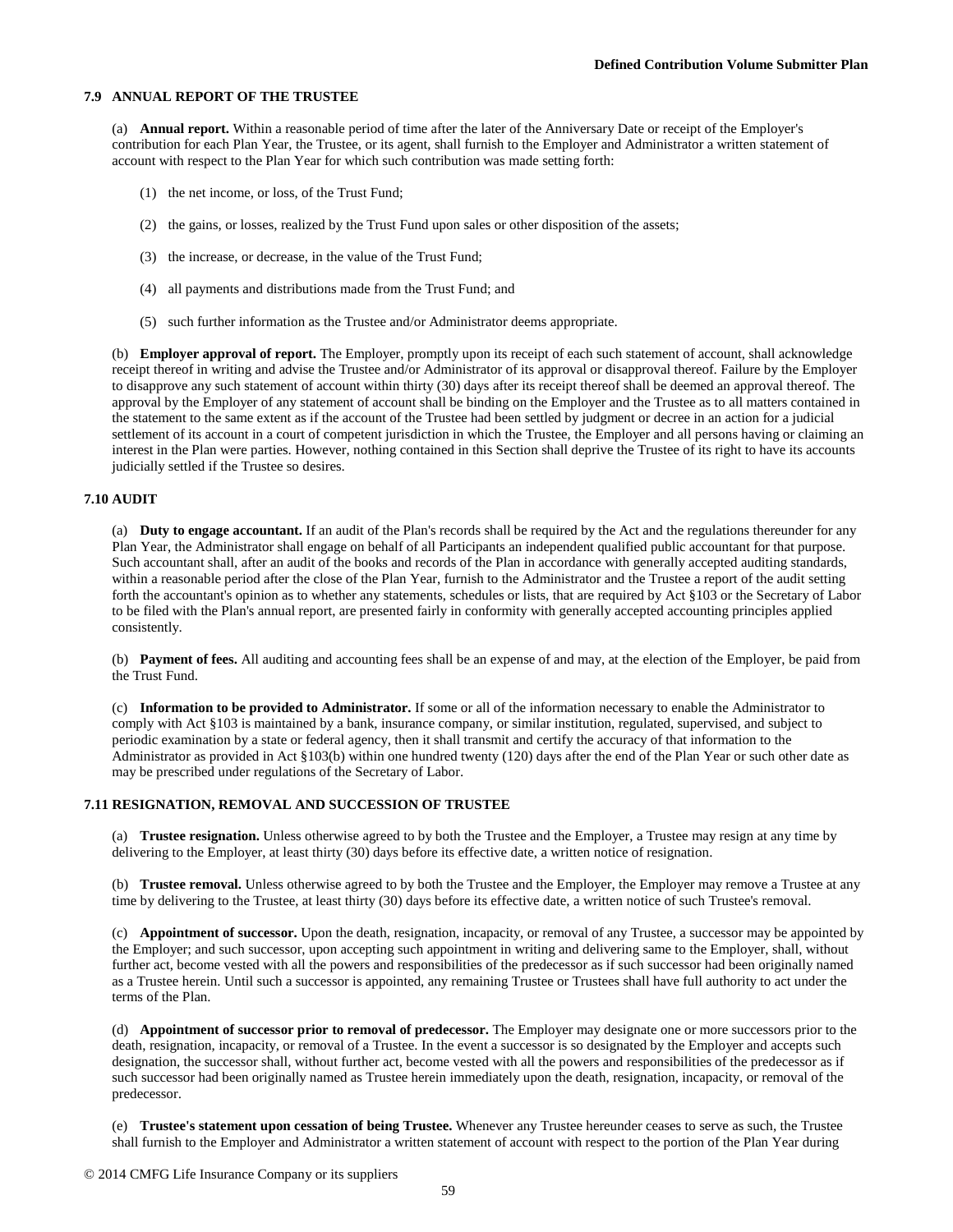which the individual or entity served as Trustee. This statement shall be either (i) included as part of the annual statement of account for the Plan Year required under Section 7.9 or (ii) set forth in a special statement. Any such special statement of account should be rendered to the Employer no later than the due date of the annual statement of account for the Plan Year. The procedures set forth in Section 7.9 for the approval by the Employer of annual statements of account shall apply to any special statement of account rendered hereunder and approval by the Employer of any such special statement in the manner provided in Section 7.9 shall have the same effect upon the statement as the Employer's approval of an annual statement of account. No successor to the Trustee shall have any duty or responsibility to investigate the acts or transactions of any predecessor who has rendered all statements of account required by Section 7.9 and this subparagraph.

## **7.12 TRANSFER OF INTEREST**

Notwithstanding any other provision contained in this Plan, the Trustee at the direction of the Administrator shall transfer the interest, if any, of a Participant to another trust forming part of a pension, profit sharing, or stock bonus plan that meets the requirements of Code §401(a), provided that the trust to which such transfers are made permits the transfer to be made and further provided that the terms of the transferee plan properly allocates the funds in each account to a transferee account that preserves all the required features and restrictions applicable to such account under this Plan. However, the transfer of amounts from this Plan to a nonqualified foreign trust is treated as a distribution and the transfer of assets and liabilities from this Plan to a plan that satisfies Section 1165 of the Puerto Rico Code is also treated as distribution from the transferor plan.

### **7.13 TRUSTEE INDEMNIFICATION**

To the extent permitted by the Code and the Act, the Employer agrees to indemnify and hold harmless the Trustee against any and all claims, losses, damages, expenses and liabilities the Trustee may incur in the exercise and performance of the Trustee's powers and duties hereunder, unless the same are determined to be due to gross negligence or willful misconduct.

### **7.14 EMPLOYER SECURITIES AND REAL PROPERTY**

Subject to the provisions of Section 7.15, the Trustee shall be empowered to acquire and hold "qualifying employer securities" and "qualifying employer real property," as those terms are defined in the Act. However, no more than one hundred percent (100%), in the case of a Profit Sharing Plan or 401(k) Plan, or ten percent (10%), in the case of a Money Purchase Plan, of the fair market value of all the assets in the Trust Fund may be invested in "qualifying employer securities" and "qualifying employer real property."

Any such investment shall only be made upon written direction of the Employer who shall be solely responsible for the propriety of such investment, except to the extent Participants direct the investment of their Accounts in such investment. Additional directives regarding the purchase, sale, or retention of such securities may be addressed in a funding policy, statement of investment policy, or other separate procedures or documents governing the investment of Plan assets. In the event of any conflicts between the Plan document and a separate investment trust agreement, the Plan document shall prevail.

Notwithstanding the preceding, if the Plan does not permit Participants to direct the investment of their Elective Deferral Accounts, then the Trustee shall only be permitted to acquire or hold "qualifying employer securities" and "qualifying employer real property" to the extent permitted under Act §407.

#### **7.15 DIVESTMENT OF EMPLOYER SECURITIES**

(a) **Application of Section.** This Section only applies to a Plan that is an "applicable defined contribution plan." Except as provided herein or in Regulations, an "applicable defined contribution plan" means a defined contribution plan that holds employer securities (within the meaning of Regulation  $\S1.401(a)(35)$ -1(f)(3)) that are publicly traded (within the meaning of Regulation §1.401(a)(35)-1(f)(5)). An "applicable defined contribution plan" does not include a one-participant plan, as defined in Code  $§401(a)(35)(E)(iv)$  or an employee stock ownership plan ("ESOP") as defined in Code §4975(e)(7) if: (1) the ESOP holds no contributions (or related earnings) that are (or were ever) subject to Code §§401(k) or 401(m); and (2) the ESOP is a separate plan, for purposes of Code §414(l), from any other defined benefit plan or defined contribution plan maintained by the same employer or employers. Except as provided in Regulation §1.401(a)(35)-1(f)(2)(iv) or in Code §401(a)(35)(F)(ii) (relating to certain controlled groups), the Plan is treated as holding publicly traded Employer securities if any Employer corporation, or any member of a controlled group of corporations which includes such Employer corporation (as defined in Code  $\S401(a)(35)(F)(iii)$ ) has issued a class of stock which is a "publicly traded Employer security."

(b) **Effective date.** The provisions of Code §401(a)(35) generally apply to Plan Years beginning after December 31, 2006. However, the effective date of the provisions relating to Regulation §1.401(a)(35)-1 are applicable to Plan Years beginning on or after January 1, 2011.

(c) **Rule applicable to Elective Deferrals, Employee contributions and rollovers.** If any portion of an "applicable individual's" account attributable to Elective Deferrals, after-tax voluntary Employee contributions or rollover contributions is invested in publicly-traded Employer securities, then, except as otherwise provided herein, the "applicable individual" may elect to direct the Plan to divest any such securities, and to reinvest an equivalent amount in other investment options which satisfy the requirements of Subsection (e). For purposes of this Section, an "applicable individual" means: (1) a Participant; (2) an Alternate Payee who has an account under the Plan; or (3) a Beneficiary of a deceased Participant.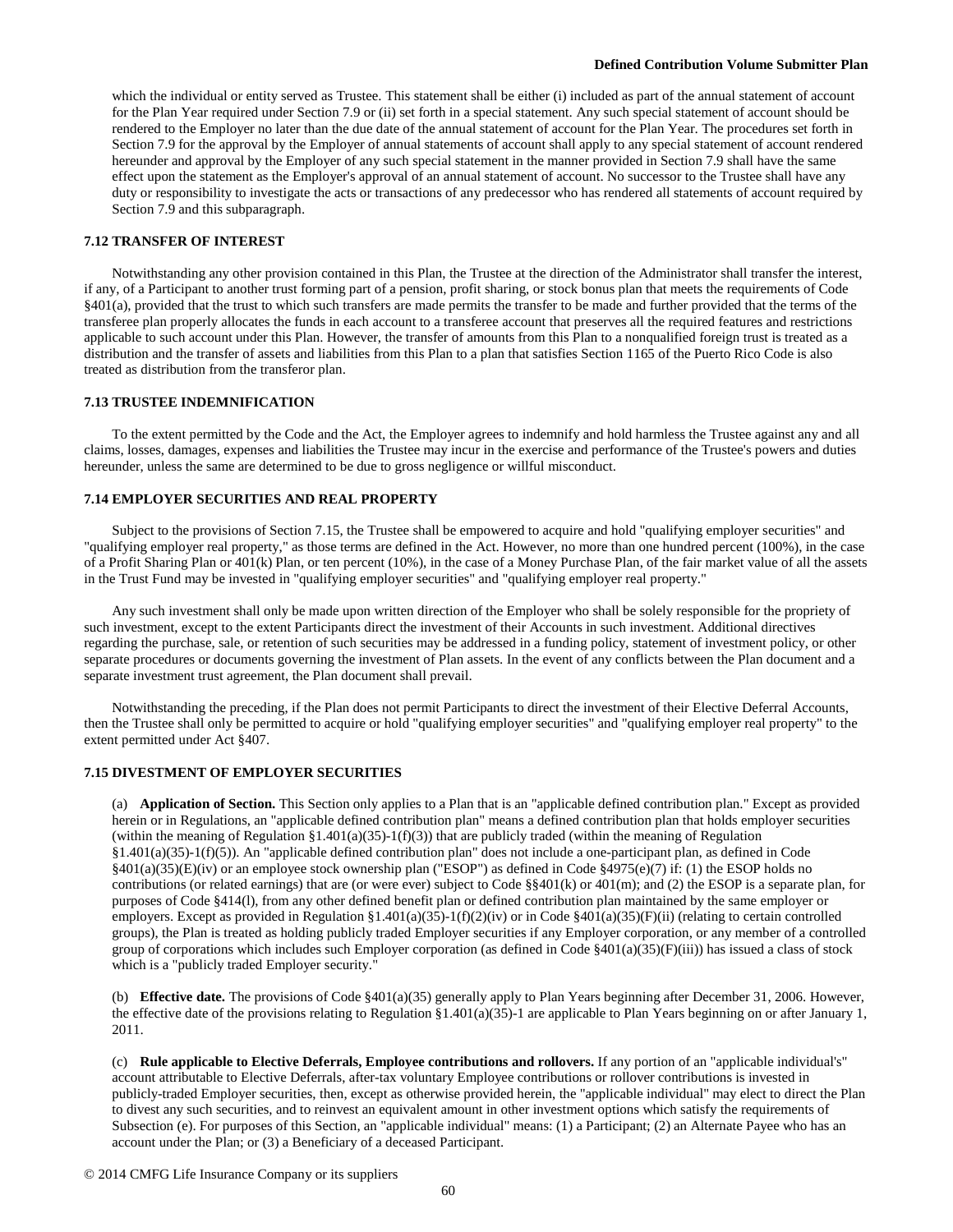(d) **Rule applicable to Employer contributions.** If any portion of an "applicable individual's" account attributable to Employer contributions (other than Elective Deferrals) is invested in publicly-traded Employer securities, then, except as otherwise provided herein, the "applicable individual" may elect to direct the Plan to divest any such securities, and to reinvest an equivalent amount in other investment options which satisfy the requirements of Subsection (e) below.

(1) **Definition of "Applicable individual."** For purposes of this Subsection, an "applicable individual" means: (i) a Participant who has completed at least three (3) Years of Service; (ii) an Alternate Payee who has an account under the Plan with respect to a Participant who has completed at least three (3) Years of Service; or (iii) a Beneficiary of a deceased Participant. For this purpose, a Participant completes three (3) Years of Service on the last day of the vesting computation period provided for under the Plan that constitutes the completion of the third year of service under Code §411(a)(5). However, if the Plan uses the elapsed time method of crediting service for vesting purposes (or the Plan provides for immediate vesting without using a vesting computation period or the elapsed time method of determining vesting), a Participant completes three (3) years of service on the day immediately preceding the third anniversary of the Participant's date of hire.

(2) **Definition of "publicly traded Employer security."** For purposes of this Section, a "publicly traded Employer security" means a security which is traded on a national securities exchange that is registered under Section 6 of the Securities Exchange Act of 1935 or which is traded on a foreign national securities exchange that is officially recognized, sanctioned, or supervised by a governmental authority and the security is deemed by the securities and Exchange commission as having a "ready market" under SEC Rule 14c3-1 (17 CFR 240.15c3). In addition, if the Employer, or any member of a controlled group of corporations (as described in Regulation §1.401(a)(35)-1(f)(2)(iv)(A) which includes the Employer, has issued a class of stock which is a publicly traded employer security, and the Plan hold employer securities which are not publicly traded Employer securities, then the Plan shall be treated as holding publicly traded Employer securities.

(3) Three-year phase-in applicable to Employer contributions. For Employer securities acquired with Employer contributions (other than Elective Deferrals) during a Plan Year beginning before January 1, 2007, the rule described in this Subsection only applies to the percentage of the Employer securities (applied separately for each class of securities) as follows:

| Plan Year | Percentage |
|-----------|------------|
| 2007      | 33         |
| 2008      | 66         |
| 2009      | 100        |

(4) Exception to phase-in for certain age 55 Participants. The 3-year phase-in rule in paragraph (3) above does not apply to a Participant who has attained age 55 and who has completed at least three (3) years of service (as defined in paragraph (1) above before the first Plan Year beginning after December 31, 2005.

(e) **Investment options.** For purposes of this Section, other investment options must include not less than three (3) investment options, other than Employer securities, to which the individual who the right to divest under Subsections (c) or (d) may direct the proceeds from the divestment of Employer securities. Each of the three (3) investment options must be diversified and have materially different risk and return characteristics. For this purpose, investment options that constitute a broad range of investment alternatives within the meaning of Department of Labor Regulation §2550.404c–1(b)(3) are treated as being diversified and having materially different risk and return characteristics.

(f) **Restrictions or conditions on investments in Employer securities.** The Plan must provide reasonable divestment and reinvestment opportunities at least quarterly. Furthermore, except as permitted by Regulation §1.401(a)(35)-1(e), the Plan may not impose restrictions or conditions on the investment of Employer securities which the Plan does not impose on the investment of other Plan assets.

## **ARTICLE VIII AMENDMENT, TERMINATION AND MERGERS**

## **8.1 AMENDMENT**

(a) **General rule on Employer amendment.** The Employer shall have the right at any time to amend this Plan subject to the limitations of this Section. However, any amendment that affects the rights, duties or responsibilities of the Trustee (or Insurer) or Administrator may only be made with the Trustee's (or Insurer's) or Administrator's written consent. Any such amendment shall become effective as provided therein upon its execution. The Trustee (or Insurer) shall not be required to execute any such amendment unless the amendment affects the duties of the Trustee (or Insurer) hereunder.

(b) **Permissible amendments.** The Employer may amend the Plan to accomplish any of the following items without affecting reliance on the opinion or advisory letter: (1) change the choice of options in the Adoption Agreement, (2) add any appendix to the Adoption Agreement that is specifically permitted pursuant to the terms of the Plan (e.g., Appendix A to the Adoption Agreement (Special Effective Dates and Other Permitted Elections)); (3) amend administrative trust or custodial provisions in the case of a volume submitter or non-standardized Plan and make more limited amendments in the case of a standardized Plan such as the name of the Plan, Employer, Trustee or Custodian, (4) add certain sample or model amendments published by the Internal Revenue Service or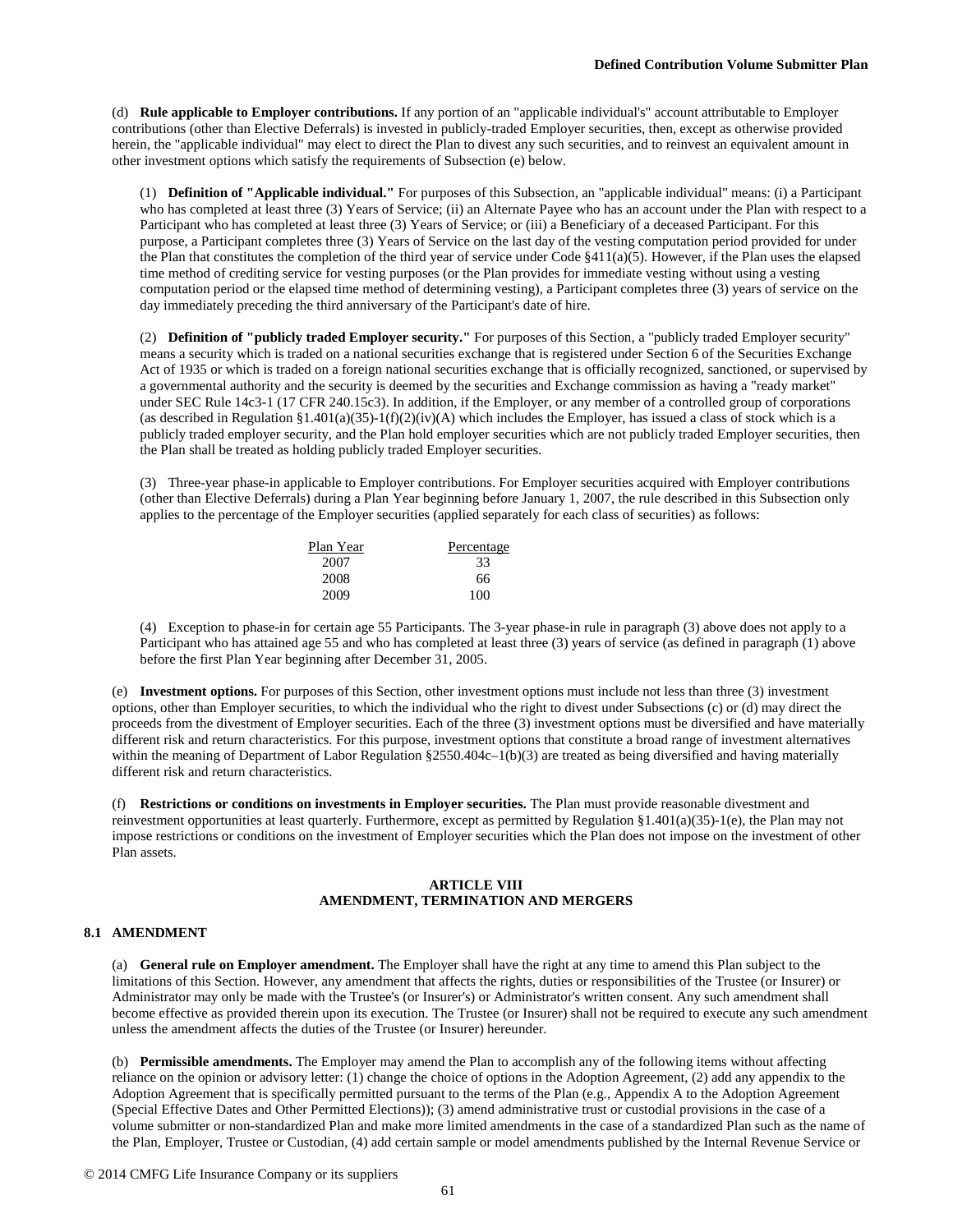other required good-faith amendments which specifically provide that their adoption will not cause the Plan to be treated as an individually designed plan, (5) add or change provisions permitted under the Plan and/or specify or change the effective date of a provision as permitted under the Plan, (6) add a list of any "Section 411(d)(6) protected benefits" which must be preserved, (7) conform to the requirements of Act Section 402(a) (relating to named fiduciaries), Act Section 503 (relating to claims procedures), or DOL Field Assistance Bulletin 2008-01 (relating to the duty to collect delinquent contributions), (8) adjust the limitations under Code  $\S$ §415, 402(g), 401(a)(17) and 414(q)(1)(B) to reflect annual cost-of-living increases, and (9) change the prototype sponsor's or volume submitter practitioner's name. An Employer that amends the Plan for any other reason, including a waiver of the minimum funding requirement under Code §412(c) (or for Plan Years beginning on or before December 31, 2007, Code §412(d)), will no longer participate in this prototype or volume submitter Plan and this Plan will be considered to be an individually designed plan for purposes of reliance.

(c) **Sponsoring organization/volume submitter practitioner amendments.** The Employer (and every Participating Employer) expressly delegates authority to the sponsoring organization of this prototype Plan or volume submitter practitioner, the right to amend the Plan by submitting a copy of the amendment to each Employer (and Participating Employer) who has adopted this prototype or volume submitter plan, after first having received a ruling or favorable determination from the Internal Revenue Service that the prototype or volume submitter Plan as amended qualifies under Code §401(a) (unless a ruling or determination is not required by the IRS). For purposes of this Section, the mass submitter shall be recognized as the agent of the sponsor. If the sponsor does not adopt any amendment made by the mass submitter, it will no longer be identical to, or a minor modifier of, the mass submitter plan.

(d) **Impermissible amendments.** No amendment to the Plan shall be effective if it authorizes or permits any part of the Trust Fund (other than such part as is required to pay taxes and administration expenses) to be used for or diverted to any purpose other than for the exclusive benefit of the Participants or their Beneficiaries or estates; or causes any reduction in the amount credited to the account of any Participant; or causes or permits any portion of the Trust Fund to revert to or become property of the Employer.

(e) **Anti-cutback restrictions.** No Plan amendment or transaction having the effect of a Plan amendment (such as a merger, plan transfer or similar transaction) shall be effective if it eliminates or reduces any "Section 411(d)(6) protected benefit" or adds or modifies conditions relating to "Section 411(d)(6) protected benefits" which results in a further restriction on such benefits (even if the amendment merely adds a restriction or condition that is permitted under the vesting rules in Code  $\S 411(a)(3) - (11)$ ) unless such "Section 411(d)(6) protected benefits" are preserved in operation with respect to benefits accrued as of the later of the adoption date or effective date of the amendment. Notwithstanding the preceding, "Section 411(d)(6) protected benefits" may be eliminated or reduced to the extent permitted by Code §412(d)(2) or Regulations (including Regulation §§1.411(d)-3 and 1.411(d)-4 ) or other IRS guidance. For purposes of this Subsection, a plan amendment which has the effect of decreasing a Participant's "Section 411(d)(6) protected benefits" with respect to benefits attributable to service before the amendment shall be treated as reducing a "Section 411(d)(6) protected benefit." "Section  $411(d)(6)$  protected benefits" are benefits described in Code §411(d)(6)(A), early retirement benefits and retirement-type subsidies, and optional forms of benefit. The preceding shall not apply to a Plan amendment that eliminates or restricts the ability of a Participant to receive payment of his or her Account under a particular optional form of benefit if the amendment provides a single-sum distribution form that is otherwise identical to the optional form of benefit being eliminated or restricted. For this purpose, a single-sum distribution form is otherwise identical only if the single-sum distribution form is identical in all respects to the eliminated or restricted optional form of benefit (or would be identical except that it provides greater rights to the Participant) except with respect to the timing of payments after commencement.

# **8.2 TERMINATION**

(a) **Termination of Plan.** The Employer shall have the right at any time to terminate the Plan by delivering to the Trustee (or Insurer) and Administrator written notice of such termination. Upon any full or partial termination or upon the complete discontinuance of the Employer's Contributions to the Plan (in the case of a Profit Sharing Plan), all amounts credited to the affected Participants' Combined Accounts shall become 100% Vested and shall not thereafter be subject to Forfeiture.

(b) **Distribution of assets.** Upon the full termination of the Plan, the Employer shall direct the distribution of the assets to Participants in a manner that is consistent with and satisfies the provisions of Section 6.5, except that no Participant or spousal consent is required. Distributions to a Participant shall be made in cash (or in property if permitted in the Adoption Agreement) or through the purchase of irrevocable nontransferable deferred commitments from the Insurer. Except as permitted by Regulations, the termination of the Plan shall not result in the reduction of "Section 411(d)(6) protected benefits" as described in Section 8.1(e). In addition, to the extent Section 6.13 (Special Rule for Certain Profit Sharing Plans) could apply to all or a portion of the assets, then, subject to Section 12.2, the Administrator will direct the distribution of assets to Participants in a lump-sum distribution. Such distribution will be made as soon as reasonable after the Plan termination, regardless of: (1) the amount of the Participant's Vested Account balance; (2) the Participant's age; and (3) whether the Participant consents to the distribution. Furthermore, to the extent a distribution is required to be made pursuant to this Section and the Participant does not consent to such distribution, then the Administrator may make a direct distribution to an individual retirement account described in Code §408(a) or an individual retirement annuity described in Code §408(b).

(c) **Abandoned plan.** If the Employer, in accordance with DOL guidance, abandons the Plan, then the Trustee (or Insurer) or other party permitted to take action as a qualified terminal administrator (QTA), may terminate the Plan in accordance with applicable DOL and IRS regulations and other guidance.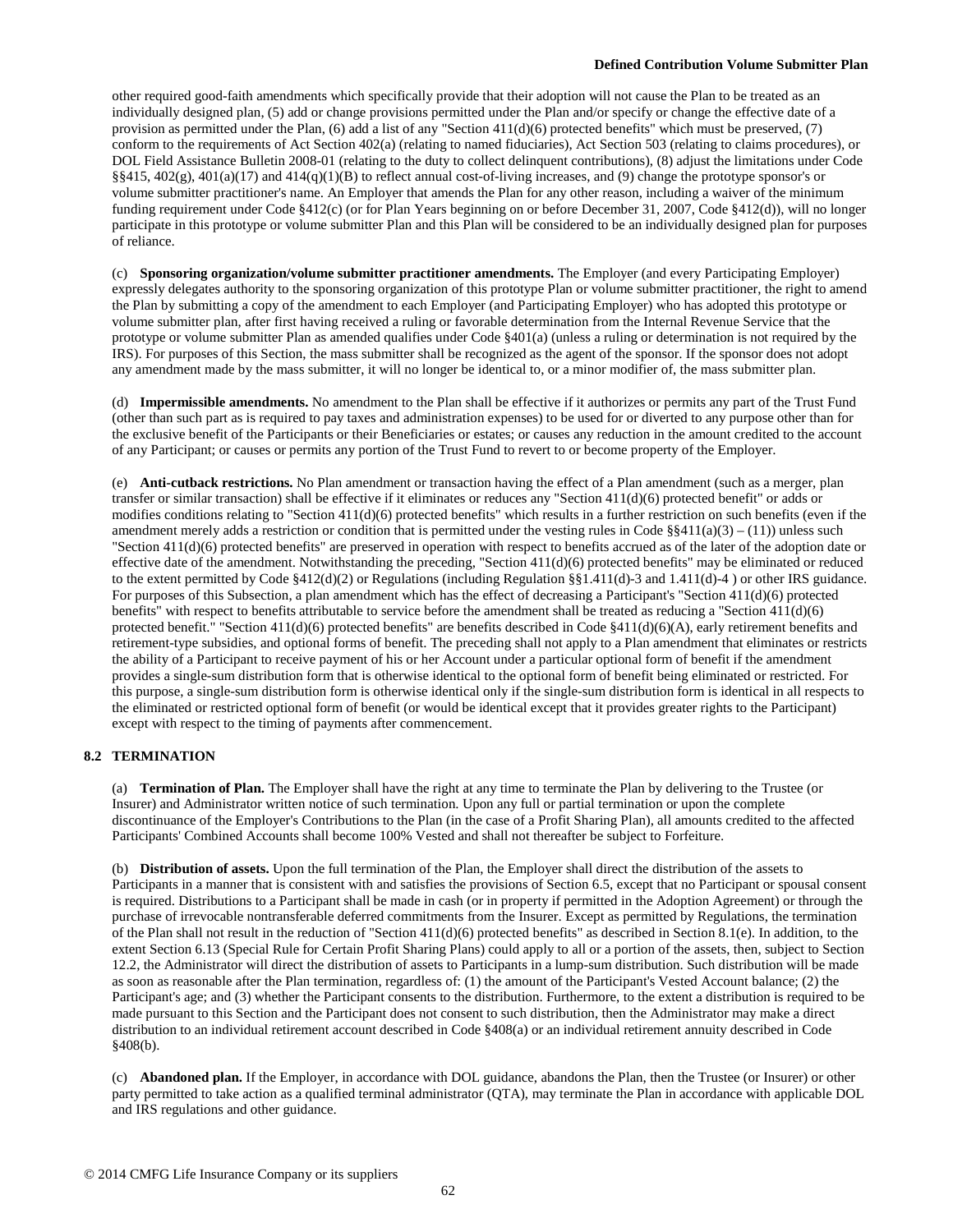### **8.3 MERGER, CONSOLIDATION OR TRANSFER OF ASSETS**

This Plan may be merged or consolidated with, or its assets and/or liabilities may be transferred to any other plan only if the benefits which would be received by a Participant of this Plan, in the event of a termination of the plan immediately after such transfer, merger or consolidation, are at least equal to the benefits the Participant would have received if the Plan had terminated immediately before the transfer, merger or consolidation and such transfer, merger or consolidation does not otherwise result in the elimination or reduction of any "Section 411(d)(6) protected benefits" as described in Section 8.1(e).

#### **ARTICLE IX TOP-HEAVY PROVISIONS**

#### **9.1 TOP-HEAVY PLAN REQUIREMENTS**

Notwithstanding anything in this Plan to the contrary, for any Top-Heavy Plan Year, the Plan shall provide the special vesting requirements of Code §416(b) pursuant to Section 6.4 of the Plan and the special minimum allocation requirements of Code §416(c) pursuant to Section 4.3(f) of the Plan. Except as otherwise provided in the Plan, the minimum allocation shall be an Employer Nonelective Contribution and, if no vesting schedule has been selected in the Adoption Agreement or the selection is invalid, shall be subject to the 6 Year Graded vesting schedule described in the Adoption Agreement.

Notwithstanding the above, the Top-Heavy Plan Year requirements of this Article and Code §416 shall not apply in any Plan Year in which the Plan consists solely of a cash or deferred arrangement which meets the requirements of Code  $\frac{2401(k)(12)}{20}$  or  $\frac{2401(k)(13)}{20}$  and matching contributions meet the requirements of Code §401(m)(11) or §401(m)(12).

### **9.2 DETERMINATION OF TOP-HEAVY STATUS**

(a) **Definition of Top-Heavy Plan.** This Plan shall be a Top-Heavy Plan if any of the following conditions exists:

(1) if the "top-heavy ratio" for this Plan exceeds sixty percent (60%) and this Plan is not part of any "required aggregation group" or "permissive aggregation group";

(2) if this Plan is a part of a "required aggregation group" but not part of a "permissive aggregation group" and the "top-heavy ratio" for the group of plans exceeds sixty percent (60%); or

(3) if this Plan is a part of a "required aggregation group" and part of a "permissive aggregation group" and the "top-heavy ratio" for the "permissive aggregation group" exceeds sixty percent (60%).

(b) **Top-heavy ratio.** "Top-heavy ratio" means, with respect to a "determination date":

(1) If the Employer maintains one or more defined contribution plans (including any simplified employee pension plan (as defined in Code §408(k))) and the Employer has not maintained any defined benefit plan which during the 5-year period ending on the "determination date" has or has had accrued benefits, the top-heavy ratio for this Plan alone or for the "required aggregation group" or "permissive aggregation group" as appropriate is a fraction, the numerator of which is the sum of the account balances of all Key Employees as of the "determination date" (including any part of any Account balance distributed in the 1-year period ending on the "determination date") (5-year period ending on the "determination date" in the case of a distribution made for a reason other than severance from employment, death or Total and Permanent Disability), and the denominator of which is the sum of all Account balances (including any part of any Account balance distributed in the 1-year period ending on the "determination date") (5-year period ending on the "determination date" in the case of a distribution made for a reason other than severance from employment, death or Total and Permanent Disability), both computed in accordance with Code §416 and the Regulations thereunder.

Both the numerator and denominator of the top-heavy ratio are increased to reflect any contribution not actually made as of the "determination date," but which is required to be taken into account on that date under Code §416 and the Regulations thereunder.

(2) If the Employer maintains one or more defined contribution plans (including any simplified employee pension plan) and the Employer maintains or has maintained one or more defined benefit plans which during the 5-year period ending on the "determination date" has or has had any accrued benefits, the top-heavy ratio for any "required aggregation group" or "permissive aggregation group" as appropriate is a fraction, the numerator of which is the sum of account balances under the aggregated defined contribution plan or plans for all Key Employees, determined in accordance with (1) above, and the "present value" of accrued benefits under the aggregated defined benefit plan or plans for all Key Employees as of the "determination date," and the denominator of which is the sum of the account balances under the aggregated defined contribution plan or plans for all participants, determined in accordance with (1) above, and the "present value" of accrued benefits under the defined benefit plan or plans for all participants as of the "determination date," all determined in accordance with Code §416 and the Regulations thereunder. The accrued benefits under a defined benefit plan in both the numerator and denominator of the top-heavy ratio are increased for any distribution of an accrued benefit made in the 1-year period ending on the "determination date" (5-year period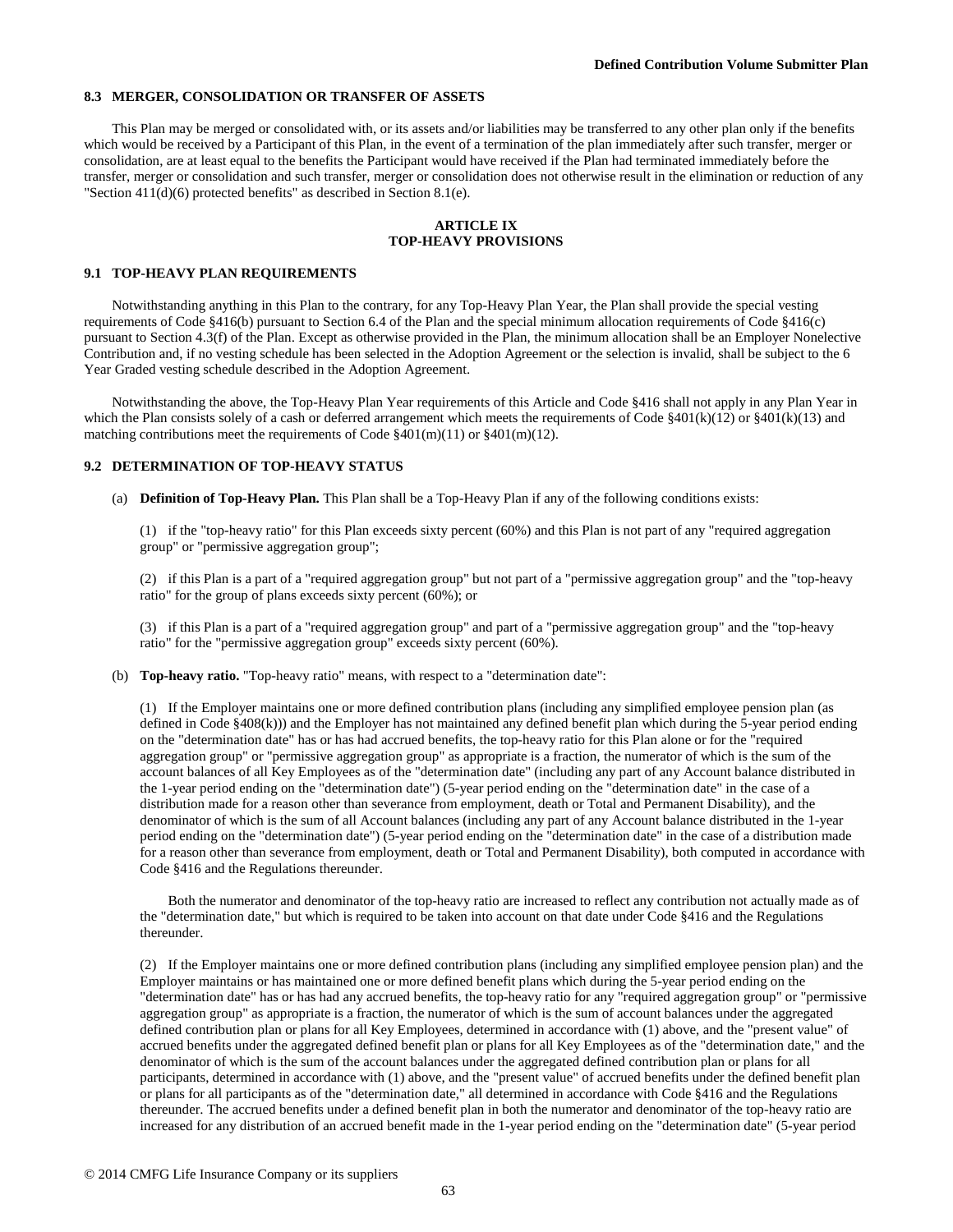ending on the "determination date" in the case of a distribution made for a reason other than severance from employment, death or Total and Permanent Disability).

(3) For purposes of (1) and (2) above, the value of Account balances and the "present value" of accrued benefits will be determined as of the most recent Valuation Date that falls within or ends with the 12-month period ending on the "determination date," except as provided in Code §416 and the Regulations thereunder for the first and second plan years of a defined benefit plan. The Account balances and accrued benefits of a Participant (i) who is not a Key Employee but who was a Key Employee in a prior year, or (ii) who has not been credited with at least one Hour of Service with any Employer maintaining the Plan at any time during the 1-year period ending on the "determination date" will be disregarded. The calculation of the top-heavy ratio, and the extent to which distributions, rollovers, and transfers are taken into account will be made in accordance with Code §416 and the Regulations thereunder. Deductible Employee contributions will not be taken into account for purposes of computing the top-heavy ratio. When aggregating plans the value of Account balances and accrued benefits will be calculated with reference to the "determination dates" that fall within the same calendar year.

The accrued benefit of a participant other than a Key Employee shall be determined under (i) the method, if any, that uniformly applies for accrual purposes under all defined benefit plans maintained by the Employer, or (ii) if there is no such method, as if such benefit accrued not more rapidly than the slowest accrual rate permitted under the fractional rule of Code  $§411(b)(1)(C).$ 

(c) **Determination date.** "Determination date" means, for any Plan Year subsequent to the first Plan Year, the last day of the preceding Plan Year. For the first Plan Year of the Plan, "determination date" means the last day of that Plan Year.

(d) **Permissive aggregation group.** "Permissive aggregation group" means the "required aggregation group" of plans plus any other plan or plans of the Employer or any Affiliated Employer which, when considered as a group with the "required aggregation group," would continue to satisfy the requirements of Code §§401(a)(4) and 410.

(e) **Present value.** "Present value" means the present value based only on the interest and mortality rates specified in Appendix A to the Adoption Agreement (Special Effective Dates and Other Permitted Elections).

(f) **Required aggregation group.** "Required aggregation group" means: (1) each qualified plan of the Employer or any Affiliated Employer in which at least one Key Employee participates or participated at any time during the Plan Year containing the "determination date" or any of the four preceding Plan Years (regardless of whether the plan has terminated), and (2) any other qualified plan of the Employer or any Affiliated Employer which enables a plan described in (l) to meet the requirements of Code  $§401(a)(4)$  or 410.

(g) **Valuation Date.** Valuation Date means the date elected by the Employer in the Adoption Agreement as of which Account balances or accrued benefits are valued for purposes of calculating the "top-heavy ratio."

# **ARTICLE X MISCELLANEOUS**

#### **10.1 EMPLOYER ADOPTIONS**

(a) **Method of adoption.** Any organization may become the Employer hereunder by executing the Adoption Agreement in a form satisfactory to the Trustee (or Insurer), and it shall provide such additional information as the Trustee (or Insurer) may require. The consent of the Trustee (or Insurer) to act as such shall be signified by its execution of the Adoption Agreement or a separate agreement (including, if elected in the Adoption Agreement, a separate trust agreement).

(b) **Separate affiliation.** Except as otherwise provided in this Plan, the affiliation of the Employer and the participation of its Participants shall be separate and apart from that of any other employer and its participants hereunder.

## **10.2 PARTICIPANT'S RIGHTS**

This Plan shall not be deemed to constitute a contract between the Employer and any Participant or to be a consideration or an inducement for the employment of any Participant or Employee. Nothing contained in this Plan shall be deemed to give any Participant or Employee the right to be retained in the service of the Employer or to interfere with the right of the Employer to discharge any Participant or Employee at any time regardless of the effect which such discharge shall have upon the Employee as a Participant of this Plan.

#### **10.3 ALIENATION**

(a) **General rule.** Subject to the exceptions provided below and as otherwise permitted by the Code and the Act, no benefit which shall be payable to any person (including a Participant or the Participant's Beneficiary) shall be subject in any manner to anticipation, alienation, sale, transfer, assignment, pledge, encumbrance, or charge, and any attempt to anticipate, alienate, sell, transfer, assign, pledge, encumber, or charge the same shall be void; and no such benefit shall in any manner be liable for, or subject to, the debts, contracts, liabilities, engagements, or torts of any such person, nor shall it be subject to attachment or legal process for or against such person, and the same shall not be recognized except to such extent as may be required by law.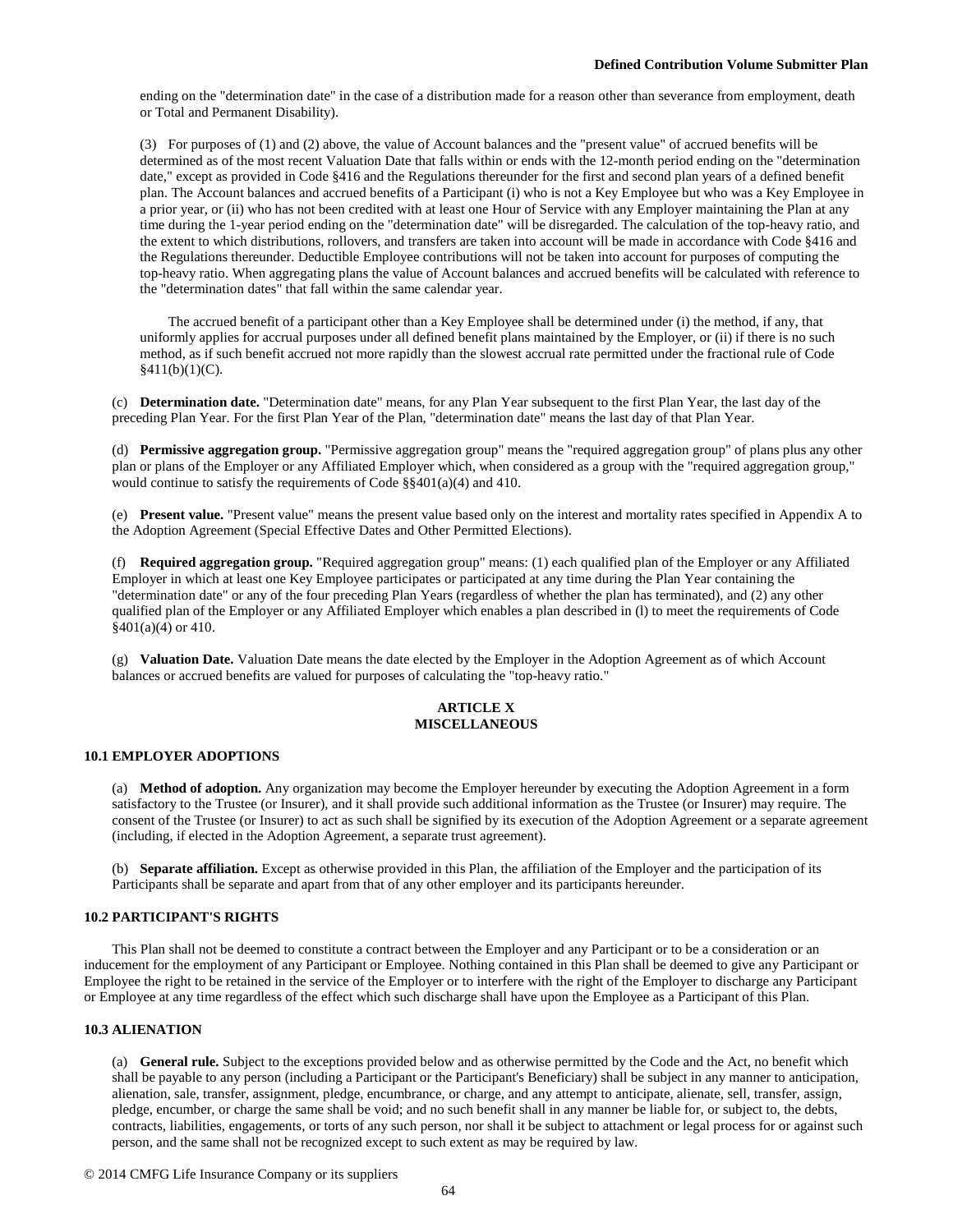(b) **Exception for loans.** Subsection (a) shall not apply to the extent a Participant or Beneficiary is indebted to the Plan by reason of a loan made pursuant to Section 7.6. At the time a distribution is to be made to or for a Participant's or Beneficiary's benefit, such portion of the amount to be distributed as shall equal such indebtedness shall be paid to the Plan, to apply against or discharge such indebtedness. Prior to making a payment, however, the Participant or Beneficiary must be given notice by the Administrator that such indebtedness is to be so paid in whole or part from the Participant's interest in the Plan. If the Participant or Beneficiary does not agree that the indebtedness is a valid claim against the Participant's interest in the Plan, the Participant or Beneficiary shall be entitled to a review of the validity of the claim in accordance with procedures provided in Section 2.10.

(c) **Exception for QDRO.** Subsection (a) shall not apply to a "qualified domestic relations order" defined in Code §414(p), and those other domestic relations orders permitted to be so treated by the Administrator under the provisions of the Retirement Equity Act of 1984. The Administrator shall establish a written procedure to determine the qualified status of domestic relations orders and to administer distributions under such qualified orders. Further, to the extent provided under a "qualified domestic relations order," a former Spouse of a Participant shall be treated as the Spouse or surviving Spouse for all purposes under the Plan.

(d) **Exception for certain debts to Plan.** Notwithstanding any provision of this Section to the contrary, an offset to a Participant's accrued benefit against an amount that the Participant is ordered or required to pay the Plan with respect to a judgment, order, or decree issued, or a settlement entered into, on or after August 5, 1997, shall be permitted in accordance with Code §§401(a)(13)(C) and (D).

# **10.4 PLAN COMMUNICATIONS, INTERPRETATION AND CONSTRUCTION**

(a) **Applicable law.** This Plan and Trust shall be construed and enforced according to the Code, the Act and the laws of the state or commonwealth in which the Employer's (or if there is a corporate Trustee, the Trustee's, or if the Plan is fully insured, the Insurer's) principal office is located (unless otherwise designated in Appendix A to the Adoption Agreement (Special Effective Dates and Other Permitted Elections)), other than its laws respecting choice of law, to the extent not pre-empted by federal law.

(b) **Administrator's discretion/nondiscriminatory administration.** The Administrator has total and complete discretion to interpret and construe the Plan and to determine all questions arising in the administration, interpretation and application of the Plan. Any determination the Administrator makes under the Plan is final and binding upon any affected person. The Administrator must exercise all of its Plan powers and discretion, and perform all of its duties in a uniform and nondiscriminatory manner.

(c) **Communications.** All Participant or Beneficiary notices, designations, elections, consents or waivers must be made in a form the Administrator (or, as applicable, the Trustee or Insurer) specifies or otherwise approves. Any person entitled to notice under the Plan may waive the notice or shorten the notice period unless such actions are contrary to applicable law.

(d) **Evidence.** Anyone, including the Employer, required to give data, statements or other information relevant under the terms of the Plan ("evidence") may do so by certificate, affidavit, document or other form which the person to act in reliance may consider pertinent, reliable and genuine, and to have been signed, made or presented by the proper party or parties. The Administrator, Trustee and Insurer are protected fully in acting and relying upon any evidence described under the immediately preceding sentence.

(e) **Plan terms binding.** The Plan is binding upon all parties, including but not limited to, the Employer, Trustee, Insurer, Administrator, Participants and Beneficiaries.

(f) **Parties to litigation.** Except as otherwise provided by applicable law, a Participant or a Beneficiary is not a necessary party or required to receive notice of process in any court proceeding involving the Plan, the Trust or any Fiduciary. Any final judgment (not subject to further appeal) entered in any such proceeding will be binding upon all parties, including the Employer, the Administrator, Trustee, Insurer, Participants and Beneficiaries.

(g) **Fiduciaries not insurers.** The Trustee, Administrator and the Employer in no way guarantee the Plan assets from loss or depreciation. The Employer does not guarantee the payment of any money which may be or becomes due to any person from the Plan. The liability of the Employer, the Administrator and the Trustee to make any distribution from the Trust at any time and all times is limited to the then available assets of the Trust.

(h) **Construction/severability.** The Plan, the Adoption Agreement, the Trust and all other documents to which they refer, will be interpreted consistent with and to preserve tax qualification of the Plan under Code §401(a) and tax exemption of the Trust under Code §501(a) and also consistent with the Act and other applicable law. To the extent permissible under applicable law, any provision which a court (or other entity with binding authority to interpret the Plan) determines to be inconsistent with such construction and interpretation, is deemed severed and is of no force or effect, and the remaining Plan terms will remain in full force and effect.

(i) **Uniformity.** All provisions of this Plan shall be interpreted and applied in a uniform, nondiscriminatory manner.

(j) **Headings.** The headings and subheadings of this Plan have been inserted for convenience of reference and are to be ignored in any construction of the provisions hereof.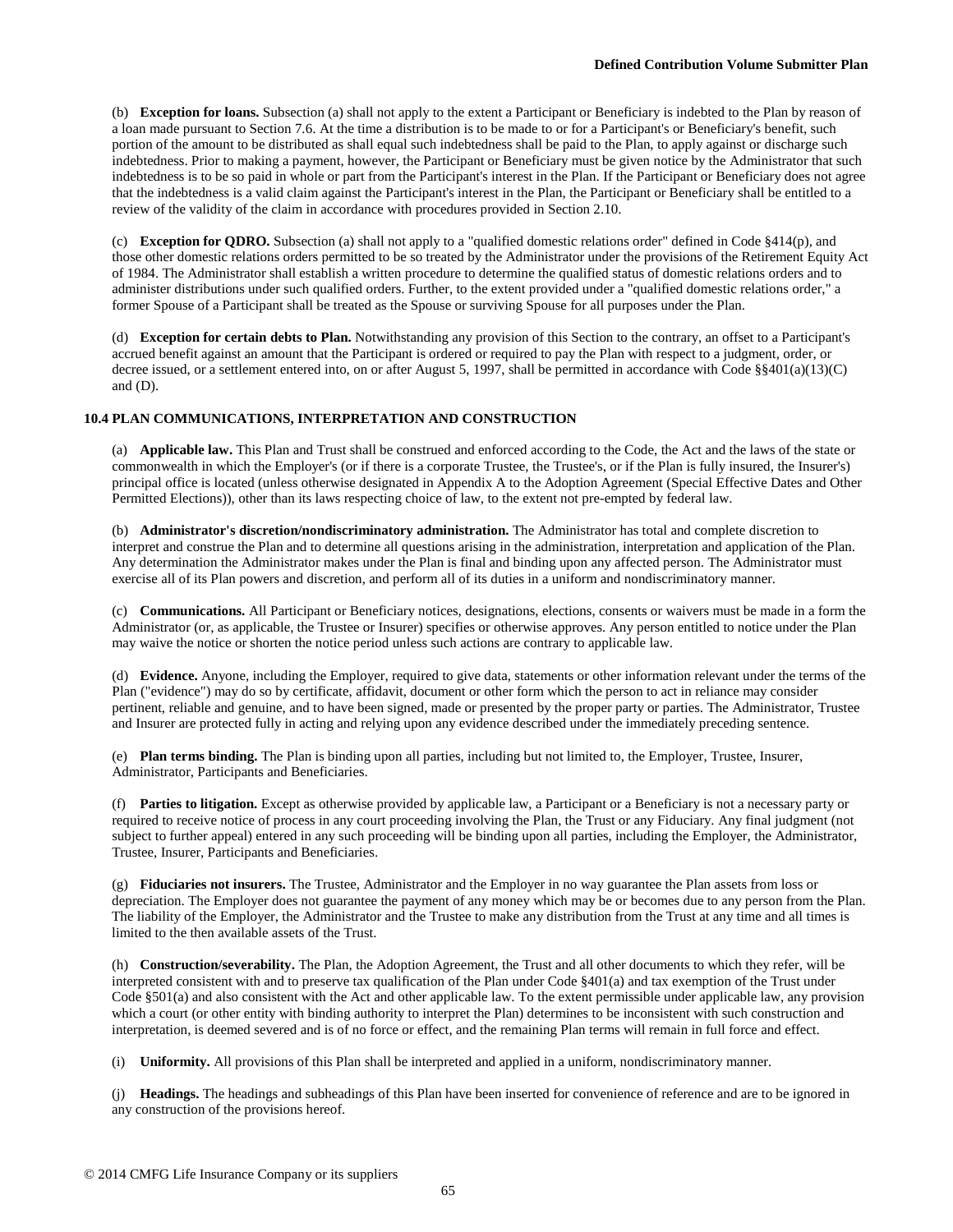#### **10.5 GENDER, NUMBER AND TENSE**

Wherever any words are used herein in the masculine, feminine or neuter gender, they shall be construed as though they were also used in another gender in all cases where they would so apply; whenever any words are used herein in the singular or plural form, they shall be construed as though they were also used in the other form in all cases where they would so apply; and whenever any words are used herein in the past or present tense, they shall be construed as though they were also used in the other form in all cases where they would so apply.

### **10.6 LEGAL ACTION**

In the event any claim, suit, or proceeding is brought regarding the Trust and/or Plan established hereunder to which the Trustee (or Insurer), the Employer or the Administrator may be a party, and such claim, suit, or proceeding is resolved in favor of the Trustee (or Insurer), the Employer or the Administrator, they shall be entitled to be reimbursed from the Trust Fund for any and all costs, attorney's fees, and other expenses pertaining thereto incurred by them for which they shall have become liable.

#### **10.7 PROHIBITION AGAINST DIVERSION OF FUNDS**

(a) **General rule.** Except as provided below and otherwise specifically permitted by law, it shall be impossible by operation of the Plan or of the Trust, by termination of either, by power of revocation or amendment, by the happening of any contingency, by collateral arrangement or by any other means, for any part of the corpus or income of any Trust Fund maintained pursuant to the Plan or any funds contributed thereto to be used for, or diverted to, purposes other than the exclusive benefit of Participants or their Beneficiaries.

(b) **Mistake of fact.** In the event the Employer shall make a contribution under a mistake of fact pursuant to Act §403(c)(2)(A), the Employer may demand repayment of such contribution at any time within one (1) year following the time of payment and the Trustee (or Insurer) shall return such amount to the Employer within the one (1) year period. Earnings of the Plan attributable to the contributions may not be returned to the Employer but any losses attributable thereto must reduce the amount so returned.

(c) **Contribution conditioned on deductibility.** Except as specifically stated in the Plan, any contribution made by the Employer to the Plan (if the Employer is not tax-exempt) is conditioned upon the deductibility of the contribution by the Employer under the Code and, to the extent any such deduction is disallowed, the Employer may, within one (1) year following a final determination of the disallowance, whether by agreement with the Internal Revenue Service or by final decision of a court of competent jurisdiction, demand repayment of such disallowed contribution and the Trustee (or Insurer) shall return such contribution within one (1) year following the disallowance. Earnings of the Plan attributable to the contribution may not be returned to the Employer, but any losses attributable thereto must reduce the amount so returned.

### **10.8 EMPLOYER'S AND TRUSTEE'S PROTECTIVE CLAUSE**

The Employer, Administrator and Trustee, and their successors, shall not be responsible for the validity of any Contract issued hereunder or for the failure on the part of the Insurer to make payments provided by any such Contract, or for the action of any person which may delay payment or render a Contract null and void or unenforceable in whole or in part.

#### **10.9 INSURER'S PROTECTIVE CLAUSE**

Except as otherwise agreed upon in writing between the Employer and the Insurer, an Insurer which issues any Contracts hereunder shall not have any responsibility for the validity of this Plan or for the tax or legal aspects of this Plan. The Insurer shall be protected and held harmless in acting in accordance with any written direction of the Administrator or Trustee, and shall have no duty to see to the application of any funds paid to the Trustee, nor be required to question any actions directed by the Administrator or Trustee. Regardless of any provision of this Plan, the Insurer shall not be required to take or permit any action or allow any benefit or privilege contrary to the terms of any Contract which it issues hereunder, or the rules of the Insurer.

### **10.10 RECEIPT AND RELEASE FOR PAYMENTS**

Any payment to any Participant, the Participant's legal representative, Beneficiary, or to any guardian or committee appointed for such Participant or Beneficiary in accordance with the provisions of this Plan, shall, to the extent thereof, be in full satisfaction of all claims hereunder against the Trustee (or Insurer) and the Employer.

#### **10.11 ACTION BY THE EMPLOYER**

Whenever the Employer under the terms of the Plan is permitted or required to do or perform any act or matter or thing, it shall be done and performed by a person duly authorized by its legally constituted authority.

#### **10.12 NAMED FIDUCIARIES AND ALLOCATION OF RESPONSIBILITY**

The "named Fiduciaries" of this Plan are (a) the Employer, (b) the Administrator, (c) the Trustee (if the Trustee has discretionary authority as elected in the Adoption Agreement or as otherwise agreed upon by the Employer and the Trustee), and (d) any Investment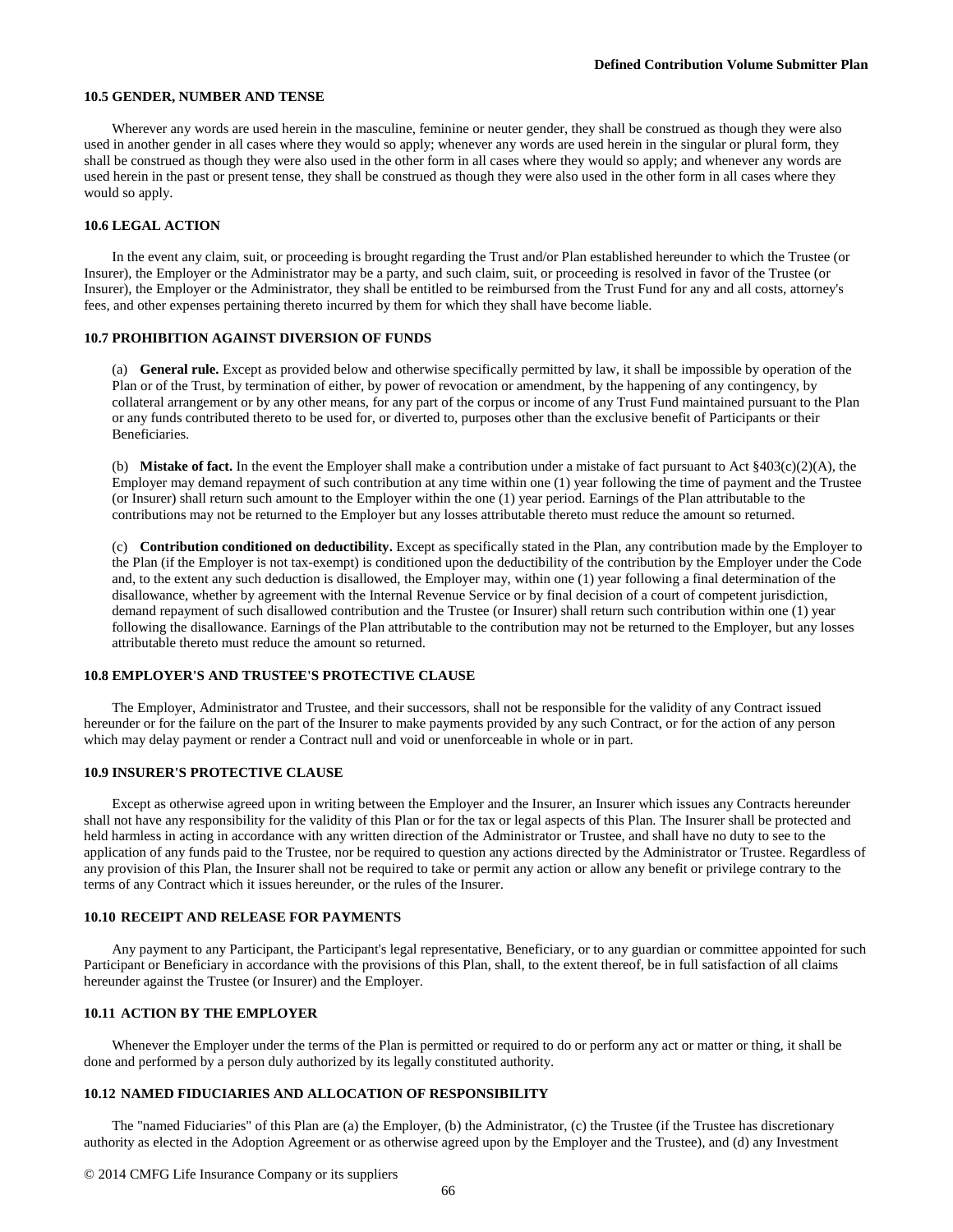Manager appointed hereunder. The Employer may, however, modify the preceding sentence to add or remove named Fiduciaries. The named Fiduciaries shall have only those specific powers, duties, responsibilities, and obligations as are specifically given them under the Plan including, but not limited to, any agreement allocating or delegating their responsibilities, the terms of which are incorporated herein by reference. In general, the Employer shall have the sole responsibility for making the contributions provided for under the Plan; and shall have the sole authority to appoint and remove the Trustee and the Administrator; to formulate the Plan's "funding policy and method"; and to amend the elective provisions of the Adoption Agreement or terminate, in whole or in part, the Plan. The Administrator shall have the sole responsibility for the administration of the Plan, which responsibility is specifically described in the Plan. If the Trustee has discretionary authority, it shall have the sole responsibility of management of the assets held under the Trust, except those assets, the management of which has been assigned to an Investment Manager or Administrator, who shall be solely responsible for the management of the assets assigned to it, all as specifically provided in the Plan. Each named Fiduciary warrants that any directions given, information furnished, or action taken by it shall be in accordance with the provisions of the Plan, authorizing or providing for such direction, information or action. Furthermore, each named Fiduciary may rely upon any such direction, information or action of another named Fiduciary as being proper under the Plan, and is not required under the Plan to inquire into the propriety of any such direction, information or action. It is intended under the Plan that each named Fiduciary shall be responsible for the proper exercise of its own powers, duties, responsibilities and obligations under the Plan. No named Fiduciary shall guarantee the Trust Fund in any manner against investment loss or depreciation in asset value. Any person or group may serve in more than one Fiduciary capacity.

### **10.13 APPROVAL BY INTERNAL REVENUE SERVICE**

Notwithstanding anything herein to the contrary, if, pursuant to an application for qualification is made by the time prescribed by law for filing the Employer's return for the taxable year in which the Plan or an amendment to the Plan is adopted, or such later date as the Secretary of Treasury may prescribe, the Commissioner of the Internal Revenue Service or the Commissioner's delegate should determine that the Plan does not initially qualify as a tax-exempt plan under Code §§401 and 501, and such determination is not contested, or if contested, is finally upheld, then if the Plan is a new plan, it shall be void ab initio and all amounts contributed to the Plan, by the Employer, less expenses paid, shall be returned within one (1) year and the Plan shall terminate, and the Trustee (or Insurer) shall be discharged from all further obligations. If the disqualification relates to a Plan amendment, then the Plan shall operate as if it had not been amended. If the Employer's Plan fails to attain or retain qualification, such Plan will no longer participate in this prototype or volume submitter plan and will be considered an individually designed plan.

#### **10.14 PAYMENT OF BENEFITS**

Except as otherwise provided in the Plan, benefits under this Plan shall be paid, subject to Sections 6.11, 6.12 and 12.10, only upon death, Total and Permanent Disability, normal or early retirement, severance of employment, or termination of the Plan.

#### **10.15 ELECTRONIC MEDIA**

The Administrator may use any electronic medium to give or receive any Plan notice, communicate any Plan policy, conduct any written Plan communication, satisfy any Plan filing or other compliance requirement and conduct any other Plan transaction to the extent permissible under applicable law. A Participant or a Participant's Spouse, to the extent authorized by the Administrator, may use any electronic medium to make or provide any Beneficiary designation, election, notice, consent or waiver under the Plan, to the extent permissible under applicable law. Any reference in this Plan to a "form," a "notice," an "election," a "consent," a "waiver," a "designation," a "policy" or to any other Plan-related communication includes an electronic version thereof as permitted under applicable law. Notwithstanding the foregoing, any Participant or Beneficiary notices and consent that are required pursuant to the Code must satisfy Regulation §1.401(a)-21.

### **10.16 PLAN CORRECTION**

The Administrator in conjunction with the Employer may undertake such correction of Plan errors as the Administrator deems necessary, including correction to preserve tax qualification of the Plan under Code §401(a) or to correct a fiduciary breach under the Act. Without limiting the Administrator's authority under the prior sentence, the Administrator, as it determines to be reasonable and appropriate, may undertake correction of Plan document, operational, demographic and Employer eligibility failures under a method described in the Plan or under the IRS Employee Plans Compliance Resolution System ("EPCRS") or any successor program to EPCRS. The Administrator, as it determines to be reasonable and appropriate, also may undertake or assist the appropriate Fiduciary or Plan official in undertaking correction of a fiduciary breach, including correction under the DOL Voluntary Fiduciary Correction Program ("VFC") or any successor program to VFC. If the Plan is a 401(k) Plan, to correct an operational error, the Administrator may require the Trustee (or Insurer) to distribute from the Plan Elective Deferrals or Vested matching contributions, including earnings, where such amounts result from an operational error other than a failure of Code §415, Code §402(g), or a failure of the ADP or ACP tests. Furthermore, the Employer may make corrective contributions pursuant to this Section regardless of whether the Plan otherwise permits such contribution source. In addition, the Plan is authorized to recover benefits from Participants or Beneficiaries that have been improperly distributed.

# **10.17 NONTRUSTEED PLANS**

If the Plan is funded solely with Contracts, then notwithstanding Sections 10.7 and 10.13, no Contract will be purchased under the Plan unless such Contract or a separate definite written agreement between the Employer and the Insurer provides that no value under Contracts providing benefits under the Plan or credits determined by the Insurer (on account of dividends, earnings, or other experience rating credits, or surrender or cancellation credits) with respect to such Contracts may be paid or returned to the Employer or diverted to or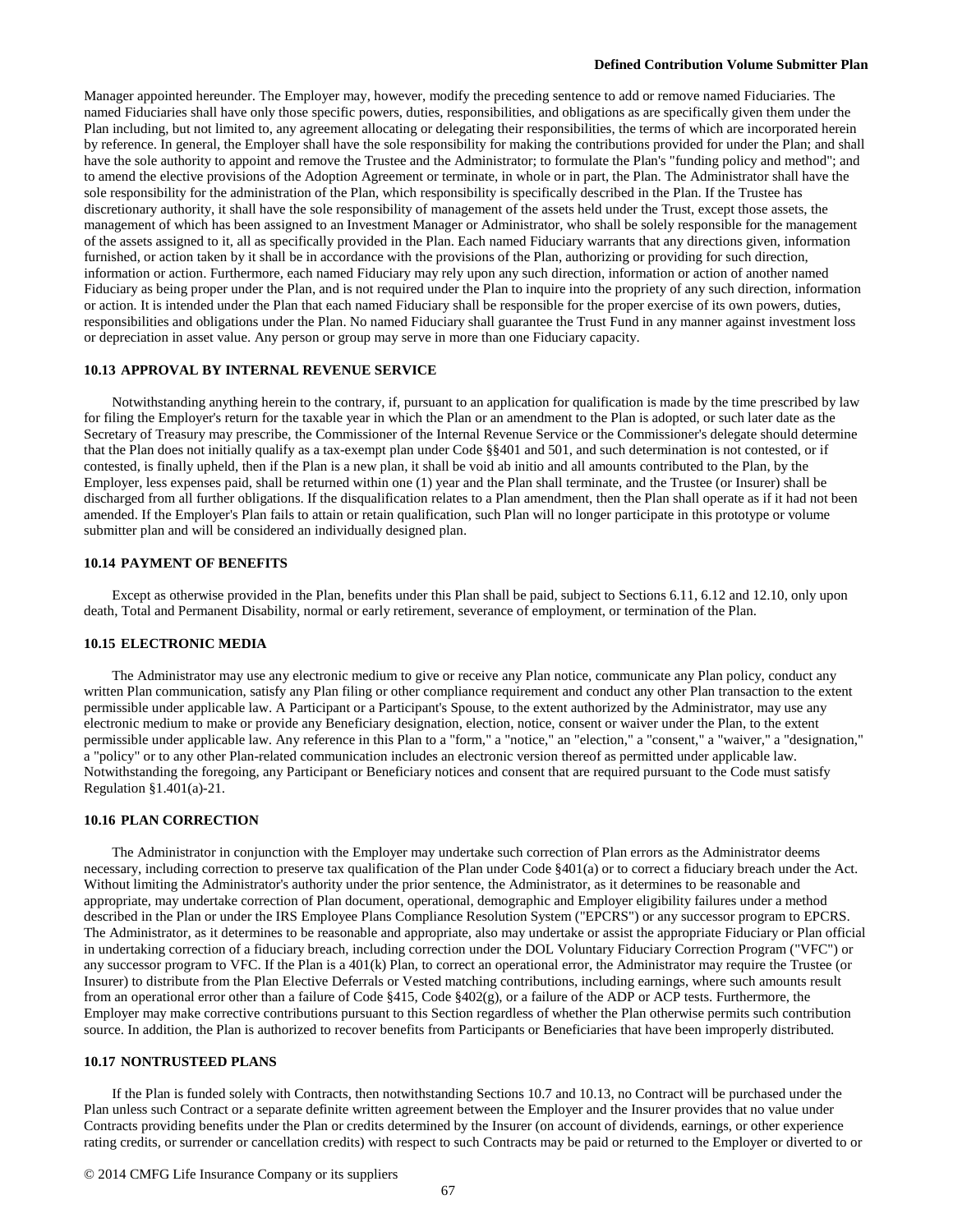used for other than the exclusive benefit of the Participants or their Beneficiaries. However, any contribution made by the Employer because of a mistake of fact must be returned to the Employer within one year of the contribution.

If this Plan is funded by individual Contracts that provide a Participant's benefit under the Plan, such individual Contracts shall constitute the Participant's Account balance. If this Plan is funded by group Contracts, under the group annuity or group insurance Contract, premiums or other consideration received by the Insurer must be allocated to Participants' Accounts under the Plan.

## **ARTICLE XI PARTICIPATING EMPLOYERS**

#### **11.1 ELECTION TO BECOME A PARTICIPATING EMPLOYER**

Notwithstanding anything herein to the contrary, with the consent of the Employer and Trustee (or Insurer), any Employer may adopt the Employer's Plan and all of the provisions hereof, and participate herein and be known as a Participating Employer, by a properly executed document evidencing said intent and will of such Participating Employer (a participation agreement). In the event a Participating Employer is not an Affiliated Employer, then the provisions of Article XIV shall apply rather than the provision of this Article XI.

## **11.2 REQUIREMENTS OF PARTICIPATING EMPLOYERS**

(a) **Permissible variations of participation agreement.** The participation agreement must identify the Participating Employer and the covered Employees and provide for the Participating Employer's signature. In addition, in the participation agreement, the Employer shall specify which elections, if any, the Participating Employer can modify, and any restrictions on the modifications. Any such modification shall apply only to the Employees of that Participating Employer. The Participating Employer shall make any such modification by selecting the appropriate option on its participation agreement to the Employer's Adoption Agreement. To the extent that the participation agreement does not permit modification of an election, any attempt by a Participating Employer to modify the election shall have no effect on the Plan and the Participating Employer is bound by the Plan terms as selected by the Employer. If a Participating Employer does not make any permissible participation agreement election modifications, then with regard to any election, the Participating Employer is bound by the Adoption Agreement terms as completed by the "lead Employer." Notwithstanding the other provisions of this Section, if a standardized Plan is being used, then the elections available to Participating Employers must be limited to the elections available to the Employer in order to ensure the Plan, by design, satisfies the minimum coverage requirements of Code  $\S410(b)$  and the nondiscrimination requirements of Code  $\S401(a)(4)$ .

(b) **Holding and investing assets.** The Trustee (or Insurer) may, but shall not be required to, commingle, hold and invest as one Trust Fund all contributions made by Participating Employers, as well as all increments thereof. However, the assets of the Plan shall, on an ongoing basis, be available to pay benefits to all Participants and Beneficiaries under the Plan without regard to the Employer or Participating Employer who contributed such assets.

(c) **Payment of expenses.** Unless the Employer otherwise directs, any expenses of the Plan which are to be paid by the Employer or borne by the Trust Fund shall be paid by each Participating Employer in the same proportion that the total amount standing to the credit of all Participants employed by such Employer bears to the total standing to the credit of all Participants.

## **11.3 DESIGNATION OF AGENT**

Each Participating Employer shall be deemed to be a part of this Plan; provided, however, that with respect to all of its relations with the Trustee (or Insurer) and Administrator for purposes of this Plan, each Participating Employer shall be deemed to have designated irrevocably the Employer as its agent. Unless the context of the Plan clearly indicates otherwise, the word "Employer" shall be deemed to include each Participating Employer as related to its adoption of the Plan.

#### **11.4 EMPLOYEE TRANSFERS**

In the event an Employee is transferred between Participating Employers, accumulated service and eligibility shall be carried with the Employee involved. No such transfer shall effect a severance of employment hereunder, and the Participating Employer to which the Employee is transferred shall thereupon become obligated hereunder with respect to such Employee in the same manner as was the Participating Employer from whom the Employee was transferred.

#### **11.5 PARTICIPATING EMPLOYER'S CONTRIBUTION AND FORFEITURES**

For volume submitter or non-standardized Adoption Agreements, if elected by a Participating Employer in its participation agreement, then to the extent permitted under Code §411(d)(6), effective with respect to Plan Years beginning in and after the Plan Year in which the provisions of this Plan are adopted, any contribution and/or Forfeiture subject to allocation during each Plan Year shall be determined and allocated separately by each Participating Employer, and shall be allocated only among the Participants eligible to share in the contribution and Forfeiture allocation of the Employer or Participating Employer making the contribution or by which the forfeiting Participant was employed. Alternatively (if so elected), and with respect to standardized Adoption Agreements, any contribution or Forfeiture subject to allocation during each Plan Year shall be allocated among all Participants of all Participating Employers in accordance with the provisions of this Plan. However, if a Participating Employer is not an Affiliated Employer then any contributions made by such Participating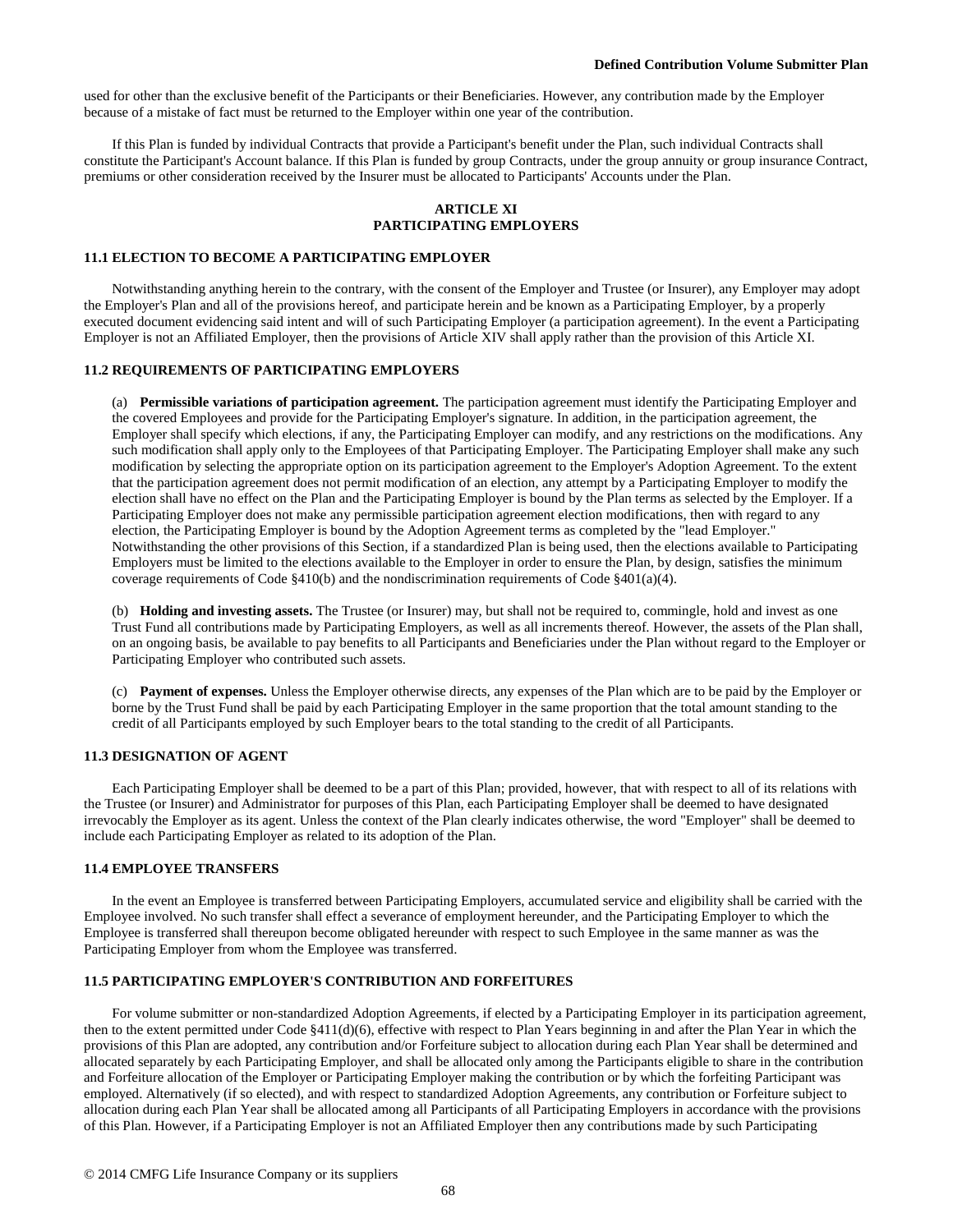Employer will only be allocated among the Participants eligible to share in the contribution and Forfeiture allocation of the Participating Employer.

On the basis of the information furnished by the Administrator, the Trustee (or Insurer) shall keep separate books and records concerning the affairs of each Participating Employer hereunder and as to the accounts and credits of the Employees of each Participating Employer. The Trustee (or Insurer) may, but need not, register Contracts so as to evidence that a particular Participating Employer is the interested Employer hereunder, but in the event of an Employee transfer from one Participating Employer to another, the employing Employer shall immediately notify the Trustee (or Insurer) thereof.

#### **11.6 AMENDMENT**

Any Participating Employer hereby authorizes the Employer to make amendments on its behalf, unless otherwise agreed among all affected parties. If a Participating Employer is not an Affiliated Employer (due to the transition period under Code §410(b)(6)(C)), then amendment of this Plan by the Employer at any time when there shall be a Participating Employer shall, unless otherwise agreed to by the affected parties, only be by the written action of each and every Participating Employer and with the consent of the Trustee (or Insurer) where such consent is necessary in accordance with the terms of this Plan.

### **11.7 DISCONTINUANCE OF PARTICIPATION**

Except in the case of a standardized Plan, any Participating Employer that is an Affiliated Employer shall be permitted to discontinue or revoke its participation in the Plan at any time. At the time of any such discontinuance or revocation, satisfactory evidence thereof and of any applicable conditions imposed shall be delivered to the Trustee (or Insurer). The Trustee (or Insurer) shall thereafter transfer, deliver and assign Contracts and other Trust Fund assets allocable to the Participants of such Participating Employer to such new trustee (or insurer) or custodian as shall have been designated by such Participating Employer, in the event that it has established a separate qualified retirement plan for its employees provided, however, that no such transfer shall be made if the result is the elimination or reduction of any "Section 411(d)(6) protected benefits" as described in Section 8.1(e). If no successor is designated, the Trustee (or Insurer) shall retain such assets for the Employees of said Participating Employer pursuant to the provisions of Article VII hereof. In no such event shall any part of the corpus or income of the Trust Fund as it relates to such Participating Employer be used for or diverted to purposes other than for the exclusive benefit of the Employees of such Participating Employer.

## **11.8 ADMINISTRATOR'S AUTHORITY**

The Administrator shall have authority to make any and all necessary rules or regulations, binding upon all Participating Employers and all Participants, to effectuate the purpose of this Article.

# **11.9 PARTICIPATING EMPLOYER CONTRIBUTION FOR AFFILIATE**

If any Participating Employer is prevented in whole or in part from making a contribution which it would otherwise have made under the Plan by reason of having no current or accumulated earnings or profits, or because such earnings or profits are less than the contribution which it would otherwise have made, then, pursuant to Code  $\frac{8404(a)(3)(B)}{2}$ , so much of the contribution which such Participating Employer was so prevented from making may be made, for the benefit of the participating employees of such Participating Employer, by other Participating Employers who are members of the same affiliated group within the meaning of Code §1504 to the extent of their current or accumulated earnings or profits, except that such contribution by each such other Participating Employer shall be limited to the proportion of its total current and accumulated earnings or profits remaining after adjustment for its contribution to the Plan made without regard to this paragraph which the total prevented contribution bears to the total current and accumulated earnings or profits of all the Participating Employers remaining after adjustment for all contributions made to the Plan without regard to this paragraph.

A Participating Employer on behalf of whose employees a contribution is made under this paragraph shall not be required to reimburse the contributing Participating Employers.

## **ARTICLE XII CASH OR DEFERRED PROVISIONS**

Except as specifically provided elsewhere in this Plan, the provisions of this Article shall apply with respect to any 401(k) Profit Sharing Plan regardless of any provisions in the Plan to the contrary.

#### **12.1 FORMULA FOR DETERMINING EMPLOYER'S CONTRIBUTION**

(a) **Permitted contributions.** For each Plan Year, the Employer will (or may with respect to any discretionary contributions) contribute to the Plan:

(1) The amount of the total salary deferral elections of all Participants made pursuant to Section 12.2(a), which amount shall be deemed Elective Deferrals, plus

(2) If elected in the Adoption Agreement, a matching contribution equal to the percentage, if any, specified in the Adoption Agreement of the Elective Deferrals of each Participant eligible to share in the allocations of the matching contribution, which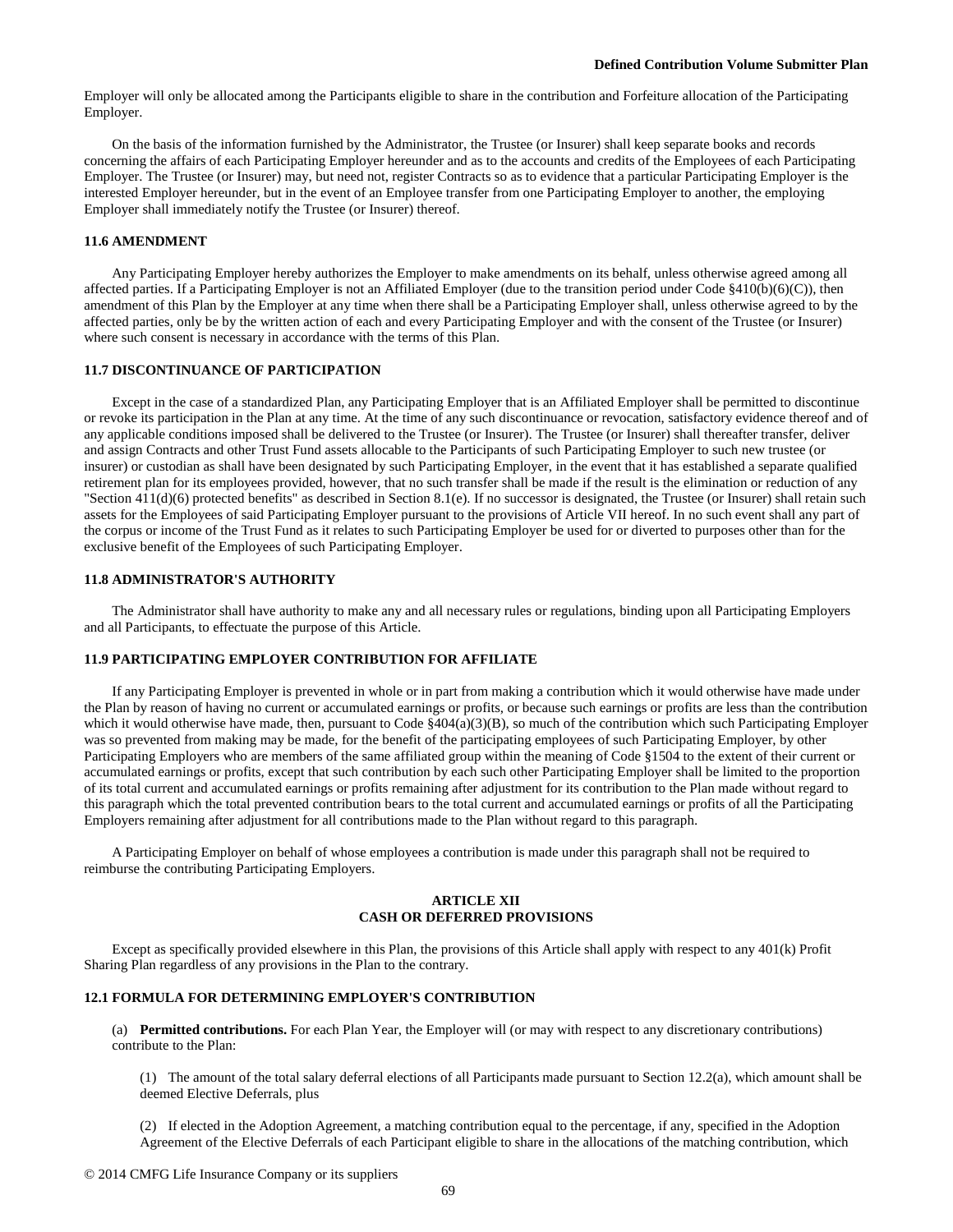amount shall be deemed an Employer matching contribution or Qualified Matching Contribution as elected in the Adoption Agreement, plus

(3) If elected in the Adoption Agreement, a discretionary amount determined each year by the Employer, which amount if any, shall be deemed an Employer Nonelective Contribution, or a "prevailing wage contribution" as set forth in the Adoption Agreement, which amount shall be an Employer Nonelective Contribution or an Elective Contribution as elected in the Adoption Agreement, plus

(4) A Qualified Nonelective Contribution in a discretionary amount determined by the Employer.

(5) Regardless of any provision in the Plan to the contrary, Employees whose employment is governed by a collective bargaining agreement between the Employer and "employee representatives" under which retirement benefits were the subject of good faith bargaining shall be eligible to participate in this Plan to the extent of employment covered by such agreement provided the agreement provides for coverage in the Plan. The contributions and allocations under this Plan shall be those set forth in the collective bargaining agreement, which is hereby incorporated by reference. For this purpose, the term "employee representatives" does not include any organization more than half of whose members are employees who are owners, officers, or executives of the Employer. The provisions of this Subsection only apply if no more than two percent (2%) of the Employees covered pursuant to the agreement are professionals as defined in Regulation §1.410(b)-9.

(b) **Timing and form of contributions.** Notwithstanding the foregoing, if the Employer is not a tax-exempt entity, then the Employer's contributions for any Fiscal Year may generally not exceed the maximum amount allowable as a deduction to the Employer under the provisions of Code §404. However, to the extent necessary to provide the top-heavy minimum allocations, the Employer shall make a contribution even if it exceeds current or accumulated net profit or the amount that is deductible under Code §404. Subject to the consent of the Trustee (or Insurer), the Employer may make its contribution to the Plan in the form of property, provided such contribution does not constitute a prohibited transaction under the Code or the Act. The decision to make a contribution of property is subject to the general fiduciary rules under the Act.

## **12.2 PARTICIPANT'S SALARY DEFERRAL ELECTION**

(a) **Salary deferral elections.** Each Participant may elect to defer a portion of Compensation which would have been received in the Plan Year, but for the salary deferral election, subject to the limitations of this Section and the Adoption Agreement. A salary deferral election (or modification of an earlier election) may not be made with respect to Compensation which is currently available on or before the date the Participant executed such election, or if later, the later of the date the Employer adopts this cash or deferred arrangement or the date such arrangement first became effective. Any elections made pursuant to this Section, including a modification or termination of an election, shall become effective as soon as is administratively feasible following the receipt of such election by the Administrator. Furthermore, if the Employer elects in the Adoption Agreement to apply the Automatic Contribution Arrangement provisions, then in the event a Participant fails to make an Affirmative Election, such Participant shall be deemed to have made a salary deferral election in accordance with the provisions selected in the Adoption Agreement and such other procedures that the Administrator may establish and apply in a uniform and nondiscriminatory basis.

Regardless of the definition of Compensation selected in the Adoption Agreement, the Administrator may adopt a uniform policy for purposes of determining the amount of a Participant's Elective Deferrals of excluding "non-cash Compensation." For purposes of this Section, "non-cash Compensation" means tips, fringe benefits, and other items of Compensation not regularly paid in cash or cash equivalents, or for which the Employer does not or may not have the ability to withhold Elective Deferrals in cash for the purpose of transmitting the Elective Deferrals to the Plan pursuant to the Participant's Salary Deferral Agreement. Additionally, the Employer may, on a uniform and nondiscriminatory basis, permit different salary deferral elections for different items of Compensation (e.g., a separate salary deferral election for bonuses), and may exclude for purposes of calculating Elective Deferrals one or more items of irregular pay (e.g., car allowance).

If elected in the Adoption Agreement, effective as of the date specified in the Adoption Agreement, a Participant may make a salary deferral election to have Roth Elective Deferrals contributed to the Plan. Roth Elective Deferrals are includible in the Participant's gross income at the time deferred and must be irrevocably designated as Roth Elective Deferrals by the Participant in the Salary Deferral Agreement (or if applicable, in the Automatic Deferral provisions of the Plan).

The amount by which Compensation is reduced shall be that Participant's Elective Deferrals and shall be treated as an Employer contribution and allocated to that Participant's Elective Deferral Account. If the Plan permits Roth Elective Deferral contributions, then a Participant's Pre-Tax Elective Deferrals shall be allocated to the Participant's Pre-Tax Elective Deferral Account and a Participant's Roth Elective Deferrals shall be allocated to the Participant's Roth Elective Deferral Account. Except in the case of an "in-Plan Roth Rollover Contribution" made pursuant to Section 12.11, Elective Deferrals contributed to the Plan as one type, either Roth Elective Deferrals or Pre-Tax Elective Deferrals, may not later be reclassified as the other type.

Notwithstanding anything in the Plan to the contrary, Participants may not make Elective Deferrals with respect to amounts that are not 415 Compensation. However, for this purpose, 415 Compensation is not limited to the annual compensation limit of Code §401(a)(17). Furthermore, for purposes of this Section, the annual dollar limitation of Code §401(a)(17) (\$200,000 as adjusted) shall not apply except that the Administrator may elect to apply such limit as part of the salary deferral election procedures established hereunder.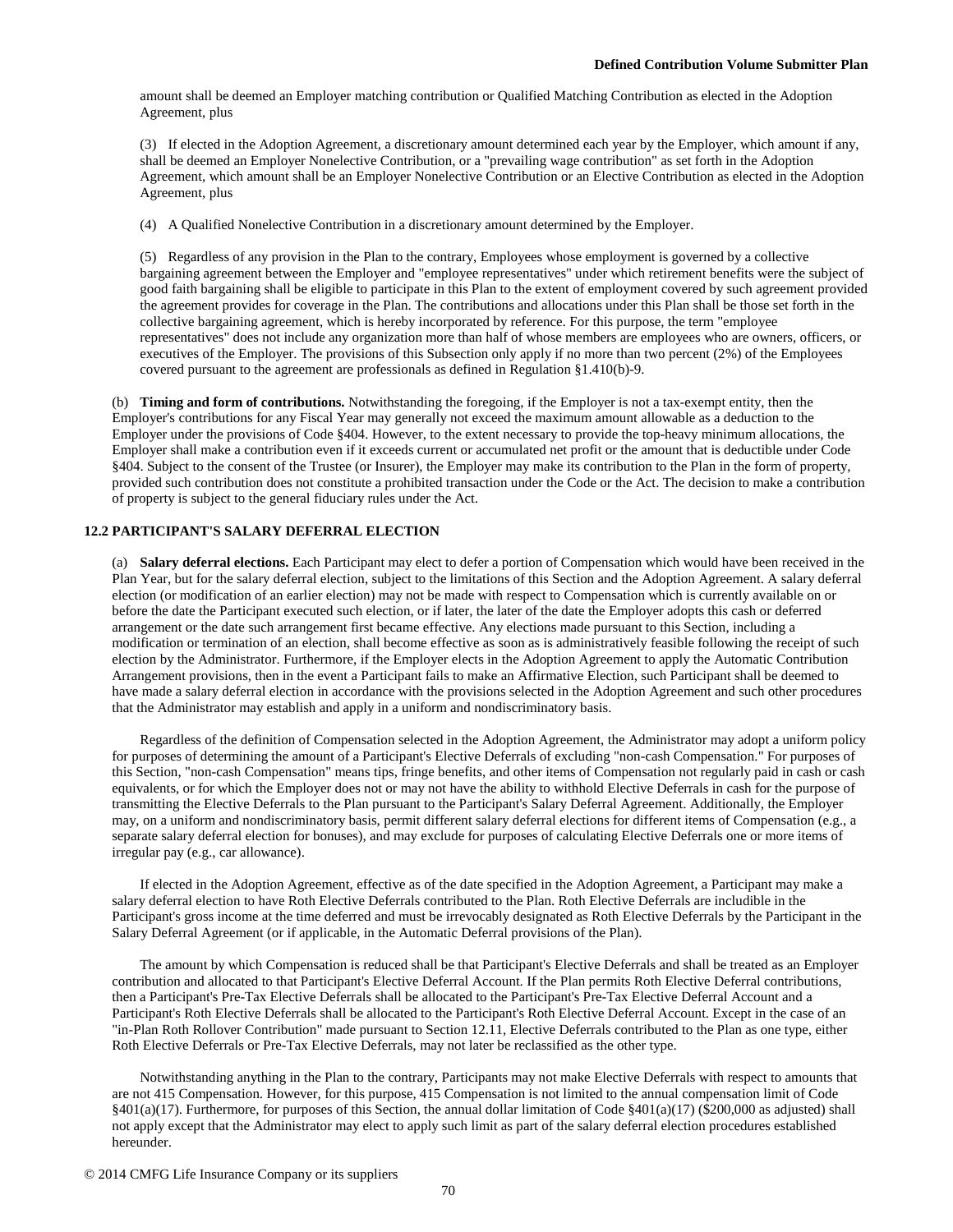Once made, a Participant's election to reduce Compensation shall remain in effect until modified or terminated. The Administrator shall establish procedures setting forth the conditions on modifications of an election. However, Participants must be permitted to modify elections at least once each Plan Year. Furthermore, terminations may be made at any time.

(b) **Eligible Automatic Contribution Arrangement (EACA).** If elected in the Adoption Agreement, the Employer maintains a Plan with Automatic Deferral provisions as an Eligible Automatic Contribution Arrangement (EACA) and the following provisions will apply:

(1) **Participants subject to EACA.** The Employer in its Adoption Agreement will elect which Participants are subject to the EACA Automatic Deferral on the "EACA Effective Date" thereof which may include some or all current Participants or may be limited to those Employees who become Participants after the EACA Effective Date. The "EACA Effective Date" means the date on which the EACA goes into effect, either as to the overall Plan or as to an individual Participants as the context requires. An EACA becomes effective as to the Plan as of the date the Employer elects in the Adoption Agreement. A Participant's "EACA Effective Date" is as soon as practicable after the Participant is subject to Automatic Deferrals under the EACA, consistent with: (i) applicable law; and (ii) the objective of affording the Participant a reasonable period of time after receipt of the EACA notice to make an Affirmative Election (and, if applicable, an investment election).

(2) **Uniformity.** The Automatic Deferral percentage must be a uniform percentage of Compensation. However, the Plan does not violate the uniform Automatic Deferral percentage requirement merely because the Plan applies any of the following provisions:

(i) **Years of participation.** The Automatic Deferral percentage varies based on the number of Plan Years the Participant has participated in the Plan while the Plan has applied EACA provisions;

(ii) **No reduction from prior percentage.** The Plan does not reduce a deferral percentage that, immediately prior to the EACA's effective date was higher (for any Participant) than the Automatic Deferral percentage;

(iii) **Applying statutory limits.** The Plan limits the Automatic Deferral amount so as not to exceed the limits of Code §401(a)(17), 402(g) (determined without regard to Age 50 Catch-Up Deferrals), or 415;

(iv) **No Automatic Deferrals during hardship suspension.** The Plan does not apply the Automatic Deferral during a period of suspension, under the Plan's hardship distribution provisions, of Participant's right to make Elective Deferrals to the Plan following a hardship distribution; or

(v) **Disaggregated groups.** The Plan applies different default percentages to different groups if the groups can be disaggregated under Regulation §1.401(k)-1(b)(4).

(3) **EACA notice.** The Administrator annually will provide a notice to each Participant covered by the EACA provisions (including, if elected in the Adoption Agreement, Participants who made an Affirmative Election) within a reasonable period of time prior to each Plan Year the Employer maintains the Plan as an EACA ("EACA Plan Year").

(i) **Deemed reasonable notice/new Participant.** The Administrator is deemed to provide timely notice if the Administrator provides the EACA notice at least thirty (30) days and not more than ninety (90) days prior to the beginning of the EACA Plan Year.

(ii) **Mid-year notice/new Participant or Plan.** If: (A) an Employee becomes eligible to make Elective Deferrals in the Plan during an EACA Plan Year but after the Administrator has provided the annual EACA notice for that Plan Year; or (B) the Employer adopts mid-year a new Plan as an EACA, the Administrator must provide the EACA notice no later than the date the Employee becomes eligible to make Elective Deferrals. However, if it is not practicable for the notice to be provided on or before the date an Employee becomes a Participant, then the notice will nonetheless be treated as provided timely if it is provided as soon as practicable after that date and the Employee is permitted to elect to defer from all types of Compensation that may be deferred under the Plan earned beginning on that date.

(iii) **Content.** The EACA notice must provide comprehensive information regarding the Participants' rights and obligations under the Plan and must be written in a manner calculated to be understood by the average Participant in accordance with applicable law.

(4) **EACA permissible withdrawal.** If elected in the Adoption Agreement, a Participant who has Automatic Deferrals under the EACA may elect to withdraw all the Automatic Deferrals (and allocable earnings) under the provisions of this Subsection. Any distribution made pursuant to this Section will be processed in accordance with normal distribution provisions of the Plan.

(i) **Amount.** If a Participant elects a permissible withdrawal under this Subsection, then the Plan must make a distribution equal to the amount (and only the amount) of the Automatic Deferrals made under the EACA (adjusted for allocable gains and losses to the date of the distribution). The Plan may separately account for Automatic Deferrals, in which case the entire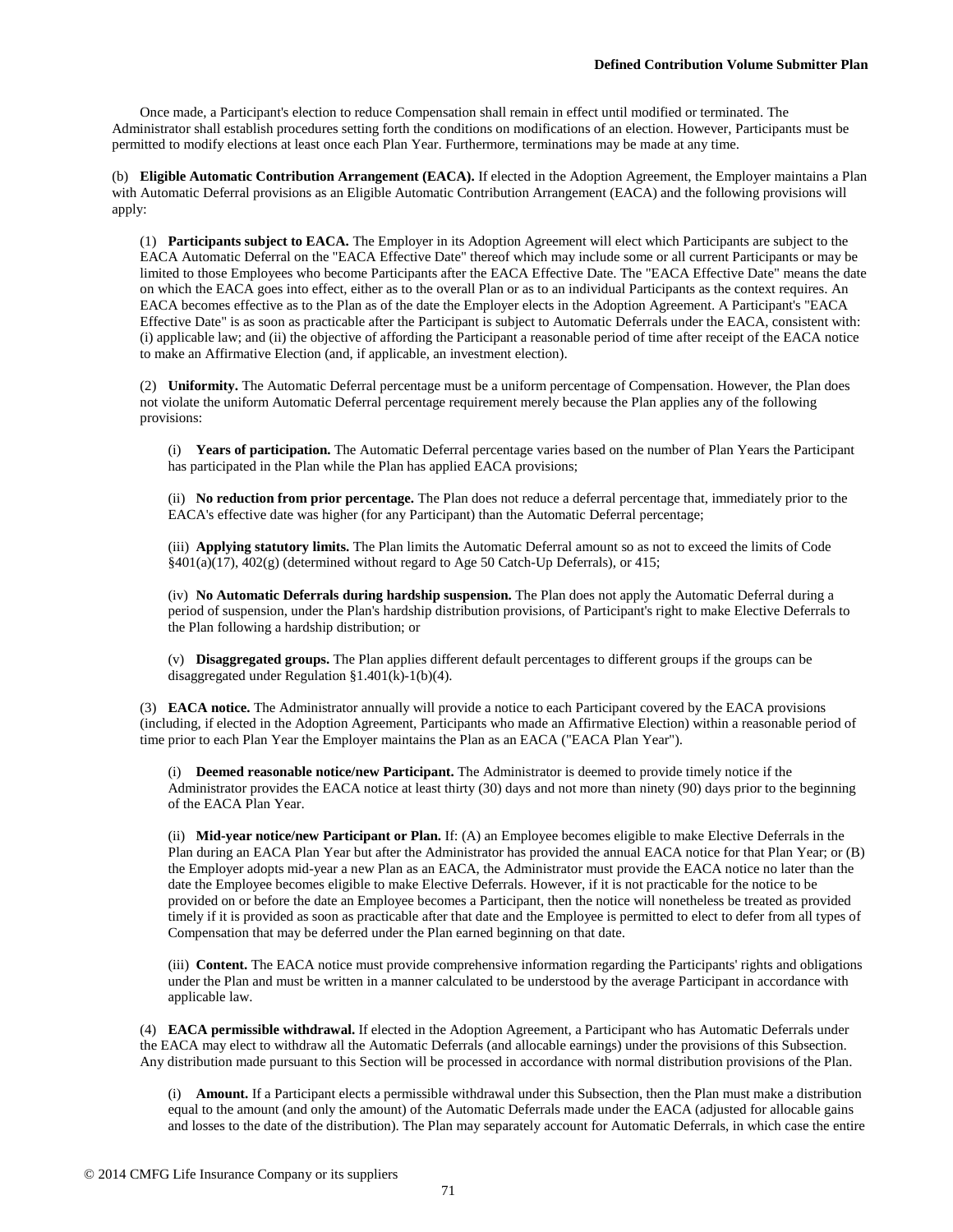account will be distributed. If the Plan does not separately account for the Automatic Deferrals, then the Plan must determine earnings or losses in a manner similar to the refund of Excess Contributions.

(ii) **Fees.** Notwithstanding the above, the Administrator may reduce the permissible distribution amount by any generally applicable fees. However, the Plan may not charge a greater fee for distribution under this Section than applies to other distributions. The Administrator may adopt a policy regarding charging such fees consistent with this paragraph.

(iii) **Timing.** The Participant may make an election to withdraw the Automatic Deferrals under the EACA no later than ninety (90) days, or such shorter period as specified in the Adoption Agreement, after the date of the first Automatic Deferral under the EACA. For this purpose, the date of the first Automatic Deferral is the date that the Compensation subject to the Automatic Deferral otherwise would have been includible in the Participant's gross income. For this purpose, EACAs under the Plan are aggregated, except that the mandatory disaggregation rules of Code §410(b) apply. In addition, a Participant's withdrawal right is not restricted due to the Participant making an Affirmative Election during the ninety (90) day period (or shorter period as specified in the Adoption Agreement).

(iv) **Rehired Employees.** For purposes of paragraph (iii) above, an Employee who for an entire Plan Year did not have contributions made pursuant to a default election under the EACA will be treated as having not had such contributions for any prior Plan Year as well.

(v) **Effective date of the withdrawal election.** The effective date of the permissible withdrawal will be as soon as practicable, but in no event later than the earlier of (A) the pay date of the second payroll period beginning after the election is made, or (B) the first pay date that occurs at least thirty (30) days after the election is made. The election will also be deemed to be an Affirmative Election to have no Elective Deferrals made to the Plan.

(vi) **Related matching contributions.** The Administrator will not take any Elective Deferrals withdrawn pursuant to this Section into account in computing and allocating matching contributions. If the Employer has already allocated matching contributions to the Participant's Account with respect to Elective Deferrals being withdrawn pursuant to this Subsection (4), then such matching contributions, as adjusted for gains and losses, must be forfeited.

(vii) **Treatment of withdrawals.** With regard to Elective Deferrals withdrawn pursuant to this Subsection, (A) the Administrator will disregard such Elective Deferrals in the Actual Deferral Percentage Test (if applicable); (B) the Administrator will disregard such Elective Deferrals for purposes of the limitation on Elective Deferrals under Code §402(g); (C) such Elective Deferrals are not subject to the consent requirements of Code §401(a)(11) or 417. The Administrator will disregard any matching contributions forfeited under paragraph (vi) above in the ACP Test (if applicable).

(viii)**Effect of Affirmative Election.** A Participant's Affirmative Election continues in effect until the Participant subsequently revokes or modifies his or her Salary Deferral Agreement, or the Affirmative Election expires. A Participant who makes an Affirmative Election is not thereafter subject to the Automatic Deferral or to any scheduled increases thereto, even if the Participant later revokes the Affirmative Election or the Affirmative Election, unless the Participant is subject to the EACA. In addition, a Participant who is subject to the EACA provisions who revokes his or her Affirmative Election or whose Affirmative Election expires, will be deemed to have made an Affirmative Election to have no Elective Deferrals made to the Plan.

(c) **Catch-Up Contributions.** If selected in the Adoption Agreement, all Employees who are eligible to make Elective Deferrals under this Plan and who have attained age 50 before the close of the taxable year shall be eligible to make Catch-Up Contributions in accordance with, and subject to the dollar limitations of, Code  $$414(v)(2)(B)(i)$  for the taxable year. The limit will be adjusted by the Secretary of the Treasury for cost-of-living increases under Code §414(v)(2)(C). Such Catch-Up Contributions shall not be taken into account for purposes of the provisions of the Plan implementing the required limitations of Code  $\S$ 402(g) and 415. The Plan shall not be treated as failing to satisfy the provisions of the Plan implementing the requirements of Code §401(k)(3), 401(k)(11), 401(k)(12), 410(b), or 416, as applicable, by reason of the making of such Catch-Up Contributions (but Catch-Up Contributions made in prior years are counted in determining whether the Plan is a Top-Heavy Plan). If selected in the Adoption Agreement, Catch-Up Contributions shall not be treated as Elective Deferrals for purposes of applying any Employer matching contributions. Such option cannot be selected if the Plan elects to follow the safe harbor provisions of Section 12.8.

(d) **Full vesting.** The balance in each Participant's Elective Deferral Account, Qualified Matching Contribution Account and Qualified Nonelective Contribution Account shall be fully Vested at all times and, except as otherwise provided herein, shall not be subject to Forfeiture for any reason.

(e) **Distribution restrictions.** Amounts held in a Participant's Elective Deferral Account, Qualified Matching Contribution Account and Qualified Nonelective Contribution Account may only be distributable as provided in (4) below or as provided under the other provisions of this Plan, but in no event prior to the earlier of the following events or any other events permitted by the Code or Regulations:

(1) the Participant's severance of employment (regardless of when the severance of employment occurred), Total and Permanent Disability, or death;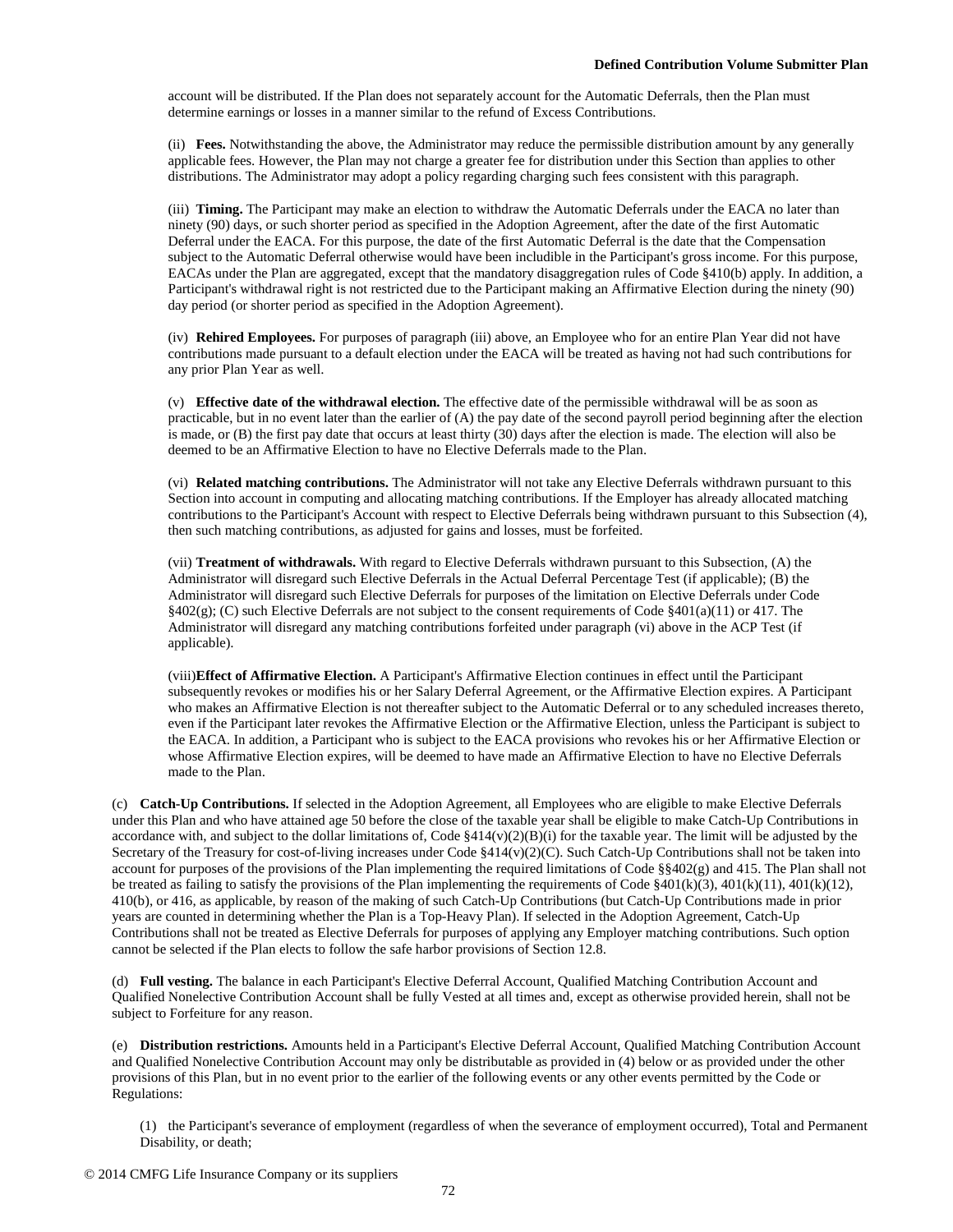(2) the Participant's attainment of age 59 1/2;

(3) the proven financial hardship of the Participant, subject to the limitations of Section 12.10(d) (or, for a volume submitter plan, Section 6.12);

(4) the termination of the Plan without the existence at the time of Plan termination of another defined contribution plan or the establishment of a successor defined contribution plan by the Employer or an Affiliated Employer within the period ending twelve months after distribution of all assets from the Plan maintained by the Employer. For this purpose, a defined contribution plan does not include an employee stock ownership plan (as defined in Code §4975(e)(7) or 409(a)), a simplified employee pension plan (as defined in Code §408(k)), a SIMPLE individual retirement account plan (as defined in Code §408(p)), a plan or contract that satisfies the requirements of Code §403(b), or a plan that is described in Code §457(b) or (f). A distribution that is made because of this paragraph (4) must be made in a lump-sum;

(5) the Participant's call to active duty after September 11, 2001, because of the Participant's status as a member of a reserve component, for a period of at least 180 days or for an indefinite period, i.e., a "qualified reservist distribution" within the meaning of Section 6.18; or

(6) a Participant's service in the uniformed services while on active duty for a period of at least 30 days, i.e., a "deemed distribution" within the meaning of Section 6.18.

(f) **Code §402(g) dollar limit.** A Participant's Elective Deferrals made under this Plan and all other plans, contracts or arrangements of the Employer maintaining this Plan during any calendar year shall not exceed the dollar limitation imposed by Code §402(g), as in effect at the beginning of such calendar year, except to the extent permitted under Section 12.2(c) and Code §414(v), if applicable. The limit will be adjusted by the Secretary of the Treasury for cost-of-living increases under Code §402(g)(4). For this purpose, "elective deferrals" means, with respect to a calendar year, the sum of all Employer contributions made on behalf of such Participant pursuant to an election to defer under any qualified cash or deferred arrangement as described in Code §401(k), any salary reduction simplified employee pension (as defined in Code §408(k)(6)), any SIMPLE IRA plan described in Code §408(p), any eligible deferred compensation plan under Code §457, any plans described under Code §501(c)(18), and any Employer contributions made on the behalf of a Participant for the purchase of an annuity contract under Code §403(b) pursuant to a salary deferral agreement.

(g) **Excess Deferrals.** If a Participant has Excess Deferrals for a taxable year, the Participant may, not later than March 1st following the close of such taxable year, notify the Administrator in writing of such excess and request that the Participant's Elective Deferrals under this Plan be reduced by an amount specified by the Participant. In such event, the Administrator shall direct the distribution of such excess amount (and any "income" allocable to such excess amount) to the Participant not later than the first April 15th following the close of the Participant's taxable year. Any distribution of less than the entire amount of Excess Deferrals and "income" shall be treated as a pro rata distribution of Excess Deferrals and "income." The amount distributed shall not exceed the Participant's Elective Deferrals under the Plan for the taxable year. Any distribution on or before the last day of the Participant's taxable year must satisfy each of the following conditions:

- (1) the Participant shall designate the distribution as Excess Deferrals;
- (2) the distribution must be made after the date on which the Plan received the Excess Deferrals; and
- (3) the Plan must designate the distribution as a distribution of Excess Deferrals.

Regardless of the preceding, if a Participant has Excess Deferrals solely from Elective Deferrals made under this Plan or any other plan maintained by the Employer, a Participant will be deemed to have notified the Administrator of such excess amount and the Administrator shall direct the distribution of such Excess Deferrals in a manner consistent with the provisions of this Subsection.

For the purpose of this Subsection, "income" means the amount of income or loss allocable to a Participant's Excess Deferrals, which amount shall be allocated in the same manner as income or losses are allocated pursuant to Section 4.3(c). For taxable years after 2007, the Administrator may not distribute "income" allocable to Excess Deferrals for the period between the end of the Participant's taxable year in which the Excess Deferral occurred and the date of the distribution (the "gap period").

Notwithstanding the above, for any years in which a Participant makes both Roth Elective Deferrals and Pre-Tax Elective Deferrals, the distribution of any Excess Deferrals for such year shall be made, as operationally determined by the Administrator, from the Participant's Pre-Tax Elective Deferral Account or Participant's Roth Elective Deferral Account. Matching contributions which relate to Excess Elective Deferrals (regardless of whether such Excess Elective Deferrals are Pre-Tax Elective Deferrals or Roth Elective Deferrals) shall be treated as a Forfeiture.

Any distribution of Excess Deferrals made pursuant to this Subsection shall be made first from unmatched Elective Deferrals (regardless of whether they are attributable to Pre-Tax Elective Deferrals or Roth Elective Deferrals) and, thereafter, from Elective Deferrals which are matched. Matching contributions which relate to Excess Deferrals that are distributed pursuant to this Section 12.2(g) shall be treated as a Forfeiture to the extent required pursuant to Code  $\S401(a)(4)$  and the Regulations thereunder.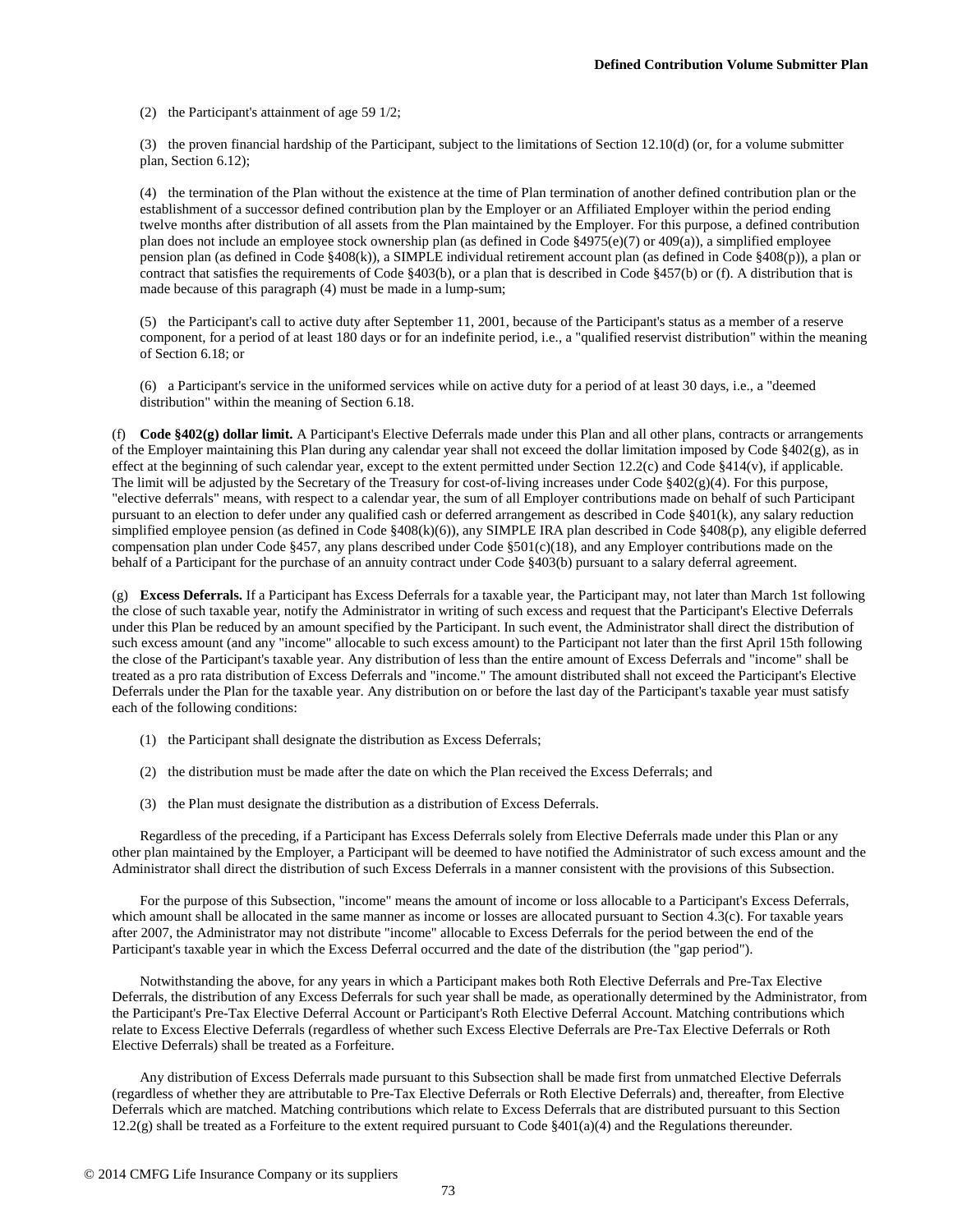(h) **Coordination with ADP test.** Notwithstanding the preceding, a Participant's Excess Deferrals shall be reduced, but not below zero, by any distribution and/or recharacterization of Excess Deferrals pursuant to Section 12.5(b) for the Plan Year beginning with or within the taxable year of the Participant.

(i) **Suspension due to hardship or deemed severance.** In the event a Participant has received a hardship distribution pursuant to Regulation §1.401(k)-1(d)(3) from any other plan maintained by the Employer or from the Participant's Elective Deferral Account pursuant to Section 12.10, or has received a distribution on account of deemed severance on account of qualified military service from this Plan or any other plan maintained by the Employer, then such Participant shall not be permitted to elect to have Elective Deferrals contributed to the Plan for a period of six (6) months following the receipt of the distribution. Furthermore, any provisions of the Plan providing for the reduction of the dollar limitation under Code §402(g) for the Participant's taxable year following the taxable year in which the hardship distribution was made shall no longer apply. Upon the expiration of the suspension period, a Participant's prior Affirmative Election will no longer apply unless the Employer provides otherwise in the Plan's administrative procedures.

(j) **Distributable based on other terms of Plan.** At Normal Retirement Date, or such other date when the Participant shall be entitled to receive benefits, the fair market value of the Participant's Elective Deferral Account shall be used to provide benefits to the Participant or the Participant's Beneficiary.

(k) **Adjustment due to anticipated failure of ADP test.** If during a Plan Year, it is projected that the aggregate amount of Elective Deferrals to be allocated to all Highly Compensated Participants under this Plan would cause the Plan to fail the tests set forth in Section 12.4, then the Administrator may automatically reduce the Elective Deferrals of affected Highly Compensated Participants, beginning with the Highly Compensated Participant who has the highest actual deferral ratio until it is anticipated the Plan will pass the tests or until the actual deferral ratio equals the actual deferral ratio of the Highly Compensated Participant having the next highest actual deferral ratio. This process may continue until it is anticipated that the Plan will satisfy one of the tests set forth in Section 12.4. Alternatively, the Employer may specify a maximum percentage of Compensation that may be deferred by Highly Compensated Participants (and any such limitation shall be a Plan-imposed limit for purposes of determining Catch-up Contributions).

(l) **Procedures must be established.** The Employer and the Administrator shall establish procedures necessary to implement the salary deferral elections provided for herein. Such procedures may contain limits on salary deferral elections such as limiting elections to whole percentages of Compensation or to equal dollar amounts per pay period that an election is in effect.

## **12.3 ALLOCATION OF CONTRIBUTIONS AND FORFEITURES**

(a) **Separate accounting.** The Administrator shall establish and maintain an account in the name of each Participant to which the Administrator shall credit as of each Anniversary Date, or other Valuation Date, all amounts allocated to each such Participant as set forth herein.

(b) **Contributions.** The Employer shall provide the Administrator with all information required by the Administrator to make a proper allocation of Employer contributions for each Plan Year. Within a reasonable period of time after the date of receipt by the Administrator of such information, the Administrator shall allocate contributions as follows:

(1) With respect to Elective Deferrals made pursuant to Section 12.1(a)(1), to each Participant's Elective Deferral Account in an amount equal to each such Participant's Elective Deferrals for the year.

(2) With respect to the Employer matching contribution made pursuant to Section  $12.1(a)(2)$ , to each Participant's Account, or Participant's Qualified Matching Contribution Account, as elected in the Adoption Agreement, in accordance with Section 12.1(a)(2).

Except, however, in order to be entitled to receive any Employer matching contribution, a Participant must satisfy the conditions for sharing in the Employer matching contribution as set forth in the Adoption Agreement.

(3) With respect to the Employer Nonelective Contribution made pursuant to Section 12.1(a)(3), to each Participant's Account in accordance with the provisions of Section 4.3(b)(2) or (3) (including the "gateway contribution" pursuant to Section 4.3(b)(4)), whichever is applicable.

(4) With respect to the Employer Qualified Nonelective Contribution made pursuant to Section 12.1(a)(4), to each Participant's Qualified Nonelective Contribution Account in the same ratio as each Participant's Compensation bears to the total of such Compensation of all Participants.

(c) **Elective Deferrals not taken into account for Non-Key Employees.** Notwithstanding anything in the Plan to the contrary, in determining whether a Non-Key Employee has received the required minimum allocation pursuant to Section 4.3(f) such Non-Key Employee's Elective Deferrals shall not be taken into account. In addition, unless otherwise specified in Appendix A to the Adoption Agreement (Special Effective Dates and Other Permitted Elections), Employer matching contributions shall be taken into account for purposes of satisfying the minimum contribution requirements of Code §416(c)(2) and the Plan. The preceding sentence shall apply with respect to matching contributions under the Plan or, if the Plan provides that the minimum contribution requirement shall be met in another plan, such other plan. Employer matching contributions that are used to satisfy the minimum contribution requirements shall be treated as matching contributions for purposes of the ACP test and other requirements of Code §401(m).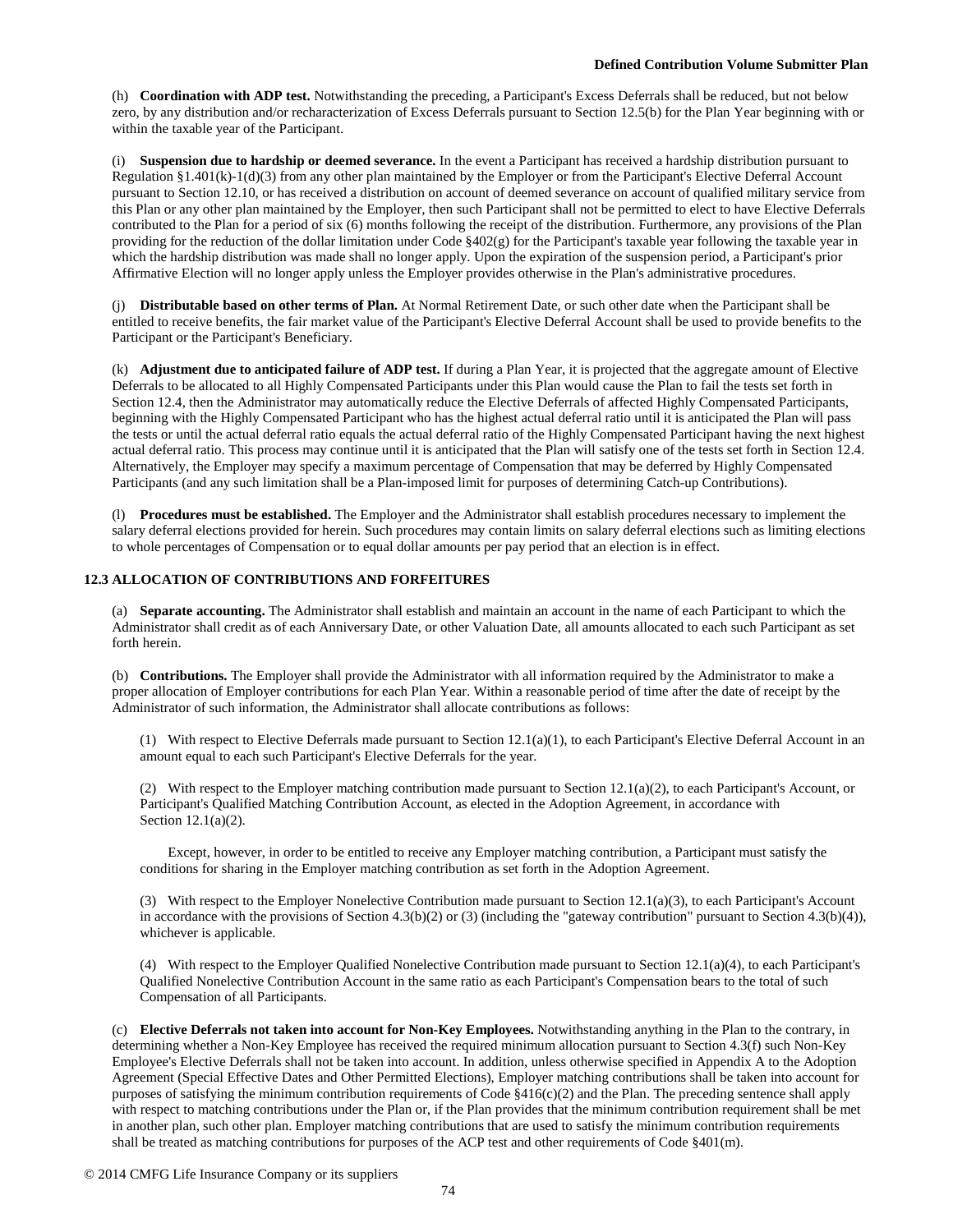(d) **Elective Deferrals not conditioned on service during a year.** Notwithstanding anything herein to the contrary, Participants who terminated employment during the Plan Year shall share in the Elective Deferral contributions made by the Employer for the year of termination without regard to the Hours of Service credited.

(e) **Conditions for sharing in contributions/allocations.** Notwithstanding anything herein to the contrary (other than Sections 3.5(h), 4.3(f) and 12.3(f)), Participants shall only share in the allocations of the Employer matching contribution made pursuant to Section 12.1(a)(2), the Employer Nonelective Contributions made pursuant to Section 12.1(a)(3), the Employer Qualified Nonelective Contribution made pursuant to Section 12.1(a)(4), and Forfeitures as provided in the Adoption Agreement. If no election is made in the Adoption Agreement, then a Participant shall be eligible to share in the allocation of the Employer's contribution for the year if the Participant completes more than 500 Hours of Service (or three (3) consecutive calendar months if the elapsed time method is chosen in the Adoption Agreement) during the Plan Year or is employed on the last day of the Plan Year.

(f) **Code §410(b) fail-safe.** Notwithstanding anything in this Section to the contrary, if, in the volume submitter or non-standardized Adoption Agreement, the Employer elected to apply the 410(b) ratio percentage fail-safe provisions, then the provisions of Section 4.3(m) shall apply. Furthermore, if the Plan includes Employer matching contributions subject to ACP testing, then Section 4.3(m) shall be applied separately to the Code §401(m) portion of the Plan.

## **12.4 ACTUAL DEFERRAL PERCENTAGE TESTS**

(a) **ADP test.** Except as otherwise provided herein, this Subsection applies if the prior year testing method is elected in the Adoption Agreement. The "Actual Deferral Percentage" (hereinafter ADP) for a Plan Year for Participants who are Highly Compensated Employees (hereinafter "HCEs") for each Plan Year and the prior year's ADP for Participants who were Nonhighly Compensated Employees (hereinafter "NHCEs") for the prior Plan Year must satisfy one of the following tests:

(1) The ADP for a Plan Year for Participants who are "HCEs" for the Plan Year shall not exceed the prior year's ADP for Participants who were "NHCEs" for the prior Plan Year multiplied by 1.25; or

(2) The ADP for a Plan Year for Participants who are "HCEs" for the Plan Year shall not exceed the prior year's ADP for Participants who were "NHCEs" for the prior Plan Year multiplied by 2.0, provided that the ADP for Participants who are "HCEs" does not exceed the prior year's ADP for Participants who were "NHCEs" in the prior Plan Year by more than two (2) percentage points.

Notwithstanding the above, for purposes of applying the foregoing tests with respect to the first Plan Year (as defined in Regulation §1.401(k)-2(c)(2)) in which the Plan permits any Participant to make Elective Deferrals, the ADP for the prior year's "NHCEs" shall be the greater of three percent (3%) or the current Plan Year's ADP for these Participants. However, the provisions of this paragraph may not be used if the Plan is a successor plan or is otherwise prohibited from using such provisions pursuant to Regulation §1.401(k)-2(c)(2).

(b) **Current year testing method.** Notwithstanding the foregoing, if the current year testing method is elected in the Adoption Agreement, or if no election is made in the Adoption Agreement, and for any Plan Year for which the Employer has either reserved the right to make a nonelective "ADP test safe harbor contribution" pursuant to Section 12.8 or amended the Plan to make an "ADP test safe harbor contribution," the ADP tests in  $(a)(1)$  and  $(a)(2)$  above shall be applied by comparing the current Plan Year's ADP for Participants who are "HCEs" with the current Plan Year's ADP (rather than the prior Plan Year's ADP) for Participants who are "NHCEs" for the current Plan Year. Once made, the Employer can elect prior year testing for a Plan Year only if the Plan has used current year testing for each of the preceding 5 Plan Years (or if lesser, the number of Plan Years the Plan has been in existence) or if, as a result of a merger or acquisition described in Code  $$410(b)(6)(C)(i)$ , the Employer maintains both a plan using prior year testing and a plan using current year testing and the change is made within the transition period described in Code  $$410(b)(6)(C)(ii)$ .

(c) **Determination of "HCEs" and "NHCEs."** A Participant is an "HCE" for a particular Plan Year if the Participant meets the definition of an "HCE" in effect for that Plan Year. Similarly, a Participant is an "NHCE" for a particular Plan Year if the Participant does not meet the definition of an "HCE" in effect for that Plan Year.

(d) **Calculation of ADP.** For the purposes of this Section and Section 12.5, ADP means, for a specific group of Participants for a Plan Year, the average of the ratios (calculated separately for each Participant in such group) of (1) the amount of Employer contributions actually paid over to the Plan on behalf of such Participant for the Plan Year to (2) the Participant's 414(s) Compensation for such Plan Year. Employer contributions on behalf of any Participant shall include: (1) any Elective Deferrals made pursuant to the Participant's salary deferral election (including Excess Deferrals of "HCEs"), but excluding (i) Excess Deferrals of "NHCEs" that arise solely from Elective Deferrals made under the plan or plans of this Employer and (ii) Elective Deferrals that are taken into account in the ACP tests set forth in Section 12.6 (provided the ADP test is satisfied both with and without exclusion of these Elective Deferrals); and (2) except as provided in Subsections (f) and (g), at the election of the Employer, Qualified Nonelective Contributions and Qualified Matching Contributions to the extent such contributions are not used to satisfy the ACP test.

The actual deferral ratio for each Participant and the ADP for each group shall be calculated to the nearest one-hundredth of one percent. Furthermore, Elective Deferrals allocated to each Highly Compensated Participant's Elective Deferral Account shall not be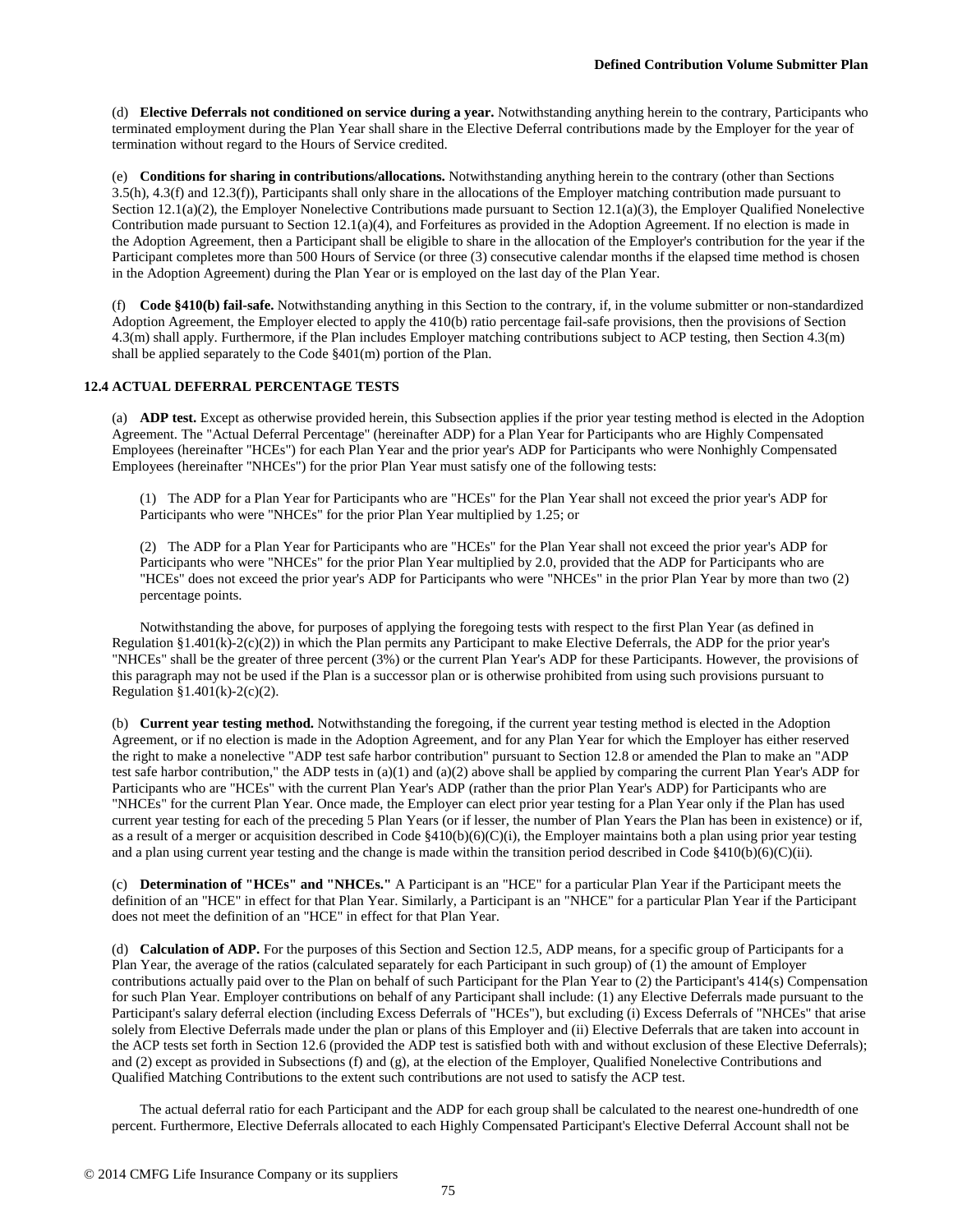reduced by Excess Deferrals to the extent such excess amounts are made under this Plan or any other plan maintained by the Employer.

(e) **Participants taken into account.** For purposes of this Section and Section 12.5, a Highly Compensated Participant and a Nonhighly Compensated Participant shall include any Employee eligible to make salary deferrals pursuant to Section 12.2 for the Plan Year. Such Participants who fail to make Elective Deferrals shall be treated for ADP purposes as Participants on whose behalf no Elective Deferrals are made. If a Participant has no 414(s) Compensation for the Plan Year, then such Participant is disregarded for purposes of calculating the ADP test.

(f) **Contributions taken into account.** For purposes of determining the ADP and the amount of Excess Contributions pursuant to Section 12.5, only Qualified Nonelective Contributions and Qualified Matching Contributions contributed to the Plan prior to the end of the twelve (12) month period immediately following the Plan Year to which the contributions relate shall be considered. A Participant's Elective Deferrals are only taken into account for purposes of determining the ADP for a Plan Year if allocated to the Participant's Elective Deferral Account as of a date within that Plan Year and are only made with respect to Compensation that would have either been received by the Participant in the Plan Year (but for the salary deferral election) or is attributable to services performed by the Participant in the Plan Year and would have been paid within two and one-half (2 1/2) months after the close of the Plan Year (but for the salary deferral election).

(g) **Targeted contributions.** Notwithstanding the preceding, for Plan Years beginning in 2006 (or if earlier, the date the final 401(k) Regulations are effective with respect to the Plan), Qualified Nonelective Contributions cannot be taken into account in determining the ADP for a Plan Year for an "NHCE" to the extent such contributions exceed the product of that "NHCE's" 414(s) Compensation and the greater of five percent (5%) or two (2) times the Plan's "representative contribution rate." Any Qualified Nonelective Contribution taken into account under an ACP test under Regulation  $\S1.401(m)-2(a)(6)$  (including the determination of the "representative contribution rate" for purposes of Regulation  $$1.401(m)-2(a)(6)(v)(B))$ , is not permitted to be taken into account for purposes of this paragraph (including the determination of the "representative contribution rate" under this Section). For purposes of this Subsection:

(1) The Plan's "representative contribution rate" is the lowest "applicable contribution rate" of any eligible "NHCE" among a group of eligible "NHCEs" that consists of half of all eligible "NHCEs" for the Plan Year (or, if greater, the lowest "applicable contribution rate" of any eligible "NHCE" in the group of all eligible "NHCEs" for the Plan Year and who is employed by the Employer on the last day of the Plan Year), and

(2) The "applicable contribution rate" for an eligible "NHCE" is the sum of the Qualified Matching Contributions taken into account under Subsection (d) for the eligible "NHCE" for the Plan Year and the Qualified Nonelective Contributions made for the eligible "NHCE" for the Plan Year, divided by the eligible "NHCE's" 414(s) Compensation for the same period.

Notwithstanding the above, Qualified Nonelective Contributions that are made in connection with an Employer's obligation to pay prevailing wages under the Davis-Bacon Act (46 Stat. 1494), Public Law 71-798, Service Contract Act of 1965 (79 Stat. 1965), Public Law 89-286, or similar legislation can be taken into account for a Plan Year for an "NHCE" to the extent such contributions do not exceed 10 percent (10%) of that "NHCE's" 414(s) Compensation.

Qualified Matching Contributions may only be used to calculate the ADP to the extent that such Qualified Matching Contributions are matching contributions that are not precluded from being taken into account under the ACP test for the Plan Year under the rules of Regulation  $$1.401(m)-2(a)(5)(ii)$ .

Qualified Nonelective Contributions and Qualified Matching Contributions cannot be taken into account to determine the ADP to the extent such contributions are taken into account for purposes of satisfying any other ADP test, any ACP test, or the requirements of Regulation §1.401(k)-3, 1.401(m)-3 or 1.401(k)-4. Thus, for example, matching contributions that are made pursuant to Regulation §1.401(k)-3(c) cannot be taken into account under the ADP test. Similarly, if a plan switches from the current year testing method to the prior year testing method pursuant to Regulation §1.401(k)-2(c), Qualified Nonelective Contributions that are taken into account under the current year testing method for a year may not be taken into account under the prior year testing method for the next year.

(h) **Aggregation with other plans.** In the event this Plan satisfies the requirements of Code §401(a)(4), 401(k), or 410(b) only if aggregated with one or more other plans, or if one or more other plans satisfy the requirements of such sections of the Code only if aggregated with this Plan, then this Section shall be applied by determining the ADP of Employees as if all such plans were a single plan. If more than ten percent (10%) of the Employer's "NHCEs" are involved in a plan coverage change as defined in Regulation §1.401(k)-2(c)(4), then any adjustments to the "NHCEs" ADP for the prior year will be made in accordance with such Regulations, if the Employer has elected in the Adoption Agreement to use the prior year testing method. Plans may be aggregated in order to satisfy Code §401(k) only if they have the same Plan Year and use the same ADP testing method.

(i) **ADP if multiple plans.** The ADP for any Participant who is an "HCE" for the Plan Year and who is eligible to have Elective Deferrals (and Qualified Nonelective Contributions or Qualified Matching Contributions, or both, if treated as Elective Deferrals for purposes of the ADP test) allocated to such Participant's accounts under two (2) or more arrangements described in Code §401(k), that are maintained by the Employer, shall be determined as if such Elective Deferrals (and, if applicable, such Qualified Nonelective Contributions or Qualified Matching Contributions, or both) were made under a single arrangement for purposes of determining such "HCE's" actual deferral ratio. If an "HCE" participates in two or more arrangements described in Code §401(k) of the Employer that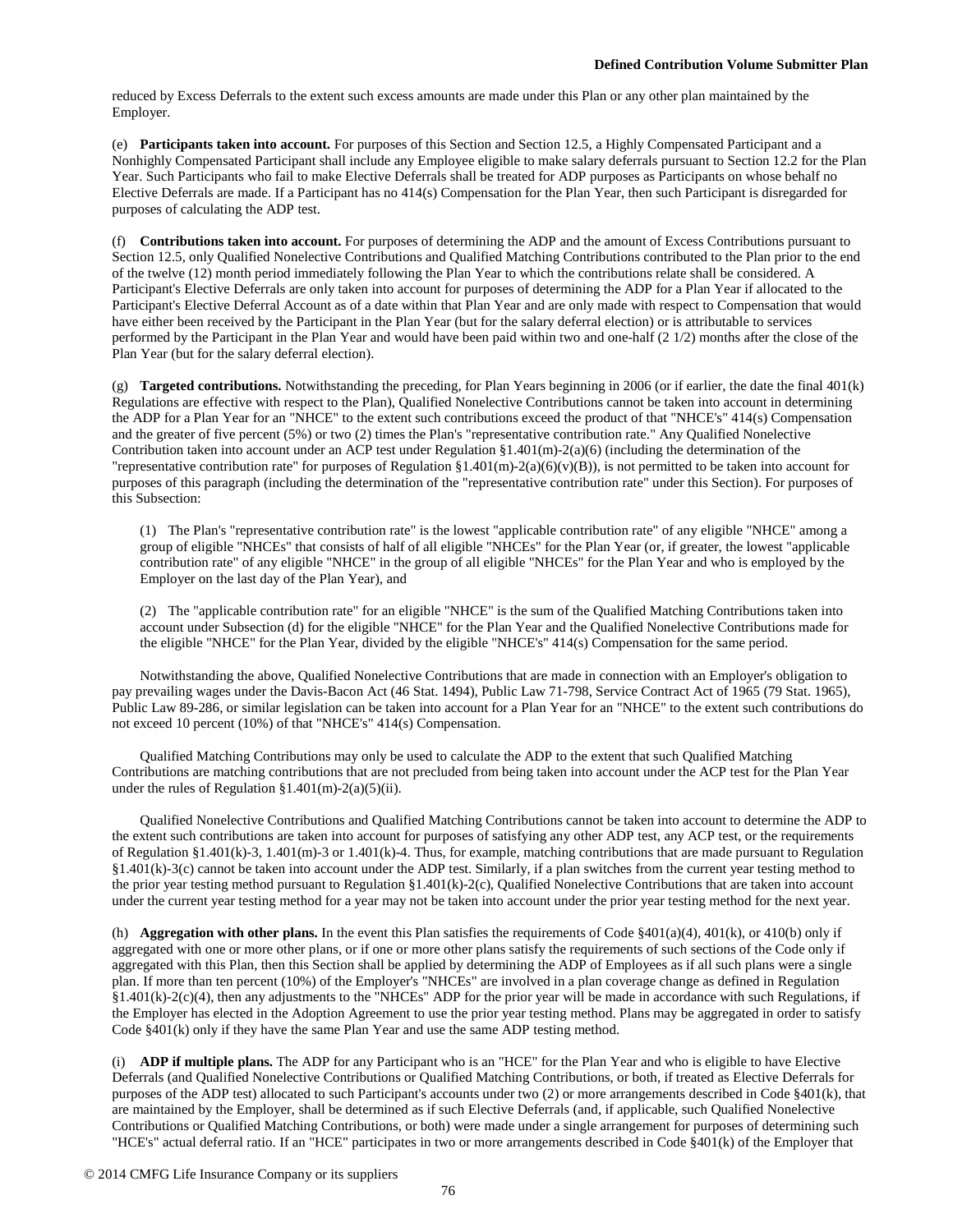have different plan years, all Elective Deferrals made during the Plan Year under all such arrangements shall be aggregated. For Plan Years beginning before 2006 (or if earlier, the Plan Year prior to the date the final 401(k) Regulations are effective with respect to the Plan), if the plans have different Plan Years, then all such arrangements ending with or within the same calendar year shall be treated as a single arrangement. Notwithstanding the foregoing, certain plans shall be treated as separate if mandatorily disaggregated under Regulations under Code §401(k).

(j) **Disaggregation and otherwise excludable Employees.** Notwithstanding anything in this Section to the contrary, the provisions of this Section and Section 12.5 may be applied separately (or will be applied separately to the extent required by Regulations) to each "plan" within the meaning of Regulation §1.401(k)-6. Furthermore, the provisions of Code §401(k)(3)(F) may be used to exclude from consideration all Nonhighly Compensated Employees who have not satisfied the minimum age and service requirements of Code §410(a)(1)(A). For purposes of applying this provision, the Administrator may use any effective date of participation that is permitted under Code §410(b) provided such date is applied on a consistent and uniform basis to all Participants.

(k) **"HCEs" as sole Eligible Employees.** If, for the applicable year for determining the ADP of the "NHCEs" for a Plan Year, there are no eligible "NHCEs," then the Plan is deemed to satisfy the ADP test for the Plan Year.

## **12.5 ADJUSTMENT TO ACTUAL DEFERRAL PERCENTAGE TESTS**

(a) **Authority to correct.** In the event the Plan does not satisfy one of the tests set forth in Section 12.4, the Administrator shall adjust Excess Contributions or, if the current year testing method is being used, the Employer shall make contributions pursuant to the options set forth below or any combination thereof.

(b) **Corrective distribution and/or recharacterization.** On or before the close of the following Plan Year (or with respect to recharacterization as after-tax voluntary Employee contributions, on or before the fifteenth day of the third month following the end of each Plan Year), the Highly Compensated Participant allocated the largest amount of Elective Deferrals shall have a portion of such Elective Deferrals (and "income" allocable to such amounts) distributed (and/or, at the Participant's election, recharacterized as an after-tax voluntary Employee contribution pursuant to Section 4.8) until the total amount of Excess Contributions has been distributed, or until the amount of the Participant's Elective Deferrals equals the Elective Deferrals of the Highly Compensated Participant having the next largest amount of Elective Deferrals allocated. This process shall continue until the total amount of Excess Contributions has been distributed. However, in the event the Plan permits Catch-Up Contributions, then any "HCE" who is eligible to make Catch-Up Contributions pursuant to Section 12.2(c) shall have any amount that would have otherwise been distributed pursuant to this Section recharacterized as a Catch-Up Contribution (up to the maximum catch-up dollar limitation). Any distribution and/or recharacterization of Excess Contributions shall be made in the following order:

(1) With respect to the distribution of Excess Contributions, such distribution:

(i) shall be made first from unmatched Elective Deferrals used in the ADP and, thereafter, simultaneously from such Elective Deferrals which are matched and matching contributions which relate to such Elective Deferrals (if the matching contributions are used in the ADP). Matching contributions which are not used in the ADP but which relate to Elective Deferrals that are distributed pursuant to this Subsection shall be forfeited unless the related matching contributions are distributed as Excess Aggregate Contributions pursuant to Section 12.7;

(ii) shall be made, as operationally determined by the Administrator, from the Participant's Pre-Tax Elective Deferral Account or the Participant's Roth Elective Deferral Account, to the extent both Pre-Tax Elective Deferrals and Roth Elective Deferrals were made for the Plan Year;

- (iii) shall be adjusted for "income"; and
- (iv) shall be designated by the Employer as a distribution of Excess Contributions (and "income").

(2) With respect to the recharacterization of Excess Contributions as after-tax voluntary Employee contributions pursuant to (a) above, such recharacterized amounts:

(i) shall be deemed to have occurred on the date on which the last of those Highly Compensated Participants with Excess Contributions to be recharacterized is notified of the recharacterization and the tax consequences of such recharacterization;

(ii) shall not exceed the amount of Elective Deferrals on behalf of any Highly Compensated Participant for any Plan Year;

(iii) shall be treated as after-tax voluntary Employee contributions for purposes of Code  $\S401(a)(4)$  and Regulation §1.401(k)-1(b). However, for purposes of Sections 4.3(f) and 9.2 (top-heavy rules), recharacterized Excess Contributions continue to be treated as Employer contributions that are Elective Deferrals. Excess Contributions (and "income" attributable to such amounts) recharacterized as after-tax voluntary Employee contributions shall continue to be nonforfeitable and subject to the same distribution rules provided for in Section 12.2(d); and

(iv) are not permitted if the amount recharacterized plus after-tax voluntary Employee contributions actually made by such Highly Compensated Participant exceed the maximum amount of after-tax voluntary Employee contributions (determined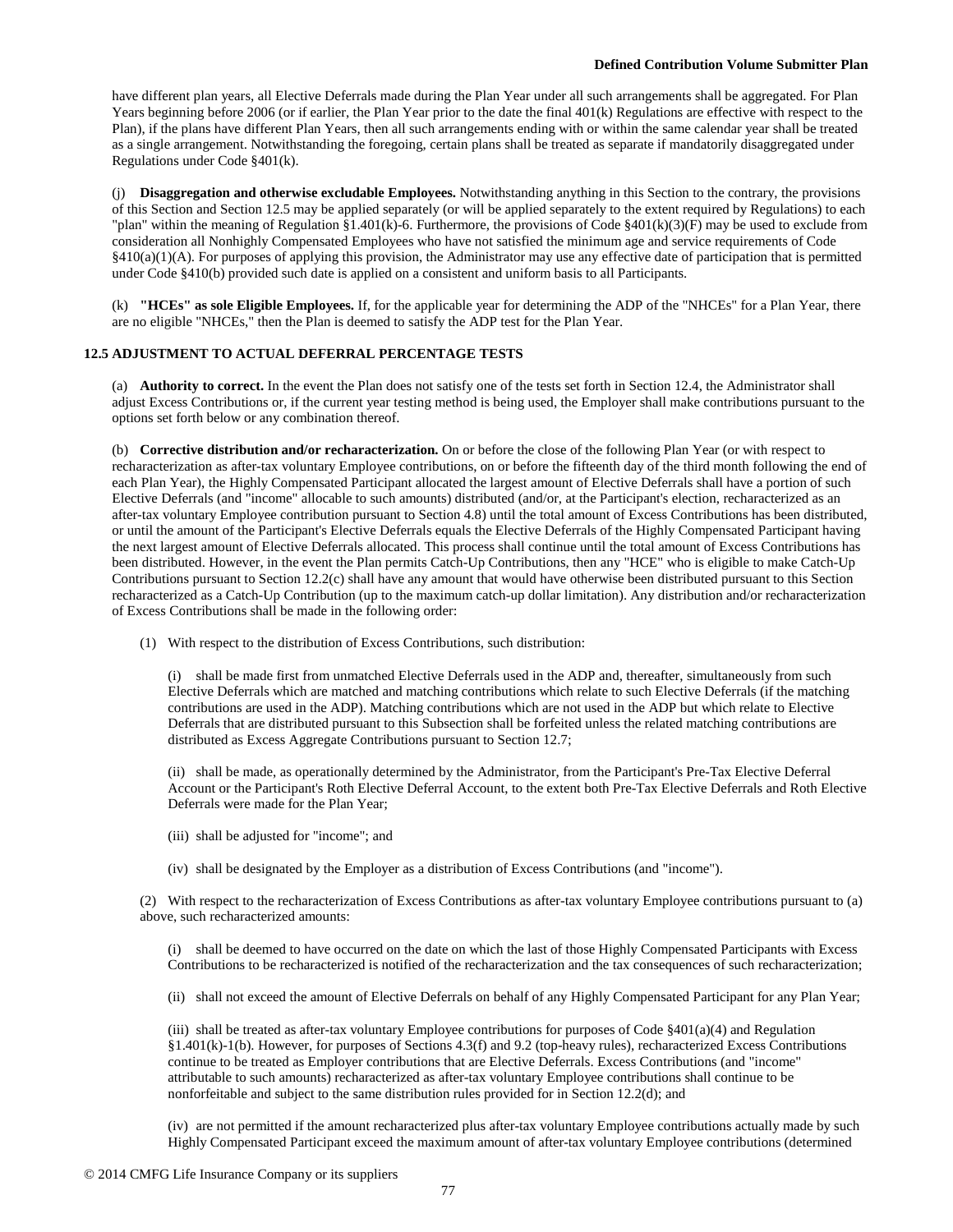prior to application of Section 12.6) that such Highly Compensated Participant is permitted to make under the Plan in the absence of recharacterization.

(3) Any distribution and/or recharacterization of less than the entire amount of Excess Contributions shall be treated as a pro rata distribution and/or recharacterization of Excess Contributions and "income."

(4) For the purpose of this Section, "income" means the income or losses allocable to Excess Contributions, which amount shall be determined and allocated, at the discretion of the Administrator, using any of the methods set forth below. The method must be used consistently for all Participants and for all corrective distributions under the Plan for the Plan Year. However, effective for Plan Years after December 31, 2007, the Administrator will not calculate and distribute "income" for the period between the end of the Plan Year in which the Excess Contribution and prior to the date of the distribution (the "gap period").

(i) **Method of allocating "income."** The Administrator may use any reasonable method for computing the "income" allocable to Excess Contributions, provided that the method does not violate Code §401(a)(4), is used consistently for all Participants and for all corrective distributions under the Plan for the Plan Year, and is used by the Plan for allocating "income" to Participant's Accounts. A Plan will not fail to use a reasonable method for computing the "income" allocable to Excess Contributions merely because the "income" allocable to Excess Contributions is determined on a date that is no more than seven (7) days before the distribution.

(ii) **Alternative method of allocating Plan Year income.** The Administrator may allocate "income" to Excess Contributions for the Plan Year by multiplying the "income" for the Plan Year allocable to the Elective Deferrals and other amounts taken into account under this Section (including contributions made for the Plan Year), by a fraction, the numerator of which is the Excess Contributions for the Employee for the Plan Year, and the denominator of which is the sum of the:

(A) Account balance attributable to Elective Deferrals and other contributions taken into account under this Section as of the beginning of the Plan Year, and

(B) Any additional amount of such contributions made for the Plan Year.

(iii) **Safe harbor method of allocating gap period income.** The Administrator may use the safe harbor method in this paragraph to determine "income" on Excess Contributions for the "gap period." Under this safe harbor method, "income" on Excess Contributions for the "gap period" is equal to ten percent (10%) of the "income" allocable to Excess Contributions for the Plan Year that would be determined under paragraph (ii) above, multiplied by the number of calendar months that have elapsed since the end of the Plan Year. For purposes of calculating the number of calendar months that have elapsed under the safe harbor method, a corrective distribution that is made on or before the fifteenth day of a month is treated as made on the last day of the preceding month and a distribution made after the fifteenth day of a month is treated as made on the last day of the month.

(iv) **Alternative method for allocating Plan Year and gap period income.** The Administrator may determine the allocable gain or loss for the aggregate of the Plan Year and the "gap period" by applying the alternative method provided by paragraph (ii) above to this aggregate period. This is accomplished by substituting the "income" for the Plan Year and the "gap period" for the "income" for the Plan Year and by substituting the contributions taken into account under this Section for the Plan Year and the "gap period" for the contributions taken into account under this Section for the Plan Year in determining the fraction that is multiplied by that "income."

(5) Excess Contributions shall be treated as Employer contributions for purposes of Code §§404 and 415 even if distributed from the Plan.

(c) **Corrective contributions.** Notwithstanding the above, if the current year testing method is used, then within twelve (12) months after the end of the Plan Year, the Employer may make a special Qualified Nonelective Contribution or Qualified Matching Contribution in accordance with one of the following provisions which contribution shall be allocated to the Qualified Nonelective Contribution Account or Qualified Matching Contribution Account of each Nonhighly Compensated Participant eligible to share in the allocation in accordance with such provision. If the prior year testing method is used, then a Qualified Nonelective Contribution and a Qualified Matching Contribution may not be made to correct the tests set forth in Section 12.4. The Employer shall provide the Administrator with written notification of the amount of the contribution being made and to which provision it relates.

(1) A Qualified Nonelective Contribution may be made on behalf of Nonhighly Compensated Participants in an amount sufficient to satisfy one of the tests set forth in Section 12.4. Such contribution shall be allocated in the same proportion that each Nonhighly Compensated Participant's 414(s) Compensation for the year bears to the total 414(s) Compensation of all Nonhighly Compensated Participants for such year.

(2) A Qualified Nonelective Contribution may be made on behalf of Nonhighly Compensated Participants in an amount sufficient to satisfy one of the tests set forth in Section 12.4. Such contribution shall be allocated in the same proportion that each Nonhighly Compensated Participant's 414(s) Compensation for the year bears to the total 414(s) Compensation of all Nonhighly Compensated Participants for such year. However, for purposes of this contribution, Nonhighly Compensated Participants who are not employed at the end of the Plan Year and, if this is a standardized Plan, who have not completed more than 500 Hours of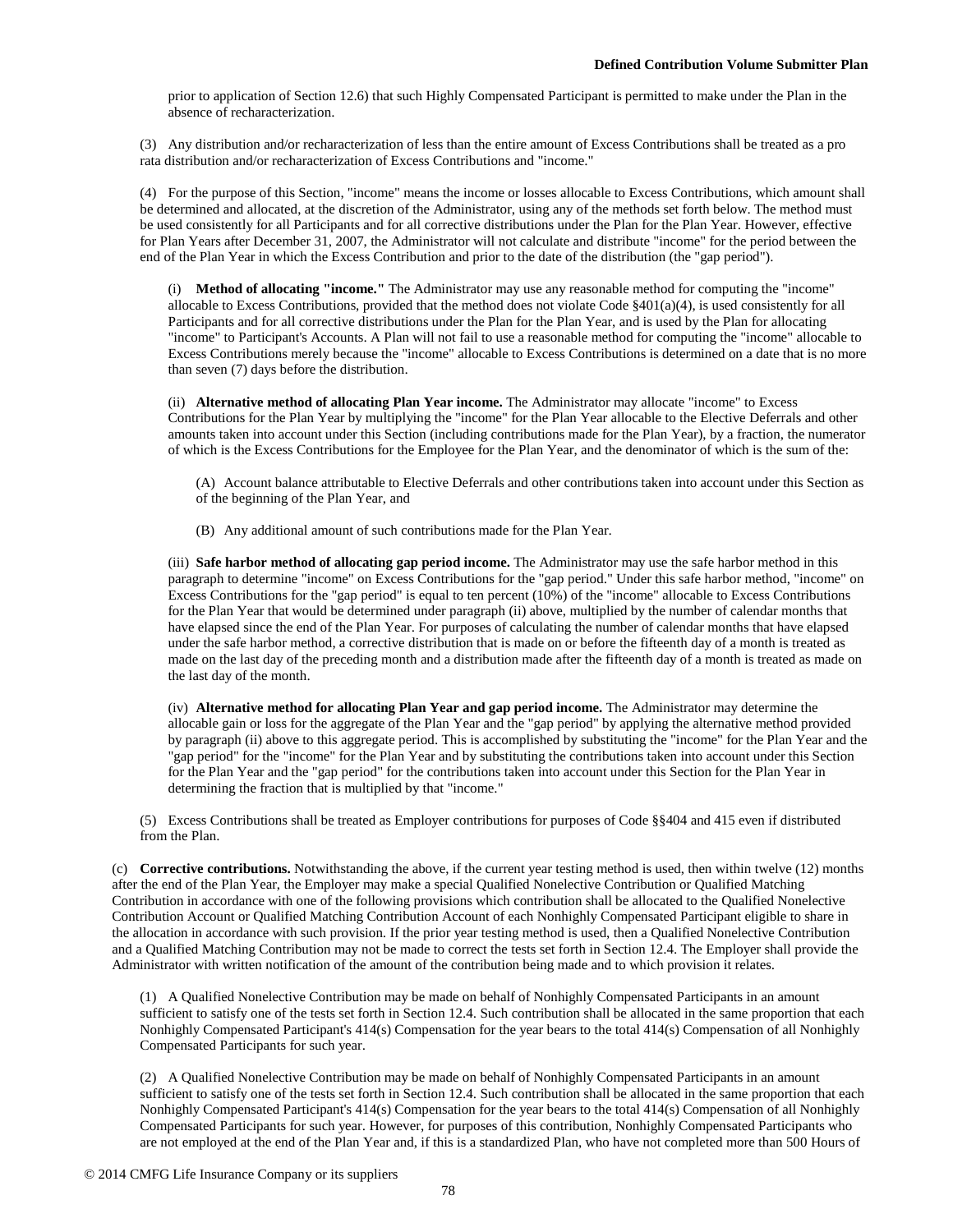Service (or three (3) consecutive calendar months if the elapsed time method is selected in the Adoption Agreement) during such Plan Year, shall not be eligible to share in the allocation and shall be disregarded.

(3) A Qualified Nonelective Contribution may be made on behalf of Nonhighly Compensated Participants in an amount sufficient to satisfy one of the tests set forth in Section 12.4. Such contribution shall be allocated in equal amounts (per capita).

(4) A Qualified Nonelective Contribution may be made on behalf of Nonhighly Compensated Participants in an amount sufficient to satisfy one of the tests set forth in Section 12.4. Such contribution shall be allocated in equal amounts (per capita). However, for purposes of this contribution, Nonhighly Compensated Participants who are not employed at the end of the Plan Year and, if this is a standardized Plan, who have not completed more than 500 Hours of Service (or three (3) consecutive calendar months if the elapsed time method is selected in the Adoption Agreement) during such Plan Year, shall not be eligible to share in the allocation and shall be disregarded.

(5) A Qualified Nonelective Contribution may be made on behalf of Nonhighly Compensated Participants in an amount sufficient to satisfy one of the tests set forth in Section 12.4. Such contribution shall be allocated to the Qualified Nonelective Contribution Account of the Nonhighly Compensated Participant having the lowest 414(s) Compensation, until the applicable ADP test set forth in Section 12.4 is satisfied, or until such Nonhighly Compensated Participant has received the lesser of the maximum "annual addition" pursuant to Section 4.4 or the maximum that may be taken into account in the ADP test pursuant to Section 12.4(g) (Targeted Contributions). This process shall continue until one of the tests set forth in Section 12.4 is satisfied.

(6) A Qualified Nonelective Contribution may be made on behalf of Nonhighly Compensated Participants in an amount sufficient to satisfy one of the tests set forth in Section 12.4. Such contribution shall be allocated to the Qualified Nonelective Contribution Account of the Nonhighly Compensated Participant having the lowest 414(s) Compensation, until one of the tests set forth in Section 12.4 is satisfied, or until such Nonhighly Compensated Participant has received the lesser of the maximum "annual addition" pursuant to Section 4.4 or the maximum that may be taken into account in the ADP test pursuant to Section 12.4(g) (Targeted Contributions). This process shall continue until one of the tests set forth in Section 12.4 is satisfied. However, for purposes of this contribution, Nonhighly Compensated Participants who are not employed at the end of the Plan Year and, if this is a standardized Plan, who have not completed more than 500 Hours of Service (or three (3) consecutive calendar months if the elapsed time method is selected in the Adoption Agreement) during such Plan Year, shall not be eligible to share in the allocation and shall be disregarded.

(7) A Qualified Matching Contribution may be made on behalf of Nonhighly Compensated Participants in an amount sufficient to satisfy one of the tests set forth in Section 12.4. Such contribution shall be allocated to the Qualified Matching Contribution Account of each Nonhighly Compensated Participant in the same proportion that each Nonhighly Compensated Participant's Elective Deferrals for the year bears to the total Elective Deferrals of all Nonhighly Compensated Participants.

(8) A Qualified Matching Contribution may be made on behalf of Nonhighly Compensated Participants in an amount sufficient to satisfy one of the tests set forth in Section 12.4. Such contribution shall be allocated to the Qualified Matching Contribution Account of each Nonhighly Compensated Participant in the same proportion that each Nonhighly Compensated Participant's Elective Deferrals for the year bears to the total Elective Deferrals of all Nonhighly Compensated Participants. However, for purposes of this contribution, Nonhighly Compensated Participants who are not employed at the end of the Plan Year and, if this is a standardized Plan, who have not completed more than 500 Hours of Service (or three (3) consecutive calendar months if the elapsed time method is selected in the Adoption Agreement) during such Plan Year, shall not be eligible to share in the allocation and shall be disregarded.

(d) **Excise tax after 2 1/2 months (or 6 months).** Any Excess Contributions (and "income") which are distributed after 2 1/2 months, or 6 months with respect to a Plan Year in which the EACA requirements of Section 12.2 are met, after the end of the Plan Year are subject to a ten percent (10%) Employer excise tax imposed by Code §4979.

## **12.6 ACTUAL CONTRIBUTION PERCENTAGE TESTS**

(a) **ACP test.** Except as otherwise provided herein, this Subsection applies if the prior year testing method is elected in the Adoption Agreement. The "Actual Contribution Percentage" (hereinafter ACP) for Participants who are Highly Compensated Employees (hereinafter "HCEs") for each Plan Year and the prior year's ACP for Participants who were Nonhighly Compensated Employees (hereinafter "NHCEs") for the prior Plan Year must satisfy one of the following tests:

(1) The ACP for a Plan Year for Participants who are "HCEs" for the Plan Year shall not exceed the prior year's ACP for Participants who were "NHCEs" for the prior Plan Year multiplied by 1.25; or

(2) The ACP for a Plan Year for Participants who are "HCEs" for the Plan Year shall not exceed the prior year's ACP for Participants who were "NHCEs" for the prior Plan Year multiplied by 2.0, provided that the ACP for Participants who are "HCEs" does not exceed the prior year's ACP for Participants who were "NHCEs" in the prior Plan Year by more than two (2) percentage points.

Notwithstanding the above, for purposes of applying the foregoing tests with respect to the first Plan Year (as defined in Regulation  $\S1.401(m)-2(c)(2)$ ) in which the Plan permits any Participant to make "Employee contributions", provides for "matching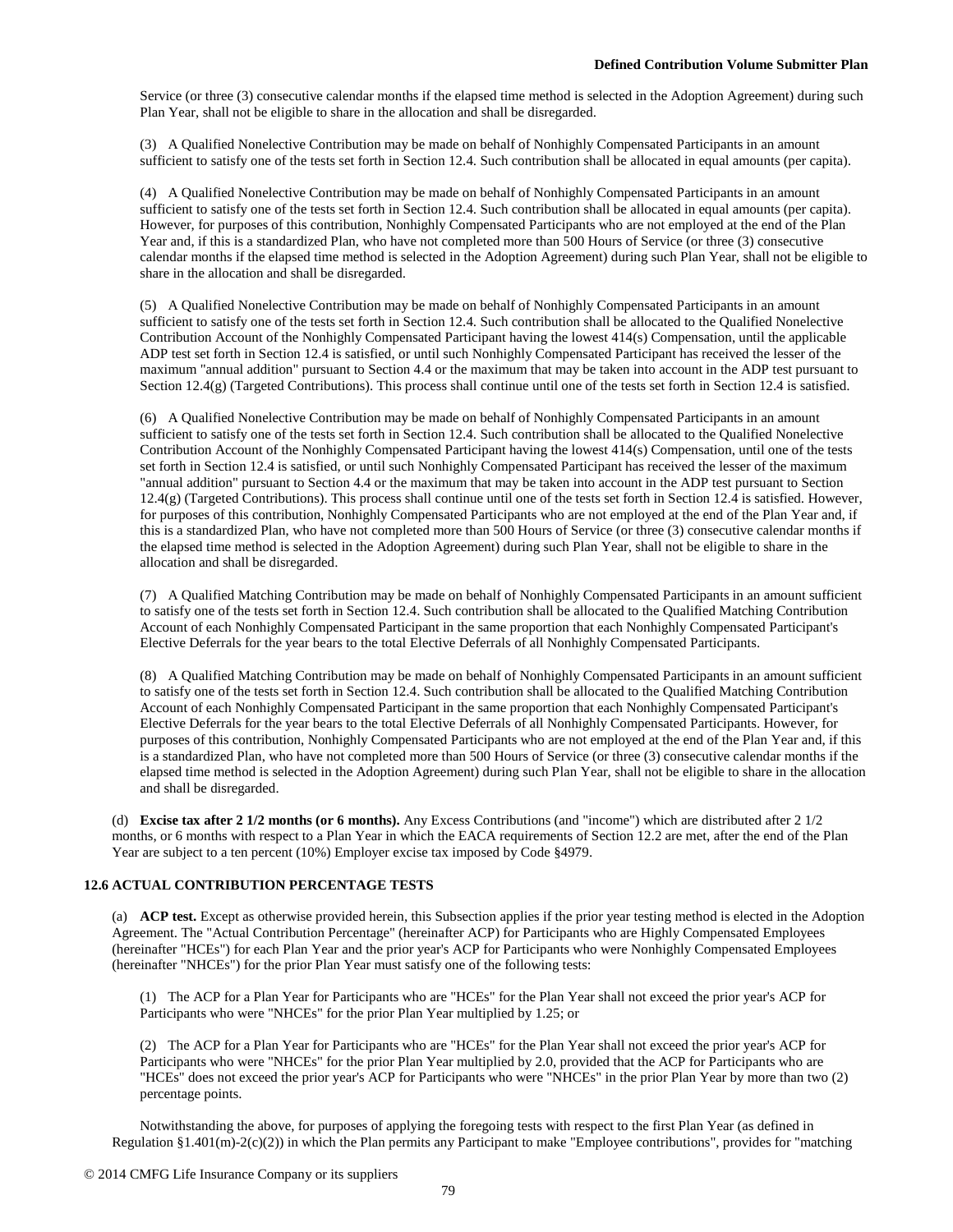contributions", or both, the ACP for the prior year's "NHCEs" shall be the greater of three percent (3%) or the current Plan Year's ACP for these Participants. However, the provisions of this paragraph may not be used if the Plan is a successor plan or is otherwise prohibited from using such provisions pursuant to Regulation  $§1.401(m)-2(c)(2)$ .

(b) **Current year testing method.** Notwithstanding the preceding, if the current year testing method is elected in the Adoption Agreement or if no election is made in the Adoption Agreement, and for any Plan Year for which the Employer has either reserved the right to make a nonelective "ADP test safe harbor contribution" pursuant to Section 12.8 or amended the Plan to make an "ADP test safe harbor contribution," the ACP tests in (a)(1) and (a)(2) above shall be applied by comparing the current Plan Year's ACP for Participants who are "HCEs" with the current Plan Year's ACP (rather than the prior Plan Year's ACP) for Participants who are "NHCEs" for the current Plan Year. Once made, the Employer can elect prior year testing for a Plan Year only if the Plan has used current year testing for each of the preceding 5 Plan Years (or if lesser, the number of Plan Years the Plan has been in existence) or if, as a result of a merger or acquisition described in Code §410(b)(6)(C)(i), the Employer maintains both a plan using prior year testing and a plan using current year testing and the change is made within the transition period described in Code §410(b)(6)(C)(ii).

(c) **Determination of "HCEs" and "NHCEs."** A Participant is an "HCE" for a particular Plan Year if the Participant meets the definition of an "HCE" in effect for that Plan Year. Similarly, a Participant is an "NHCE" for a particular Plan Year if the Participant does not meet the definition of an "HCE" in effect for that Plan Year.

(d) **Calculation of ACP.** For the purposes of this Section and Section 12.7, ACP for a specific group of Participants for a Plan Year means the average of the "contribution percentages" (calculated separately for each Participant in such group). For this purpose, "contribution percentage" means the ratio (expressed as a percentage) of the Participant's "contribution percentage amounts" to the Participant's 414(s) Compensation. The actual contribution ratio for each Participant and the ACP for each group, shall be calculated to the nearest one-hundredth of one percent of the Participant's 414(s) Compensation.

(e) **Amounts included in ACP.** "Contribution percentage amounts" means the sum of (1) after-tax voluntary Employee contributions, (2) Employer "matching contributions" made pursuant to Section 12.1(a)(2) (including Qualified Matching Contributions to the extent such Qualified Matching Contributions are not used to satisfy the tests set forth in Section 12.4), (3) Excess Contributions recharacterized as nondeductible voluntary Employee contributions pursuant to Section 12.5, and (4) Qualified Nonelective Contributions, to the extent the Qualified Nonelective Contributions are not used to satisfy the tests set forth in Section 12.4 and do not exceed the limitations of the targeted contribution limitation of Section  $12.4(g)$ . However, "contribution percentage amounts" shall not include "matching contributions" that are forfeited either to correct Excess Aggregate Contributions or due to Code §401(a)(4) and the Regulations thereunder because the contributions to which they relate are Excess Deferrals, Excess Contributions, or Excess Aggregate Contributions. In addition, "contribution percentage amounts" may include Elective Deferrals provided the ADP test in Section 12.4 is met before the Elective Deferrals are used in the ACP test and continues to be met following the exclusion of those Elective Deferrals that are used to meet the ACP test.

(f) **Participants taken into account.** For purposes of this Section and Section 12.7, a Highly Compensated Participant and a Nonhighly Compensated Participant shall include any Employee eligible to have "matching contributions" made pursuant to Section 12.1(a)(2) (whether or not a salary deferral election was made or suspended pursuant to the Plan) allocated to such Participant's Account for the Plan Year or to make after-tax voluntary Employee contributions pursuant to Section 4.8 (whether or not after-tax voluntary Employee contributions are made) allocated to the Participant's Account for the Plan Year.

(g) **Allocations taken into account.** For purposes of determining the ACP test, "Employee contributions" are considered to have been made in the Plan Year in which contributed to the Plan. "Matching contributions" and Qualified Nonelective Contributions will be considered made for a Plan Year if made no later than the end of the twelve (12) month period beginning on the date after the close of the Plan Year. Excess Contributions recharacterized as after-tax voluntary Employee contributions pursuant to Section 12.5(b)(2) are taken into account in the ACP for the Plan Year in which the contribution would have been received in cash if there had not been a salary deferral election. A "matching contribution" will be taken into account in the ACP for a Plan Year only if (1) it is made on account of the Participant's nondeductible voluntary "employee contributions" or on account of a Participant's Elective Deferrals under a plan maintained by the Employer for that Plan Year and (2) it is allocated to the Participant's Account as of any date within that Plan Year.

(h) **Definition of "matching contribution" and "employee contribution."** For purposes of this Section and Section 12.7, "matching contribution" means an Employer contribution made to the Plan, or to a contract described in Code §403(b), on behalf of a Participant on account of a nondeductible voluntary "employee contribution" made by such Participant, or on account of a Participant's elective deferrals under a plan maintained by the Employer. "Employee contribution" means any contribution (other than Roth Elective Deferrals) made to the Plan by or on behalf of a Participant that is included in the Participant's gross income in the year in which made and that is maintained under separate account to which earnings and losses are allocated.

(i) **Targeted matching contributions.** Notwithstanding the preceding, for Plan Years beginning in 2006 (or if earlier, the date the final 401(m) Regulations are effective with respect to the Plan), a "matching contribution" with respect to an Elective Deferral for a year is not taken into account in determining the ACP for "NHCEs" to the extent it exceeds the greatest of:

(1) five percent (5%) of the Participant's 414(s) Compensation for the year;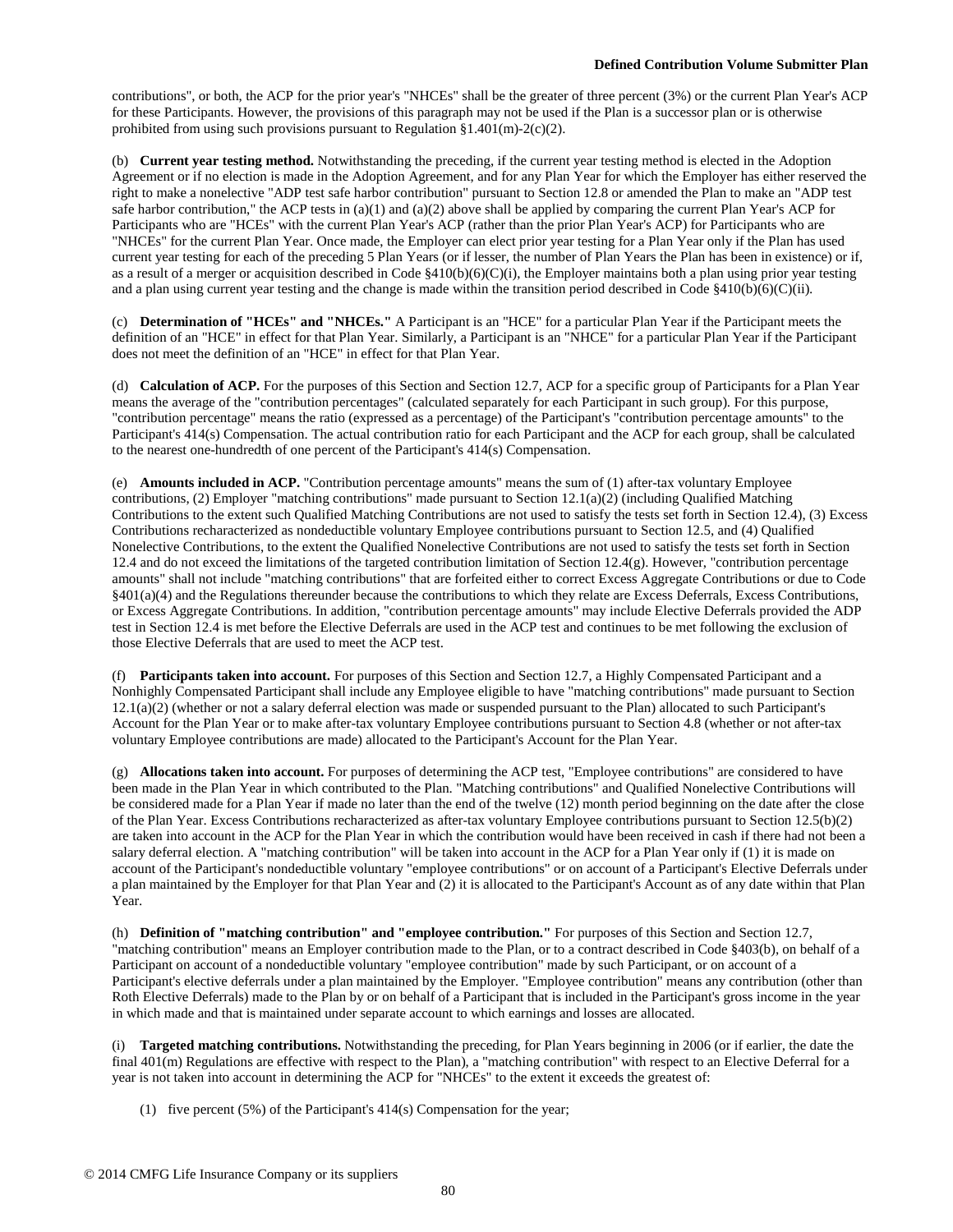- (2) the Employee's Elective Deferrals for the year; or
- (3) the product of two (2) times the Plan's "representative matching rate" and the Participant's Elective Deferrals for the year.

For purposes of this Subsection, the Plan's "representative matching rate" is the lowest "matching rate" for any eligible "NHCE" among a group of "NHCEs" that consists of half of all eligible "NHCEs" in the Plan for the Plan Year who make Elective Deferrals for the Plan Year (or, if greater, the lowest "matching rate" for all eligible "NHCEs" in the Plan who are employed by the Employer on the last day of the Plan Year and who make Elective Deferrals for the Plan Year).

For purposes of this Subsection, the "matching rate" for an Employee generally is the "matching contributions" made for such Employee divided by the Employee's Elective Deferrals for the year. If the "matching rate" is not the same for all levels of Elective Deferrals for an Employee, the Employee's "matching rate" is determined assuming that an Employee's Elective Deferrals are equal to six percent (6%) of 414(s) Compensation.

If the Plan provides a match with respect to the sum of the Employee's after-tax voluntary Employee contributions and Elective Deferrals, then for purposes of this Subsection, that sum is substituted for the amount of the Employee's Elective Deferrals and Employees who make either after-tax voluntary Employee contributions or Elective Deferrals are taken into account in determining the Plan's "representative matching rate." Similarly, if the Plan provides a match with respect to the Employee's after-tax voluntary Employee contributions, but not Elective Deferrals, then for purposes of this Subsection, the Employee's after-tax voluntary Employee contributions are substituted for the amount of the Employee's Elective Deferrals and Employees who make after-tax voluntary Employee contributions are taken into account in determining the Plan's "representative matching rate."

(j) **Aggregation with other plans.** In the event that this Plan satisfies the requirements of Code §401(a)(4), 401(m), or 410(b) only if aggregated with one or more other plans, or if one or more other plans satisfy the requirements of such sections of the Code only if aggregated with this Plan, then this Section shall be applied by determining the ACP of Employees as if all such plans were a single plan. If more than ten percent (10%) of the Employer's "NHCEs" are involved in a plan coverage change as defined in Regulation §1.401(m)-2(c)(4), then any adjustments to the "NHCE's" ACP for the prior year will be made in accordance with such Regulations, if the Employer has elected in the Adoption Agreement to use the prior year testing method. Plans may be aggregated in order to satisfy Code §401(m) only if they have the same Plan Year and use the same ACP testing method.

(k) **ACP if multiple plans.** For the purposes of this Section, if an HCE is a Participant under two (2) or more plans (other than an employee stock ownership plan as defined in Code §4975(e)(7)) which are maintained by the Employer or an Affiliated Employer to which "matching contributions," nondeductible voluntary Employee contributions, or both, are made, all such contributions on behalf of such HCE shall be aggregated for purposes of determining such HCE's actual contribution ratio. However, if the plans have different plan years, then for purposes of Plan Years beginning prior to 2006 (or if earlier, the date the final 401(m) Regulations are effective with respect to the Plan), this paragraph shall be applied by treating all plans ending with or within the same calendar year as a single plan. Notwithstanding the foregoing, certain plans shall be treated as separate if mandatorily disaggregated under Regulations under Code §401(m).

(l) **Disaggregation and otherwise excludable Employees.** Notwithstanding anything in this Section to the contrary, the provisions of this Section and Section 12.7 may be applied separately (or will be applied separately to the extent required by Regulations) to each "plan" within the meaning of Regulation §1.401(m)-5. Furthermore, the provisions of Code §401(m)(5)(C) may be used to exclude from consideration all Nonhighly Compensated Employees who have not satisfied the minimum age and service requirements of Code §410(a)(1)(A). For purposes of applying this provision, the Administrator may use any effective date of participation that is permitted under Code §410(a) provided such date is applied on a consistent and uniform basis to all Participants.

(m) **"HCEs" as sole Eligible Employees.** If, for the applicable year for determining the ACP of the "NHCEs" for a Plan Year, there are no eligible "NHCEs," then the Plan is deemed to satisfy the ACP test for the Plan Year.

## **12.7 ADJUSTMENT TO ACTUAL CONTRIBUTION PERCENTAGE TESTS**

(a) **Authority to correct.** In the event the Plan does not satisfy one of the tests set forth in Section 12.6, the Administrator shall adjust Excess Aggregate Contributions or, if the current year testing method is used, the Employer shall make contributions pursuant to the options set forth below or any combination thereof.

(b) **Corrective distribution or Forfeiture.** On or before the close of the following Plan Year, the Highly Compensated Participant having the largest allocation of "contribution percentage amounts" shall have a portion of such "contribution percentage amounts" (and "income" allocable to such amounts) distributed or, if non-Vested, Forfeited (including "income" allocable to such Forfeitures) until the total amount of Excess Aggregate Contributions has been distributed, or until the amount of the Participant's "contribution percentage amounts" equals the "contribution percentage amounts" of the Highly Compensated Participant having the next largest amount of "contribution percentage amounts." This process shall continue until the total amount of Excess Aggregate Contributions has been distributed or forfeited. Any distribution and/or Forfeiture of "contribution percentage amounts" shall be made in the following order:

(1) Employer "matching contributions" distributed and/or forfeited pursuant to Section 12.5(b)(1);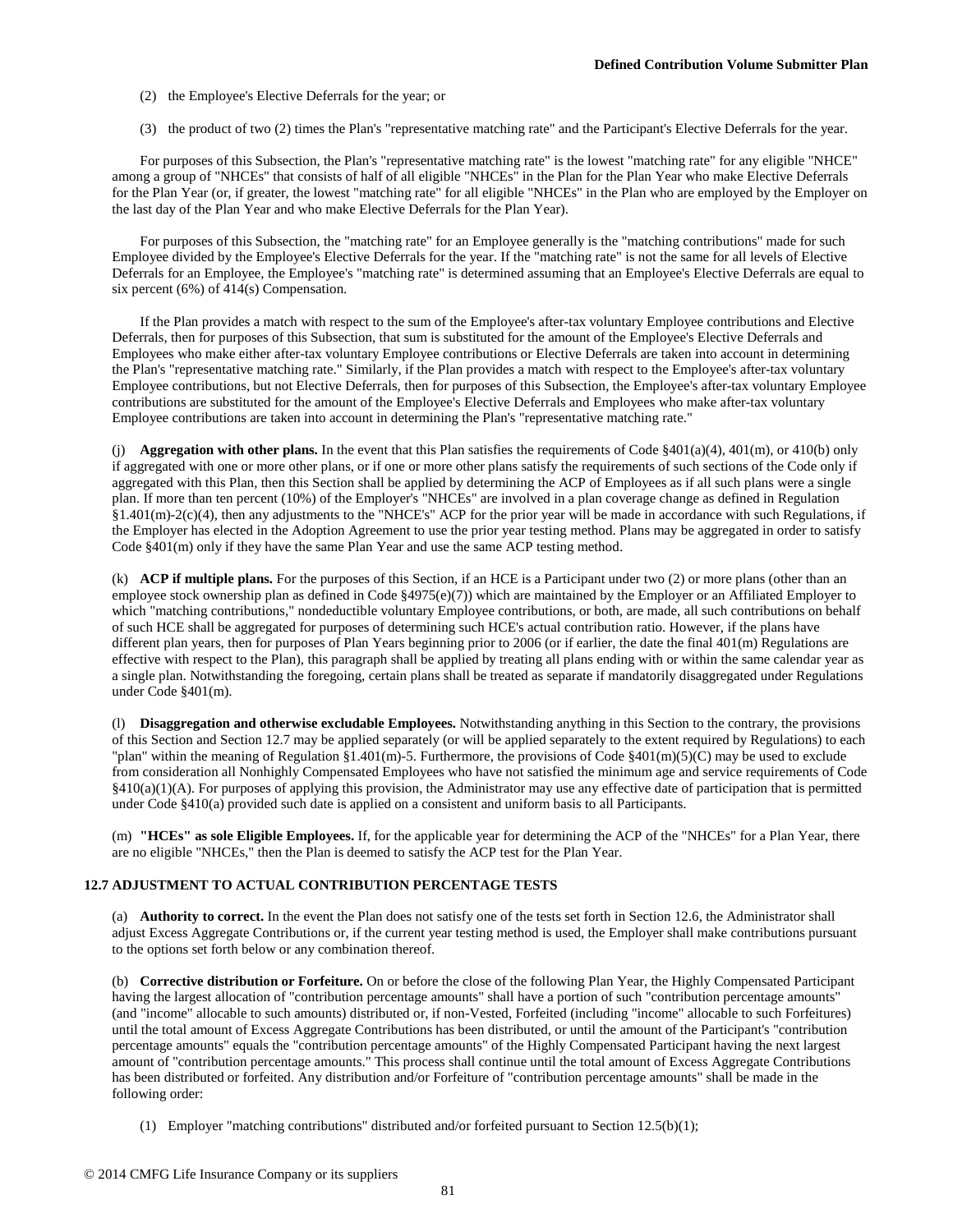(2) After-tax voluntary Employee contributions including Excess Contributions recharacterized as after-tax voluntary Employee contributions pursuant to Section 12.5(b)(2);

(3) Unmatched Elective Deferrals used in the ACP and, thereafter, simultaneously from such Elective Deferrals used in the ACP which are matched and "matching contributions" which relate to such Elective Deferrals (if the "matching contributions" are used in the ACP). "Matching contributions" which are not used in the ACP but which relate to Elective Deferrals that are distributed to Highly Compensated Participants pursuant to this Subsection shall be forfeited unless the related "matching contributions" are distributed as Excess Aggregate Contributions pursuant to this Subsection;

(4) To the extent Elective Deferrals are distributed pursuant to the preceding paragraph, then the distribution shall be made, as operationally determined by the Administrator, from the Participant's Pre-Tax Elective Deferral Account or the Participant's Roth Elective Deferral Account, to the extent both Pre-Tax Elective Deferrals and Roth Elective Deferrals were made for the Plan Year, to the extent both Pre-Tax Elective Deferrals and Roth Elective Deferrals were made for the Plan Year; and

(5) Remaining Employer "matching contributions."

(c) **Source of corrective distribution or Forfeiture.** Any distribution or Forfeiture of less than the entire amount of Excess Aggregate Contributions (and "income") shall be treated as a pro rata distribution of Excess Aggregate Contributions and "income." Distribution of Excess Aggregate Contributions shall be designated by the Employer as a distribution of Excess Aggregate Contributions (and "income"). Forfeitures of Excess Aggregate Contributions shall be treated in accordance with Section 4.3. However, no such Forfeiture may be allocated to a Highly Compensated Participant whose contributions are reduced pursuant to this Section.

(d) **Determination of income or loss.** For the purpose of this Section, "income" means the income or losses allocable to Excess Aggregate Contributions, which amount shall be determined and allocated, at the discretion of the Administrator, using any of the methods set forth in Section 12.5(b)(4) with respect to the calculation of "income" for Excess Contributions (applied by substituting Excess Contributions with Excess Aggregate Contributions and by substituting amounts taken into account under the ACP test for amounts taken into account under the ADP test in Section 12.4). However, effective with respect to Plan Years beginning after December 31, 2007 the Administrator will not calculate and distribute "income" for the period between the end of the Plan Year in which the Excess Aggregate Contribution and prior to the date of the distribution (the "gap period").

(e) **Treatment of excess amounts.** Excess Aggregate Contributions attributable to amounts other than nondeductible voluntary Employee contributions, including forfeited "matching contributions," shall be treated as Employer contributions for purposes of Code §§404 and 415 even if distributed from the Plan.

(f) **Ordering of tests.** The determination of the amount of Excess Aggregate Contributions with respect to any Plan Year shall be made after first determining the Excess Contributions, if any, to be treated as nondeductible voluntary Employee contributions due to recharacterization for the Plan Year of any other qualified cash or deferred arrangement (as defined in Code §401(k)) maintained by the Employer that ends with or within the Plan Year or which are treated as after-tax voluntary Employee contributions due to recharacterization pursuant to Section 12.5.

(g) **Corrective contributions.** Notwithstanding the above, if the current year testing method is being used, then within twelve (12) months after the end of the Plan Year, the Employer may make a special Qualified Nonelective Contribution or Employer matching contribution in accordance with one of the following provisions which contribution shall be allocated to the Qualified Nonelective Contribution Account or with respect to Employer "matching contributions," to the Participant's Account of each Nonhighly Compensated Participant eligible to share in the allocation in accordance with such provision. If the prior year testing method is used, then a Qualified Nonelective Contribution or an Employer "matching contribution" may not be made to correct the tests set forth in Section 12.6. The Employer shall provide the Administrator with written notification of the amount of the contribution being made and to which provision it relates.

(1) A Qualified Nonelective Contribution may be made on behalf of Nonhighly Compensated Participants in an amount sufficient to satisfy one of the tests set forth in Section 12.6. Such contribution shall be allocated in the same proportion that each Nonhighly Compensated Participant's 414(s) Compensation for the year bears to the total 414(s) Compensation of all Nonhighly Compensated Participants for such year.

(2) A Qualified Nonelective Contribution may be made on behalf of Nonhighly Compensated Participants in an amount sufficient to satisfy one of the tests set forth in Section 12.6. Such contribution shall be allocated in the same proportion that each Nonhighly Compensated Participant's 414(s) Compensation for the year bears to the total 414(s) Compensation of all Nonhighly Compensated Participants for such year. However, for purposes of this contribution, Nonhighly Compensated Participants who are not employed at the end of the Plan Year and, if this is a standardized Plan, who have not completed more than 500 Hours of Service (or three (3) consecutive calendar months if the elapsed time method is selected in the Adoption Agreement) during such Plan Year, shall not be eligible to share in the allocation and shall be disregarded.

(3) A Qualified Nonelective Contribution may be made on behalf of Nonhighly Compensated Participants in an amount sufficient to satisfy one of the tests set forth in Section 12.6. Such contribution shall be allocated in equal amounts (per capita).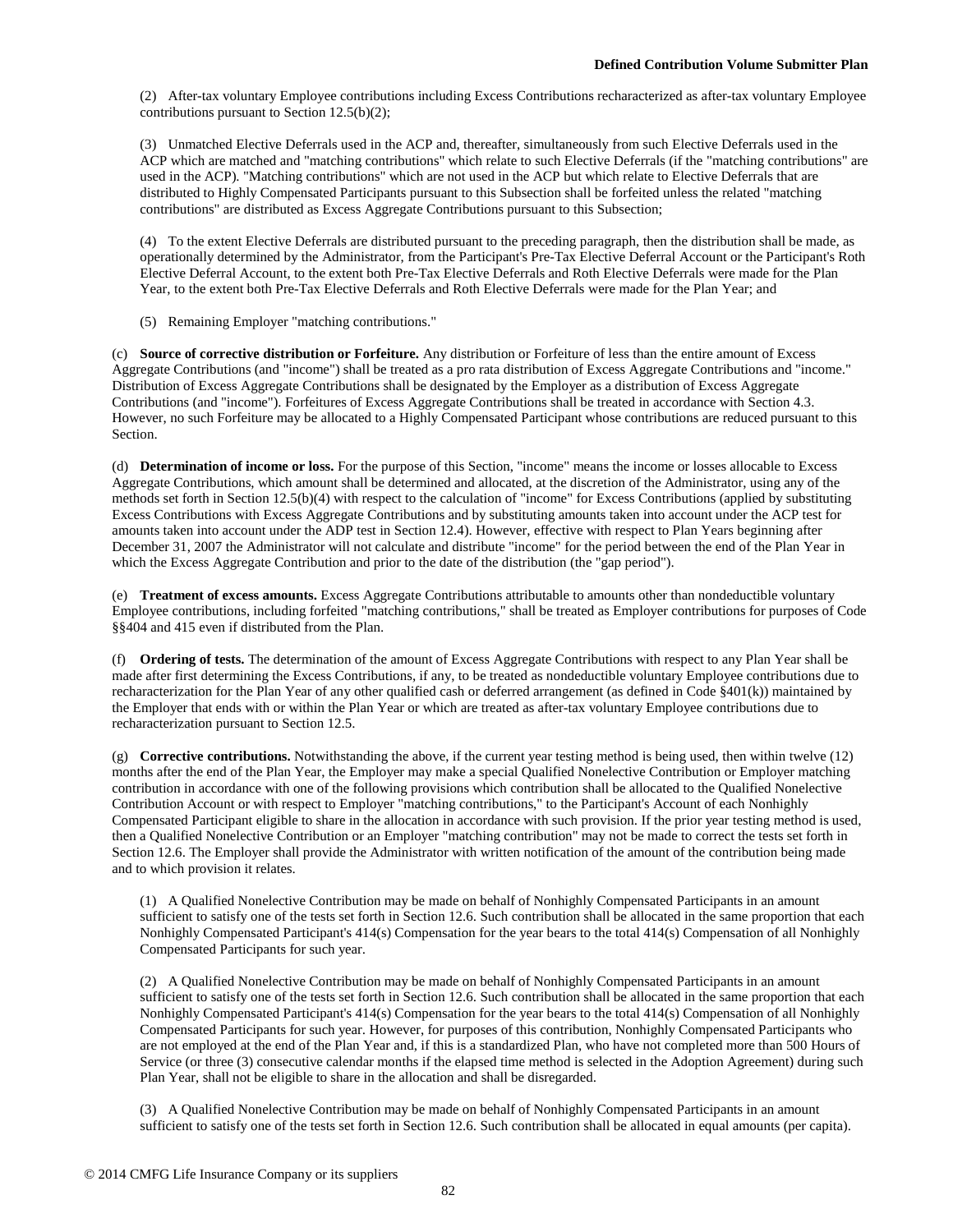(4) A Qualified Nonelective Contribution may be made on behalf of Nonhighly Compensated Participants in an amount sufficient to satisfy one of the tests set forth in Section 12.6. Such contribution shall be allocated in equal amounts (per capita). However, for purposes of this contribution, Nonhighly Compensated Participants who are not employed at the end of the Plan Year and, if this is a standardized Plan, who have not completed more than 500 Hours of Service (or three (3) consecutive calendar months if the elapsed time method is selected in the Adoption Agreement) during such Plan Year, shall not be eligible to share in the allocation and shall be disregarded.

(5) A Qualified Nonelective Contribution may be made on behalf of Nonhighly Compensated Participants in an amount sufficient to satisfy one of the tests set forth in Section 12.6. Such contribution shall be allocated to the Qualified Nonelective Contribution Account of the Nonhighly Compensated Participant having the lowest 414(s) Compensation, until the applicable test set forth in Section 12.6 is satisfied, or until such Nonhighly Compensated Participant has received the lesser of the maximum "annual addition" pursuant to Section 4.4 or the maximum that may be taken into account in the ACP test pursuant to Section 12.6(i) (Targeted Contributions). This process shall continue until one of the tests set forth in Section 12.6 is satisfied.

(6) A Qualified Nonelective Contribution may be made on behalf of Nonhighly Compensated Participants in an amount sufficient to satisfy one of the tests set forth in Section 12.6. Such contribution shall be allocated to the Qualified Nonelective Contribution Account of the Nonhighly Compensated Participant having the lowest 414(s) Compensation, until the applicable test set forth in Section 12.6 is satisfied, or until such Nonhighly Compensated Participant has received the lesser of the maximum "annual addition" pursuant to Section 4.4 or the maximum that may be taken into account in the ACP test pursuant to Section 12.6(i) (Targeted Contributions). This process shall continue until one of the tests set forth in Section 12.6 is satisfied. However, for purposes of this contribution, Nonhighly Compensated Employees who are not employed at the end of the Plan Year and, if this is a standardized Plan, who have not completed more than 500 Hours of Service (or three (3) consecutive calendar months if the elapsed time method is selected in the Adoption Agreement) during such Plan Year, shall not be eligible to share in the allocation and shall be disregarded.

(7) A "matching contribution" may be made on behalf of Nonhighly Compensated Participants in an amount sufficient to satisfy one of the tests set forth in Section 12.6. Such contribution shall be allocated on behalf of each Nonhighly Compensated Participant in the same proportion that each Nonhighly Compensated Participant's Elective Deferrals for the year bears to the total Elective Deferrals of all Nonhighly Compensated Participants. The Employer shall designate, at the time the contribution is made, whether the contribution made pursuant to this provision shall be a Qualified Matching Contribution or an Employer Nonelective Contribution.

(8) A "matching contribution" may be made on behalf of Nonhighly Compensated Participants in an amount sufficient to satisfy one of the tests set forth in Section 12.6. Such contribution shall be allocated on behalf of each Nonhighly Compensated Participant in the same proportion that each Nonhighly Compensated Participant's Elective Deferrals for the year bears to the total Elective Deferrals of all Nonhighly Compensated Participants. The Employer shall designate, at the time the contribution is made, whether the contribution made pursuant to this provision shall be a Qualified Matching Contribution or an Employer Nonelective Contribution. However, for purposes of this contribution, Nonhighly Compensated Participants who are not employed at the end of the Plan Year and, if this is a standardized Plan, who have not completed more than 500 Hours of Service (or three (3) consecutive calendar months if the elapsed time method is selected in the Adoption Agreement) during such Plan Year, shall not be eligible to share in the allocation and shall be disregarded.

(h) **Excise tax after 2 1/2 months (or 6 months).** Any Excess Aggregate Contributions (and "income") which are distributed after 2 1/2 months, or 6 months with respect to a Plan Year in which the EACA requirements of Section 12.2(b) are met, after the end of the Plan Year shall be subject to the ten percent (10%) Employer excise tax imposed by Code §4979.

## **12.8 401(k) ADP TEST SAFE HARBOR PROVISIONS**

(a) **Election of "ADP test safe harbor."** The provisions of this Section will apply if the Employer has elected, in the 401(k) ADP Test Safe Harbor Provisions Section of the Adoption Agreement, to use the "ADP test safe harbor" or "ACP test safe harbor." If the Employer has elected to use the "ADP test safe harbor" for a Plan Year, then the provisions relating to the ADP test described in Section 12.4 and in Code §401(k)(3) do not apply for such Plan Year to the group of Participants subject to the "ADP test safe harbor" provisions. In addition, if the Employer has also elected to use the "ACP test safe harbor" for a Plan Year, then the provisions relating to the ACP test described in Section 12.6 and in Code §401(m)(2) do not apply for such Plan Year to the group of Participants subject to the "ACP test safe harbor" provisions. Furthermore, to the extent any other provision of the Plan is inconsistent with the provisions of this Section, the provisions of this Section will govern. In accordance with Regulation §1.401(k)-1(e)(7) and Regulation §1.401(m)- $1(c)(2)$ , it is impermissible for the Employer to use the ADP test or the ACP test for a Plan Year in which it is intended for the Plan, through its written terms, to use the "ADP test safe harbor" or "ACP test safe harbor" and the Employer fails to satisfy the requirements of such safe harbors for the Plan Year.

- (b) **Definitions.** For purposes of this Section and Section 12.9, the following definitions apply:
	- (1) "ACP test safe harbor" means the method described in Subsection (d) below for satisfying the ACP test of Code §401(m)(2).
	- (2) "ACP test safe harbor matching contributions" means "matching contributions" described in Subsection  $(d)(1)$ .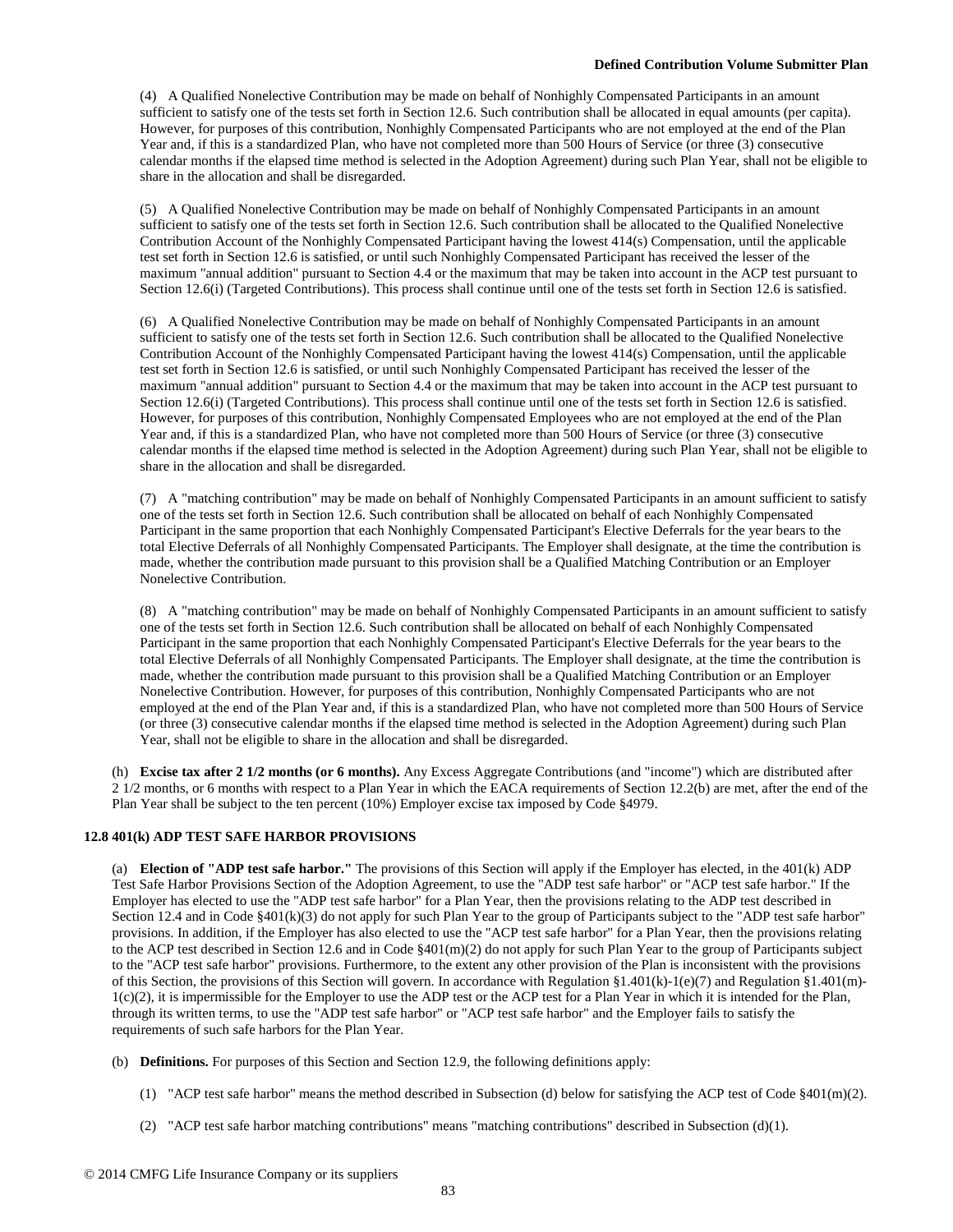(3) "ADP test safe harbor" means the method described in Subsection (c) for satisfying the ADP test of Code §401(k)(3).

(4) "ADP test safe harbor contributions" means the contributions made pursuant to Subsection (c)(1) below.

(5) "Compensation" means Compensation as defined in Section 1.18, except, for purposes of this Section, no dollar limit, other than the limit imposed by Code §401(a)(17), applies to the Compensation of a Nonhighly Compensated Employee.

(6) "Eligible Participant" means a Participant who is eligible to make Elective Deferrals under the Plan for any part of the Plan Year (or who would be eligible to make Elective Deferrals but for a suspension due to a hardship distribution described in Section 12.10 or to statutory limitations, such as Code §§402(g) and 415) and who is not excluded as an "eligible Participant" in the 401(k) ADP Test Safe Harbor Provisions Section of the Adoption Agreement.

(7) "Matching contributions" means contributions made by the Employer on account of an "eligible Participant's" Elective Deferrals.

## (c) **Satisfying ADP safe harbor.** The provisions of this Subsection apply for purposes of satisfying the "ADP test safe harbor."

(1) The "ADP test safe harbor contribution" is the contribution, elected by the Employer in the 401(k) ADP Test Safe Harbor Provisions Section of the Adoption Agreement, to be used to satisfy the "ADP test safe harbor." However, if no contribution is elected in the Adoption Agreement, the Employer will contribute to the Plan for the Plan Year a "basic matching contribution" on behalf of each Eligible Employee. The "basic matching contribution" is equal to (i) one hundred percent (100%) of the amount of an "eligible Participant's" Elective Deferrals that do not exceed three percent (3%) of the Participant's "Compensation" for the Plan Year, plus (ii) fifty percent (50%) of the amount of the Participant's Elective Deferrals that exceed three percent (3%) of the Participant's "Compensation" but do not exceed five percent (5%) of the Participant's "Compensation." However, if the contribution is being made pursuant to a QACA as described in Section 12.9, then the "basic matching contribution" is equal to (i) one hundred percent (100%) of the amount of an "eligible Participant's" Elective Deferrals that do not exceed one percent (1%) of the Participant's "Compensation" for the Plan Year, plus (ii) fifty percent (50%) of the amount of the Participant's Elective Deferrals that exceed one percent (1%) of the Participant's "Compensation" but do not exceed six percent (6%) of the Participant's "Compensation." If pursuant to this Section, the "ADP test safe harbor contribution" being made to the Plan (including a contribution being made pursuant to a QACA as described in Section 12.9) is a matching contribution that is made on a basis other than the Plan Year, then the matching contributions must be contributed to the Plan by the last day of the Plan Year quarter immediately following the Plan Year quarter to which the contributions relate.

(2) Except as provided in Subsection (e) below, for purposes of the Plan, a "basic matching contribution" or an "enhanced matching contribution" will be treated as a Qualified Matching Contribution and a nonelective "ADP test safe harbor contribution" will be treated as a Qualified Nonelective Contribution. Accordingly, "ADP test safe harbor contributions" will be fully Vested and subject to the distribution restrictions set forth in Section 12.2(e) other than on account of a hardship (i.e., may generally not be distributed earlier than severance of employment, death, Total and Permanent Disability, an event described in Code  $§401(k)(10)$ , or, in case of a profit sharing plan, the attainment of age 59 1/2.). In addition, such contributions must satisfy the "ADP test safe harbor" without regard to permitted disparity under Code §401(l). An "enhanced matching contribution" is a matching contribution that, at rate of Elective Deferrals, is at least equal to what the matching contribution would be if under the "basic matching contribution."

(3) Notwithstanding the requirement that the Employer make the "ADP test safe harbor contribution" to this Plan, if the Employer so elects in the Adoption Agreement, the "ADP test safe harbor contribution" will be made to the defined contribution plan indicated in the Adoption Agreement. However, such contributions will be made to this Plan unless (i) each Employee eligible under this Plan is also eligible under the other plan, and (ii) the other plan has the same Plan Year as this Plan.

(4) Within a reasonable period before the beginning of the Plan Year (or, in the year an Eligible Employee becomes a Participant, within a reasonable period before the Employee becomes eligible), the Employer will provide each "eligible Participant" a comprehensive notice of the Participant's rights and obligations under the Plan, written in a manner calculated to be understood by the average Participant. The determination of whether a notice satisfies the timing requirement of this paragraph is based on all of the relevant facts and circumstances. However, the timing requirement of the notice is deemed to be satisfied if at least thirty (30) days, but not more than ninety (90) days, before the beginning of the Plan Year, the Employer will provide each "eligible Participant" a comprehensive notice of the Participant's rights and obligations under the Plan, written in a manner calculated to be understood by the average Participant. However, if an Employee becomes eligible after the 90th day before the beginning of the Plan Year and does not receive the notice for that reason, the notice must be provided no more than ninety (90) days before the Employee becomes eligible but not later than the date the Employee becomes eligible.

(5) In addition to any other election periods provided under the Plan, each "eligible Participant" may make or modify a salary deferral election during the thirty (30) day period immediately following receipt of the notice described in Subsection (4) above. Furthermore, if the "ADP test safe harbor contribution" is a "matching contribution" each Eligible Employee must be permitted to elect sufficient Elective Deferrals to receive the maximum amount of "matching contributions" available to the Participant under the Plan.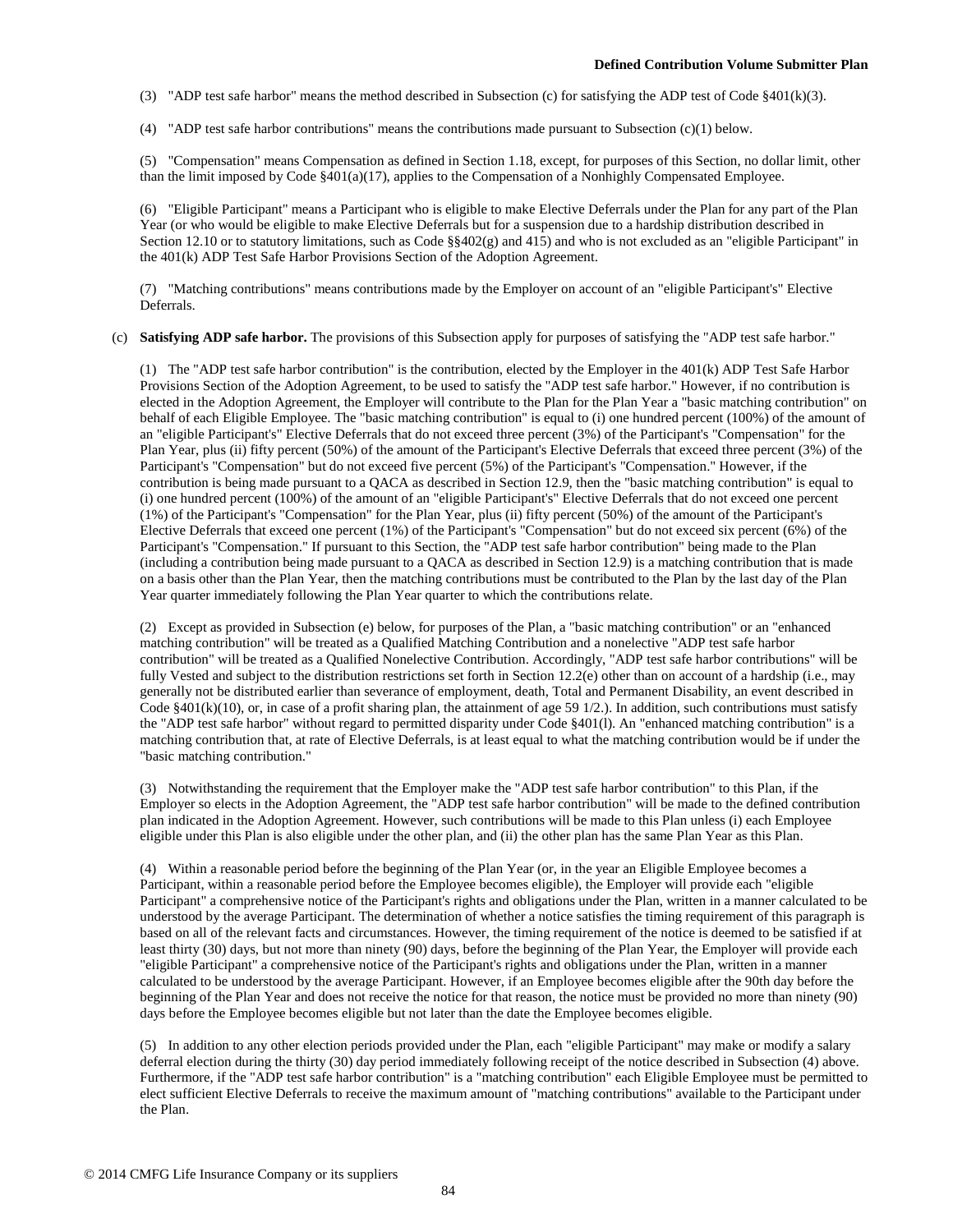(d) **Application of "ACP test safe harbor."** The provisions of this Subsection apply if the Employer has elected to satisfy the "ACP test safe harbor."

(1) In addition to the "ADP test safe harbor contributions," the Employer will make any "matching contributions" in accordance with elections made in the Adoption Agreement. Such additional "matching contributions" will be considered "ACP test safe harbor matching contributions." "Matching contributions" are taken into account for a Plan Year purposes of the "ACP test safe harbor" in accordance with the allocation and timing rules of Regulation  $\S1.401(m)-2(a)$ , which provides that a matching contribution will be taken into account for a Plan Year only if (1) it is made on account of the Participant's nondeductible voluntary "employee contributions" or elective deferrals under a plan maintained by the Employer for that Plan Year and (2) it is allocated to the Participant's account as of any date within that Plan Year, and (3) it is actually paid to the plan no later than twelve (12) months after the close of the Plan Year.

(2) Notwithstanding any election in the Adoption Agreement to the contrary, an "eligible Participant's" Elective Deferrals in excess of six percent (6%) of "Compensation" may not be taken into account in applying "ACP test safe harbor matching contributions." In addition, any portion of an "ACP test safe harbor matching contribution" attributable to a discretionary "matching contribution" may not exceed four percent (4%) of an "eligible Participant's" "Compensation."

(e) **Application of ACP test.** The Plan is required to satisfy the ACP test of Code §401(m)(2), using the current year testing method, if the Plan permits after-tax voluntary Employee contributions or if matching contributions that do not satisfy the "ACP test safe harbor" may be made to the Plan. In such event, only "ADP test safe harbor contributions" or "ACP test safe harbor contributions" that exceed the amount needed to satisfy the "ADP test safe harbor" or "ACP test safe harbor" (if the Employer has elected to use the "ACP test safe harbor") may be treated as Qualified Nonelective Contributions or Qualified Matching Contributions in applying the ACP test. In addition, in applying the ACP test, elective contributions may not be treated as "matching contributions" under Code §401(m)(3). Furthermore, in applying the ACP test, the Employer may operationally elect to disregard with respect to all "eligible Participants" (1) all "matching contributions" if the Plan satisfies the "ACP test safe harbor" and (2) "matching contributions" that do not exceed four percent (4%) (3 1/2% if a QACA) of each Participant's "Compensation" if the Plan satisfies the "ADP test safe harbor" using "matching contributions" (the "basic matching contribution" or the "enhanced matching contribution") and the "ACP test safe harbor" is not satisfied.

(f) **Modification of top-heavy rules.** The top-heavy requirements of Code §416 and the Plan shall not apply in any Plan Year in which the Plan consists solely of a cash or deferred arrangement which meets the requirements of Code  $\{401(k)(12)$  and "matching" contributions" with respect to which the requirements of Code  $\S401(m)(11)$  are met.

(g) **Plan Year requirement.** Except as provided in Regulation §1.401(k)-3(e), the Plan will fail to satisfy the requirements of Code §401(k)(12) and this Section for a Plan Year unless such provisions remain in effect for an entire twelve (12) month Plan Year.

(h) **Discretionary safe harbor nonelective contribution.** If the Employer has elected in the Adoption Agreement to either not use the 401(k) safe harbor provisions of this Section or to utilize the "maybe" election with respect to the nonelective "ADP test safe harbor contribution," then the Employer may elect to utilize the "ADP test safe harbor" provisions for a Plan Year after the Plan Year has commenced in accordance with the provisions of this Subsection. In order to utilize this Subsection, the Employer must provide a notice in accordance with Section 12.8(c)(4) above, except that the notice must provide that the Employer may provide the nonelective "ADP test safe harbor contribution" and that a supplemental notice will be provided at least thirty (30) days prior to the last day of the Plan Year if the Employer decides to make the nonelective "ADP test safe harbor contribution". In order to implement the 401(k) safe harbor provisions of this Section for the Plan Year, the Employer must (1) amend the Adoption Agreement to provide for the nonelective "ADP test safe harbor contribution" and, (2) provide a supplemental notice to Participants indicating its intention to provide such nonelective "ADP test safe harbor contribution". The supplemental notice indicating the Employer's intention to make the nonelective "ADP test safe harbor contribution" must be provided no later than thirty (30) days prior to the last day of the Plan Year for the Plan in order for the provisions of this Section to apply.

(i) **Elimination of safe harbor contributions or matching contributions.** The Employer may amend the Plan during a Plan Year to reduce or eliminate "ADP test safe harbor contributions" or matching contributions for such Plan Year subject to the following provisions.

(1) An amendment may be made during a Plan Year to reduce or eliminate prospectively any or all "ADP test safe harbor contributions" provided a supplemental notice is given to all "eligible Participants" explaining the consequences and effective date of the amendment, and that such "eligible Participants" have a reasonable opportunity (including a reasonable period) to change their Elective Deferral (and if applicable, their Voluntary Employee Contribution) elections. An amendment reducing or eliminating an "ADP test safe harbor contribution" must be effective no earlier than the later of: (i) thirty (30) days after "eligible Participants" are given the supplemental notice or (ii) the date the amendment is adopted. If the Employer amends the Plan to reduce or eliminate the "ADP test safe harbor contributions," then except as provided in Code §§401(k) and 401(m) and the Regulations thereunder, the Plan is subject to the ADP test set forth in Section 12.4 and the ACP test set forth in Section 12.6 for the entire Plan Year using current year testing and the Employer must also satisfy the provisions of this Section 12.8 until the amendment becomes effective.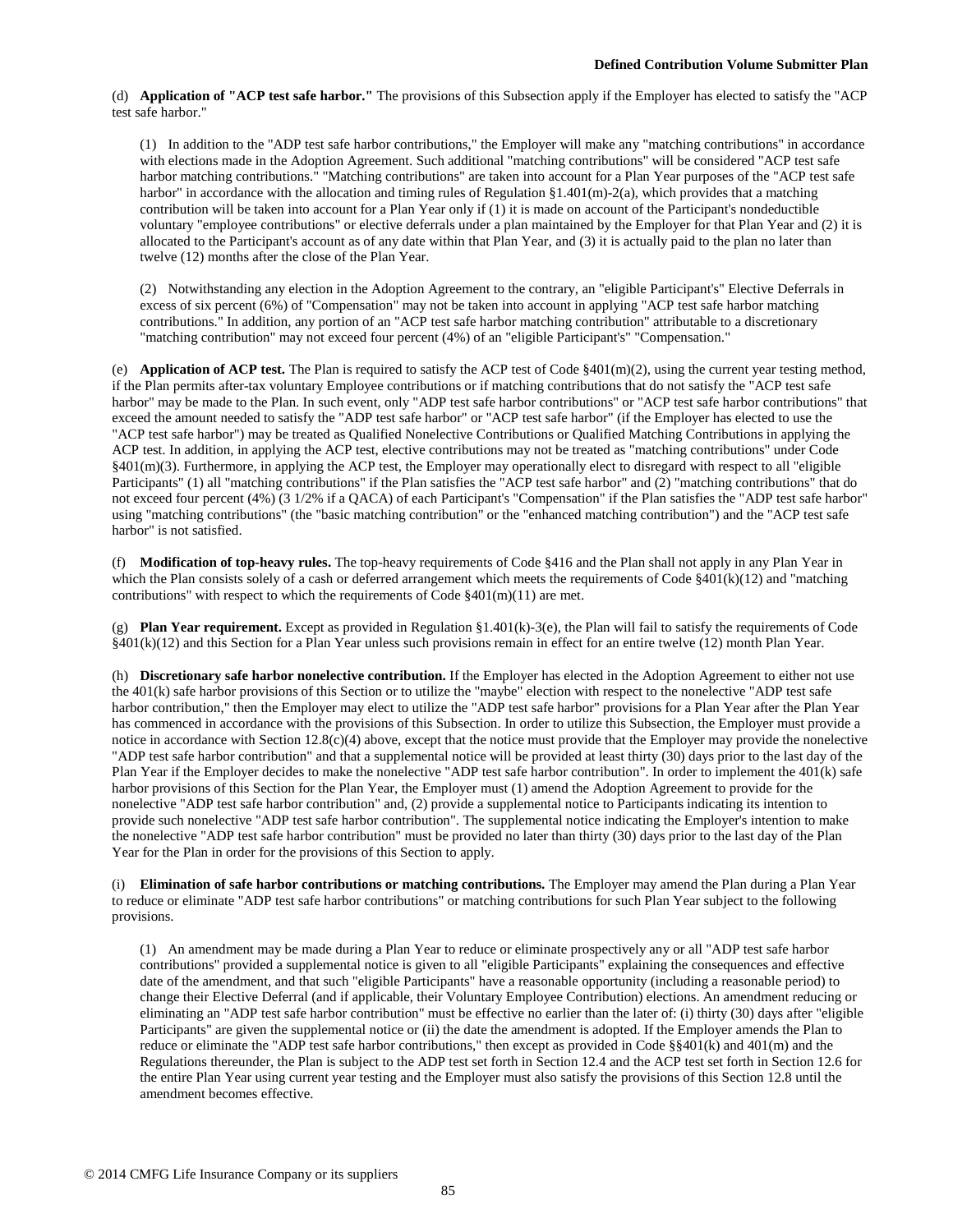(2) Notwithstanding the preceding, an amendment may be made during a Plan Year to eliminate a nonelective "ADP test safe harbor contribution" for such Plan Year only in accordance with the provisions of Regulation 1.401(k)-3(g) and, if applicable, Regulation §1.401(m)-3(h)).

(3) If the Employer eliminates a matching contribution that is not an "ADP test safe harbor contribution," then the "ADP test safe harbor" provisions of this Section continue to apply (i.e., the provisions relating to the ADP test described in Section 12.4 and in Code §401(k)(3) do not apply for such Plan Year to the group of Participants subject to the "ADP test safe harbor" provisions).

## **12.9 QUALIFIED AUTOMATIC CONTRIBUTION ARRANGEMENT**

(a) **Qualified Automatic Contribution Arrangement (QACA).** If elected in the Adoption Agreement, the Employer maintains a Plan with Automatic Deferral provisions as a Qualified Automatic Contribution Arrangement (QACA) and the provisions of this Section will apply. Except as otherwise provided in this Section, the Plan's "ADP test safe harbor" and "ACP test safe harbor" provisions set forth in Section 12.8 apply. The Employer will contribute on behalf of the Participants specified in the Adoption Agreement, "ADP test safe harbor contributions," as elected in the Adoption Agreement.

(b) **Participants subject to the QACA.** The Employer in its Adoption Agreement will elect which Participants are subject to the QACA Automatic Deferral on the "QACA Effective Date" thereof which may include some or all current Participants or may be limited to those Employees who become Participants after the "QACA Effective Date." The "QACA Effective Date" means the date on which the QACA goes into effect, either as to the overall Plan or as to an individual Participants as the context requires. A QACA becomes effective as to the Plan as of the date the Employer elects in the Adoption Agreement. A Participant's "QACA Effective Date" is as soon as practicable after the Participant is subject to Automatic Deferrals under the QACA, consistent with: (A) applicable law; and (B) the objective of affording the Participant a reasonable period of time after receipt of the QACA notice to make an Affirmative Election (and, if applicable, an investment election).

(c) **QACA Automatic Deferral amount.** Except as provided in Subsection (d) below (relating to uniformity requirements), the Plan must apply to all Participants subject to the QACA, a uniform Automatic Deferral amount, as a percentage of each Participant's Compensation, which does not exceed ten percent (10%), and which is at least the following minimum amount:

(1) **Initial period.** 3% for the period that begins when the Participant first has contributions made pursuant to a default election under the QACA and ends on the last day of the following Plan Year;

- (2) **Third Plan Year.** 4% for the third Plan Year of the Participant's participation in the QACA;
- (3) **Fourth Plan Year.** 5% for the fourth Plan Year of the Participant's participation in the QACA; and

(4) **Fifth and later Plan Years.** 6% for the fifth Plan Year of the Participant's participation in the QACA and for each subsequent Plan Year.

For purposes of the above, the Plan will treat an Employee who for an entire Plan Year did not have contributions made pursuant to a default election under the QACA as not having made such contributions for any prior Plan Year.

(d) **Uniformity.** The "Automatic Deferral Percentage" must be a uniform percentage of Compensation. The "Automatic Deferral Percentage" is the percentage of Automatic Deferral which the Employer elects in the Adoption Agreement (including any scheduled increase to the "Automatic Deferral Percentage"). However, the Plan does not violate the uniform "Automatic Deferral Percentage" merely because:

(1) **Years of participation.** The "Automatic Deferral Percentage" varies based on the number of Plan Years the Participant has participated in the Plan while the Plan has applied the QACA provisions;

(2) **No reduction from prior default percentage.** The Plan does not reduce an "Automatic Deferral Percentage" that, immediately prior to the QACA's effective date was higher (for any Participant) than the "Automatic Deferral Percentage."

(3) **Applying statutory limits.** The Plan limits the Automatic Deferral amount so as not to exceed the limits of Code  $§401(a)(17), 402(g)$  (determined without regard to Catch-Up Contributions), or 415;

(4) **No Automatic Deferrals during hardship suspension.** The Plan does not apply the Automatic Deferral during a period of suspension, under the Plan's hardship distribution provisions, of Participant's right to make Elective Deferrals to the Plan following a hardship distribution; or

(5) **Disaggregated groups.** The Plan applies different default percentages to different groups if the groups can be disaggregated under Regulation §1.401(k)-1(b)(4).

(e) **Safe harbor notice.** The Plan's safe harbor notice provisions apply as set forth in Section 12.8, except the Employer must provide the initial QACA safe harbor notice sufficiently early so that an Employee has a reasonable period after receiving the notice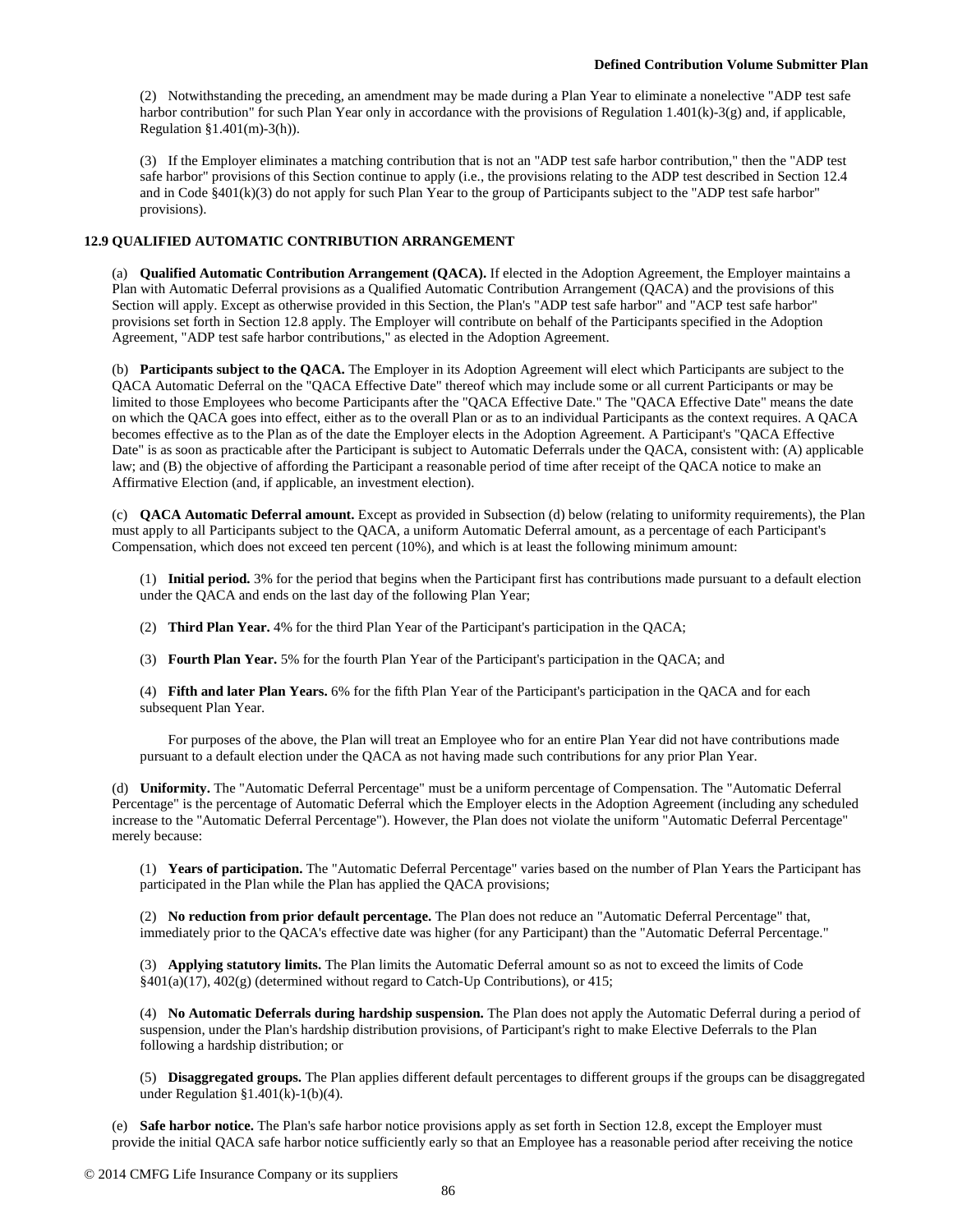and before the first Automatic Deferral to make an Affirmative Election. In addition, the notice must state: (1) the Automatic Deferral amount that will apply in absence of the Employee's Affirmative Election; (2) the Employee's right to elect not to have any Automatic Deferral amount made on the Employee's behalf or to elect to make Elective Deferrals in a different amount or percentage of Compensation; and (iii) how the Plan will invest the Automatic Deferrals. However, if it is not practicable for the notice to be provided on or before the date an Employee becomes a Participant, then the notice nonetheless will be treated as provided timely if it is provided as soon as practicable after that date and the Employee is permitted to elect to defer from all types of Compensation that may be deferred under the Plan earned beginning on that date. For this purpose, the Administrator is deemed to provide timely notice if the Administrator provides the notice at least thirty (30) days and not more than ninety (90) days prior to the beginning of the QACA Plan Year.

(f) **Distributions.** A Participant's Account balance attributable to QACA "ADP test safe harbor contributions" is subject to the distribution restrictions set forth in Section 12.2(e) other than on account of a hardship (i.e., may generally not be distributed earlier than severance of employment, death, Total and Permanent Disability, an event described in Code §401(k)(10), or, in case of a profit sharing plan, the attainment of age 59 1/2).

(g) **Vesting.** A Participant's Account balance attributable to QACA "ADP test safe harbor contributions" is Vested in accordance with the vesting schedule, if any, elected in the Adoption Agreement.

(h) **Compensation.** Compensation for purposes of determining the "Automatic Deferral Percentage" has the same meaning as Compensation with regard to Elective Deferrals.

(i) **Modification of top-heavy rules.** The top-heavy requirements of Code §416 and the Plan shall not apply in any Plan Year in which the Plan consists solely of a cash or deferred arrangement which meets the requirements of Code  $\{401(k)(13)$  and "matching contributions" with respect to which the requirements of Code  $\S 401(m)(12)$  is met.

## **12.10 ADVANCE DISTRIBUTION FOR HARDSHIP**

(a) **Hardship events.** If elected in the Adoption Agreement, the Administrator, at the election of a Participant, shall direct the Trustee (or Insurer) to distribute to the Participant in any one Plan Year up to the lesser of (1) 100% of the Accounts as selected in the Adoption Agreement valued as of the last Valuation Date or (2) the amount necessary to satisfy the immediate and heavy financial need of the Participant. For purposes of this Section, a Participant shall include an Employee who has an Account balance in the Plan. Any distribution made pursuant to this Section shall be deemed to be made as of the first day of the Plan Year or, if later, the Valuation Date immediately preceding the date of distribution, and the Account from which the distribution is made shall be reduced accordingly. Effective with respect to Plan Years beginning in 2006 (or if earlier, the date the final 401(k) Regulations are effective with respect to the Plan), withdrawal under this Section shall be authorized only if the distribution is for one of the following or any other item permitted under Regulation §1.401(k)-1(d)(3)(iii)(B) or any other federally enacted legislation:

(1) expenses for (or necessary to obtain) medical care (as defined in Code §213(d));

(2) costs directly related to the purchase (excluding mortgage payments) of a principal residence for the Participant;

(3) payments for burial or funeral expenses for the Participant's deceased parent, Spouse, children or dependents (as defined in Code §152, and without regard to Code §152(d)(1)(B));

(4) payment of tuition, related educational fees, and room and board expenses, for up to the next twelve (12) months of post-secondary education for the Participant, the Participant's Spouse, children, or dependents (as defined in Code §152, and without regard to Code  $$152(b)(1), (b)(2),$  and  $(d)(1)(B))$ ;

(5) payments necessary to prevent the eviction of the Participant from the Participant's principal residence or foreclosure on the mortgage on that residence; or

(6) expenses for the repair of damage to the Participant's principal residence that would qualify for the casualty deduction under Code §165 (determined without regard to whether the loss exceeds 10% of adjusted gross income).

(b) **Beneficiary-based distribution.** If elected in Adoption Agreement, then effective as of the date specified in the Adoption Agreement, but no earlier than August 17, 2006, a Participant's hardship event includes an immediate and heavy financial need of the Participant's "primary Beneficiary under the Plan," that would constitute a hardship event if it occurred with respect to the Participant's Spouse or dependent as defined under Code §152 (such hardship events being limited to educational expenses, funeral expenses and certain medical expenses). For purposes of this Section, a Participant's "primary Beneficiary under the Plan" is an individual who is named as a Beneficiary under the Plan (by the Participant or pursuant to Section 6.2(d)) and has an unconditional right to all or a portion of the Participant's Account balance under the Plan upon the Participant's death.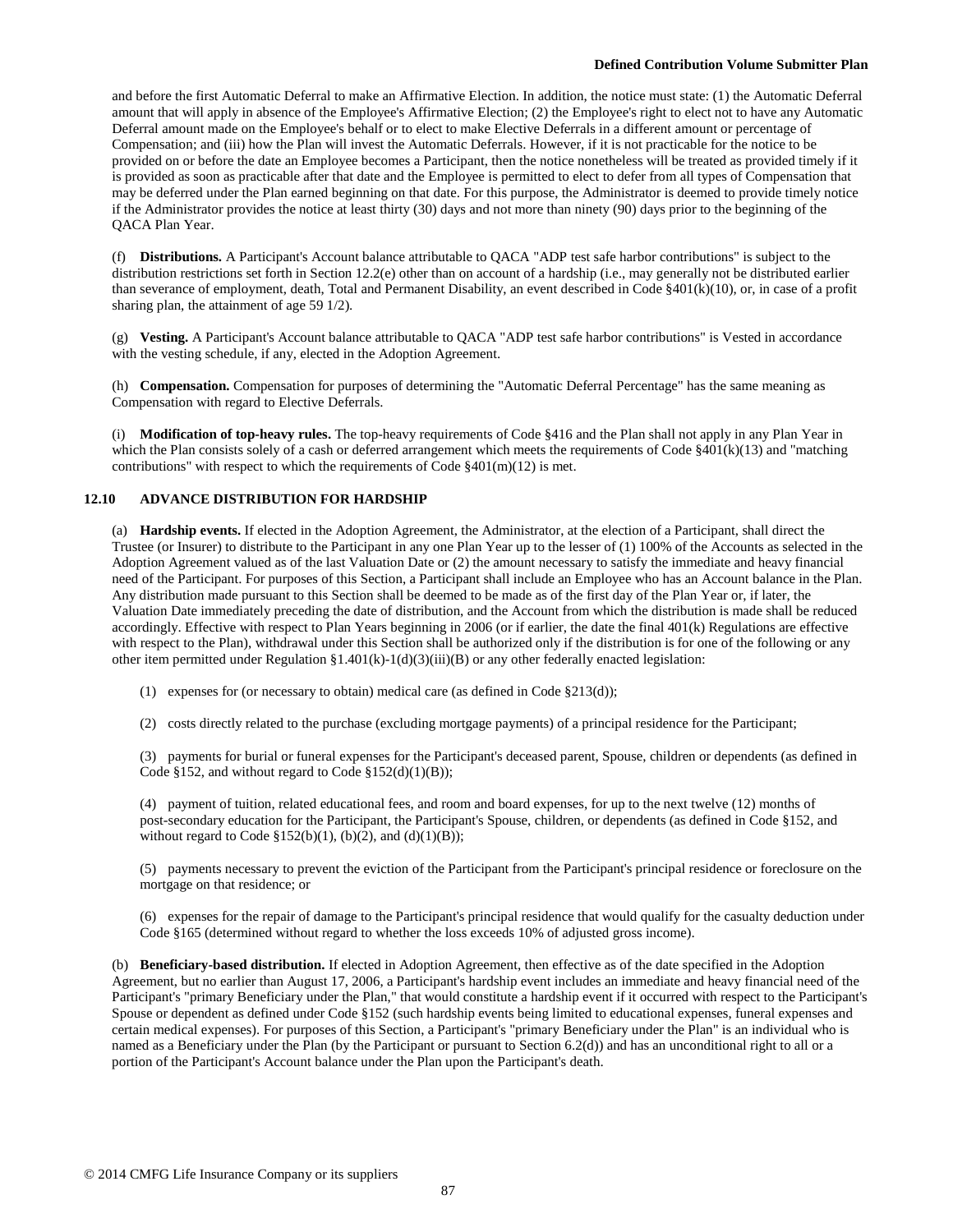(c) **Other limits and conditions.** No distribution shall be made pursuant to this Section unless the Administrator, based upon the Participant's representation and such other facts as are known to the Administrator, determines that all of the following conditions are satisfied:

(1) The distribution is not in excess of the amount of the immediate and heavy financial need of the Participant (including any amounts necessary to pay any federal, state, or local taxes or penalties reasonably anticipated to result from the distribution);

(2) The Participant has obtained all distributions, other than hardship distributions, and all nontaxable loans currently available under all plans maintained by the Employer (to the extent the loan would not increase the hardship); and

(3) The Plan, and all other plans maintained by the Employer, provide that the Participant's Elective Deferrals and nondeductible voluntary Employee contributions will be suspended, for at least six (6) months after receipt of the hardship distribution.

(d) **Limitation on Account withdrawals.** Notwithstanding the above, distributions from the Participant's Elective Deferral Account, Qualified Matching Contribution Account and Qualified Nonelective Contribution Account pursuant to this Section shall be limited solely to the Participant's Elective Deferrals and any income attributable thereto credited to the Participant's Elective Deferral Account as of December 31, 1988.

(e) **Other limits and conditions.** If elected in the Adoption Agreement, no distribution shall be made pursuant to this Section from the Participant's Account until such Account has become fully Vested. Furthermore, if a hardship distribution is permitted from more than one Account, the Administrator may determine any ordering of a Participant's hardship distribution from such Accounts.

(f) **Distribution rules apply.** Any distribution made pursuant to this Section shall be made in a manner which is consistent with and satisfies the provisions of Section 6.5, including, but not limited to, all notice and consent requirements of Code §§411(a)(11) and 417 and the Regulations thereunder.

## **12.11 IN-PLAN ROTH ROLLOVER CONTRIBUTIONS**

(a) **Right to elect In-Plan Roth Rollover Contribution.** If elected in the Adoption Agreement, then effective as of the date specified in the Adoption Agreement, but no earlier than September 28, 2010, a Participant may elect to roll over a distribution directly to an In-Plan Roth Rollover Contribution Account in accordance with the provisions of the Plan, this Section and the elections made in the Adoption Agreement. "In-Plan Roth rollover contributions" will be subject to the Plan rules related to designated Roth accounts.

(b) **Eligibility for distribution and rollover.** A Participant must be eligible for a distribution in order to roll over a distribution to an In-Plan Roth Rollover Contribution Account in accordance with this Section. A Participant may not make an "in-Plan Roth rollover contribution" with regard to an amount which is not an "eligible rollover distribution" as defined in Section 6.15.

(c) **Form of rollover.** The Administrator may permit an "in-Plan Roth rollover contribution" either by converting to cash any non-cash investments prior to rolling over the Participant's distribution election amount to the In-Plan Roth Rollover Contribution Account, or by rolling over the Participant's current investments to the In-Plan Roth Rollover Contribution Account. A Plan loan so transferred in a direct rollover (if such transfer is permitted) without changing the repayment schedule is not treated as a new loan.

## (d) **Treatment of In-Plan Roth Rollover Contributions.**

(1) **Amount of In-Plan Roth Rollover Contribution.** If specified in the Adoption Agreement, a Participant may take an in-service distribution only for purposes of electing a direct rollover to an In-Plan Roth Rollover Contribution Account. If elected in the Adoption Agreement, a portion of the amount that is eligible to be rolled over to an In-Plan Roth Rollover Contribution Account may be distributed solely for the purpose of federal or state income tax withholding for the Participant's anticipated tax obligations regarding the amount includible in the Participant's gross income by reason of the In-Plan Roth Rollover Contribution (and the amount withheld for income taxes). The Administrator may limit the amount of the 100% withholding distribution to the amount the Administrator reasonably determines is sufficient to satisfy the Participant's federal and/or state income tax liability relating to the Plan distribution.

(2) **No rollover or distribution treatment.** Notwithstanding any other Plan provision, a direct In-Plan Roth Rollover Contribution is not a rollover contribution for purposes of the Plan. Accordingly, the Plan will take into account the amounts attributable to an "in-Plan Roth rollover contribution" in determining whether a Participant's Vested Account balance exceeds \$5,000 for purposes of Code §411(a)(11). In addition, an "in-Plan Roth rollover contribution" is not a distribution for purposes of Code §§401(a)(11) (relating to spousal consent) and 3405(c) (relating to mandatory income tax withholding). Furthermore, it is not a distribution for purposes of applying any limitations that a Plan may impose with respect to the number of in-service distributions permitted by the Plan.

(3) **Withdrawal of In-Plan Roth Rollover Contributions.** A Participant may withdraw amounts from the Participant's In-Plan Roth Rollover Contribution Account only when the Participant is eligible for a distribution from the Plan account that is the source of the "in-Plan Roth rollover contribution." This Section does not expand (except, if elected, for distributions for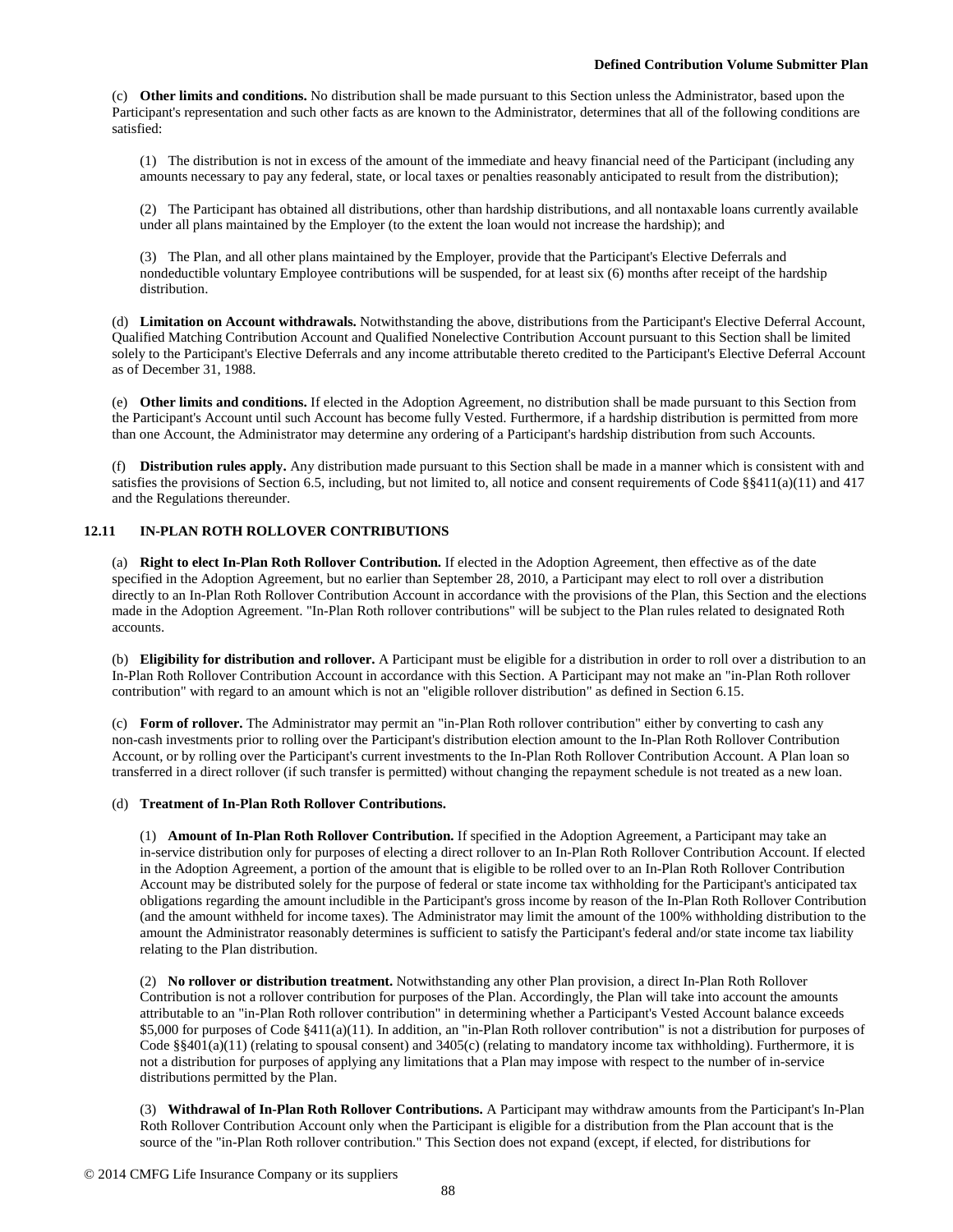withholding) or eliminate any distribution rights on amounts that a Participant elects to treat as an "in-Plan Roth rollover contribution."

## (e) **Definitions and other rules.**

(1) **In-Plan Roth Rollover Contribution.** An "in-Plan Roth rollover contribution" means a rollover contribution to the Plan that consists of a distribution from a Participant's Plan account, other than a designated Roth account, that the Participant rolls over to the Participant's designated In-Plan Roth Rollover Contribution Account in the Plan, in accordance with Code §402(c)(4). An "in-Plan Roth rollover contribution" may occur only by a direct rollover.

(2) **Participant includes spousal Beneficiary/Alternate Payee.** For purposes of eligibility for an "in-Plan Roth rollover contribution," the Plan will treat a Participant's surviving Spouse Beneficiary or Alternate Payee Spouse or former Spouse as a Participant (unless the right to elect an "in-Plan Roth rollover contribution" is limited to Employees). A non-Spouse Beneficiary may not make an "in-Plan Roth rollover contribution."

(3) **Distribution from partially Vested account.** Distributions (i.e., the source of the "in-Plan Roth rollover contribution" amounts) are permitted only from Vested amounts allocated to a qualifying source as identified in the Adoption Agreement. If a distribution is made to a Participant who has not severed employment and who is not fully Vested in the Participant's Account from which the rollover is to be made, and the Participant may increase the Vested percentage in such account, then at any relevant time the Participant's Vested portion of the account will be determined in the manner set forth in Section 6.5(h).

## **ARTICLE XIII SIMPLE 401(K) PROVISIONS**

#### **13.1 SIMPLE 401(k) PROVISIONS**

(a) If elected in the Adoption Agreement, this Plan is intended to be a SIMPLE 401(k) plan which satisfies the requirements of Code §§401(k)(11) and 401(m)(10).

(b) The provisions of this Article apply for a "year" only if the following conditions are met:

(1) The Employer adopting this Plan is an "eligible employer." An "eligible employer" means, with respect to any "year," an Employer that had no more than 100 Employees who received at least \$5,000 of "compensation" from the Employer for the preceding "year." In applying the preceding sentence, all employees of an Affiliated Employer and Leased Employees are taken into account.

An "eligible employer" that has elected to use the SIMPLE 401(k) provisions but fails to be an "eligible employer" for any subsequent "year," is treated as an "eligible employer" for the two (2) "years" following the last "year" the Employer was an "eligible employer." If the failure is due to any acquisition, disposition, or similar transaction involving an "eligible employer," the preceding sentence applies only if the provisions of Code  $\frac{8410(b)(6)(C)(i)}{2}$  are satisfied.

(2) No contributions are made, or benefits accrued for services during the "year," on behalf of any "eligible employee" under any other plan, contract, pension, or trust described in Code  $\S219(g)(5)(A)$  or (B), maintained by the Employer.

(c) To the extent that any other provision of the Plan is inconsistent with the provisions of this Article, the provisions of this Article govern.

## **13.2 DEFINITIONS**

(a) "Compensation" means, for purposes of this Article, the sum of the wages, tips, and other compensation from the Employer subject to federal income tax withholding (as described in Code  $\S 6051(a)(3)$ ) and the Employee's salary deferral contributions made under this or any other 401(k) plan, and, if applicable, elective deferrals under a Code §408(p) SIMPLE plan, a SARSEP, or a Code §403(b) annuity contract and compensation deferred under a Code §457 plan, required to be reported by the Employer on Form W-2 (as described in Code §6051(a)(8)). For Self-Employed Individuals, "compensation" means net earnings from self-employment determined under Code §1402(a) prior to subtracting any contributions made under this Plan on behalf of the individual. "Compensation" also includes amounts paid for domestic service (as described in Code  $\S 3401(a)(3)$ ). The provisions of the Plan implementing the limit on Compensation under Code  $\S401(a)(17)$  apply to the "compensation" under this Article.

(b) "Eligible employee" means, for purposes of this Article, any Participant who is entitled to make Elective Deferrals described in Code §402(g) under the terms of the Plan.

(c) "Year" means the calendar year.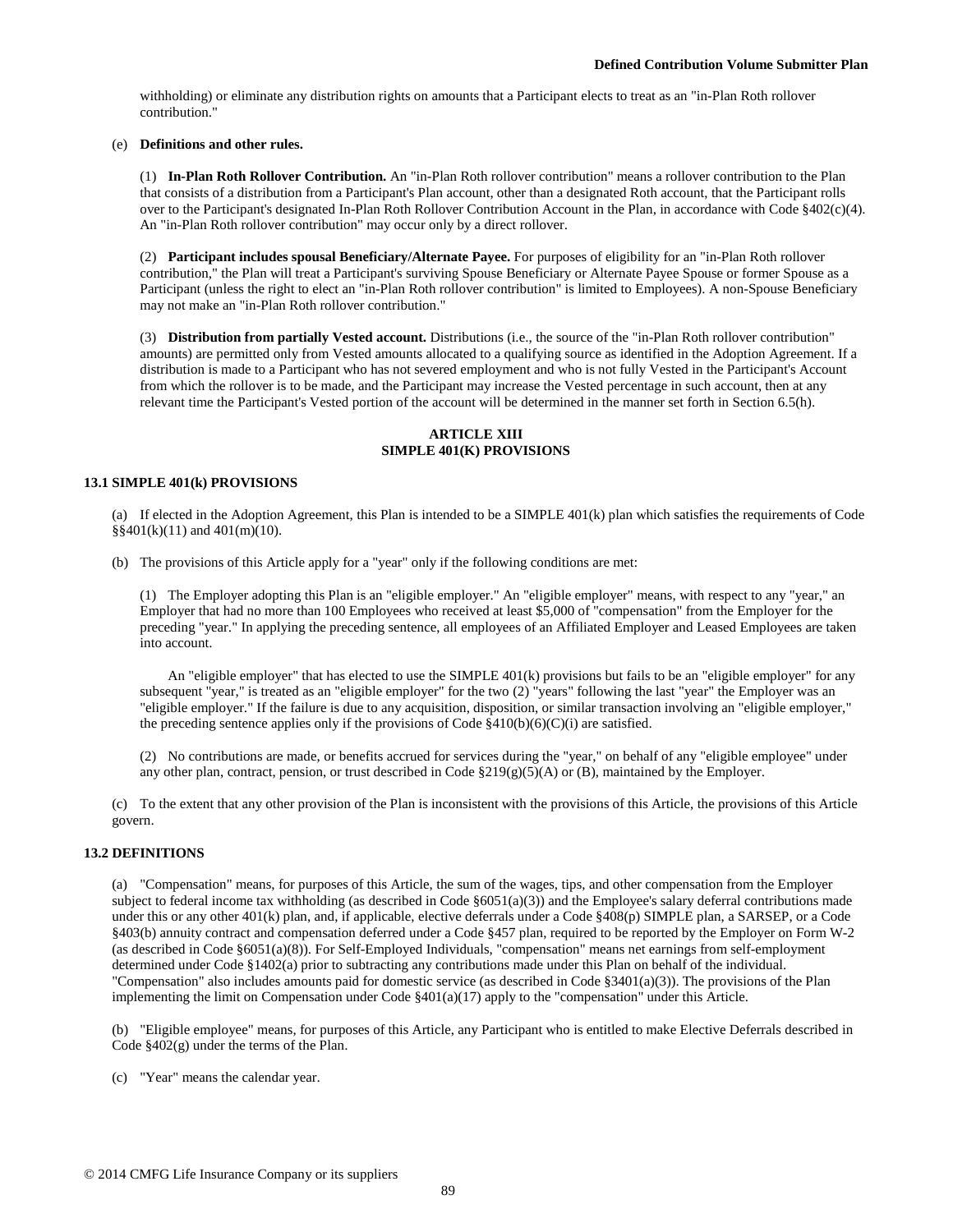## **13.3 CONTRIBUTIONS**

#### (a) **Salary deferral contributions**

(1) Each "eligible employee" may make a salary deferral election to have "compensation" reduced for the "year" in any amount selected by the Employee subject to the limitation in Subsection (c) below. The Employer will make a salary deferral contribution to the Plan, as an Elective Deferral, in the amount by which the Employee's "compensation" has been reduced.

(2) The total salary deferral contribution for the "year" for any Employee cannot exceed the limitation on salary deferral contributions in effect for the "year" pursuant to Code  $\S 408(p)(2)$ . The limit will be adjusted by the Secretary of the Treasury for cost-of living increases under Code  $\S 408(p)(2)(E)$ . Any such adjustments will be in multiples of \$500. The amount of an Employee's salary deferral contributions permitted for a "year" is increased for Employees aged 50 or over by the end of the "year" by the amount of allowable Catch-Up Contributions pursuant to Code §414(v)(2). The limit will be adjusted by the Secretary of the Treasury for cost-of-living increases under Code §414(v)(2)(C). Any such adjustments will be in multiples of \$500. Catch-Up Contributions are otherwise treated the same as other salary deferral contributions.

#### (b) **Other contributions**

(1) Matching contributions. Unless (2) below is elected, each "year" the Employer will make a matching contribution to the Plan on behalf of each Employee who makes a salary deferral election under Section 13.3(a). The amount of the matching contribution will be equal to the Employee's salary deferral contribution up to a limit of three percent (3%) of the Employee's "compensation" for the full "year."

(2) Nonelective Contributions. For any "year," instead of a matching contribution, the Employer may elect to contribute a Nonelective Contribution of two percent (2%) of "compensation" for the full "year" for each "eligible employee" who received at least \$5,000 of "compensation" from the Employer for the "year."

#### (c) **Limitation on Other Contributions**

No Employer or Employee contributions may be made to this Plan for the "year" other than salary deferral contributions described in Section 13.3(a), matching or Nonelective Contributions described in Section 13.3(b) and rollover contributions described in Regulation §1.402(c)-2, Q&A-1(a). Furthermore, the provisions of Section 4.4 which implement the limitations of Code §415 apply to contributions made pursuant to this Section (other than Catch-Up Contributions).

#### **13.4 ELECTION AND NOTICE REQUIREMENTS**

#### (a) **Election period**

(1) In addition to any other election periods provided under the Plan, each "eligible employee" may make or modify a salary deferral election during the 60-day period immediately preceding each January 1st.

(2) For the "year" an Employee becomes eligible to make salary deferral contributions under this Article, the 60-day election period requirement of Subsection (a)(1) is deemed satisfied if the Employee may make or modify a salary deferral election during a 60-day period that includes either the date the Employee becomes eligible or the day before.

(3) Each "eligible employee" may terminate a salary deferral election at any time during the "year."

#### (b) **Notice requirements**

(1) The Employer will notify each "eligible employee" prior to the 60-day election period described in Section 13.4(a) that a salary deferral election or a modification to a prior election may be made during that period.

(2) The notification described in (1) above will indicate whether the Employer will provide a matching contribution described in Section 13.3(b)(1) or a two percent (2%) Nonelective Contribution described in Section 13.3(b)(2) for that "year."

#### **13.5 VESTING REQUIREMENTS**

All benefits attributable to contributions made pursuant to this Article are nonforfeitable at all times, and all previous contributions made under the Plan are nonforfeitable as of the beginning of the Plan Year that the 401(k) SIMPLE provisions apply.

## **13.6 TOP-HEAVY RULES**

The Plan is not treated as a top-heavy plan under Code §416 for any "year" for which the provisions of this Article are effective and satisfied.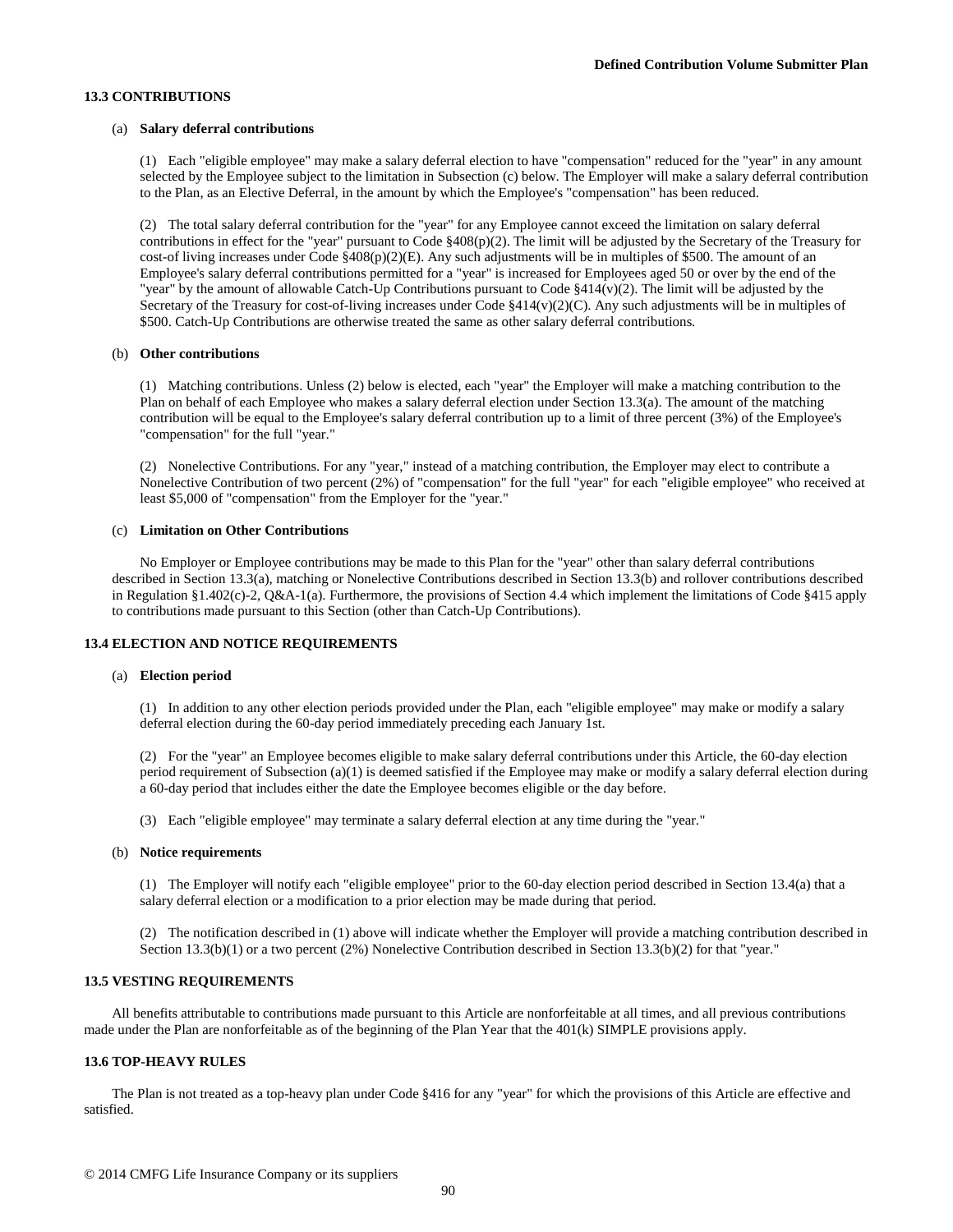#### **13.7 NONDISCRIMINATION TESTS**

The Plan is treated as meeting the requirements of Code  $\S$ §401(k)(3)(A)(ii) and 401(m)(2) for any "year" for which the provisions of this Article are effective and satisfied. Accordingly, Sections 12.4, 12.5, 12.6 and 12.7 shall not apply to the Plan for any "year" for which this Article applies.

### **ARTICLE XIV MULTIPLE EMPLOYER PROVISIONS**

#### **14.1 ELECTION AND OVERRIDING EFFECT**

If a Participating Employer that is not an Affiliated Employer adopts this Plan, then the provisions of this Article XIV shall apply to such Participating Employer as of the Effective Date specified in its participation agreement and supersede any contrary provisions in the basic Plan document or the Adoption Agreement. If this Article XIV applies, then the Plan shall be a multiple employer plan as described in Code §413(c). In this case, the Employer and each Participating Employer acknowledge that the Plan is a multiple employer plan subject to the rules of Code §413(c) and the Regulations thereunder, which are hereby incorporated by reference, and specific annual reporting requirements.

#### **14.2 DEFINITIONS**

The following definitions shall apply to this Article XIV and shall supersede any conflicting definitions in the Plan:

(a) **Employee.** "Employee" means any common law employee, Self-Employed Individual, Leased Employee or other person the Code treats as an employee of a Participating Employer for purposes of the Participating Employer's qualified plan. Either the Adoption Agreement or a participation agreement to the Adoption Agreement may designate any Employee, or class of Employees, as not eligible to participate in the Plan.

(b) **Lead Employer.** "Lead Employer" means the signatory Employer to the Adoption Agreement execution page, and does not include any Affiliated Employer or Participating Employer. The "lead Employer" has the same meaning as the Employer for purposes of making Plan amendments and other purposes regardless of whether the "lead Employer" is also a Participating Employer under this Article XIV.

#### **14.3 PARTICIPATING EMPLOYER ELECTIONS**

The participation agreement must identify the Participating Employer and the covered Employees and provide for the Participating Employer's signature. In addition, in the participation agreement, the "lead Employer" shall specify which elections, if any, the Participating Employer can modify, and any restrictions on the modifications. Any such modification shall apply only to the employees of that Participating Employer. The Participating Employer shall make any such modification by selecting the appropriate option on its participation agreement to the "lead Employer's" Adoption Agreement. To the extent that the Adoption Agreement does not permit modification of an election, any attempt by a Participating Employer to modify the election shall have no effect on the Plan and the Participating Employer is bound by the Plan terms as selected by the "lead Employer." If a Participating Employer does not make any permissible participation agreement election modifications, then with regard to any election, the Participating Employer is bound by the Adoption Agreement terms as completed by the "lead Employer." Notwithstanding the other provisions of this Section, if a Standardized Plan is being used, then the elections available to Participating Employers must be limited to the elections available to the "lead Employer" that ensure the Plan, by design, satisfies the minimum coverage requirements of Code §410(b) and the nondiscrimination requirements of Code §401(a)(4).

#### **14.4 HIGHLY COMPENSATED EMPLOYEE STATUS**

Status as a Highly Compensated Employee shall be determined separately with respect to each Participating Employer.

## **14.5 TESTING**

(a) **Separate status.** The Administrator shall perform the tests listed below separately for each Participating Employer, with respect to the Employees of that Participating Employer. For this purpose, the Employees of a Participating Employer, and their allocations and accounts, shall be treated as though they were in separate plan. Any correction action, such as additional contributions or corrective distributions, shall only affect the Employees of the Participating Employer. The tests subject to this separate treatment are:

- (1) The ADP test in Section 12.4.
- (2) The ACP test in Section 12.6.
- (3) Nondiscrimination testing as described in Code §401(a)(4) and the applicable Regulations.
- (4) Coverage testing as described in Code §410(b) and the applicable Regulations.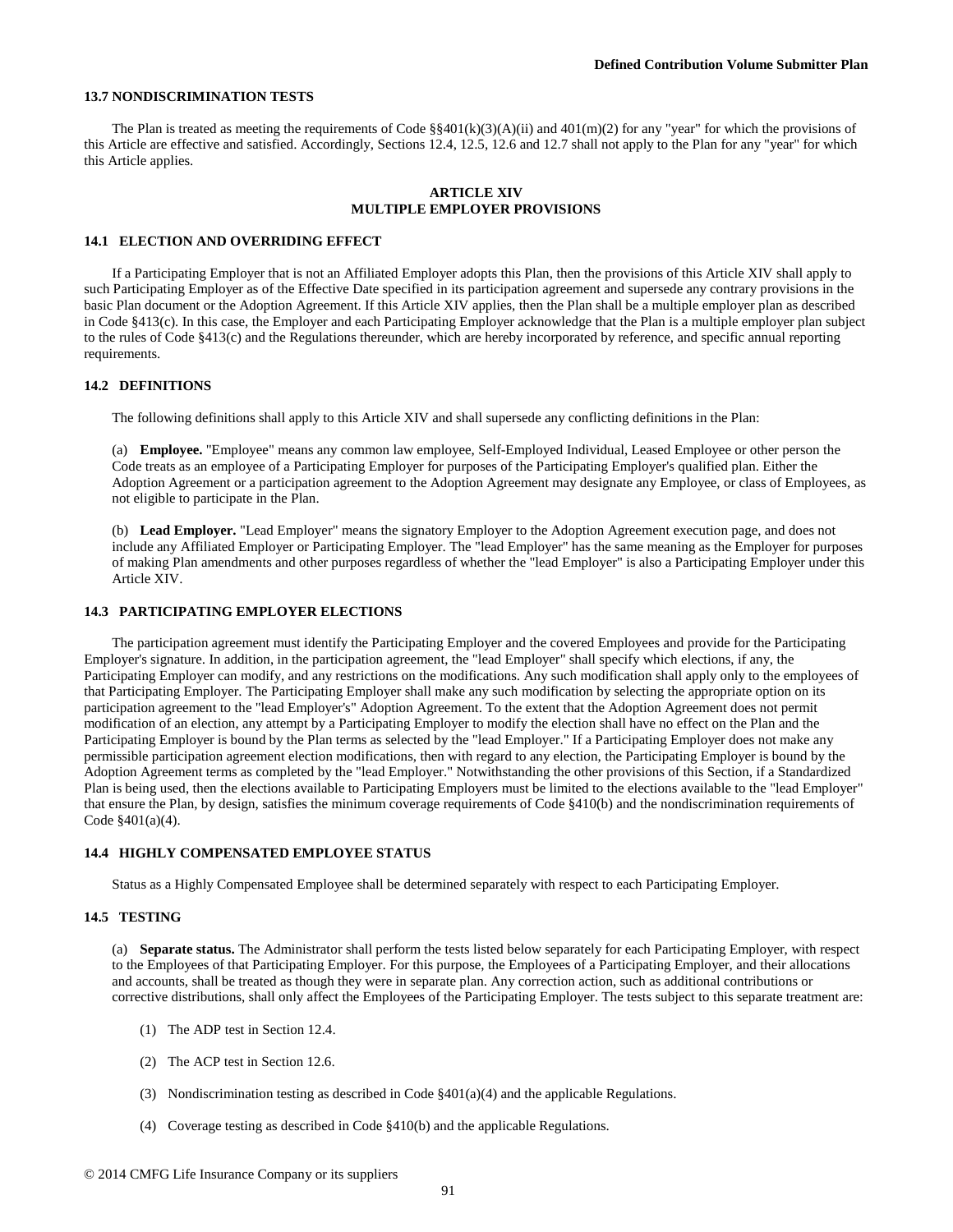(b) **Joint status.** The Administrator shall perform the following tests for the Plan as whole, without regard to employment by a particular Participating Employer:

- (1) Applying the Code §415 limitation in Section 4.4.
- (2) Applying the Code §402(g) limitation in Section 12.2.
- (3) Applying the limit on Catch-Up Contributions in Section 12.2.

#### **14.6 TOP HEAVY PROVISIONS**

The Plan will apply the provisions of Article IX separately to each Participating Employer. The Plan will be considered separate plans for each Participating Employer and its Employees for purposes of determining whether such a separate plan is top-heavy under Section 9.1 or is entitled to the exemption described in Section 12.8(f) or 12.9(i). For purposes of applying this Article to a Participating Employer, the Participating Employer and any business which is related to that Participating Employer shall be the "Employer" for purposes of Section 9.1, and the terms "Key Employee" and "Non-Key Employee" shall refer only to the Employees of that Participating Employer. If such a Participating Employer's separate plan is top-heavy, then:

(a) **Highest contribution rate.** The Administrator shall determine the highest Key Employee contribution rate under Section 4.3(g) by reference to the Key Employees and their allocations in the separate plan of that Participating Employer;

(b) **Top-heavy minimum allocation.** The Administrator shall determine the amount of any required top-heavy minimum allocation separately for that separate plan under Section 4.3(f); and

(c) **Plan Which Will Satisfy.** The Participating Employer shall make any additional contributions Section 4.3(k) requires.

## **14.7 COMPENSATION**

(a) **Separate determination.** For the following purposes, a Participant's Compensation shall be determined separately for each Participating Employer:

- (1) **Nondiscrimination and coverage.** All of the separate tests listed in Section 14.5(a).
- (2) **Top-heavy.** Application of the top-heavy rules in Article IX.
- (3) **Allocations.** Application of allocations under Article IV.
- (4) **HCE determination.** The determination of an Employee's status as a Highly Compensated Employee.

(b) **Joint status.** For all Plan purposes other than those described in Section 14.7(a), including but not limited to determining the Code §415 limits in Section 4.4, Compensation includes all Compensation paid by or for any Participating Employer.

#### **14.8 SERVICE**

An Employee's service includes all Hours of Service and Years of Service with any and all Participating Employers. An Employee who terminates employment with one Participating Employer and immediately commences employment with another Participating Employer has not separated from service or had a severance from employment.

#### **14.9 REQUIRED MINIMUM DISTRIBUTIONS**

If a Participant is a more than 5% Owner (under Code §416(i) and Section 6.8(e)(6)) of any Participating Employer for which the Participant is an Employee in the Plan Year the Participant attains age 70 1/2, then the Participant's "required beginning date" under Section  $6.8(e)(5)$  shall be the April 1 following the close of the calendar year in which the Participant attains age 70 1/2.

## **14.10 COOPERATION AND INDEMNIFICATION**

(a) **Cooperation.** Each Participating Employer agrees to timely provide all information the Administrator deems necessary to insure the Plan is operated in accordance with the requirements of the Code and the Act and will cooperate fully with the "lead Employer," the Plan, the Plan fiduciaries and other proper representatives in maintaining the qualified status of the Plan. Such cooperation will include payment of such amounts into the Plan, to be allocated to employees of the Participating Employer, which are reasonably required to maintain the tax-qualified status of the Plan.

(b) **Indemnity.** Each Participating Employer will indemnify and hold harmless the Administrator, the "lead Employer" and its subsidiaries; officers, directors, shareholders, employees, and agents of the "lead Employer"; the Plan; the Trustees, Fiduciaries, Participants and Beneficiaries of the Plan, as well as their respective successors and assigns, against any cause of action, loss, liability, damage, cost, or expense of any nature whatsoever (including, but not limited to, attorney's fees and costs, whether or not suit is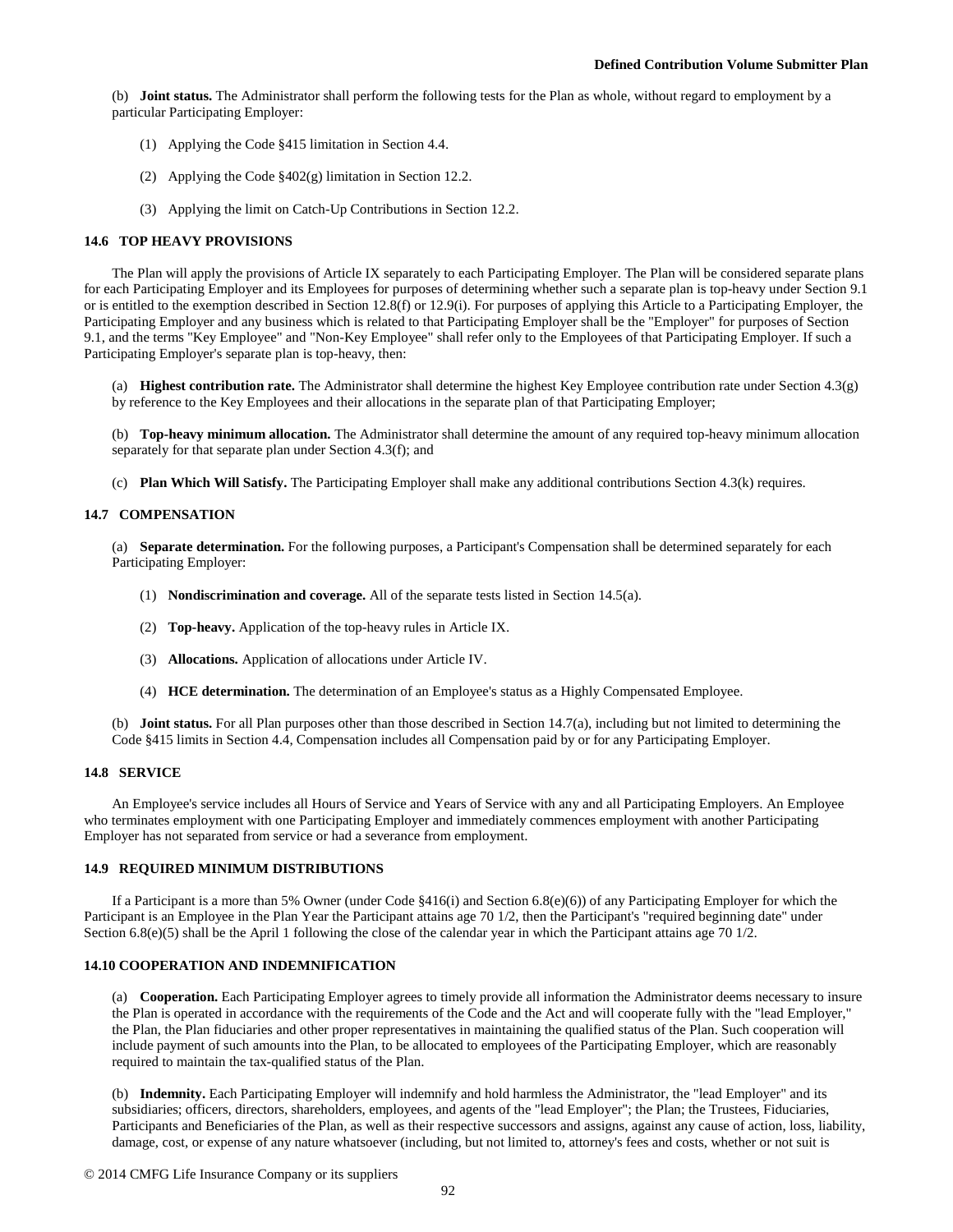brought, as well as IRS plan disqualifications, other sanctions or compliance fees or DOL fiduciary breach sanctions and penalties) arising out of or relating to the Participating Employer's noncompliance with any of the Plan's terms or requirements; any intentional or negligent act or omission the Participating Employer commits with regard to the Plan; and any omission or provision of incorrect information with regard to the Plan which causes the Plan to fail to satisfy the requirements of a tax-qualified plan.

## **14.11 INVOLUNTARY TERMINATION**

Unless the "lead Employer" provides otherwise in an addendum hereto, the "lead Employer" shall have the power to terminate the participation of any Participating Employer (hereafter "Terminated Employer") in this Plan. If and when the "lead Employer" wishes to exercise this power, the following shall occur:

(a) **Notice.** The "lead Employer" shall give the "Terminated Employer" a notice of the "lead Employer's" intent to terminate the "Terminated Employer's" status as a Participating Employer of the Plan. The "lead Employer" will provide such notice not less than thirty (30) days prior to the date of termination unless the "lead Employer" determines that the interest of Plan Participants requires earlier termination.

(b) **Spin-off.** The "lead Employer" shall establish a new defined contribution plan, using the provisions of this Plan with any modifications contained in the "Terminated Employer's" participation agreement, as a guide to establish a new defined contribution plan (the "spin-off plan"). The "lead Employer" will direct the Trustee to transfer (in accordance with the rules of Code §414(l) and the provisions of Section 8.3) the Accounts of the Employees of the "Terminated Employer" to the "spin-off plan." The "Terminated Employer" shall be the Employer, Administrator, and sponsor of the "spin-off plan." The Trustee of the "spin-off plan" shall be the person or entity designated by the "Terminated Employer," or, in the absence of any such designation, the chief executive officer of the "Terminated Employer." If state law prohibits the "Terminated Employer" from serving as Trustee, the Trustee is the president of a corporate "Terminated Employer," the managing partner of a partnership "Terminated Employer," the managing member of a limited liability company "Terminated Employer," the sole proprietor of a proprietorship "Terminated Employer," or in the case of any other entity type, such other person with title and responsibilities similar to the foregoing. However, the "lead Employer" shall have the option to designate an appropriate financial institution as Trustee instead if necessary to protect the interest of the Participants. The "lead Employer" shall have the authority to charge the "Terminated Employer" or the Accounts of the Employees of the "Terminated Employer" a reasonable fee to pay the expenses of establishing the "spin-off plan."

(c) **Alternative.** The "Terminated Employer," in lieu of creation of the "spin-off plan" under (b) above, has the option to elect a transfer alternative in accordance with this Subsection (c).

(1) **Election.** To exercise the option described in this Subsection, the "Terminated Employer" must inform the "lead Employer" of its choice, and must supply any reasonably required documentation as soon as practical. If the "lead Employer" has not received notice of a "Terminated Employer's" exercise of this option within ten (10) days prior to the stated date of termination, the "lead Employer" can choose to disregard the exercise and proceed with the Spin-off.

(2) **Transfer.** If the "Terminated Employer" selects this option, the Administrator shall transfer (in accordance with the rules of Code §414(l) and the provisions of Section 8.3) the Accounts of the Employees of the "Terminated Employer" to a qualified plan the "Terminated Employer" maintains. To exercise this option, the "Terminated Employer" must deliver to the "lead Employer" or Administrator in writing the name and other relevant information of the transferee plan and must provide such assurances that the Administrator shall reasonable require to demonstrate that the transferee plan is a qualified plan.

(d) **Participants.** The Employees of the "Terminated Employer" shall cease to be eligible to accrue additional benefits under the Plan with respect to Compensation paid by the "Terminated Employer," effective as of the date of termination. To the extent that these Employees have accrued but unpaid contributions as of the date of termination, the "Terminated Employer" shall pay such amounts to the Plan or the "spin-off plan" no later than thirty (30) days after the date of termination, unless the "Terminated Employer" effectively selects the Transfer option under Subsection (c)(2) above.

(e) **Consent.** By its signature on the participation agreement, the Terminated Employer specifically consents to the provisions of this Article and agrees to perform its responsibilities with regard to the "spin-off plan," if necessary.

## **14.12 VOLUNTARY TERMINATION**

A Participating Employer (hereafter "withdrawing employer") may voluntarily withdraw from participation in this Plan at any time. If and when a "withdrawing employer" wishes to withdraw, the following shall occur:

(a) **Notice.** The "withdrawing employer" shall inform the "lead Employer" and the Administrator of its intention to withdraw from the Plan. The Withdrawing Employer must give the notice not less than thirty (30) days prior to the effective date of its withdrawal.

(b) **Procedure.** The "withdrawing employer" and the "lead Employer" shall agree upon procedures for the orderly withdrawal of the "withdrawing employer" from the plan. Such procedures may include any of the optional spin-off or transfer options described in Section 14.11.

(c) **Costs.** The "withdrawing employer" shall bear all reasonable costs associated with withdrawal and transfer under this Section.

© 2014 CMFG Life Insurance Company or its suppliers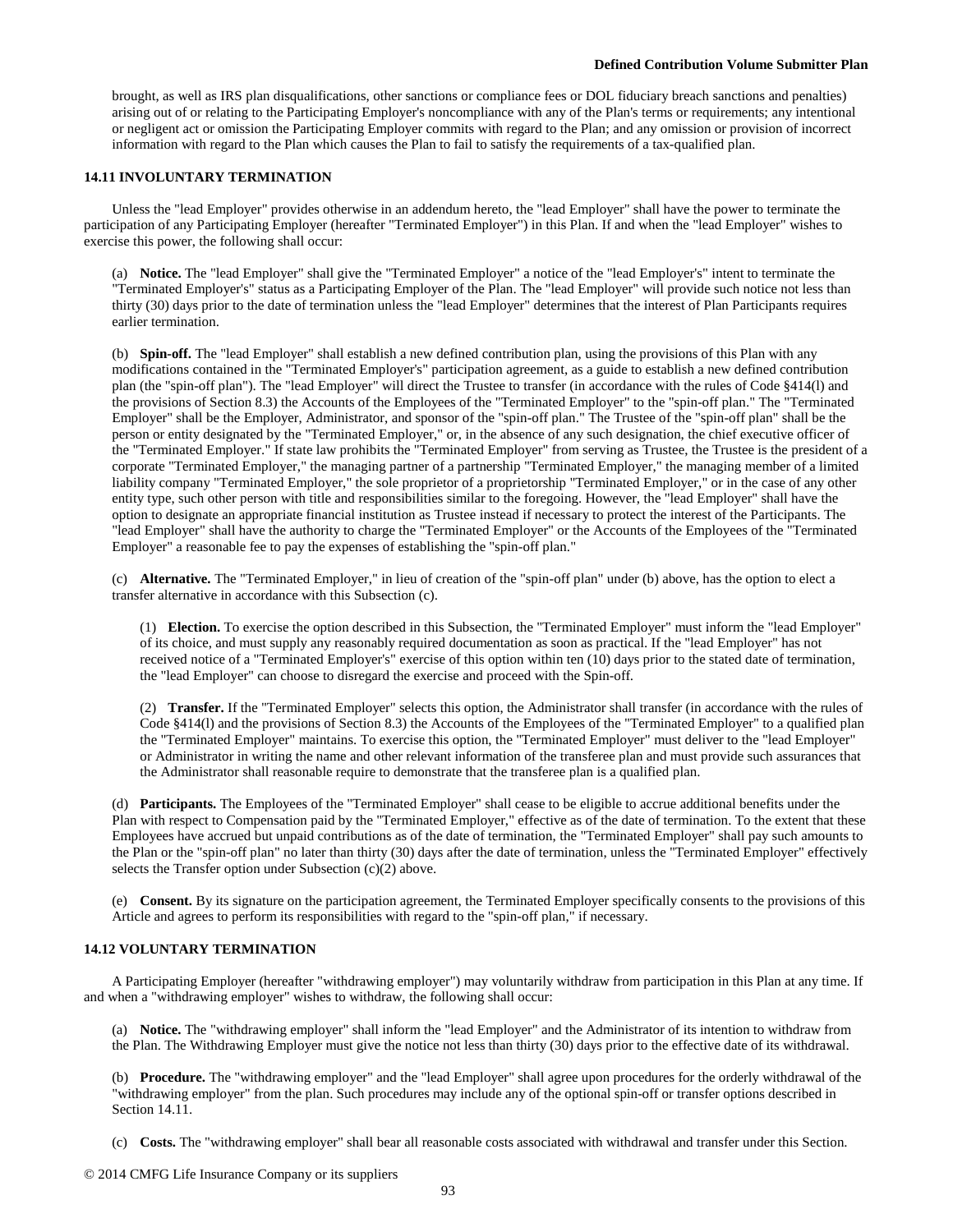(d) **Participants.** The Employees of the "withdrawing employer" shall cease to be eligible to accrue additional benefits under the Plan as to Compensation paid by the "withdrawing employer," effective as of the effective date of withdrawal. To the extent that such Employees have accrued but unpaid contributions as of the effective date of withdrawal, the "withdrawing employer" shall contribute such amounts to the Plan or the "spin-off plan" promptly after the effective date of withdrawal, unless the accounts are transferred to a qualified plan the "withdrawing employer" maintains.